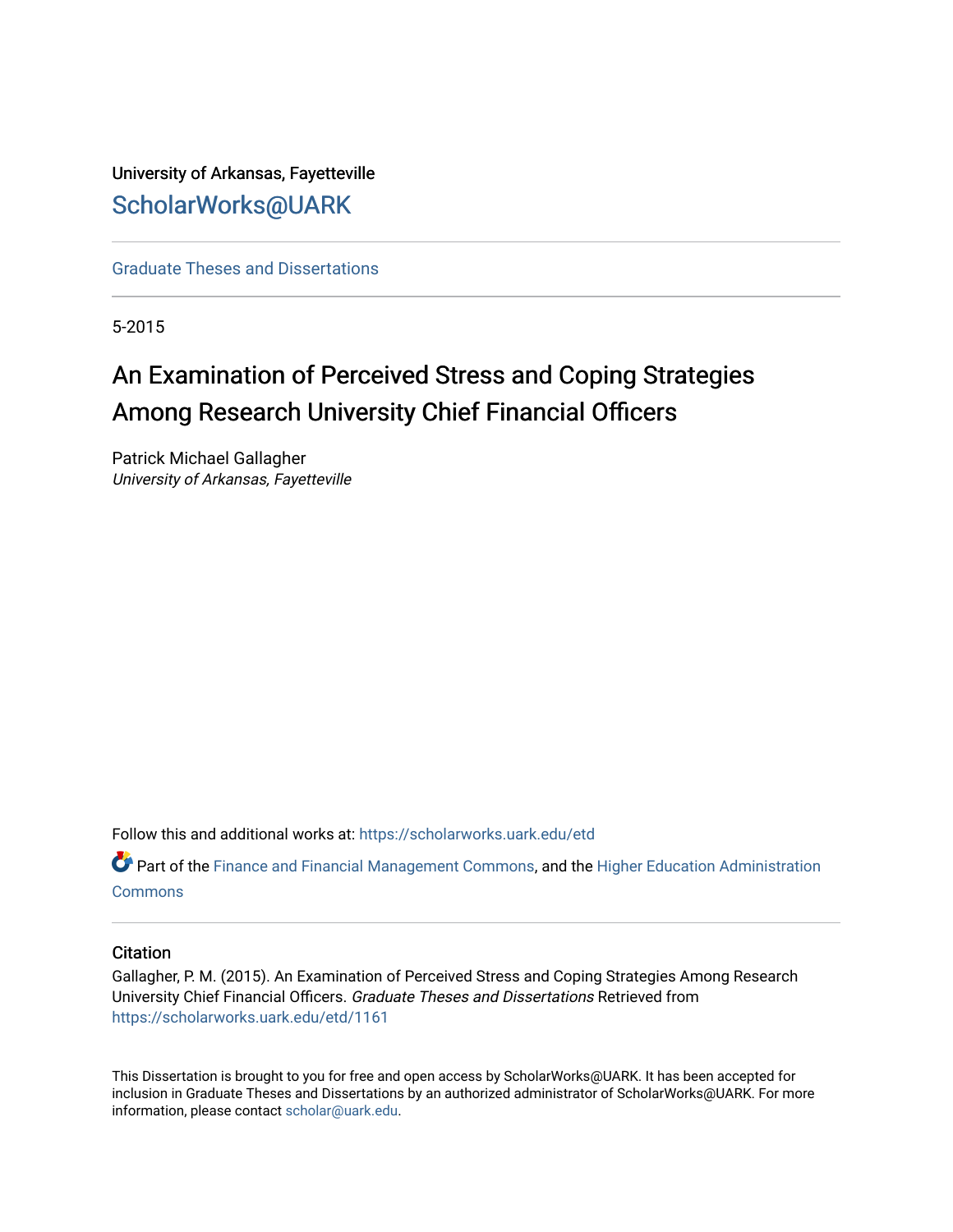An Examination of Perceived Stress and Coping Strategies Among Research University Chief Financial Officers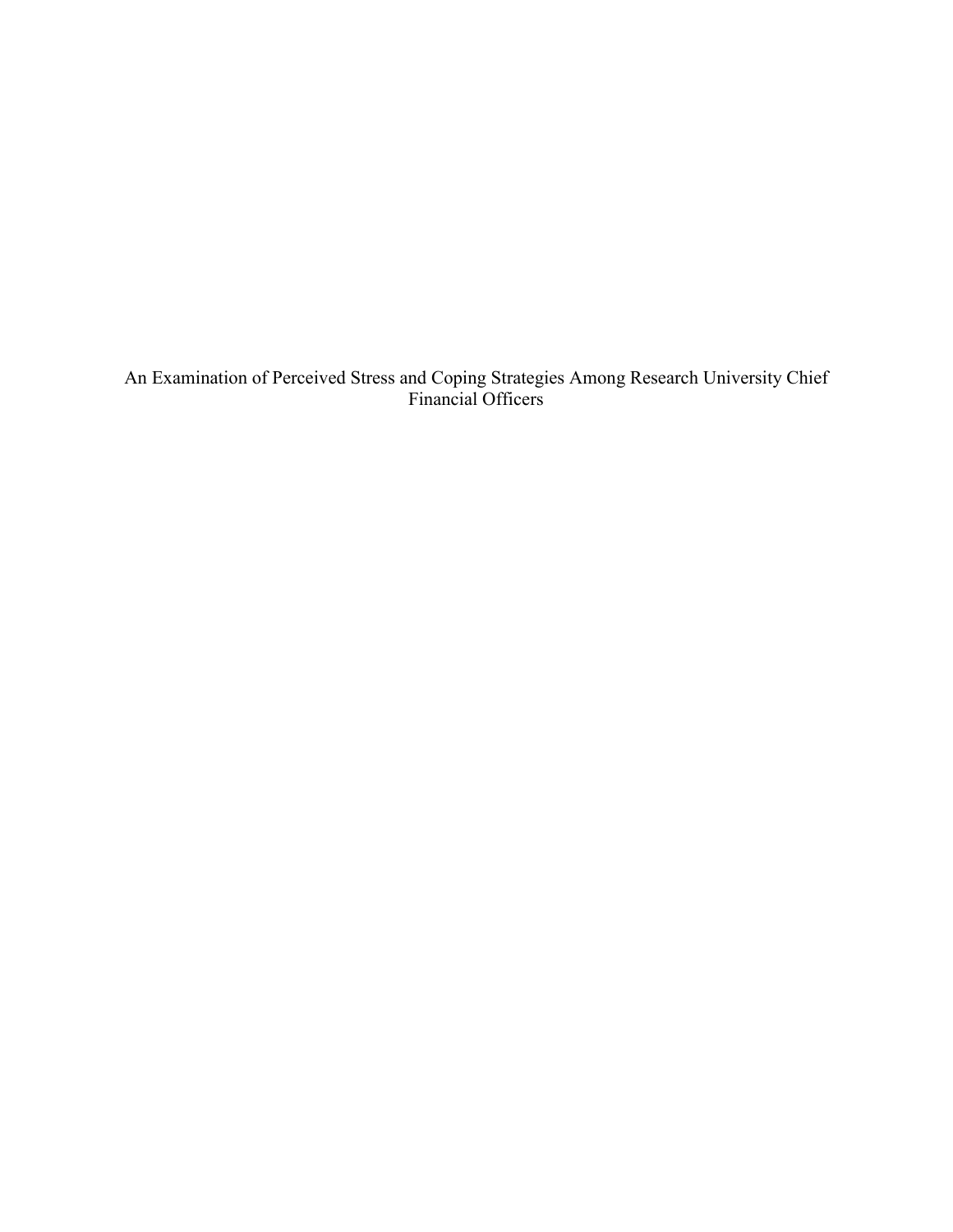# An Examination of Perceived Stress and Coping Strategies Among Research University Chief Financial Officers

A dissertation submitted in partial fulfillment of the requirements for the degree of Doctor of Education in Higher Education

by

Patrick M. Gallagher University of Arkansas Bachelor of Arts in Political Science 2000 University of Arkansas Masters of Public Administration 2004

# May 2015 University of Arkansas

This dissertation is approved for recommendation to the Graduate Council

 Dr. John Murry Dissertation Chair

 $\mathcal{L}_\text{max} = \frac{1}{2} \sum_{i=1}^{n} \frac{1}{2} \sum_{i=1}^{n} \frac{1}{2} \sum_{i=1}^{n} \frac{1}{2} \sum_{i=1}^{n} \frac{1}{2} \sum_{i=1}^{n} \frac{1}{2} \sum_{i=1}^{n} \frac{1}{2} \sum_{i=1}^{n} \frac{1}{2} \sum_{i=1}^{n} \frac{1}{2} \sum_{i=1}^{n} \frac{1}{2} \sum_{i=1}^{n} \frac{1}{2} \sum_{i=1}^{n} \frac{1}{2} \sum_{i=1}^{n} \frac{1$ Dr. Ketevan Mamiseishvili Dr. Christopher Rosen Committee Member Committee Member

\_\_\_\_\_\_\_\_\_\_\_\_\_\_\_\_\_\_\_\_\_\_\_\_\_\_\_\_\_\_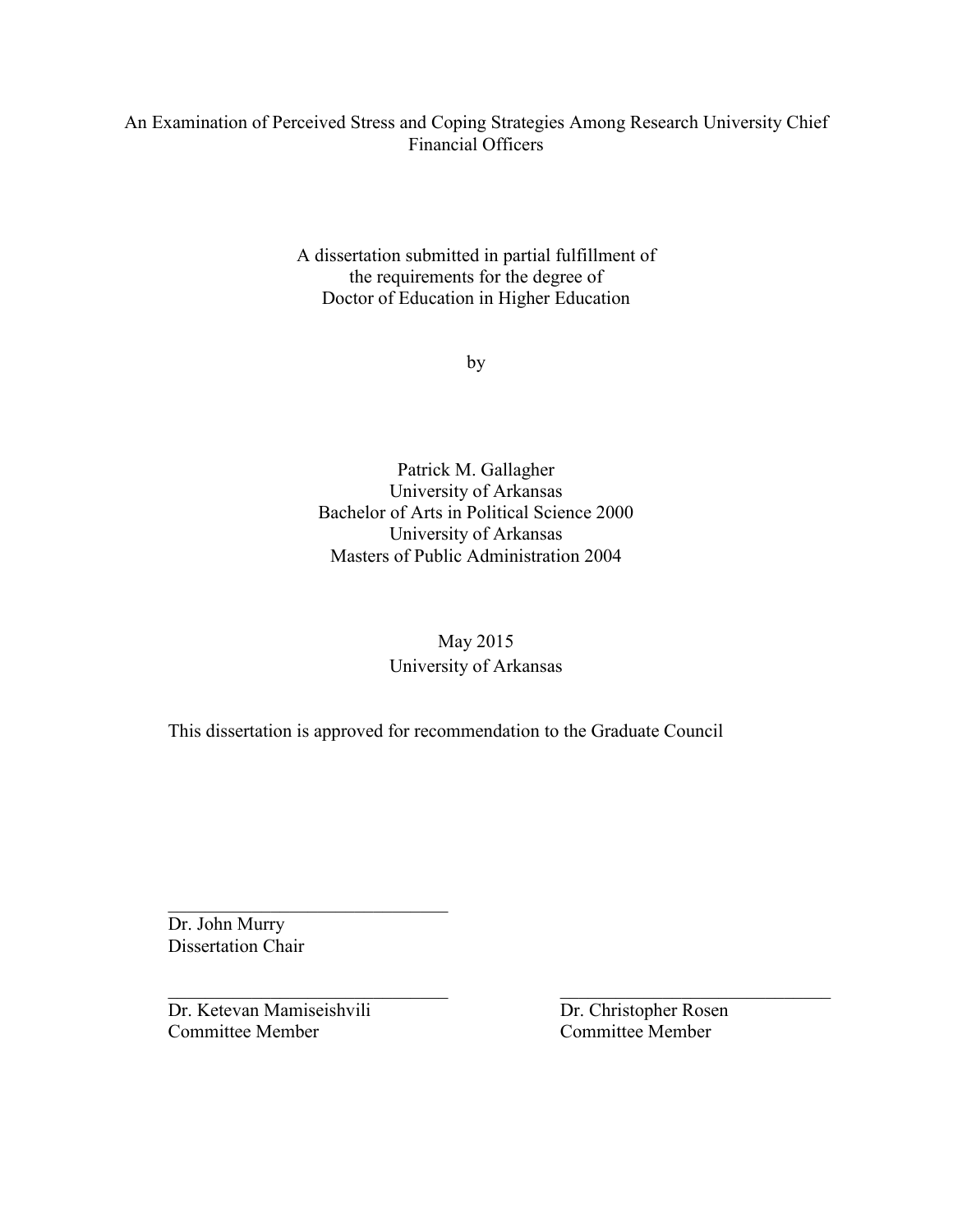# **Abstract**

 The purpose of this study was to measure and report the perceived stress among research postsecondary institution chief financial officers. A non-experimental descriptive approach was used in this investigation. Research questions were developed to describe and seek any differences in stress among the respondents. The population for this study was chief financial officers in research institutions based on the Carnegie Foundation for the Advancement of Teaching but excluded CFOs that had responsibility over multiple campuses, medical or professional schools and any vacant positions. The sample consisted of 90 respondents from public and private institutions. Data was collected by a self-reported survey which was a combined instrument using the Perceived Stress Scale, House & Rizzo's Tension Survey, and an amended Maslach Burnout Inventory. Demographic data was collected on the respondents and coping techniques were recorded using an open-ended self-reporting question.

Responses indicated that the respondents report moderate levels of stress and parallels previously conducted research. The respondents also claim coping techniques such as exercise, relaxation with friends and family, hobbies and personal activities, spirituality and religious activities to reduce stress which also is consistent with previous research. There was no significance found among the respondents based upon the demographic makeup.

Stress is an inevitable occurrence in life, especially for those who have great responsibilities, such as a university CFO. Occupational stress costs include loss of production due to absenteeism, increased medical insurance premiums and a myriad of health problems, just to name a few. For employers the best ways to help their employees cope with stress could include Employee Assistance Programs (EAPs), stress intervention programs, or mandated vacation to name a few solutions.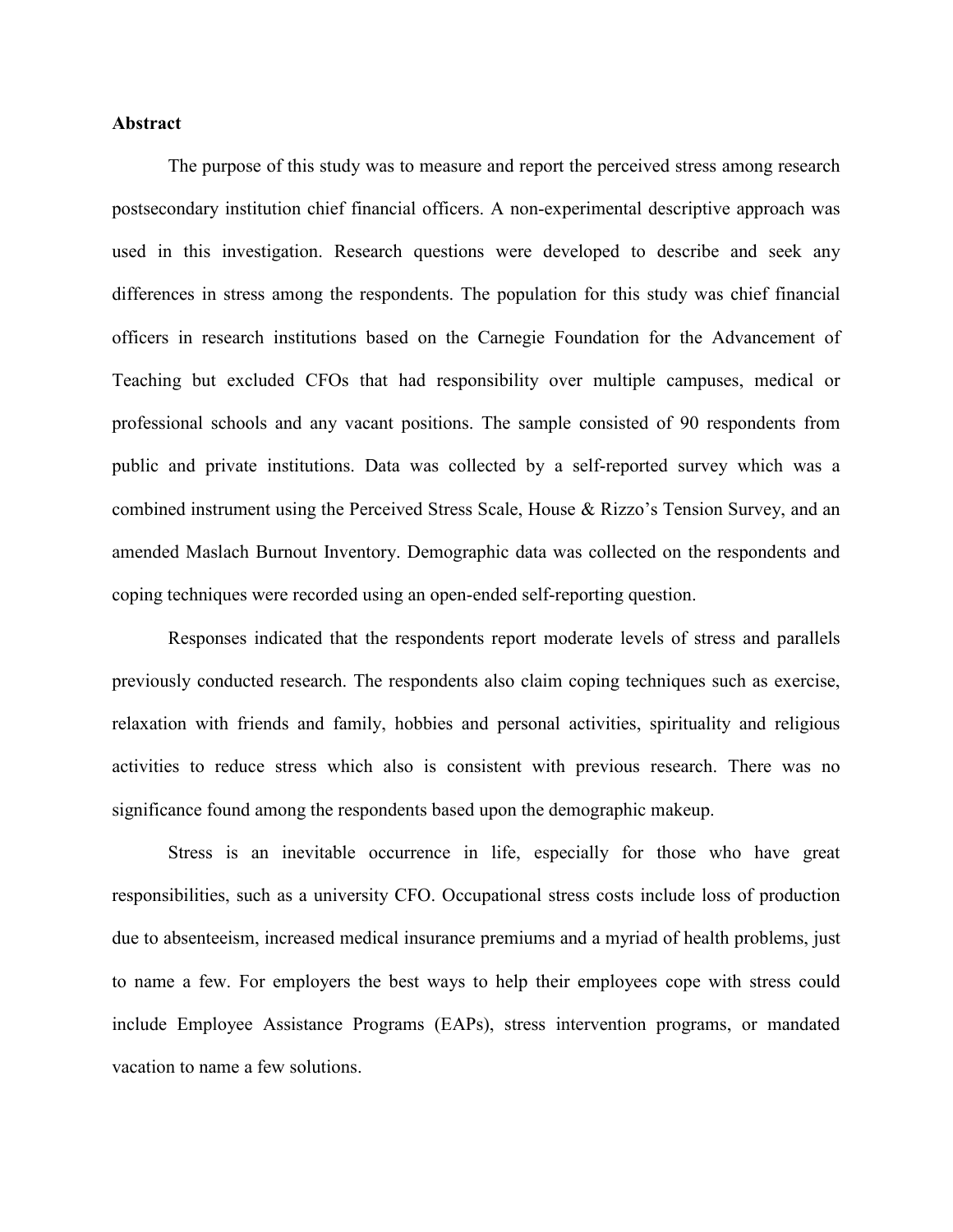© 2015 by Patrick M Gallagher All Rights Reserved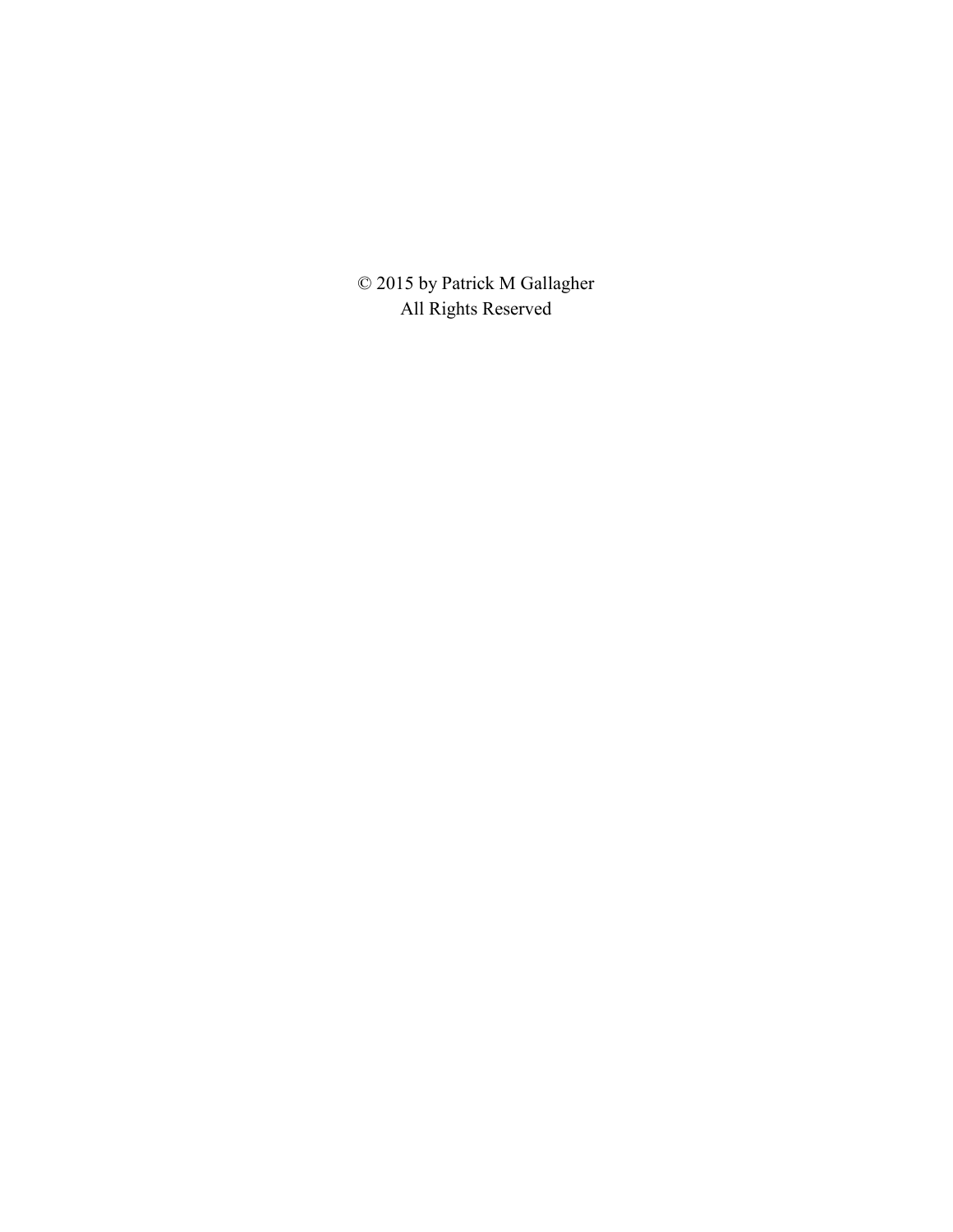# **Acknowledgements**

First and foremost I would like to acknowledge my chair and advisor Dr. John Murry. Without his patience and persistence with me this would not be possible. Through several personal setbacks, we have completed this process. I would also like to acknowledge my committee members Dr. Kate Mamiseishvili and Dr. Chris Rosen who gave feedback and guidance when needed, especially when navigating troublesome sections. I would also like to recognize Dr. Jim Hammons, Dr. Mike Miller and Dr. Jenny Miles who, through class, provided inspiration and encouragement to follow through in this journey. I also appreciate the responses provided by my research group, without which this study would not have been possible. I also would like to recognize my co-workers, colleagues and classmates across campus whom have given me constant encouragement and understand the difficulties of working full-time and handling doctoral work. I also would like to recognize my many friends who have listened to my complaining, given me respite when I needed it and understood when I was unavailable. You have meant more to me than you can realize. This hard work would not have been possible without any of you.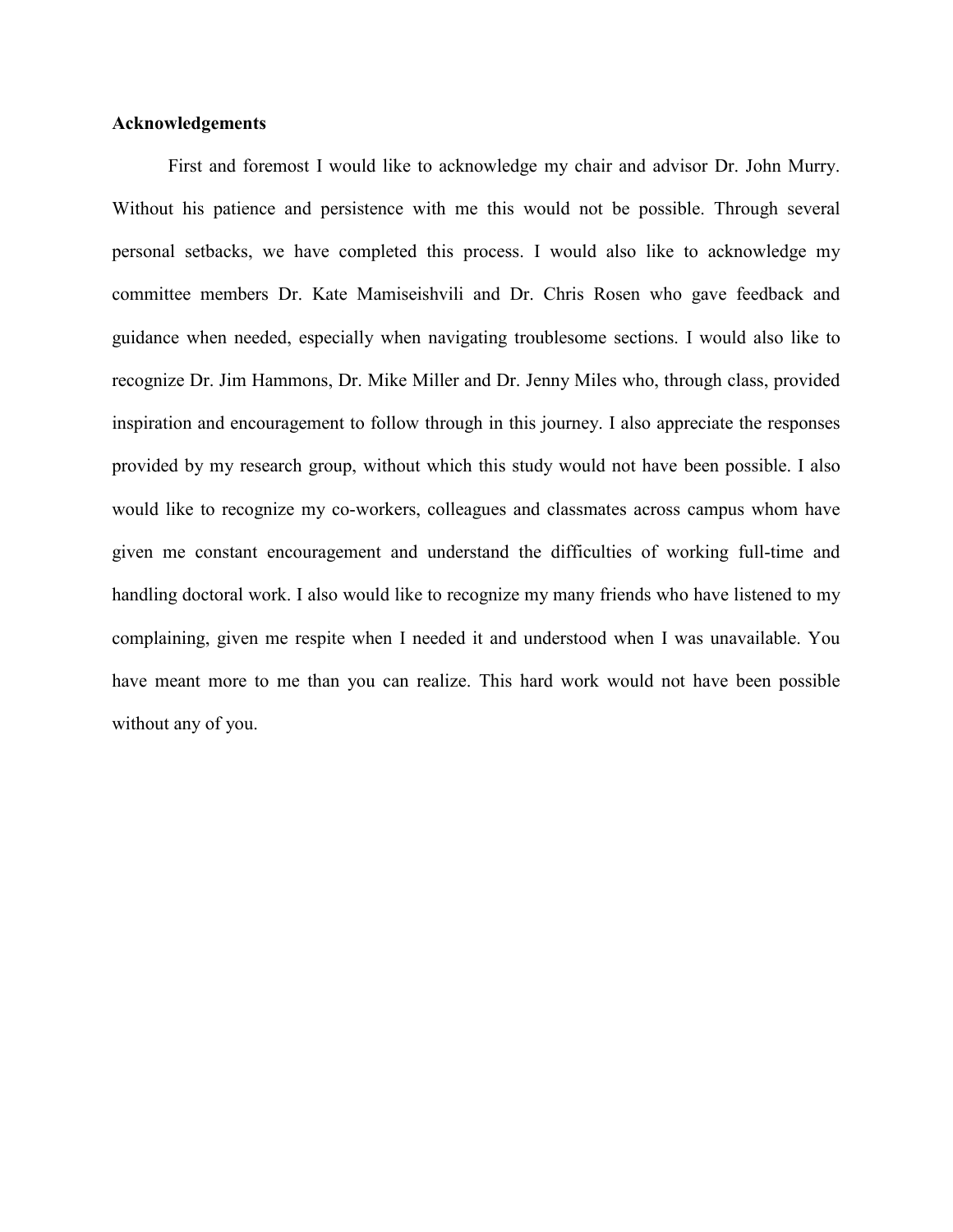# **Dedication**

This research is dedicated to my mom and dad, Rick and Connie, who have always regarded education and learning as the key to success and the tools for understanding the world and making my way through life. I am especially grateful for their patience through this long process and helping me through some of the hardest struggles that I have ever encountered. I hope the completion of this degree is in some way a small token of repayment for everything you have ever given me. I love you both more than you will ever know.

 I also dedicate this work to my brother Scott and sister-in-law Anne, who have also provided much encouragement as well as dog-sitting when I needed to get out of town and away from the grind. Additionally, this is dedicated to my niece and nephew (and my unnamed soon to be niece/nephew), Foy and Noella, whom I hope one day understand the importance of education and are not afraid to chase their dreams, regardless of where they may take them.

Lastly, but with no less importance, I dedicate this work to Erica. Since the  $3<sup>rd</sup>$  grade you have been my rock and confidant. You have been with me through the best and worst of times and have always given me a shoulder to cry on and a happy face to share in my joys. In no way would this have ever been possible without your constant belief in me. I hope others are lucky enough to have a friend, confidant and cheerleader like you.

Thank you.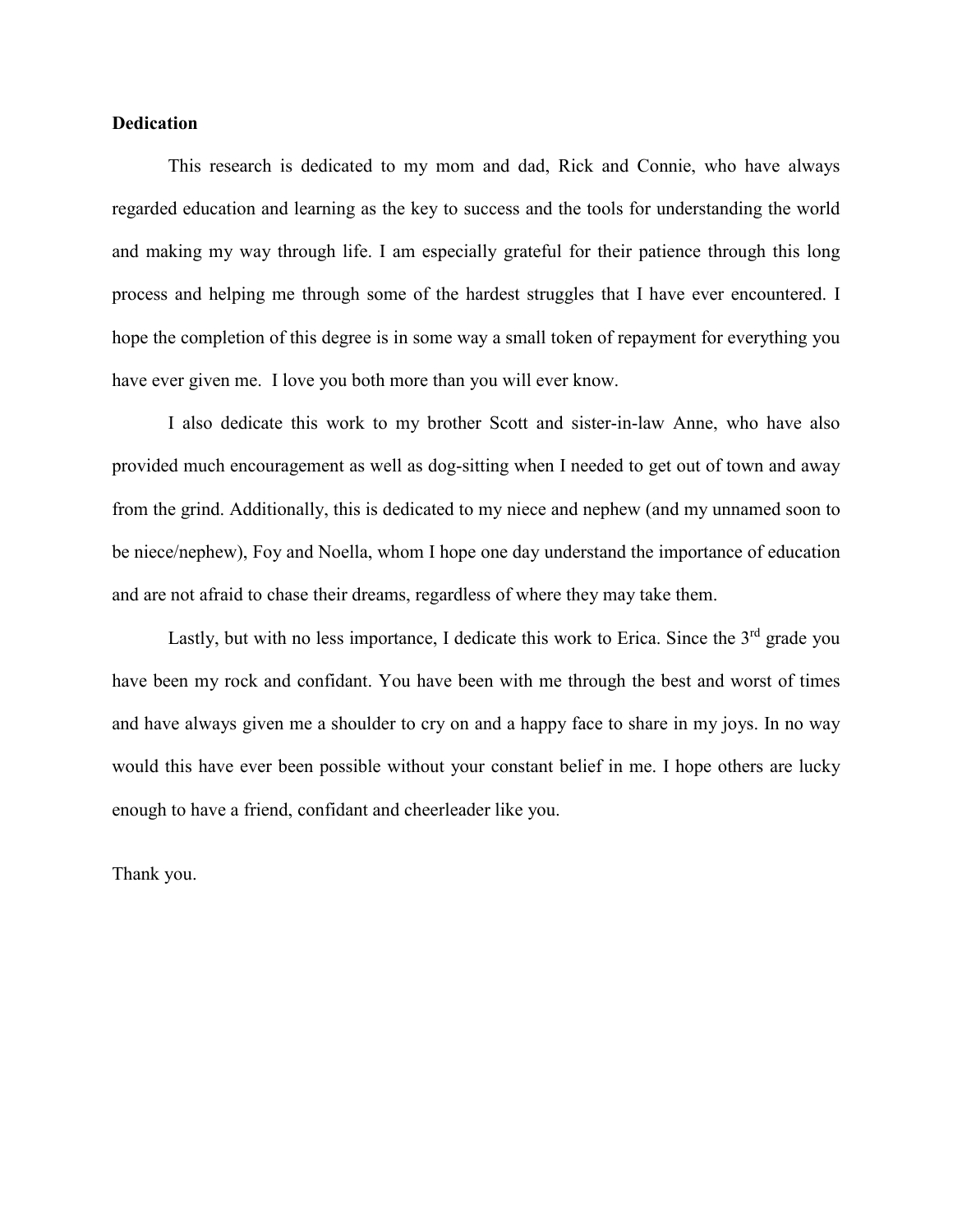# **Table of contents**

| I. | Introduction                               | $\mathbf{1}$ |
|----|--------------------------------------------|--------------|
|    | A. Statement of Problem                    | 3            |
|    | B. Purpose of Study                        | 4            |
|    | C. Research Questions                      | 4            |
|    | D. Assumptions                             | 5            |
|    | E. Delimitations                           | 5            |
|    | F. Significance of Study                   | 5            |
|    | G. Conceptual Framework                    | 6            |
|    | H. Definitions                             | 9            |
|    | Summary<br>I.                              | 10           |
| Π. | <b>Literature Review</b>                   | 11           |
|    | A. Stress Defined                          | 11           |
|    | <b>B.</b> Stressors                        | 12           |
|    | Occupational Stress<br>$i_{-}$             | 13           |
|    | ii. Age                                    | 17           |
|    | iii.<br><b>Interpersonal Relationships</b> | 18           |
|    | iv.<br>Gender                              | 20           |
|    | C. Effects of Stress                       | 23           |
|    | Occupational Stress<br>$\mathbf{i}$ .      | 23           |
|    | ii.<br><b>Mental Effects</b>               | 25           |
|    | iii.<br>Physical Effects                   | 26           |
|    | D. Coping Mechanisms                       | 27           |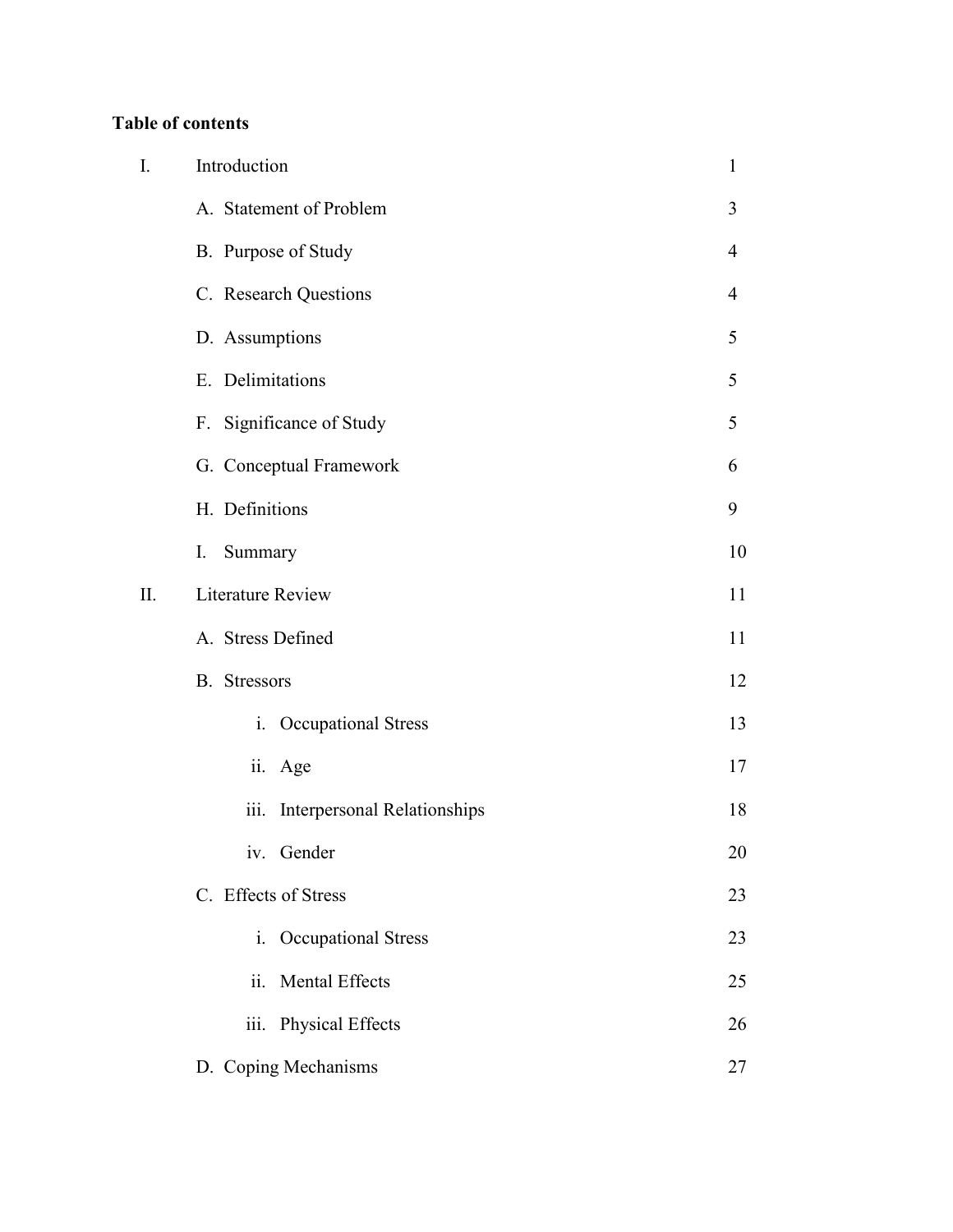|      | E. Chapter Summary                                             | 32 |
|------|----------------------------------------------------------------|----|
| III. | Methods                                                        | 34 |
|      | A. Research Design                                             | 34 |
|      | <b>B.</b> Population                                           | 35 |
|      | C. Sample                                                      | 36 |
|      | D. Instrumentation                                             | 36 |
|      | E. Pilot Test                                                  | 39 |
|      | F. Data Collection                                             | 40 |
|      | G. Data Analysis                                               | 40 |
|      | H. Summary                                                     | 41 |
| IV.  | Presentation of the data and results                           | 42 |
|      | A. Introduction                                                | 42 |
|      | <b>B.</b> Overview                                             | 42 |
|      | C. Descriptive Statistics Results                              | 43 |
|      | i. Participants Demographic Information                        | 44 |
|      | ii.<br>Participants Institutional Characteristics              | 46 |
|      | D. Self-Reported Degrees of Stress                             | 49 |
|      | E. Statistical Differences by Demographics and Characteristics | 54 |
|      | F. Coping Strategies                                           | 55 |
|      | G. Summary                                                     | 56 |
| V.   | Conclusions and recommendations                                | 57 |
|      | A. Introduction                                                | 57 |
|      | <b>B.</b> Overview                                             | 58 |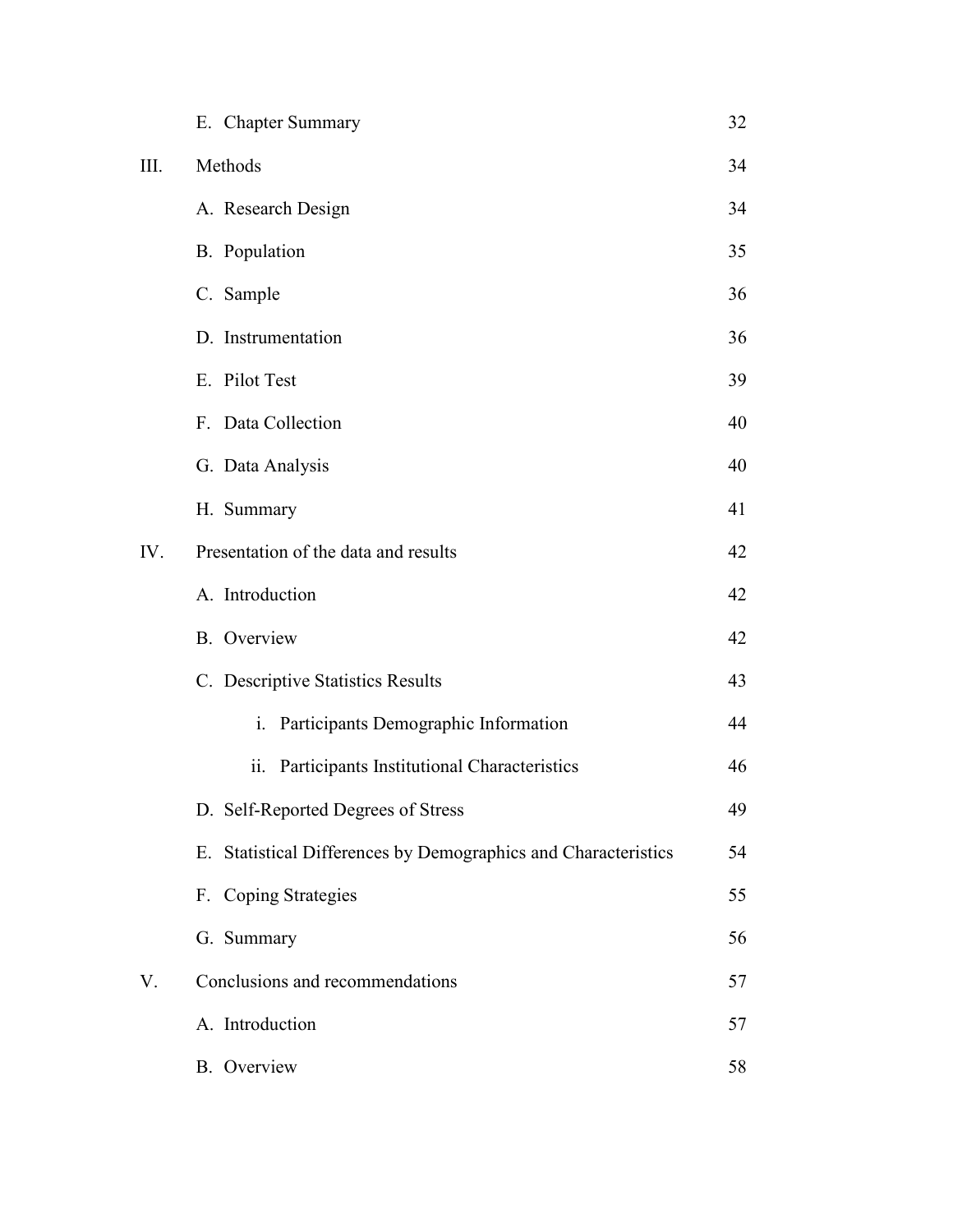|      | C. Discussion                                   | 60  |
|------|-------------------------------------------------|-----|
|      | D. Limitations                                  | 65  |
|      | E. Recommendations for Future Research          | 66  |
|      | F. Recommendations for Practice                 | 67  |
|      | G. Summary                                      | 68  |
| VI.  | References                                      | 70  |
| VII. | Appendices                                      | 82  |
|      | A. Appendix A – IRB Approval                    | 82  |
|      | B. Appendix $B - Q$ uestion naire               | 83  |
|      | C. Appendix C - Participant Email               | 84  |
|      | D. Appendix D – Marital Status Means            | 86  |
|      | E. Appendix E - Dependent Means                 | 87  |
|      | Appendix F – Institutional Control Means<br>F.  | 88  |
|      | G. Appendix G – Institutional Size Means        | 89  |
|      | H. Appendix H – Carnegie Classification Means   | 90  |
|      | Appendix I – ANOVA Age<br>$\rm{I}$ .            | 91  |
|      | J. Appendix J – ANOVA Carnegie Classification   | 97  |
|      | K. Appendix $K - ANOVA$ Institutional Control   | 103 |
|      | L. Appendix L - ANOVA Marital Status            | 109 |
|      | M. Appendix M - ANOVA Institutional Size        | 116 |
|      | N. Appendix $N - t$ -Test Dependents            | 123 |
|      | O. Appendix $O$ – Frequency Tables              | 125 |
|      | P. Appendix P – Self-Reported Coping Strategies | 134 |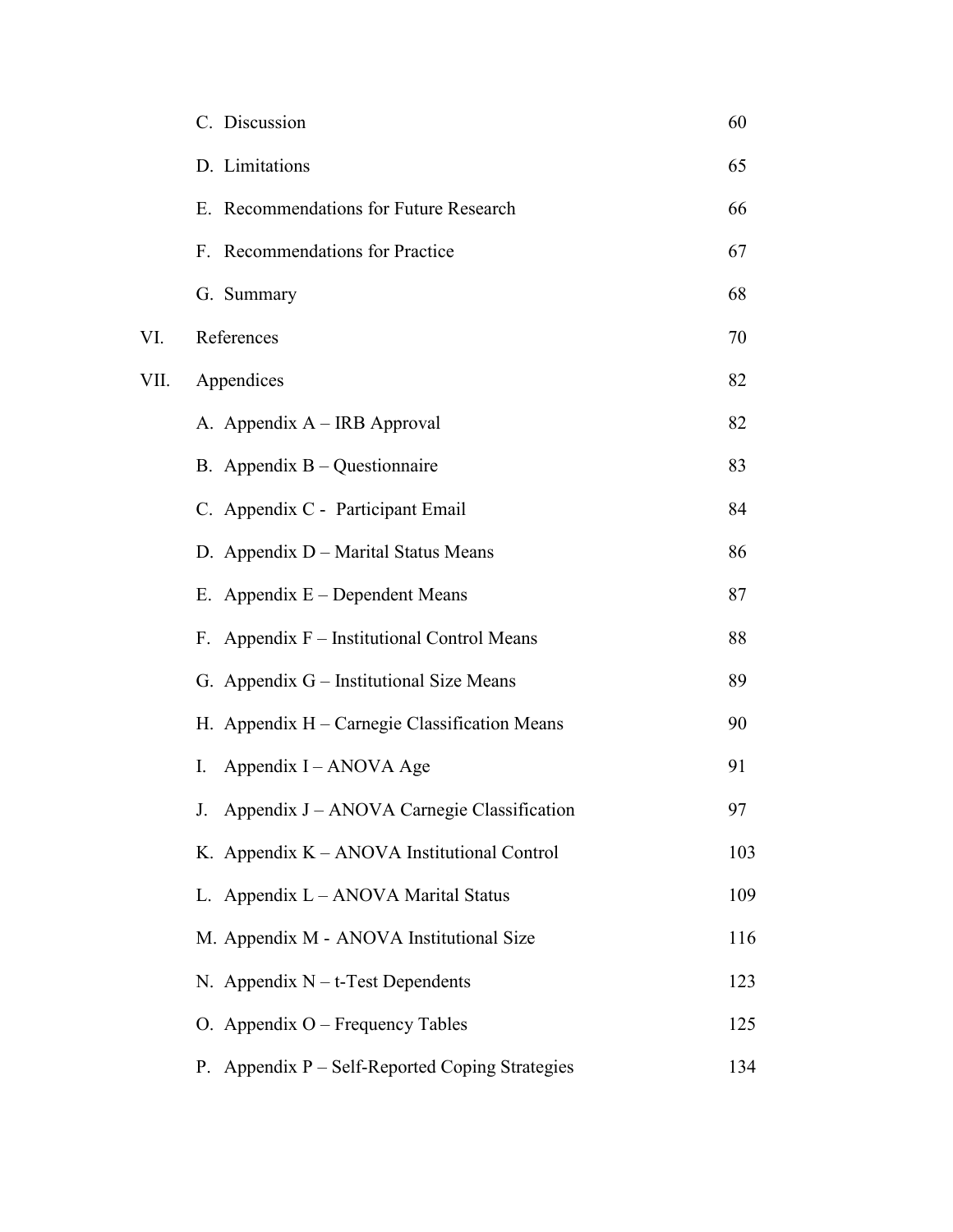#### **Chapter I**

# **Introduction**

 Stress is an inevitable part of our daily lives. According to the Rosch (n.a.) of the American Institute of Stress (AIS), the term "stress" was first coined by Dr. Hans Selye in the 1930s. Selye (1973) stated that, "stress is the non-specific response of the body to any demand for change (p. 692)." Research conducted by House, Wells, Landerman, McMichael, and Kaplan (1979) described the correlation between perceived stress among blue collar workers and the development of psychosomatic, respiratory and dermatological disorders. Their research found that there was clear correlation between perceived occupational stress, high blood pressure and coronary heart disease. The research confirmed prior studies which also found a correlation between perceived occupational stress and psychosomatic disorders.

The effects of stress are not limited to one area of our lives. Stress at home can carry over to the workplace and alternatively, stress at work can cause strain in our personal lives. According to a survey by the American Psychological Association (APA) (2008) over half of Americans reported an increase in their general stress levels from the previous survey (2007) with nearly 30% ranking their stress levels as extreme. The survey found that the economic crisis in America was generating the highest levels of stress. An overwhelming amount (81%) of respondents indicated that they coped well with their stress levels. The same 2008 survey suggested otherwise. More than 80% of the people surveyed recognized that stress could negatively affect their mental, social, and physical wellbeing. Stress has been linked to depression, cancer, heart attacks, obesity, insomnia, job loss, and absenteeism to name a few symptoms (APA, 2008). The same survey found that 67% of respondents claimed work as the major cause of stress in their lives. The highest rated stress relievers according to the survey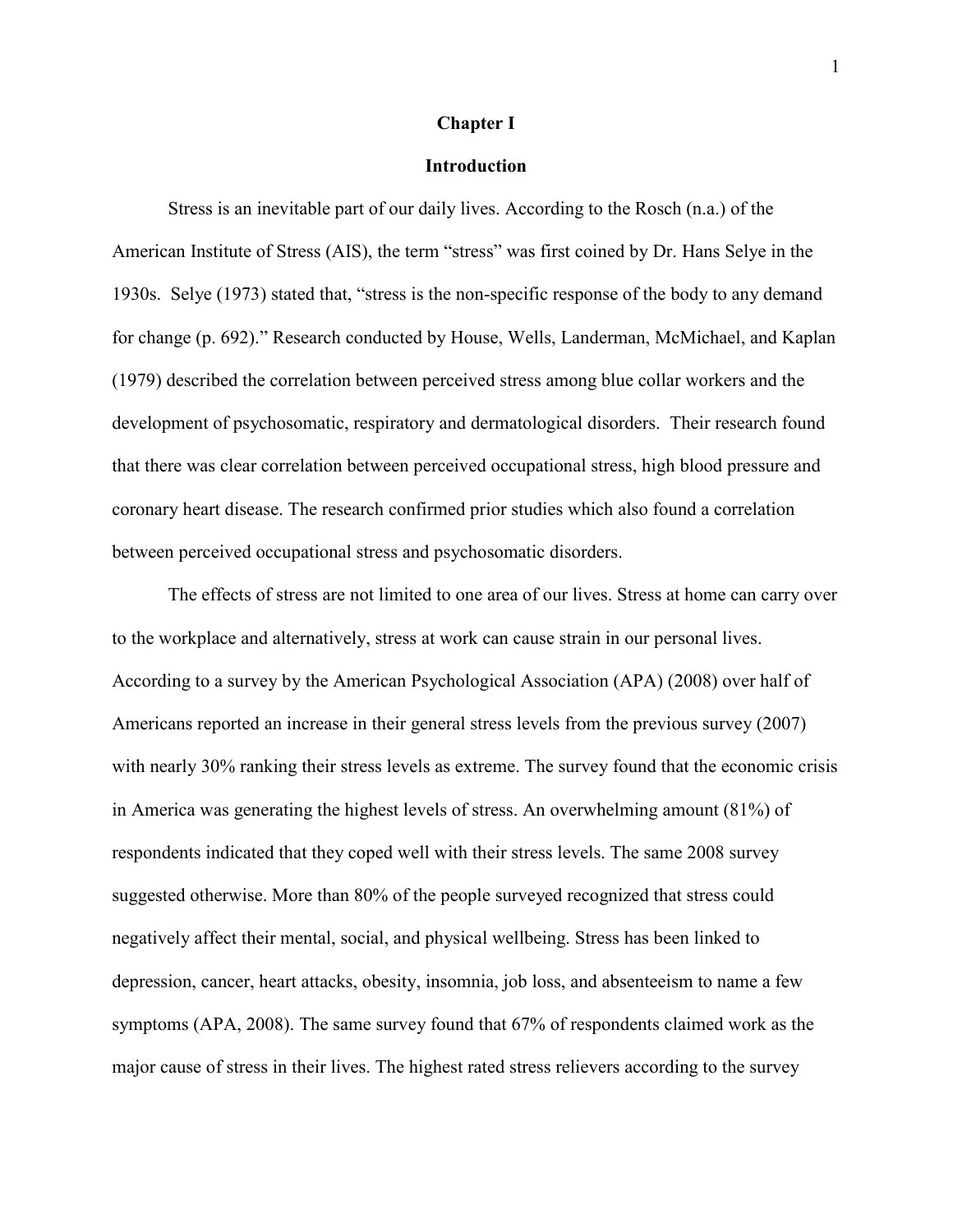were listening to music (52%), exercise (47%), and reading (44%). Only 7% of the respondents reported that they sought help from a mental health professional (APA, 2008).

 As evidenced by the literature, stress does not affect one segment of society more than another. Stress studies have been conducted on males, females, wealthy, poor, old, young, bluecollar, and white-collar workers. Among university and college populations, stress studies have been conducted on students, faculty, and administrators. Brougham, Zail, Mendoza, and Miller (2009) found that among college students, females were more apt to be stressed over finances and more likely to use self-punishment as a means to cope with stress, but as a group were not significantly different from males when perceiving stress in college. These findings were consistent with prior studies. Rafidah, Azizah, Norzaidi, Chong, and Noraini (2009) found a statistically significant relationship between students' perceived stress levels and semester completion where students exhibited and perceived more stress towards the end of a semester.

Among blue collar workers, Wells (1982) observed that jobs which require more advanced skill sets and thus higher risk and reward, exhibit higher levels of perceived stress. A study conducted among clerical workers, faculty members, and sales personnel found that stressors and stress related coping strategies varies among groups and is significantly different based on autonomy and scope of workload (Narayanan, Menon, & Spector, 1999).

Among executives, Cartwright (2000) stated that:

According to U.K. executives surveyed, 68 percent considered that long hours they worked adversely affected their productivity, 79 percent considered that they adversely affected their relationship with their partners, and 86 percent of managers with children considered that they adversely affected their relationship with their children. (p. 19)

Nelson and Burke (2000) identified that female executives face more internal stress at work and additional stress at home with little support from their partners as opposed to their male counterparts. While these research studies show a correlation between stress and executives there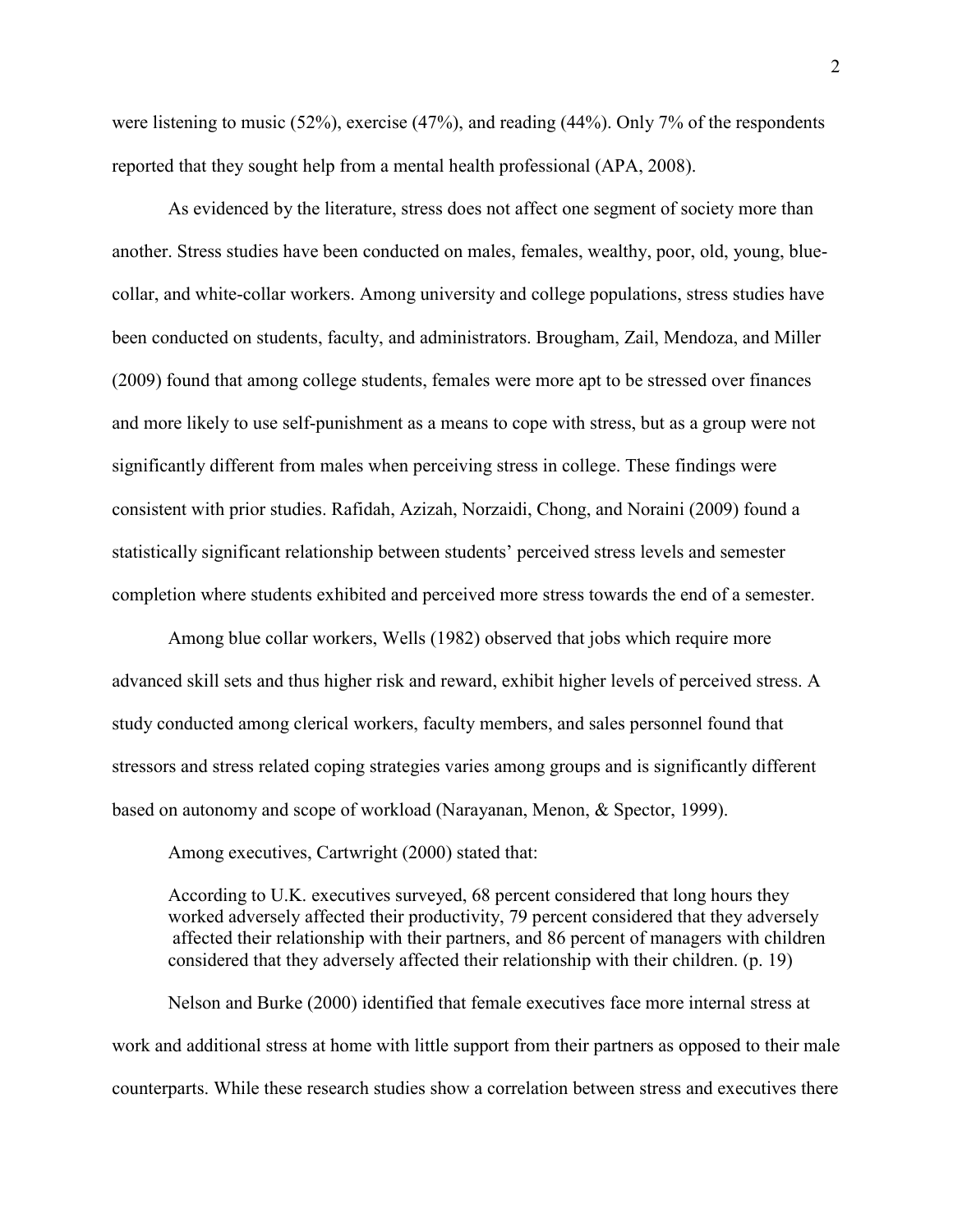is little evidence of academic research of stress among chief financial officers, which lends credence as to why there is a need for this study.

# **Statement of Problem**

Stress is a common occurrence, which affects people from all walks of life. Given the recent economic climate in the United States, fiscal related stress has not only influenced private individuals and corporations, but colleges and universities as well. Eric Kelderman in the May 1, 2009 issue of the *Chronicle of Higher Education* suggested that universities were facing a \$350 Billion dollar shortfall in funding over the next several years. Many states have resorted to layoffs and furloughs for public employees. These tactics have also been used in state supported institutions of higher education as well as eliminating programs, degrees, and whole departments. Privately supported colleges and universities have not been immune from these financial woes either. Gifts and endowments have suffered because of the recent economic downturn, which has caused financial officers to become creative with funding or to increase tuition for students. Most financial officers have not experienced economic difficulties of this magnitude. According to the Center on Budget and Policy Priorities (2014) public funding is slowly beginning to return to higher education but is still 23% below pre-recession levels.

Privately held corporations also have felt pressures due to the economic climate in recent years. In an ongoing survey, Financial Executives International (FEI) and Baruch College's Zicklin School of Business (2012, para. 2) found the following:

The quarterly "CFO Outlook Survey," which polls CFOs of public and private businesses in the U.S. and Europe (Italy and France) on their economic and business confidence and expectations, found that domestic economic growth topped the list of economic concerns across the board some 48 percent of CFOs in both the U.S. and Europe rated it their number one or number two economic worry, a similar sentiment to their view a year ago. Similar to 2010, revenue growth is the top business challenge that CFOs are facing across both regions for the first half of the year (34 percent of CFOs in the U.S.; 27 percent of CFOs in Europe), followed by expense control (15 percent in the U.S; 18 percent in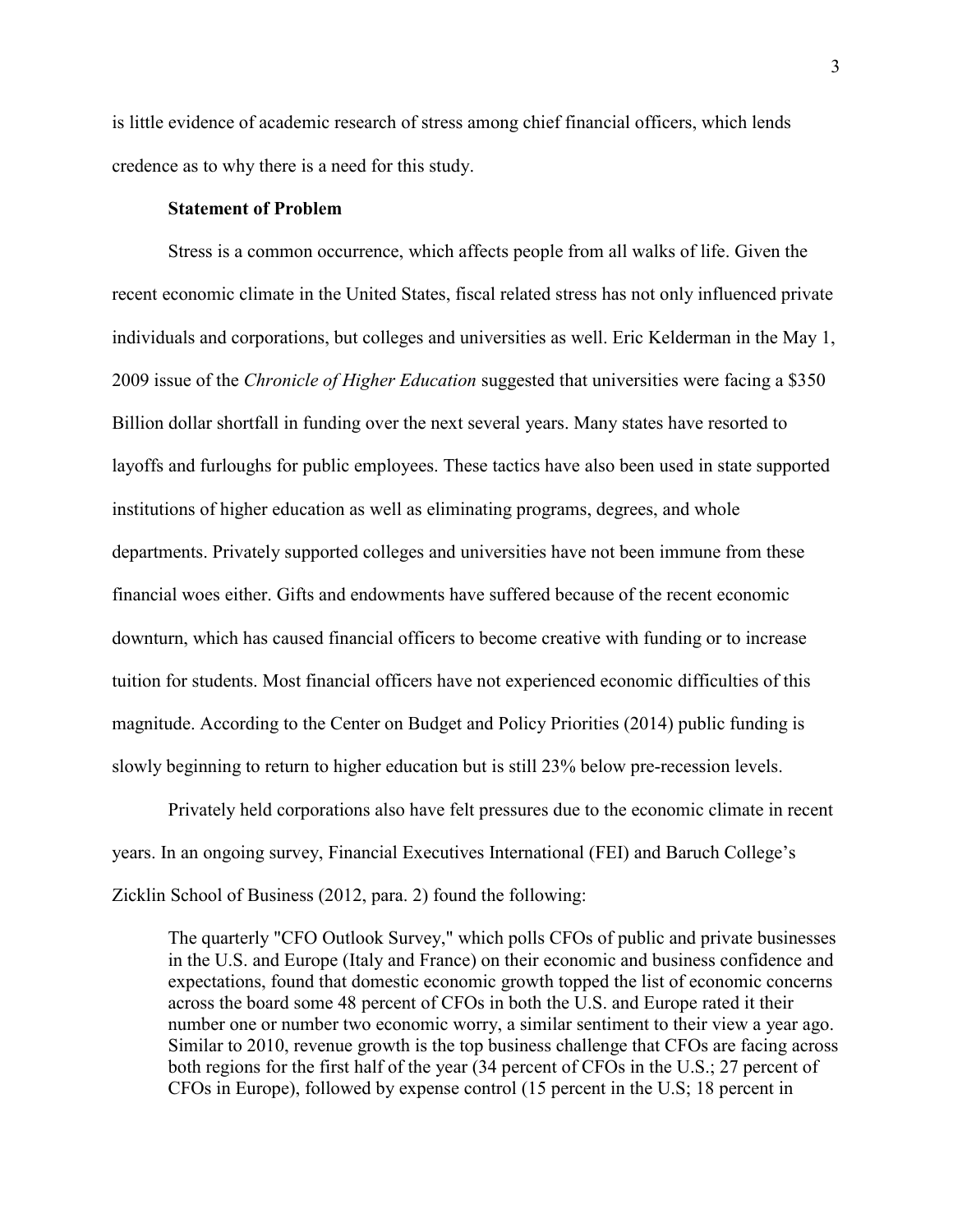Europe), demand (14 percent in the U.S; 16 percent in Europe) and competition (11 percent in the U.S.; 14 percent in Europe).

Furthermore, CFO's surveyed by TD Bank (2011) reported the following:

 Sixty-nine percent of chief financial officers and other corporate finance managers at mid-sized businesses say that it's the intense challenge of managing cash flow that worries them the most, according to a survey conducted by TD Bank. Proper capital allocation and cash flow management will also be next year's top financial management priorities for 41% of respondents.

This present study sought to describe the perceived stress among four-year research university chief financial officers and coping mechanisms as self-reported by participants. Due to the rapidly changing nature of higher education, including budget shortfalls and rising expenditures, which creates an environment where stress may be significant. Therefore, workplace stress is a significant problem and should be examined as an issue facing colleges and universities in America particularly as it relates to increased stress levels among university CFO (Halfond & Stokes, 2013, Schifrin, 2013)

#### **Purpose of the Study**

 The purpose of this study was to investigate, analyze, and report the perceived stress and coping strategies among university chief financial officers (CFOs) in four-year doctoral granting research institutions related to certain individual demographics and institutional characteristics. More specifically, this study sought to describe self-reported stress levels among university CFOs and the coping mechanisms used by the participants to alleviate stress.

#### **Research Questions**

This study sought to address the following research questions concerning stress and coping strategies of university chief financial officers:

1. What are the individual demographic and institutional characteristics of CFOs in four year doctoral granting research universities?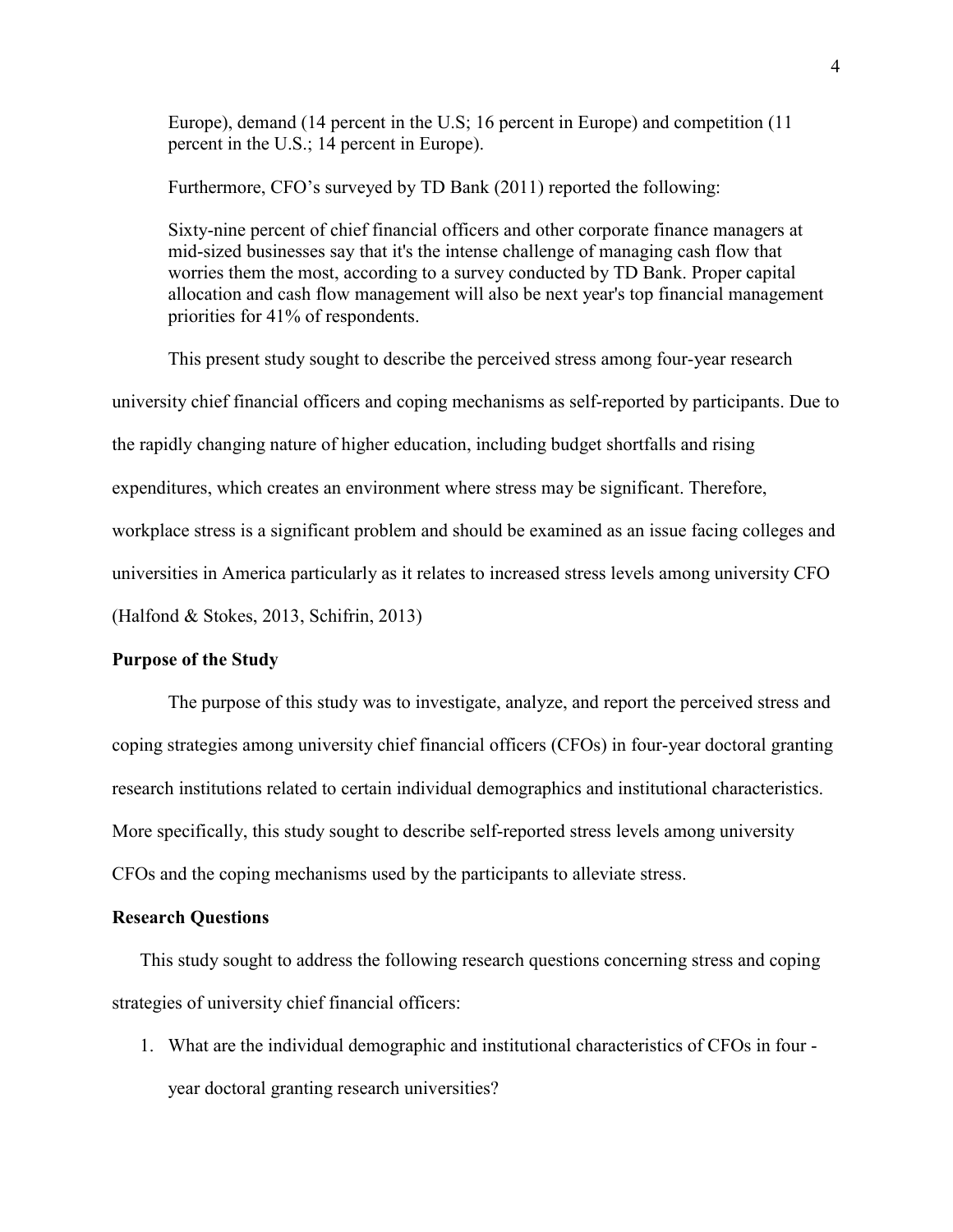- 2. What is the self-reported stress of CFOs in four-year doctoral granting research institutions as based on the situational statements contained in the survey instrument?
- 3. Are there any statistically significant differences in the self-reported stress of CFOs by individual demographics and institutional characteristics?
- 4. What self-reported coping strategies are employed by CFOs to alleviate perceived stress?

# **Assumptions**

The following assumptions were accepted for this study:

- 1. It was assumed that the majority of participants in this study were middle aged, White males.
- 2. It was assumed that chief financial officers exhibit high levels of perceived stress due to the scope of their positions and their job duties and responsibilities.

#### **Delimitations**

The following self-imposed delimitation was established for this study. Participants included only permanent chief financial officers in both public and private four year doctorategranting research universities classified by the Carnegie Foundation for the Advancement of Teaching (2010) as (a) research universities (very high research activity), (b) research universities (high research activity), and (c) doctoral research universities.

# **Significance of Study**

 This study hopefully will help shed light on what has often been considered one of the most stressful administrative positions in any college or university. With this information, university human resources departments and campus health personnel may be able to help not only CFOs, but other senior-level university administrators better cope with stress which is caused by many factors. It is anticipated that this study will add to the body of knowledge in the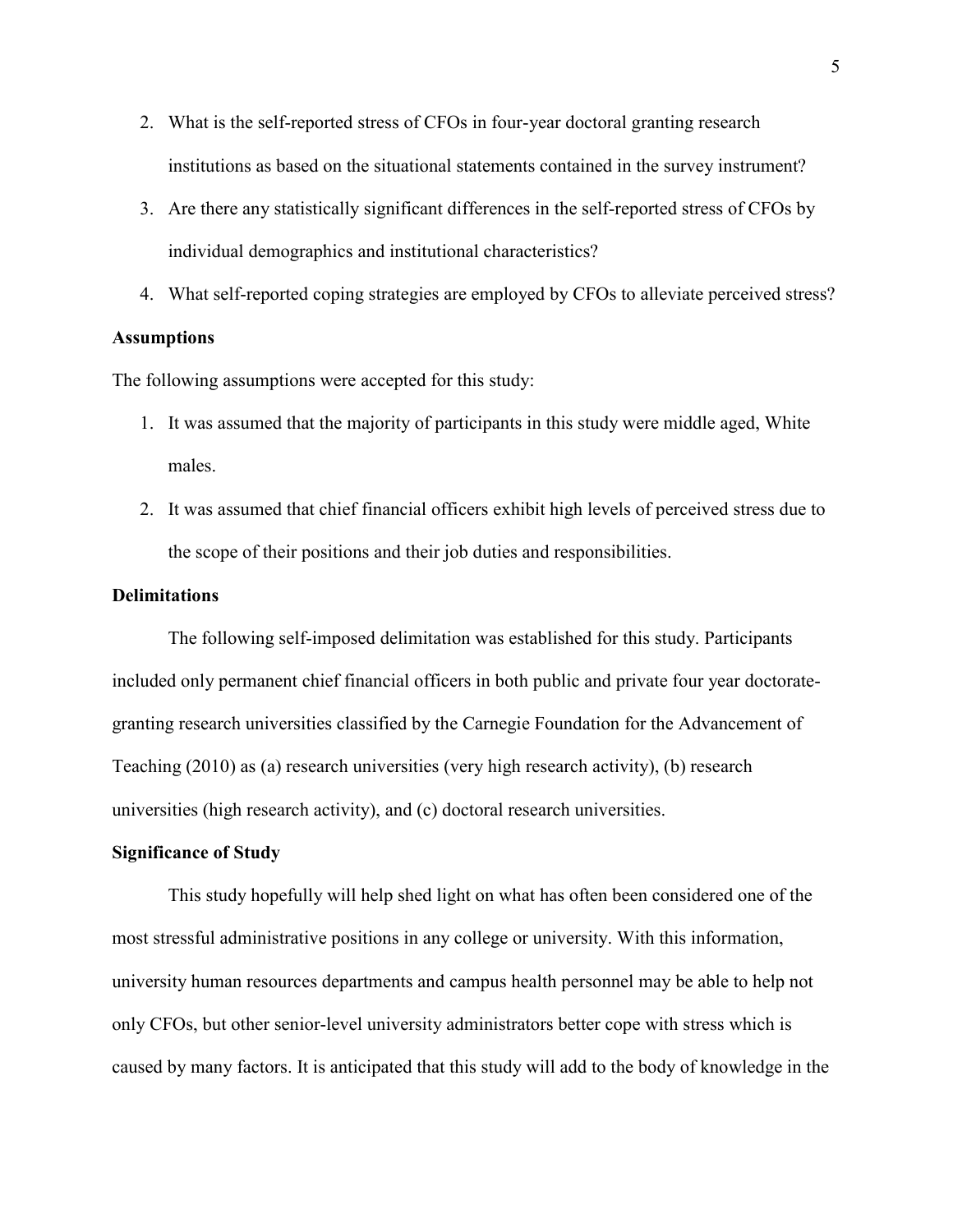field of perceived stress, particularly in the context of employment in higher education. The study will examine and explore the perceived stress and coping strategies among research university chief financial officers, which has not been extensively researched by the academic community.

 Human resources administrators and campus health officials must contend with the effects of stress among their employees (Hengst, n.d). While the target population in this study is just one segment of the employee population on a college campus, techniques to measure stress and to counteract its effects may provide useful information to human resources departments, as they must serve all members of the university communities. This examination should build on previous studies, which have measured stress among faculty members and students on college campuses. Evidence from the literature has shown that stress causes organizations, including colleges, to lose billions of dollars each year in productivity due to the effects of stress on individuals (Juniper, 2012; McTernan, Dollard, & LaMontagne, 2013). This study can be used as a diagnostic tool to recognize stress and then help identify and suggest strategies to overcome stress for not only chief financial officers, but also all employees in senior-level positions in colleges and universities.

#### **Conceptual Framework**

The theory behind this examination is that perceived stress is a serious problem among employees in "high stress" occupations, especially in today's volatile financial climate (American Institute of Stress, n.d.). Another aspect of this theory is that senior-level leaders often fail to recognize their workplace stress can become a real health problem. High levels of stress are not limited to executive level financial positions. Occupational studies have been conducted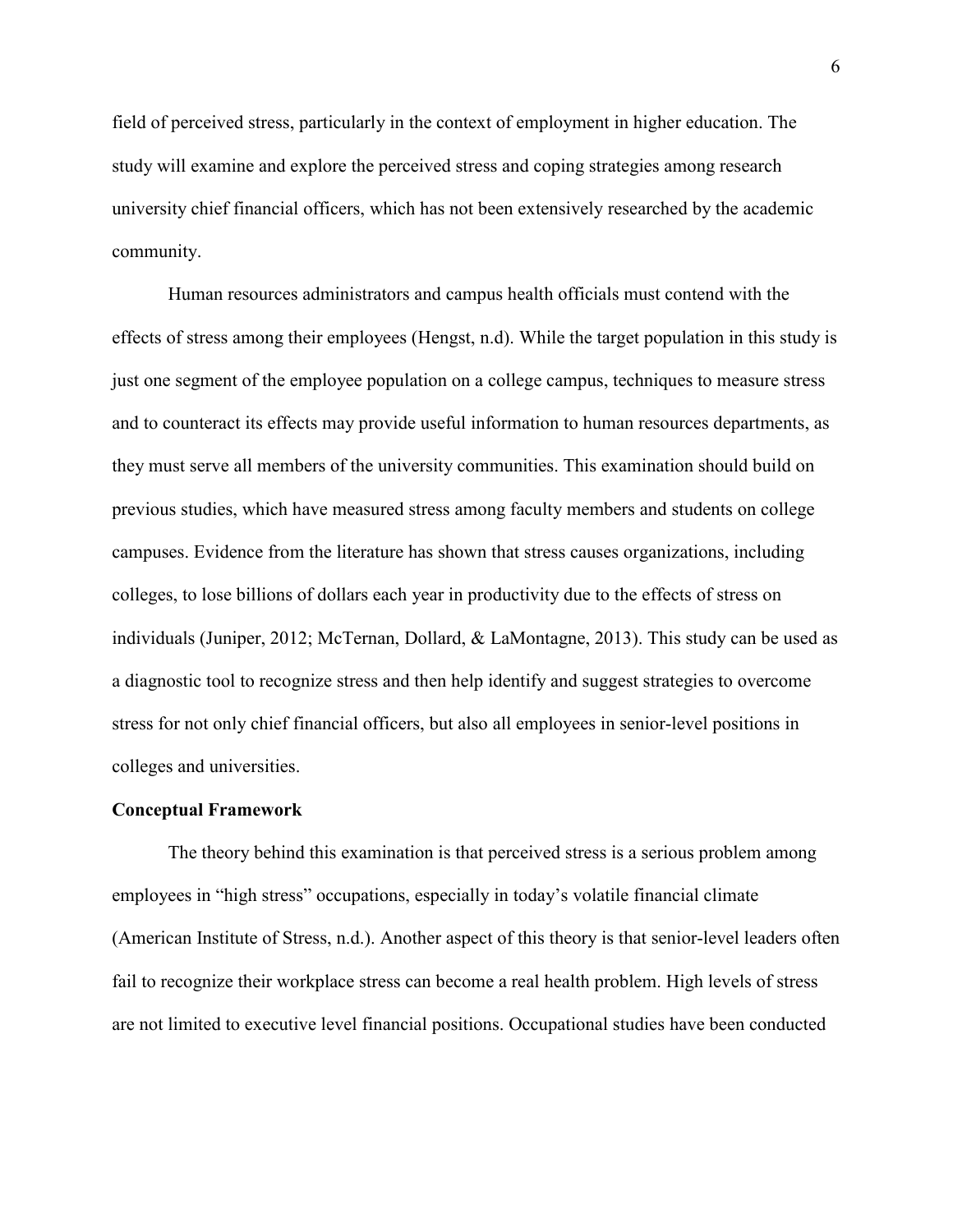on high-stress jobs such as nursing and information technology, which tend to exhibit high levels of stress.

The foundation of this study was the Perceived Stress Scale (PSS), which measures the degree to which things are stressful and as noted by Cohen, Kamarck, and Mermelstein (1983, p. 387), "PSS items were designed to tap the degree to which respondents found their lives unpredictable, uncontrollable, and overloading. These issues have been repeatedly found to be central components to the experience of stress." The instrument also included the Maslach Burnout Inventory General Survey which measures emotional exhaustion, depersonalization, and personal accomplishment among professionals. The House and Rizzo Tension and Anxiety Scale was also used in conjunction with the other two scales. The Tension and Anxiety Scale is designed to measure role conflict and role ambiguity among employees.

Further, Cartwright (2000) reported that in the United Kingdom (U.K) 71% of managers reported working long hours was having an adverse effect on their overall health as well as more than half of executives surveyed stated that long hours causing physical problems. Additionally, Cooper (1984) reported that executives from developed countries suffer from feelings that they have no influence or power to make significant contributions to their position. Employees in higher education are not immune from these stressors either. Many factors including longer working hours, poor work-life balance, neglect of personal needs, workload, and lack of job support are oft cited stressors for higher education employees (Garg & Rani, 2014; Kinman & Wray, 2013; Shin & Jung, 2013,).

Royal and Grobe (2008) stated that academic administrators face stressors such as board relations, politics, workload, and time (p. 500). In this study of community college presidents,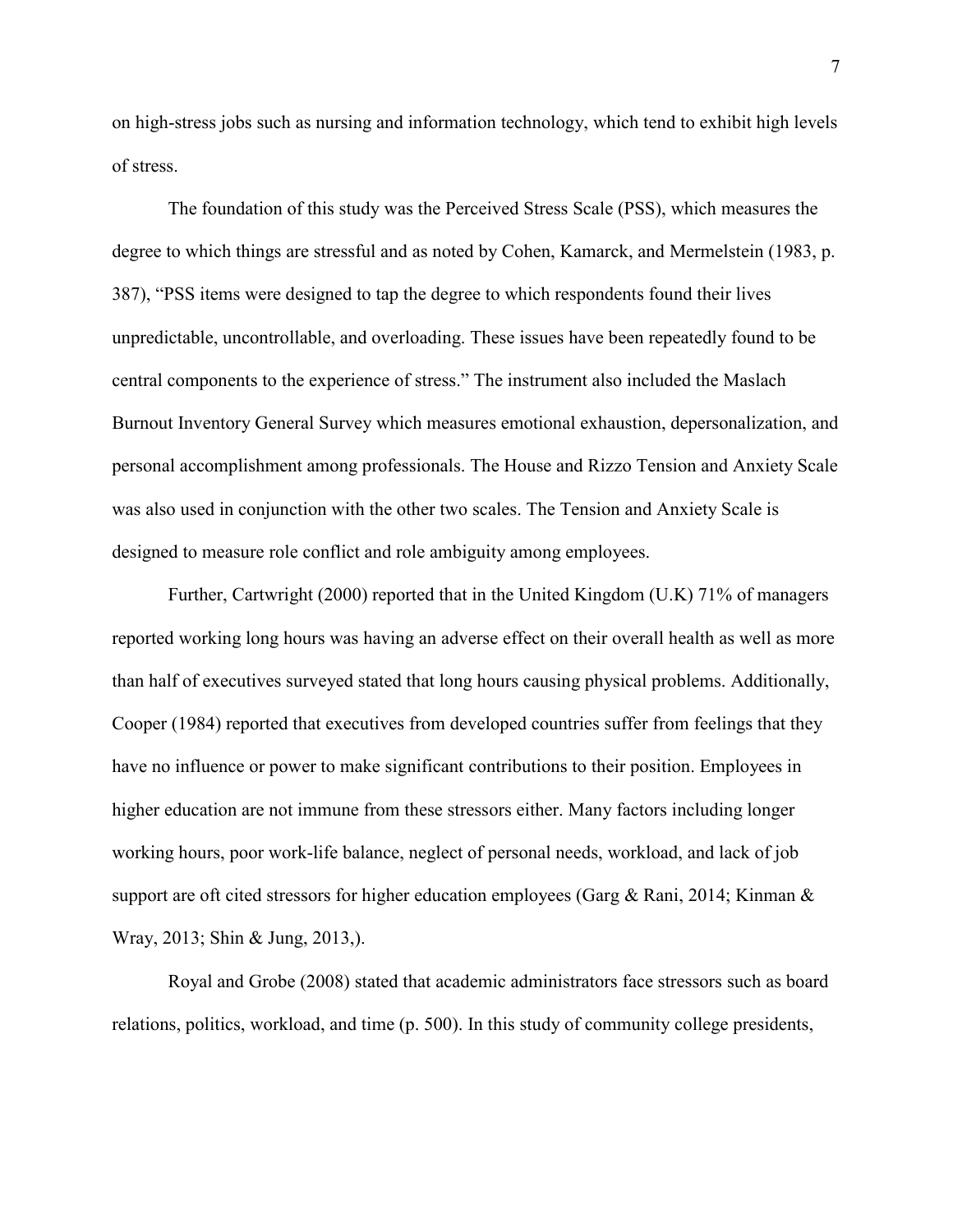the chief stressor was budget constraints and financial pressures. Further, the participants reported loss of sleep as a principle symptom of stress.

In terms of financial managers, including chief financial officers, Miller, Yeager, Hildreth and Rabin (2005) found that among CFOs in the public sector that there was a statistically significant relationship between stress, fiscal stress and politics. In a study based in Singapore, Ho (1995) reviewed the reported stress between Type-A and Type-B personalities and found that executives in the financial sector reported poor psychological health and higher levels of perceived stress, as opposed to the banking and insurance industries. It was further reported that most individuals use self-directed, passive stress-coping techniques such as "switching off." The second highest reported technique was exercise.

A study completed by Richardson (2006) examined perceived stress among African American females in executive positions. A major theme found by the author was that the participants' stress levels were greatly increased due to the lack of internal support (p. 67). Similar to Cooper (1984) participants expressed feelings of stress due to lack of control over their particular situation. Further, participants described coping strategies as passive in nature much the same as the Ho (1995) study. This present study also assumes that the participants will claim self de-stressing techniques rather than seek medical or professional advice to combat the effects of stress. Medical and mental health providers find that coping mechanisms usually employed by individuals actually exacerbate the effects of stress. This investigation also suspected that the participants who do admit to having stress will be less than honest with their de-stressing techniques, which may be embarrassing or in some cases illegal. This study should expand the knowledge base of perceived stress studies and provide a footprint for future studies among other high-level college administrators who have not been examined in previous studies.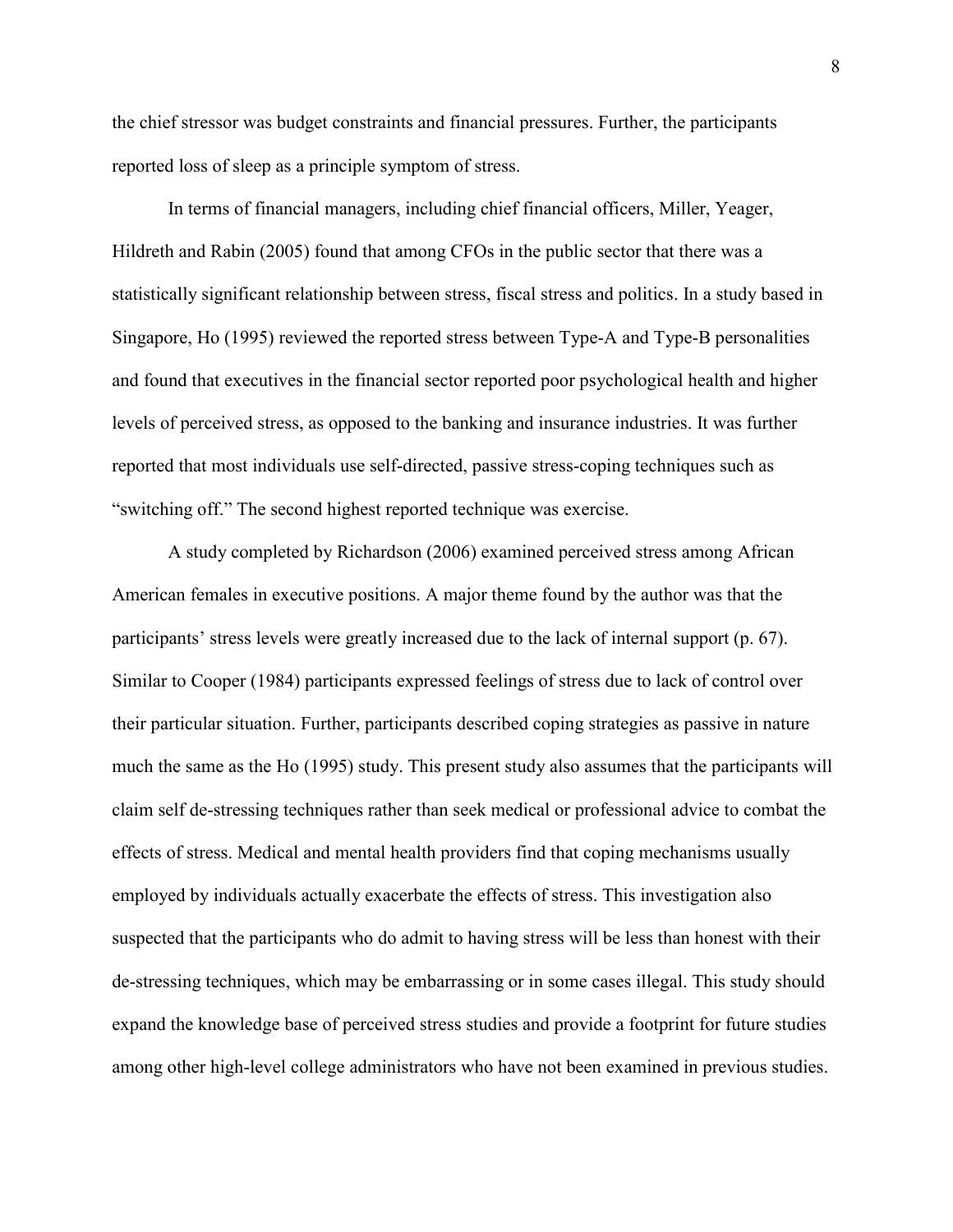#### **Definitions**

 To provide a common understanding, the definitions of key terms used in this study are listed below.

Chief Financial Officer (CFO). This is the senior financial officer in a university. The title of CFO may vary from institution-to-institution such as vice-chancellor, vice-president, or viceprovost.

Distress. Great pain, anxiety, or sorry; acute physical or mental suffering; affliction; trouble (dictionary.com)

Doctoral/Research Universities (DRU). Determined by Carnegie Foundation rankings Eustress. Stress that is deemed healthful or giving one the feeling of fulfillment (dictionary.com) Maslach Burnout Inventory (MBI). This survey instrument attempts to describe burnout by scales that measure emotional exhaustion, depersonalization, and personal accomplishment (Maslach & Jackson, 1981).

Perceived Stress Scale (PSS). Survey instrument which measures the degree to which certain situations are stressful in one's life (Cohen, et al., 1983).

Research University (High Research Activity) (RU/H). Determined by Carnegie Foundation Research University – Very High Research Activity (RU/VH). Determined by Carnegie Foundation

Stress. The non-specific response of the body to any demand made upon it (Selye, 1973) Tension and Anxiety Scale – This instrument designed by Rizzo, House, & Lirtzman (1972) as a way to measure role conflict and ambiguity in complex organizations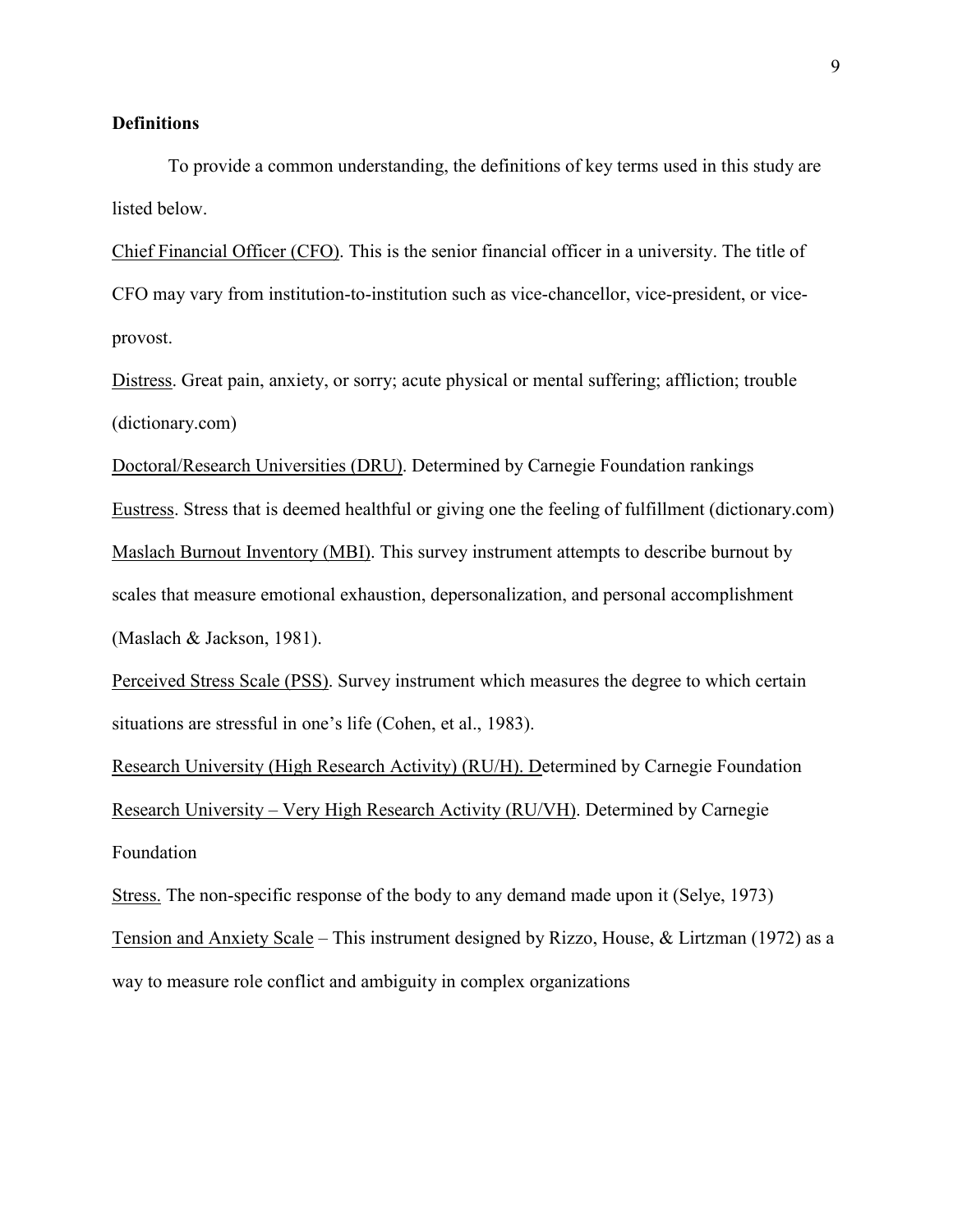# **Summary**

 To summarize, this chapter has provided background information on the topic of stress as well a short synopsis of the symptoms of stress and coping mechanisms of those who suffer stress. The main focus of this study was to investigate self-reported perceived stress among CFOs at four-year doctoral granting universities. Little if any research has been conducted on stress and coping techniques of CFOs in research universities and this study should add to the body of knowledge. Chapter I also included the significance of the study, statement of the problem, research questions, assumptions, delimitations, definitions, and the conceptual framework underlying this study.

Chapter II will focus on the relevant literature for the study. Chapter III will describe the methodology used for the study including the instrumentation and procedures for analyzing the data. Chapter IV will present the data from the study and an answer for each research question. Chapter V will summarize the study and give recommendations for potential future investigations as well as suggestions for professionals who may use the information in order to assist employees who suffer from the effects of stress.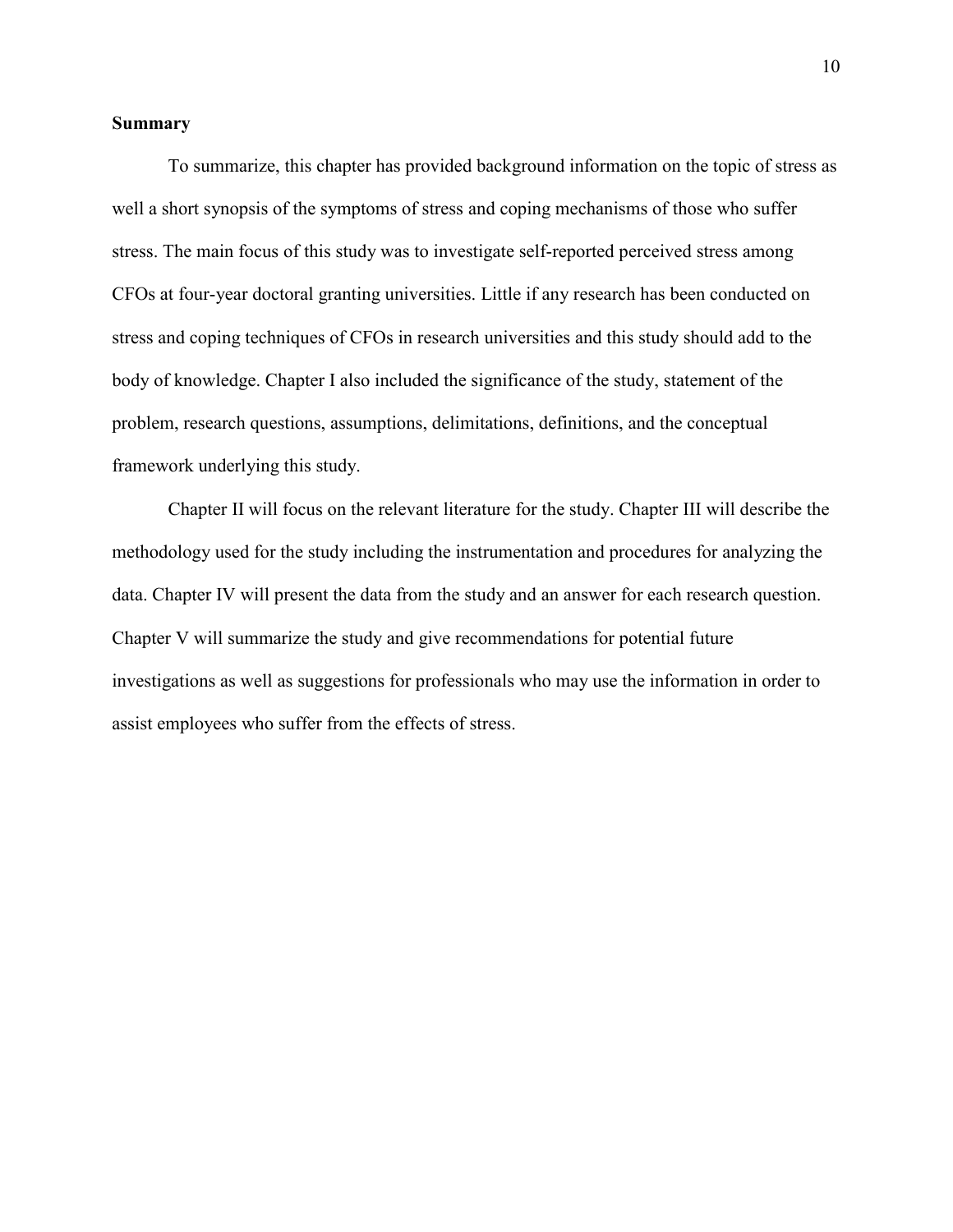#### **Chapter II**

# **Literature Review**

The purpose of this study was to investigate the perceived stress among university chief financial officers in research institutions. This chapter reviews, synthesizes and examines relevant literature from scholarly journals, books, internet resources and trade sources which focus on perceived stress, stress, anxiety, burnout and coping strategies among various groups which reflect the participants included in this study. This chapter was not intended to be an exhaustive analysis, but to provide an overview of the literature that was relevant to this study.

# **Stress Defined**

 Generally, stress is perceived as a negative reaction to stimuli whether internal or external in nature. In the seminal work *Stress*, Hans Selye (1950) investigated what he called General-Adaptation-Syndrome. General-Adaptation-Syndrome is the response mechanism to stressors. This work was built upon Selye's 1936 article where he stated, "It seems to us that more or less pronounced forms of this three–stage reaction represent the usual response of the organism to stimuli such as temperature changes, drugs, muscular exercise, etc., to which habituation or inurement can occur" (p. 32). The General-Adaptation-Syndrome is more commonly known as "stress". Simply put, individuals react, whether negatively or positively, to stressors presented to them and adapt or cope with the reactions. Cartwright and Cooper (1997) defined stress as any force that puts a psychological or physical function beyond its range of stability.

 Selye's definition serves as the beginning of point for research on stress in the general public and professional fields which relate to high stress occupations such as chief financial officers in research institutions. The literature reviewed in this section included stress and stressors as related to gender, age, race, and marital status. Reviewed material included journal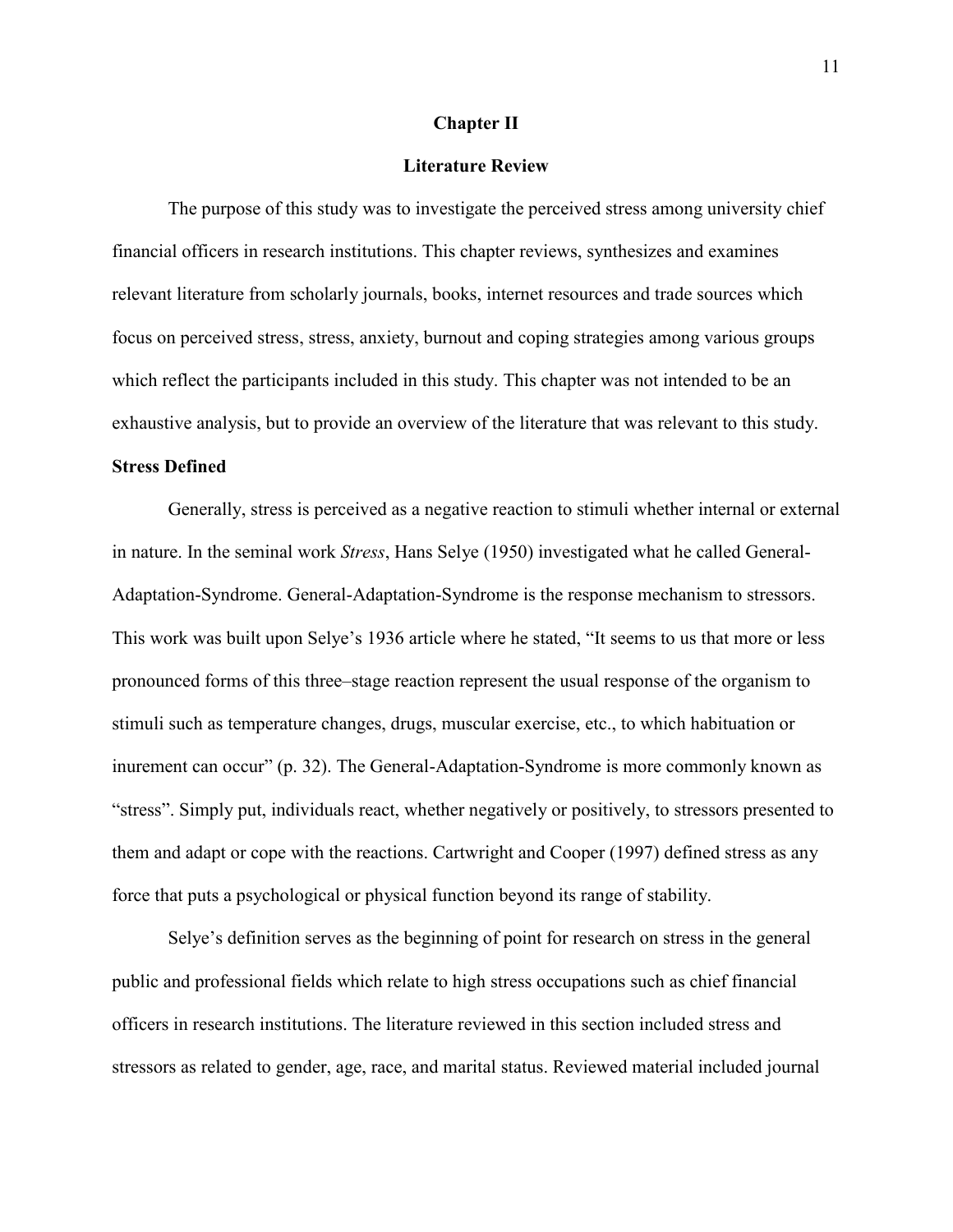articles, professional websites, books and dissertations. The review of literature covered the causes of stress, reactions to stress, strategies to cope with and adapt to stress, and stress as it relates to certain individuals in stressful occupations.

# **Stressors**

Stress can be caused by a number of factors. Most stress is triggered by external influences but may be caused by internal feelings as well. Many people associate stress with negative thoughts or feelings however, feelings or thoughts of elation and joy can be produced. Rather than describing stress in terms of positive or negative, Selye (1950) indicated that stress should be viewed as any change in the body elicited by stressors. Further, Selye stated, "systemic stress is used here to denote a condition in which – due to function or damage – extensive regions of the body deviate from their normal resting state" (p. 9). The American Psychological Association (APA) defined stressors as an internal or external event or stimulus that induces stress. *Eustress* is known as positive stress which is caused by feelings of accomplishment or fulfillment while *distress* is negative stress caused by pain, suffering or strife. Yates (1979) described external stressors as demands from family, friends or the job while internal stressors are demands put on ones' self by being materialistic, competitive or aggressive. Further, these stressors create a biochemical response to these demands which is also known as stress.

Most people believe that stress is caused by external forces, when in fact, stress may be caused multitude of agents. As a result many people would attribute their occupation as the most stressful aspect of their lives. In addition to job induced stress, the following will review general factors which contribute to stress.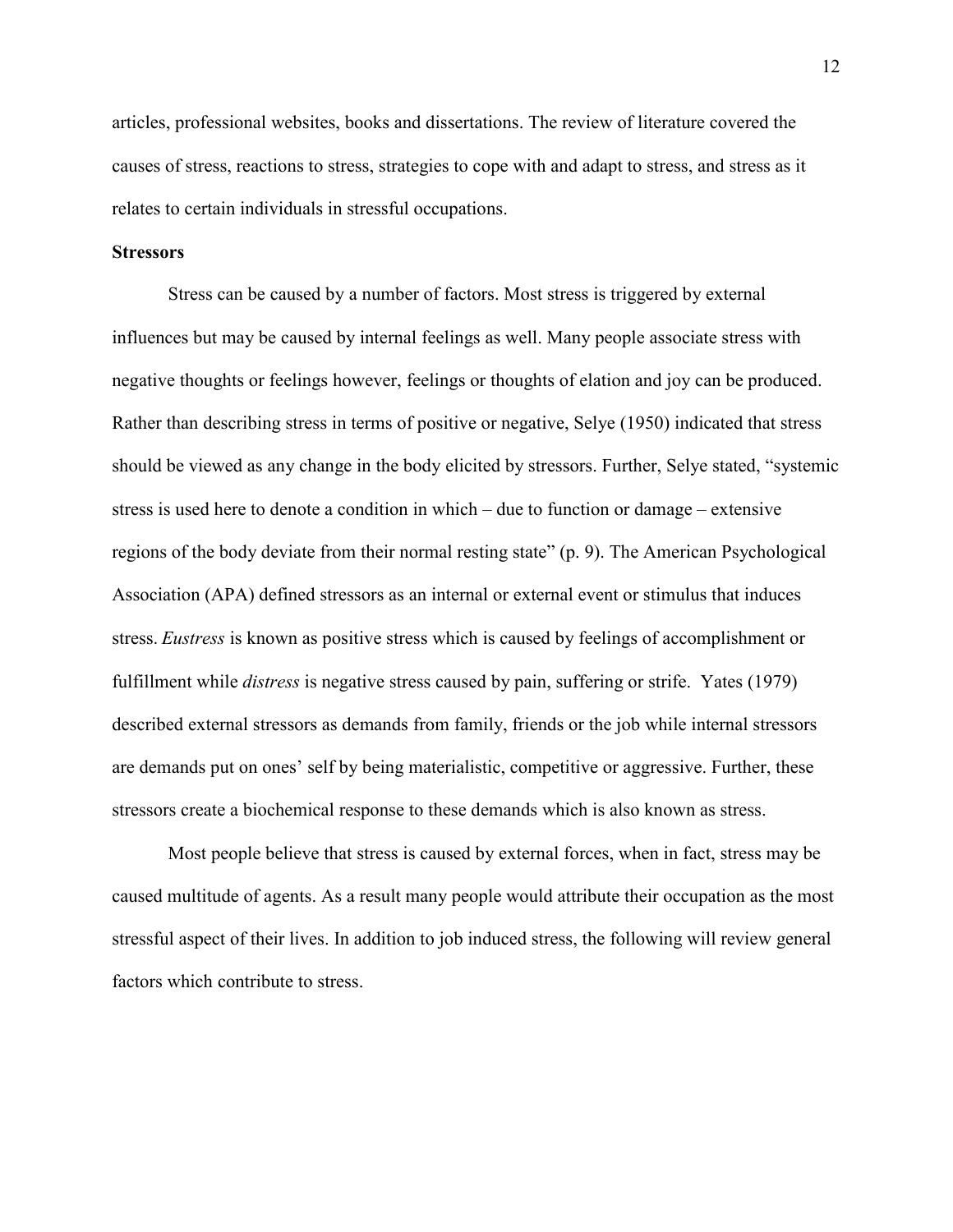# **Occupational Stress:**

The demands of the job can be viewed as a major contributor of stress and was a central tenet of the research conducted in this present study. This may also be called occupational stress. The literature discussed how job induced stressors are major factors in absenteeism, illnesses and dissatisfaction among other effects caused by stress. This section reviews literature which focuses on the causes of work-related stress.

 While individuals may experience similar work stressors, executive level employees often have different causes of stress than their employees. In a study examining the relationship between stressors, mental health and job satisfaction among executives in 10 industrialized nations, Cary Cooper (1984) found that in developed countries, executive stress was attributed to competition, lack of autonomy and the threat of job loss where in developing economies the stressors were workload, time constraints and taking work home as well as difficulties with interpersonal relationships. The study included nations from Western Europe, the Americas, Africa and Asia and surveyed 200 random executive level employees. The research explained that in the interest of both the executive and the company, job demands should be reduced for mutual benefit which might include bridging the gap between work and home or reducing the number of tasks expected of the executives. Time constraints, complex structures, diverse subordinates, value switching and increased financial demands also contribute to the occupational stress experienced by managers and executives (Levinson, 1982). Using the Occupational Stress Index (OSI), D'Souza, Urs, & Siddeqowda (2005) examined 135 white collar executives, managers and engineers within large industrial corporations in an Indian city. This study revealed that role conflict, role ambiguity and working conditions had a significant impact on occupational stress. Beehr and Glazer (2005) defined role conflict as two or more sets of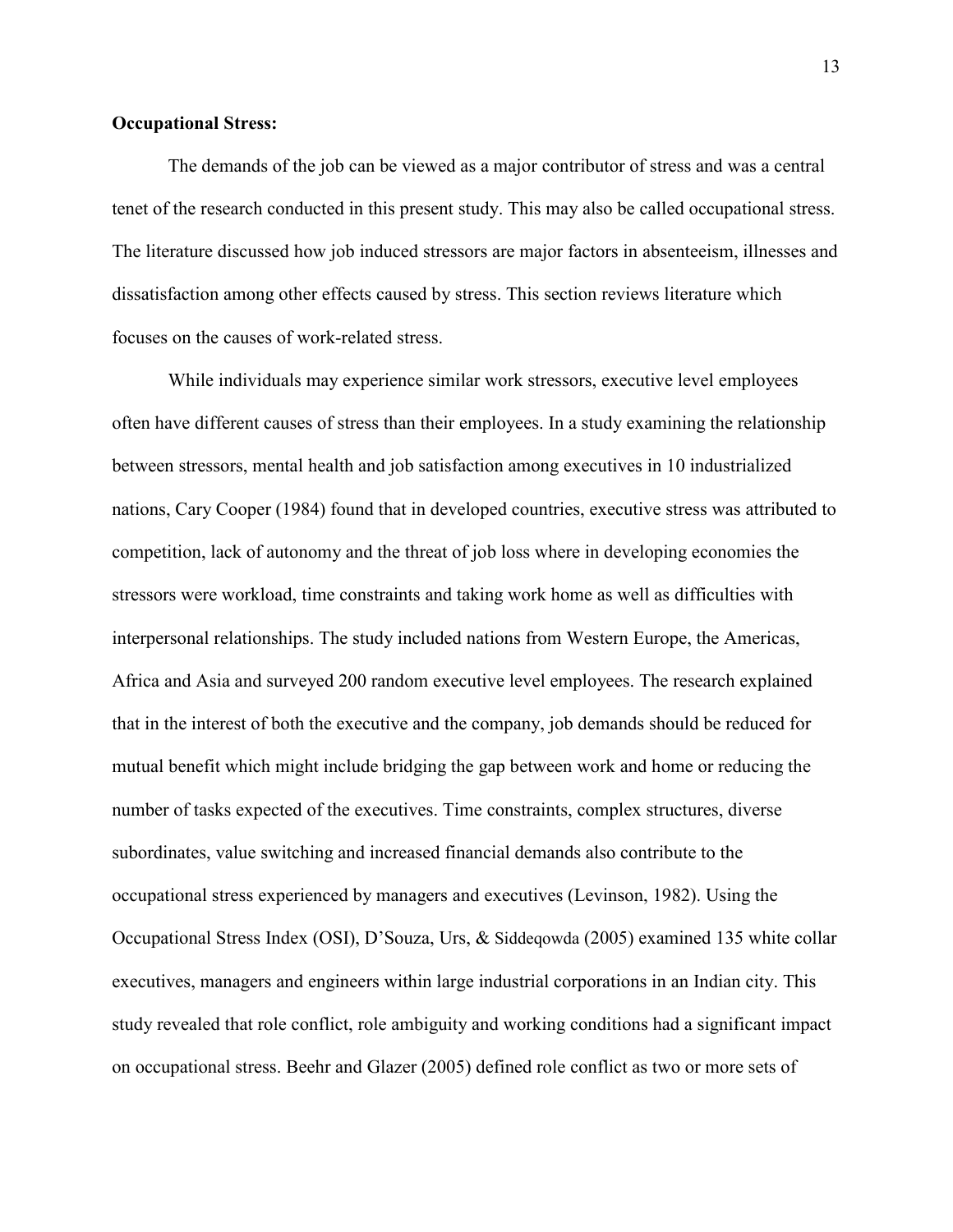incompatible demands concerning work issues (as cited by Bacharach, Bamberger, & Conley, 1990; Beehr, 1995; Kahn, Et al., 1964; Katz & Kahn, 1978; & Kemey, 1991). Role ambiguity is defined as the lack of specificity and predictability concerning an employee's job or role function and responsibilities (as cited by Beehr, 1976; & Schuler, 1980). Working conditions are defined as, "Our physical surroundings – noise, lighting, smells and all the stimuli that bombard our senses – can affect mood and overall mental state, whether or not we find them consciously objectionable" (Cartwright & Cooper, 1997, p. 14).

 Pool (2000) examined executive job tension created by role conflict and role ambiguity. Conflict is caused by differing messages or ideals from superiors while role ambiguity is caused by the lack of direction from those same superiors. The author found that whether negative or positive, the culture of an organization can impact the stress of an executive. Reviews of intervention programs by Michie (2002) and Treven (2005) also listed role conflict, role ambiguity, role overload, responsibilities for others and organizational issues as major sources of occupational stress. These issues are also known to be part of the organizational environment (Leiter & Maslach, 1988).

In a study of American and Canadian executives, Rogers (1975) identified organizational structure, leadership demands and work load as stressors among managers who oversaw small to large organizations with the majority coming from medium sized corporations. Another way of looking at these issues is to examine the culture of an organization. Kotter (2012) in *Forbes* described culture as group norms and behaviors and the values which keep those norms in place. Glicken and Janka (1982) also recognized these issues by showing that work over-stimulation and work under-stimulation caused by ambiguity can cause burnout due the fact that the executives are not working towards company goals. Work over-stimulation is explained as work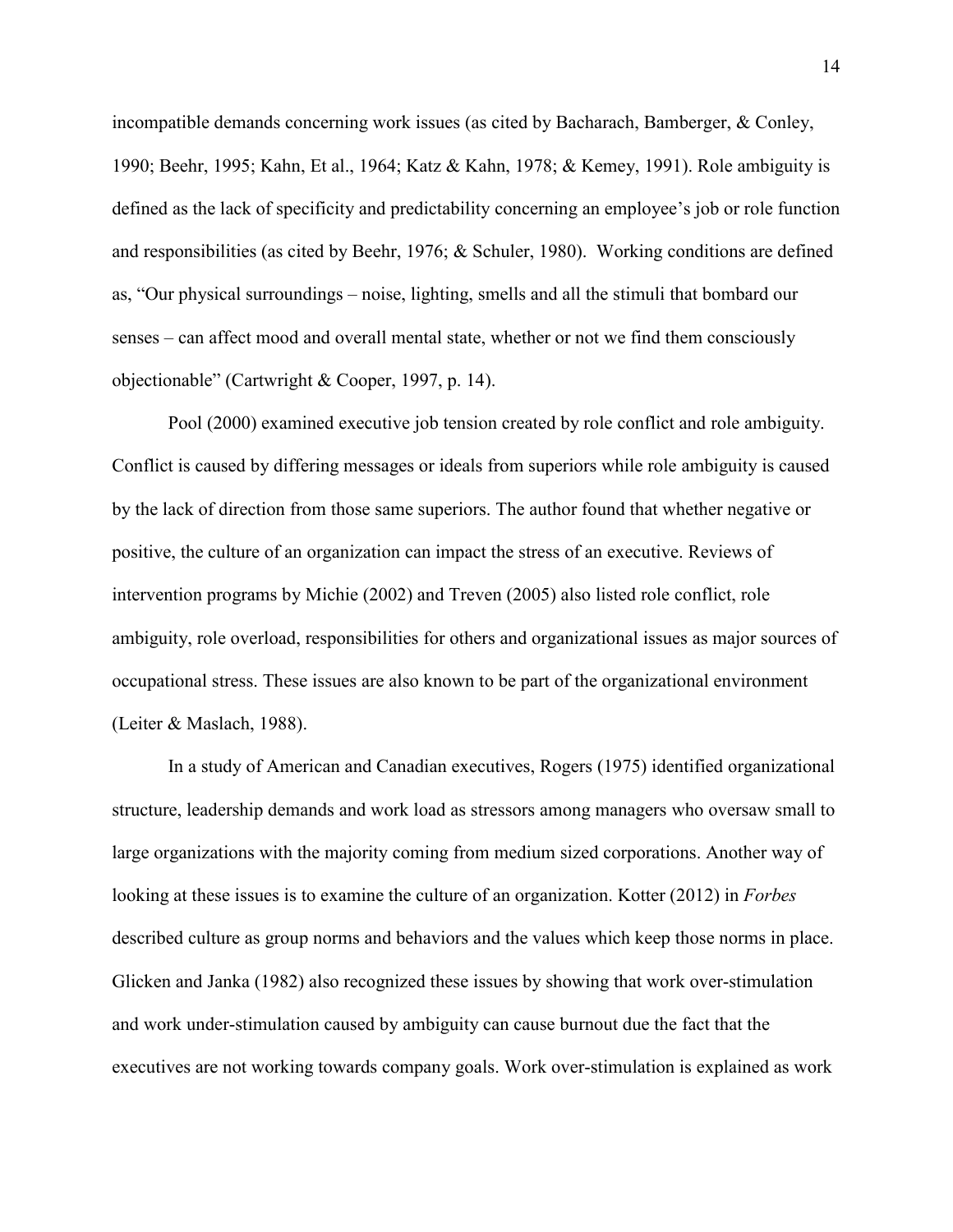taking place in an unstable, chaotic environment while work under-stimulation is described as lack of a challenge (p. 68). Building upon research from McGrath (1976), Tung and Koch (1980) explored the causes of stress among school administrators (principals and superintendents). According to their research a key finding was that both role-based and boundary based stressors were major causes of work related stress. Farahbakhsh (2009) also recognized emotional exhaustion, depersonalization and lack of accomplishment as factors of burnout which contribute to occupational stress among top governmental officials.

 Stress is not limited to executive level employees. Just as with the general population, all employees in education experience stress, although there may be different causes. Gillespie, Walsh, Winefield, Dua, and Stough (2001) reviewed stress among general and academic staff. This was a review of a longitudinal study including 178 participants from 15 Australian universities who were divided into 22 focus groups. In this study, academic employees reported higher levels of stress than the general university administrative staff as five major themes emerged from this study.

The five categories of stress identified were: (1) lack of funding, resources and support services; (2) work overload; (3) poor management practice; (4) insufficient recognition and reward; and (5) job insecurity. Both academic and general staff identified each of these sources of stress. (p. 61)

Both groups expressed that there were professional and personal consequences due to stress, for example, each group of employees stated that they felt their work suffered due to lack of resources and poor management styles, in particular general staff reported that their work suffered due to absenteeism, leave and moving to part-time positions. Physical health issues such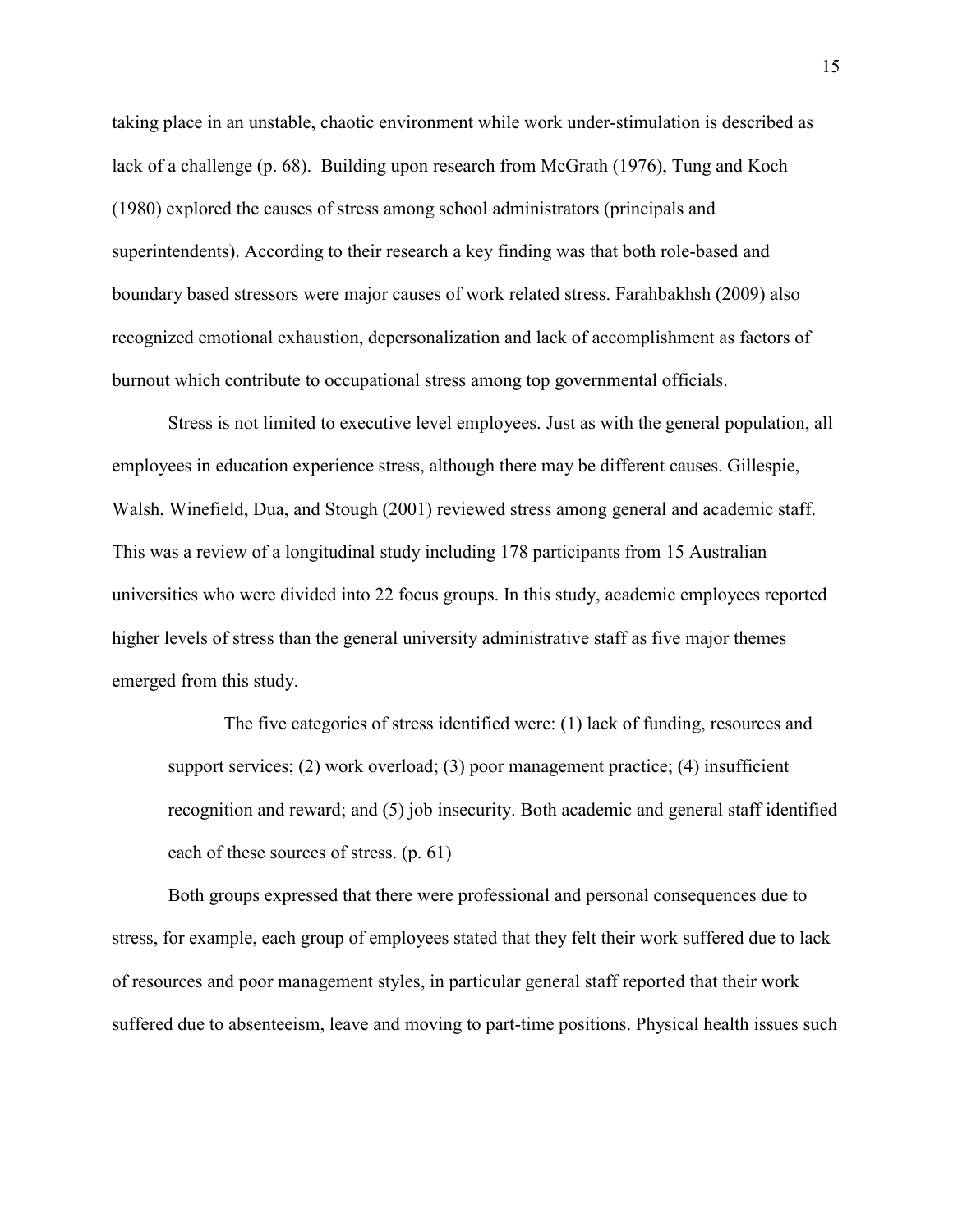as migraines, general muscle/body pains, sleep problems and hypertension, among other symptoms were reported by all the participants.

 Using a combined questionnaire of several stress, anxiety and job satisfaction surveys, Mark and Smith (2012) compared the effects of occupational stress between 307 university employees and 120 people from a random sample of the general population. The university employees included administrators, faculty and general academic and administrative staff. The results confirmed prior research which indicates that university staff experience higher levels of anxiety and depression and that workplace conditions contributed to those symptoms.

 Zaidi, Abdul Wajid, and Zaidi (2011) using the MBI-G, examined burnout among 399 faculty members (237 Male, 161 Female) in public institutions in Lahore, Pakistan. The primary focus was to determine whether or not age, gender, marital status, educational level, monthly income and experience contributed to burnout among the participants. The study concluded that faculty members who were female and married with less than 16 years of experience exhibited higher levels of depersonalization, while the employees who made between Rs  $50,000 -$ Rs 150,000 annually (\$795-\$2,388 USD) were prone to emotional exhaustion. McCann and Holt (2009) also examined burnout among faculty members. This research used the MBI-ES and randomly surveyed 650 online instructors from four different American universities and compared the findings with a study of 'brick and mortar' faculty done by Hogan and McKnight (2007). Only 10% of the instructors responded to the questionnaire with usable data. There was found to be no significant relationship between burnout and the online faculty with regards to gender, educational level, experience or academic training. However, the results did suggest that online faculty experiences less burnout than their campus counterparts.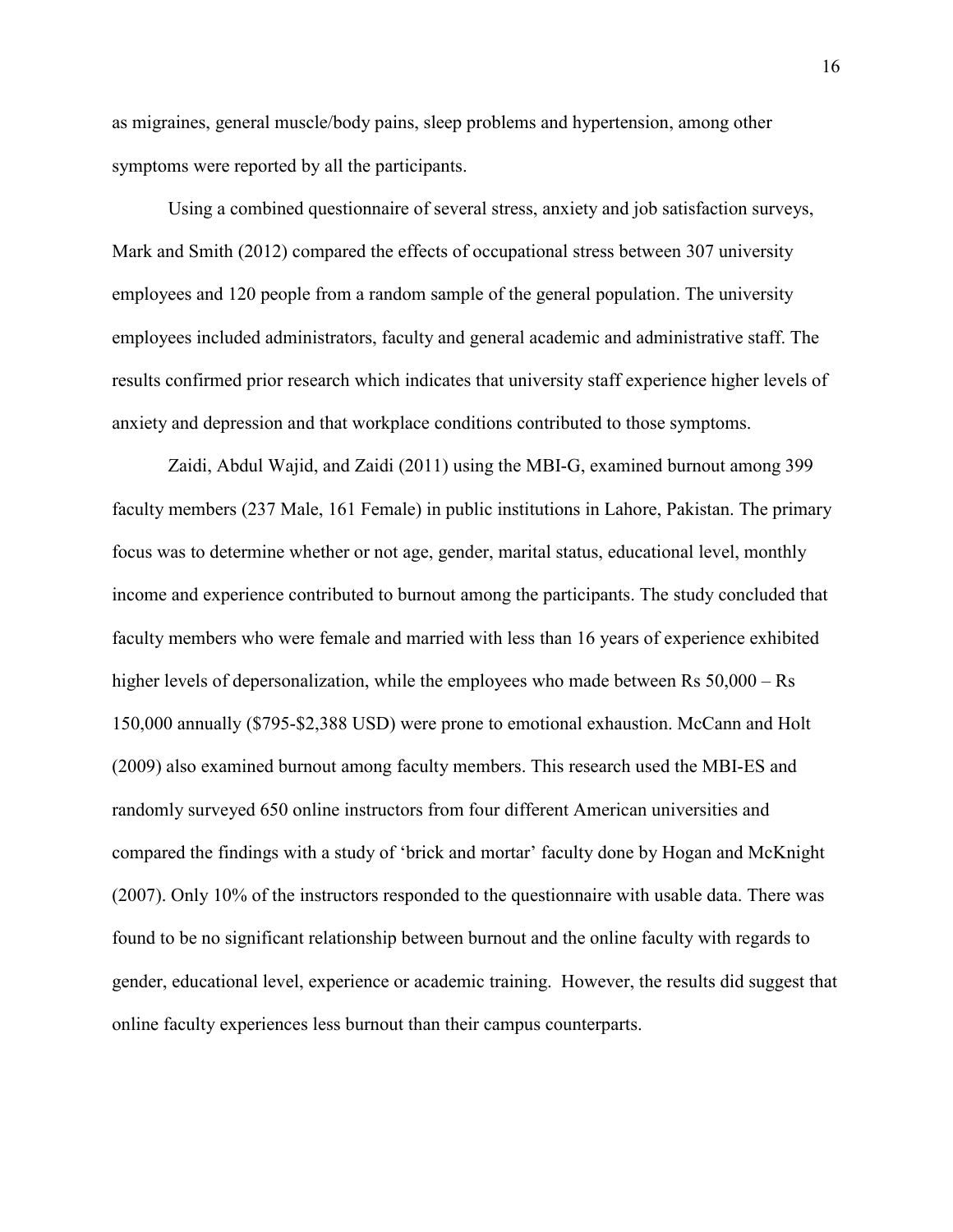All stress is not caused by job related issues. Factors of stress also include age, race, gender and family concerns among others, all of which can carry over into a person's professional life and exacerbate the problem. The following sections examine some of those causes.

#### **Age**

The literature suggested that age can be a contributing factor to stress and there is various research on how age affects the impact of stress. Trouillet, Gana, Lourel, and Fort (2009) acknowledged the range of opinions in regards to age and stress. The researchers sought to clarify whether perceived stress was influenced by age by using a combination of six questionnaires. The researchers sampled 153 adults between the ages of 22 -88. Their hypotheses were that age has no effect on coping processes or that age does directly affect coping strategies. The researchers found that age is not a direct predictor of coping strategies but when modified with either problem focused or emotional focused, the coping strategies are linked to age. But other researchers have found that perceived stress can increase or decrease based on coping resources and internalizing stress as age increases based on those resource factors. If an older person perceives more stress they may have less coping resources and may internalize stress more often which leads to higher levels of stress.

In a study of older (60-84 years of age) white and African-American adults, Jang, Borenstein, Chiriboga, and Mortimer (2005) found that depressive symptoms increase with age in particular among the white and African-American females dependent upon factors of religiosity, education and physical health. The researchers found that:

For White older adults, psychosocial and educational interventions to alter negative perceptions of aging may be useful to facilitate positive adaptation to the changes and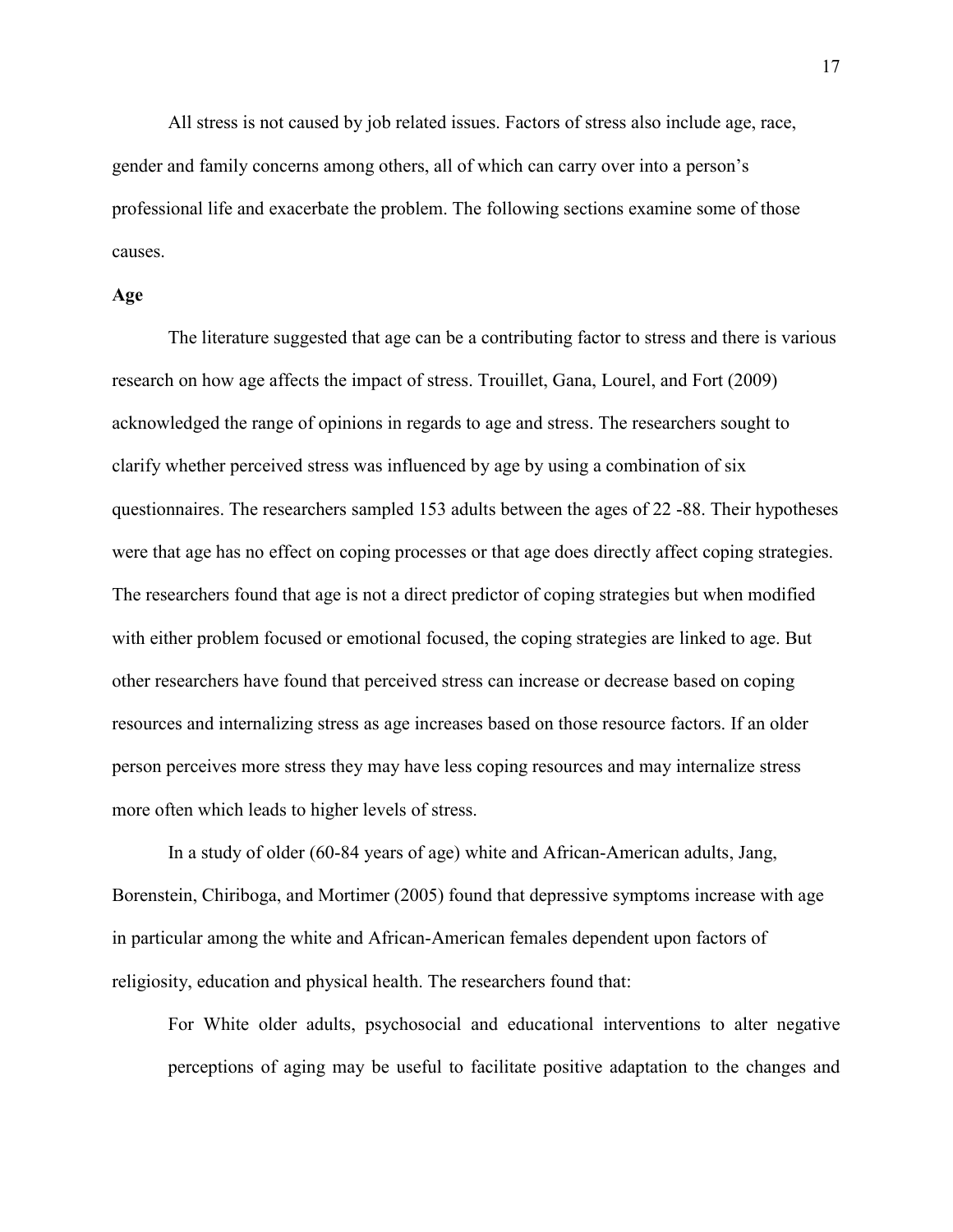challenges with aging. The particular benefit of religiosity among African-American older adults deserves attention and has to be utilized when social services are designed. (p. 318)

Alternatively, Patricia Drentea (2000) explored the effects of age and anxiety among a population of 1,000 adults in Ohio. She found that younger adults experience higher levels of anxiety especially when debt is factored into their lives. The researcher explained that middle aged to older participants were less likely to be affected by debt as they may have better coping mechanisms as well as fewer stressors and that young people experience stress with factors such as children, marriage, divorce, and job constraints.

Diehl and Hay (2010) found that there is no conclusive evidence to suggest that stress is influenced by age. While some researchers concluded that older adults are more capable of handling daily stressors, others concluded that younger adults are more able to handle daily stress. Diehl and Hay's study investigated daily stress among 239 adults from North Florida between the ages of 18-89 over a 30-day period. Participants kept a daily journal and answered questionnaires which were examined at the conclusion of the study. The researchers found that age played a minimal role in mitigating the effects of stress on a daily basis, but that self-concept and personal control were more important in combating daily stress.

#### **Interpersonal Relationships**

Interpersonal relationships are those interactions between two or more people and may serve as a source of stress or become a way to cope with stress. According to Kaufman and Fetters (1983) relationships are particularly important among executives as they may alleviate workplace issues or contribute to additional stress. Using open-ended interviews in an investigation of 208 accountants in the "Big Eight" national accounting firms in three major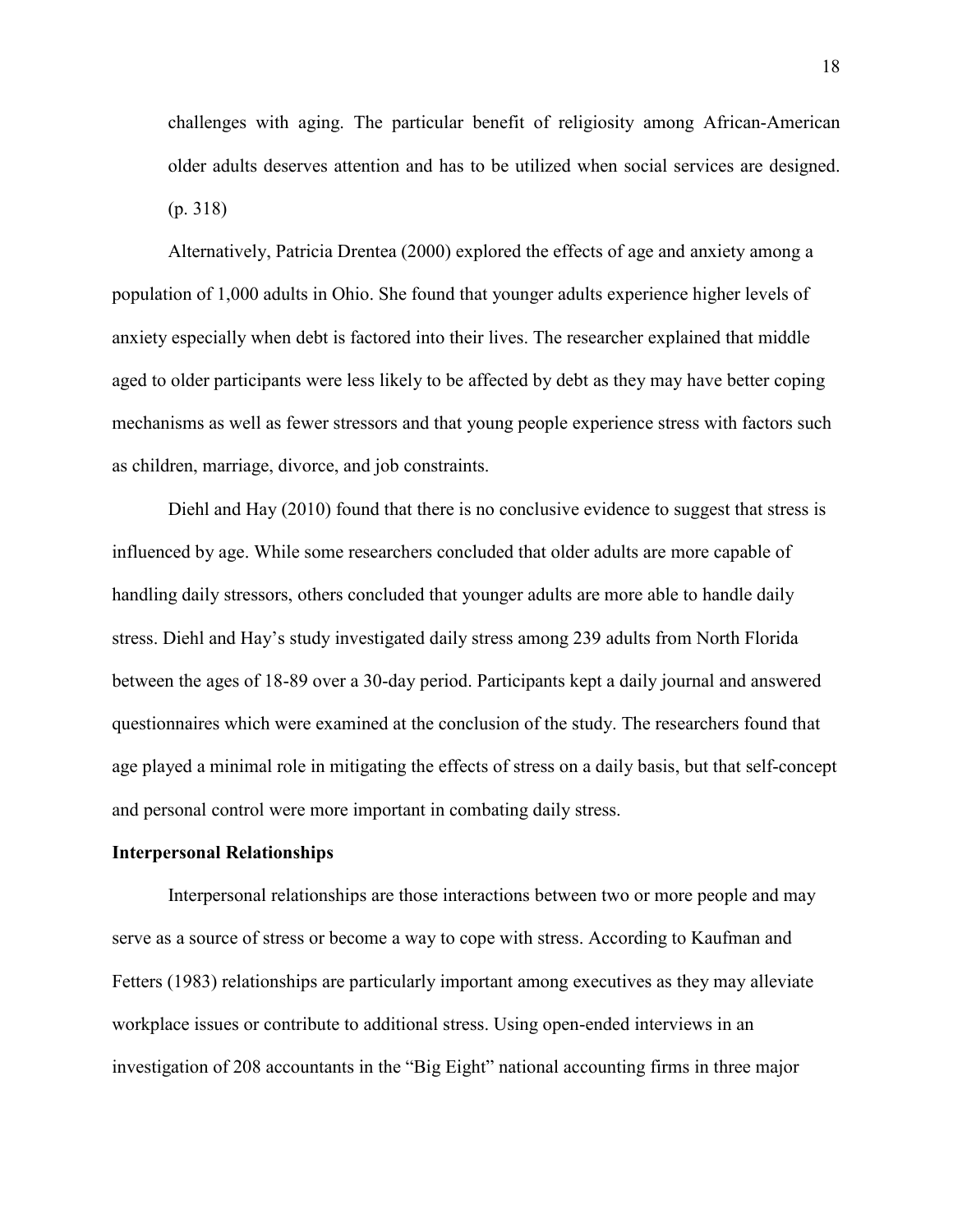metropolitan areas, Kaufman and Fetters (1983) found that advancement into an executive position was influenced by both the ability to create interpersonal relationships among colleagues and a personality which can adapt and react appropriately to stress and uncertainty. In particular, the researchers posited that collegiality among women and their male counterparts in managerial roles created significant stress and females were found to be at a disadvantage wanting to climb the corporate ladder. According to Kelloway, Sivananathan, Francis, and Barling (2005, p. 99) "poor interpersonal relationships are consistently identified as a source of stress." Further, the researchers argued that high-quality relationships between supervisors and subordinates significantly reduced the effects of stress on employees.

Zenger and Folkman (2009, p. 172) described interpersonal skills as the following:

- Helping colleagues solve a problem,
- Helping others complete a task,
- Giving others credit for any success,
- Expressing a desire to hear others' ideas,
- Not imposing their ideas on others,
- Being concerned with co-workers' personal needs,
- Using skills of co-workers,
- Working quietly, without fanfare, and
- Putting the objectives of the team before their own.

Narayanan, Menon, and Spector (1999) also found that interpersonal relationships could become a major source of stress within several industries including university professors. For the researchers, females in these occupations, especially high-level positions, such as professors and academic staff, were found to suffer stress caused by problems with interpersonal relationships. Cartwright and Cooper (1997) argued that communication, more specifically poor communication, was a major factor in interpersonal relationship stress among employees, even with senior level management positions.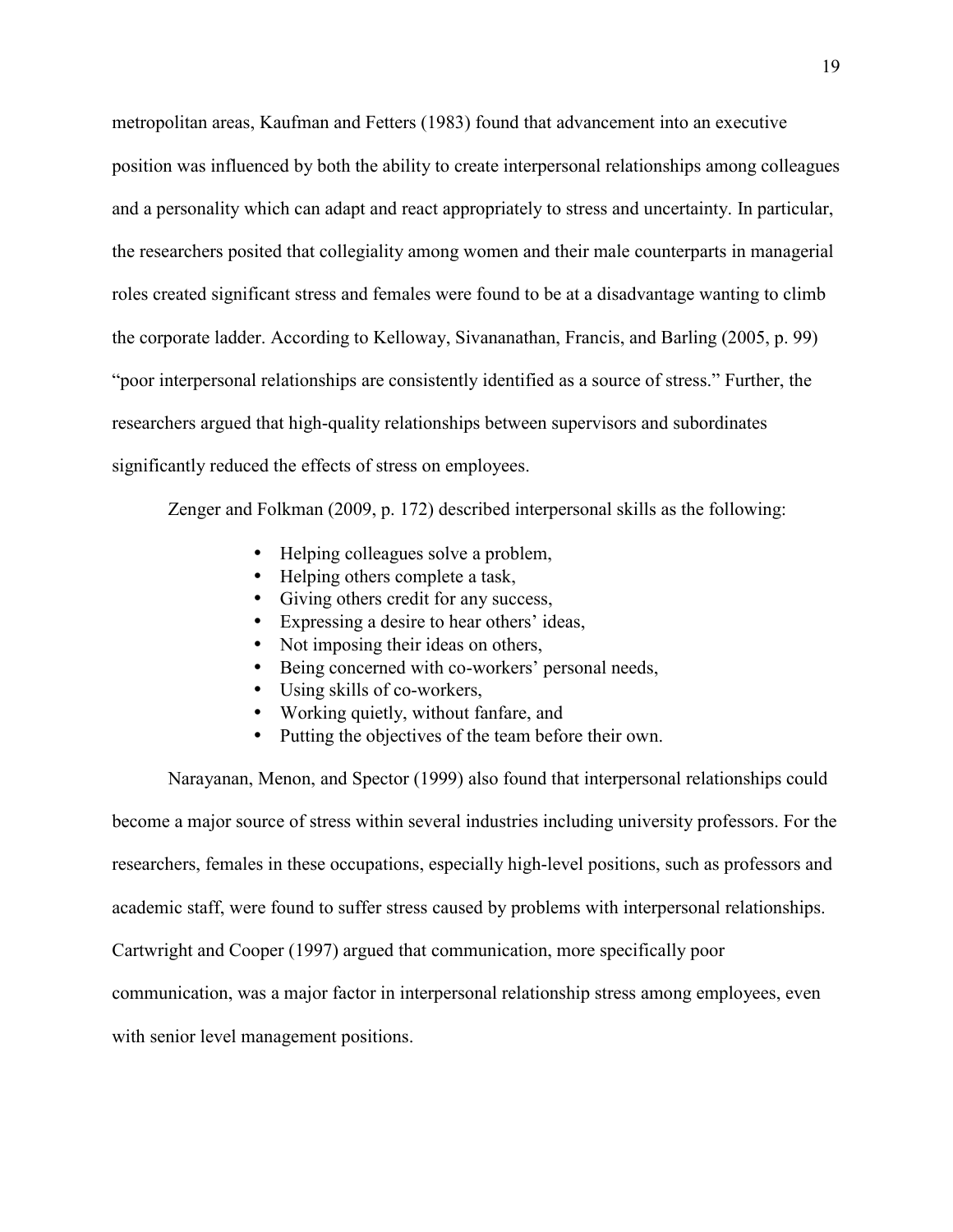# **Gender**

It is important to note that each gender may face different life events than their counterparts and therefore react and cope differently than the opposite gender. A growing field of stress research is focused on the role that gender plays. This section reviews the relevant literature related to stress and gender. This literature investigates and explores stress and the effects and coping strategies and differences between males and females. Jick and Mitz (1985) reviewed the findings from 19 previous studies and found that males experienced more stress because of "male" factors such as role overload, maintaining an image as a successful, excessive pressure and career goal expectancy; while females experienced stress from balancing responsibilities of family and work. The study concluded that there were inconsistencies and gaps in the research and additional examination was needed.

According to Nelson and Burke (2000) women held 11.9% of corporate officer positions, among *Fortune 500* corporations, including chief executive officer, chief operating officer, senior executive vice president, and executive vice president. Women expressed male stereotypes (52%), exclusion from social networks (49%), lack of experience (47%), and inhospitable corporate culture (35%) as major causes of stress. On the other hand, males expressed lack of experience (82%), being in the "pipeline" long enough (64%), and stereotyping (25%) as major factors of stress. Stereotyping in this study was defined as the traditional roles in business for males and females. This study also mentioned that executive women also faced pressure due to family, specifically wanting children, obligations and lack of compatible organizational values.

In a survey of 135 senior female executives, who were included in a larger study, Davidson and Cooper (1983) reported that female managers seem to be affected more by work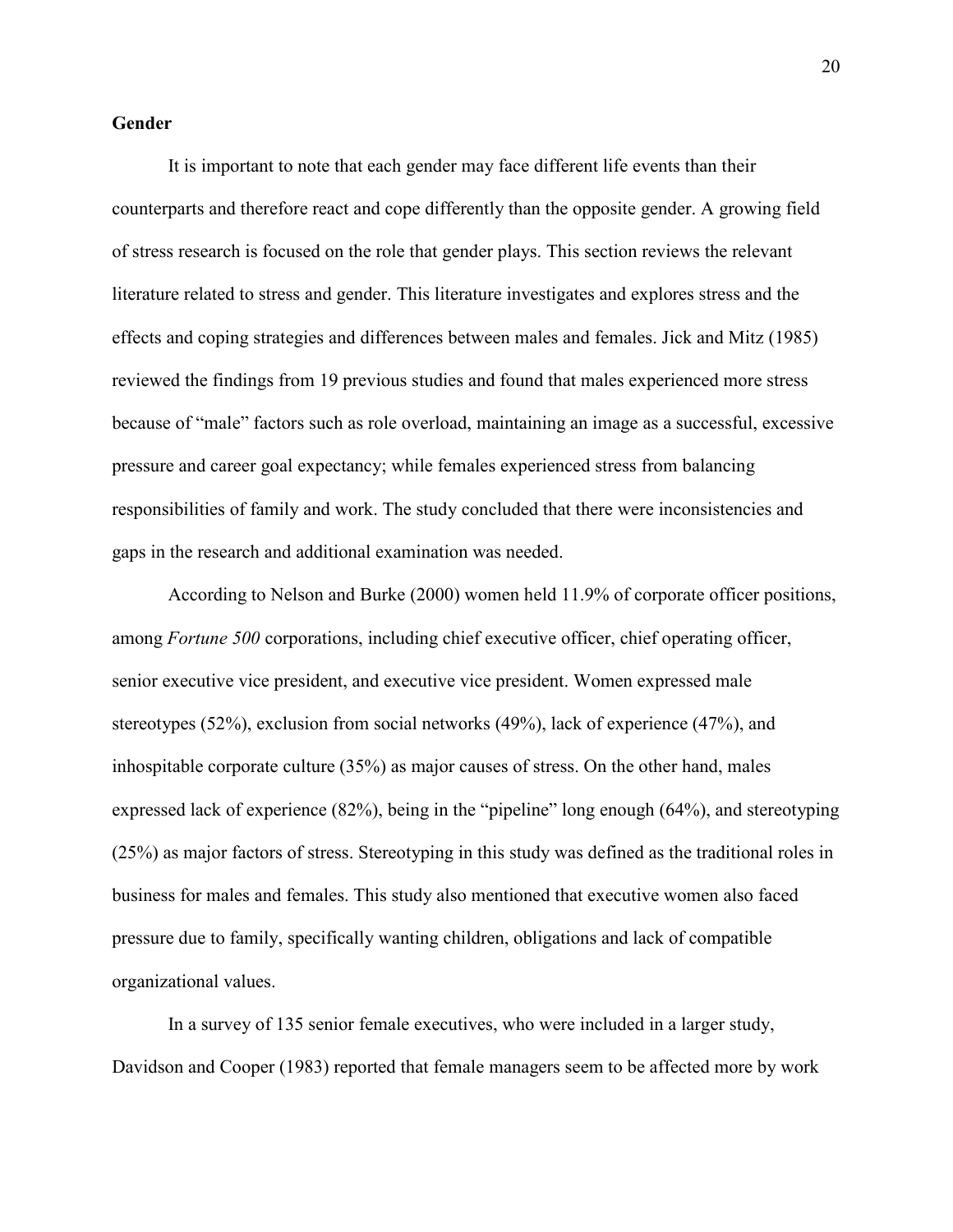overload, under-load and feeling under-appreciated. In a study conducted by Rogers, Li, and Ellis (1994) on female executives in the U.S. government, it was found that participants with the highest levels of perceived stress stemmed from workload, the actual job duties, and conflicting demands placed on them. Participants also cited work goals, realm of influence and selfactualization as other factors related to stress. Bergdahl and Bergdahl (2002) randomly surveyed 1,275 Swedish citizens using the Perceived Stress Questionnaire (PSQ), Beck Depression Inventory (BDI) and the State and Trait Anxiety Inventory (STAI) and found that women between the ages of 34-39 exhibited dangerous physical levels of perceived stress while those in the age group of 30-34 exhibited the greatest amount of stress which was attributed to family and career factors. Conversely, males did not exhibit elevated levels of stress as compared with their female counterparts, and in most instances, were actually lower. The female factors could be attributed to starting a family or going through a job transition but nevertheless was significant.

 A study published in 1994 by Rogers, Li, and Ellis explored the effects of stress on 200 female executives within the federal government. The researchers sought to build on the growing literature of how stress causes physical reactions particularly in females. The researchers recognized the unique set of challenges that government employees face as opposed to their private sector counterparts which included layers of accountability, fewer resources to address issues and increased scrutiny on public programs. To measure the self-reported stress, the researchers used the Job Related Tension Index (JRTI). This instrument measures the perception of stress precipitators by the respondents. The answers were grouped into three distinct groups by varying degrees of stress. The group with the self-reported highest levels of stress was in the Job/Work Centered category. This group reported that factors such as workload, work quality, work demands, and family responsibilities as chief issues contributing to their stress while the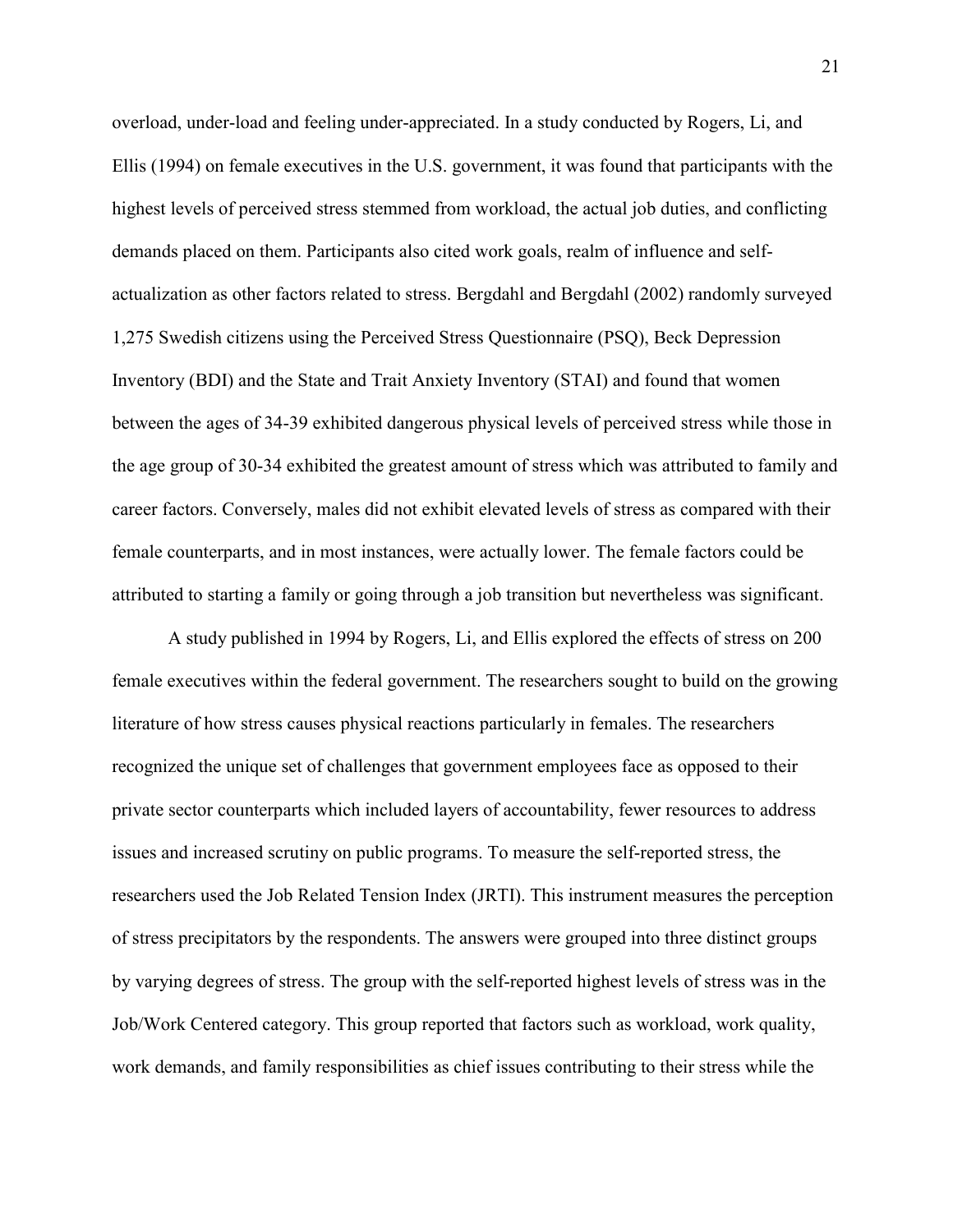second group attributed perceived stress to achievement of work goals and influence over superiors, while the third group perceived less stress due to workload and achievement and were characterized as self-actualization centered.

 Abel (1998) produced research on how humor mitigates the effects of perceived stress based on gender. The researcher recognized the physical effects that stress placed on the women's bodies and how humor often counteracts these effects. However, the researcher concluded that there is no consensus among the previous research on how humor may or may not buffer the effects of stress. The study used the Perceived Stress Scale (PSS), the Multidimensional Sense of Humor Scale and the Hopkins Symptom Checklist to measure the perceived stress among introductory psychology students at Western Carolina University. Abel did not find any significant differences among the participants with regards to the three tests but did find a higher significance of physical distress symptoms among women participants. Overall, the study found that humor did moderate the effects of stress especially in regards to participants with low sense of humor, but did not explain overall the effects of humor and coping with stress.

 Using the Social Connectedness Scale (SCS), Appraised Status of Social Groups Scale (ASSG) and the Perceived Stress Scale (PSS), Lee, Keough, and Sexton (2002) examined the perceived stress among college males and females and how social connectedness and social appraisal may lessen the effects of stress. According to the study, women exhibited higher levels of perceived stress when they had a low social appraisal. Conversely, men experienced less perceived stress when having a higher social connectedness. While this study showed certain tendencies, the researchers acknowledged that further evidence was needed to confirm their findings.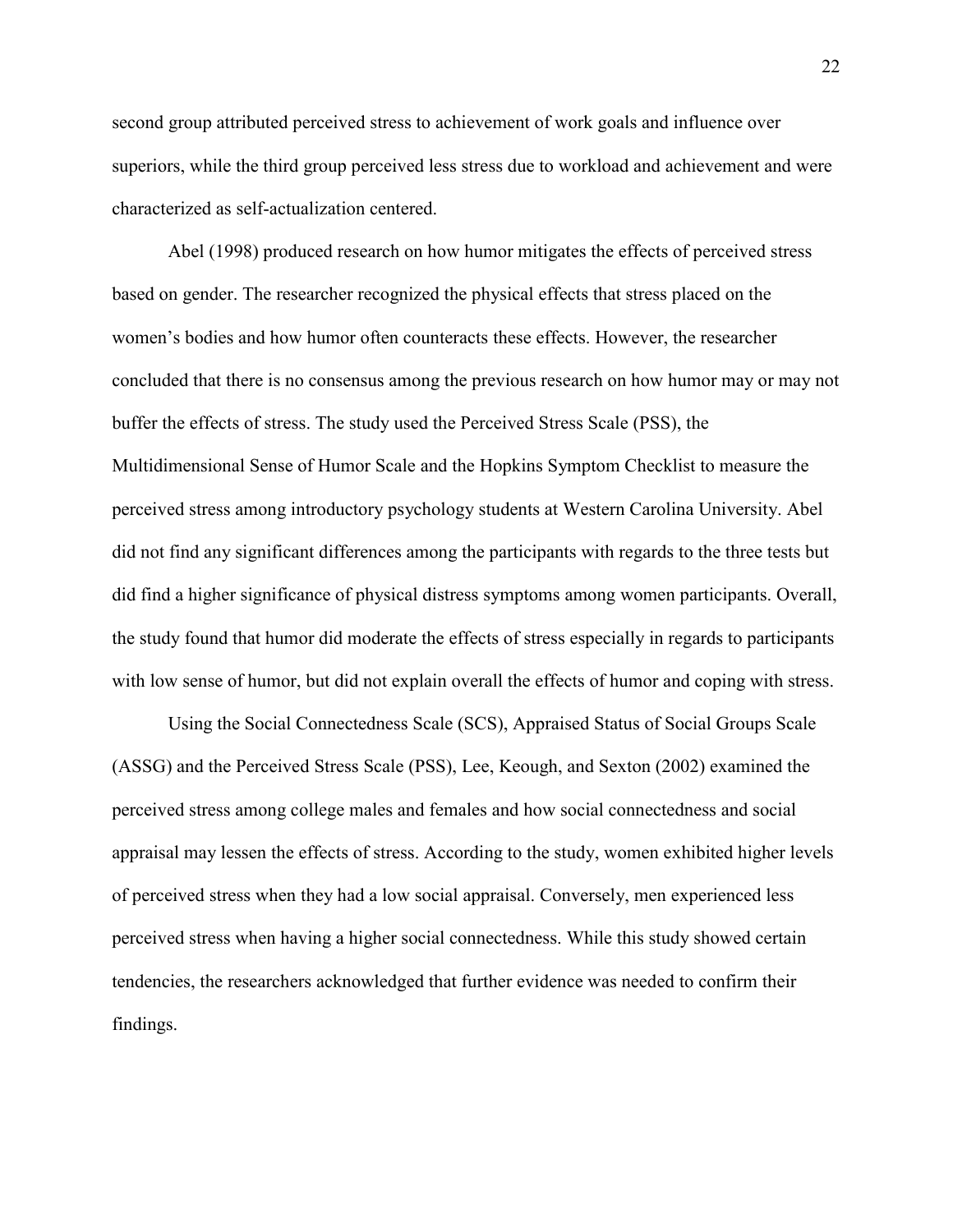# **Effects of Stress**

Volumes of research have been published on the effects of stress. Most commonly, people associate stress with detrimental health problems such as heart disease and mental fatigue. Cartwright and Cooper (1997) cited Cannon's work in the 1930s as one of the first to examine the fight or flight process associated with stress which built on Osler's (1897) work which found stress caused disease. Cartwright and Cooper explained that lifestyle choices enhance or reduce the effects of stress but that the underlying cause of hypertension and heart disease are most certainly caused by stress (p. 8). The effects of stress can be both psychological and physical (Cartwright & Cooper, 1997). Negative effects of stress include heart disease, high blood pressure and anger while positive effects of stress include engagement, heightened awareness of situations and increased energy. To businesses, the effects of stress are measured in lost work days, loss of production and increased medical expenses. Stress symptoms appear to affect people regardless of their occupation, age or race. The literature shows a number of ways to identify the symptoms of stress and ways to counteract these afflictions. This section will review some of the most common effects of stress and the impact of those issues.

#### **Occupational Effects**

All businesses, including educational institutions suffer from the effects of stress and burnout. These effects can be seen in missed days, lost production and lost class time. Among the symptoms of stress is absenteeism. Yates (1979) reported that "excessive absenteeism among subordinates may be a symptom of being under too much pressure." A similar finding by Kelloway, Sivanathan, Francis, and Barling (2005) was that increased control and less autonomy lead to increased absenteeism (as cited in Barling, Kelloway, and Frone, 2005) as a way of voicing disenchantment with work. The Chartered Institute of Personnel and Development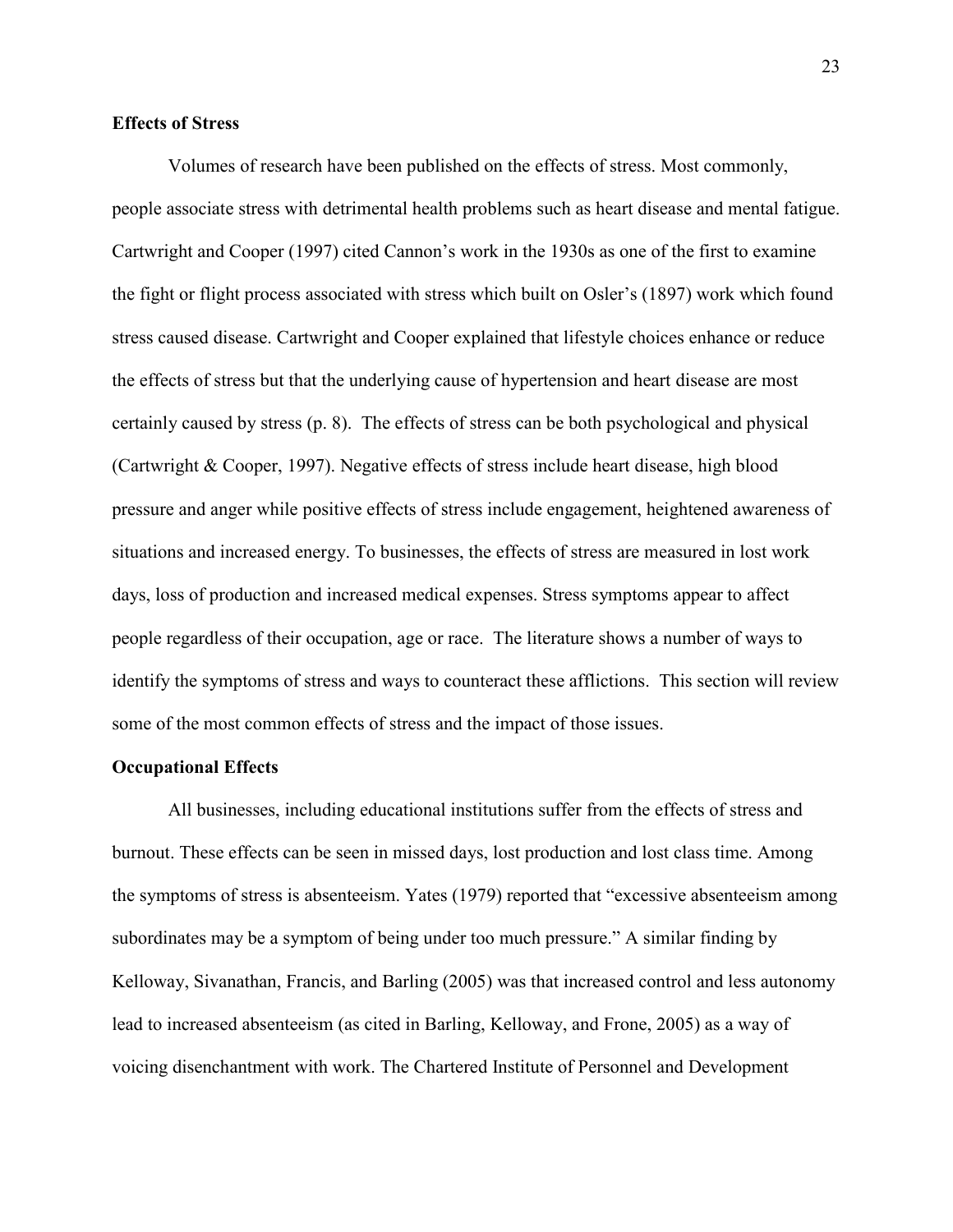(CIPD) annual Absence Management Survey of 2005 reported that UK public sector business lost 10.3 days per year due to stress related absenteeism among non-manual labor employees. This same report in 2014 reported that work days lost to absenteeism among public sector employees had dropped to 7.9 days per employee. Citing the British Heart Foundation, Cartwright and Cooper (1997) noted that businesses in the United Kingdom with 10,000 employees lost an average of 73,000 working days due heart disease (p. 2). Similar results were reported in a CCH Unscheduled Absence Survey (1998) that there was a 25% increase in absenteeism over the 1997 report. In the 1998 report, respondents claimed that 22% of employees did not report to work due to personal illness and 20% did not report due to personal needs. This report surveyed 401 human resources executives across all major industries, including universities and government, which collectively have over 800,000 employees. Family issues as well as personal sickness and stress were the most oft cited reasons for unexpectedly missing work. In 2000, Cartwright also reported that the British economy suffered a £7 billion dollar loss in production due to stress or £310 (\$460 USD) per worker in the United Kingdom.

According to Treven (2005), mistakes made on the job actually cost more to companies than lost work days. The author reports estimated losses of over 100 Million workdays globally due to the after effects of stress and that 50%-75% of all illnesses are related to stress. Citing the European Agency for Health and Safety at Work, Treven stated that stress is the second most cited reason for problems at work and effects as many as 28% of the workforce.

 In a study of 1,000 academic employees in universities in the United Kingdom, Kinman (2008) used the Life Questionnaire to measure SOC (coping in the face of environmental stressors). SOC (Sense of Coherence) is a feeling that things are predictable and will work out. The SOC model measures comprehensibility, manageability, and meaningfulness. The author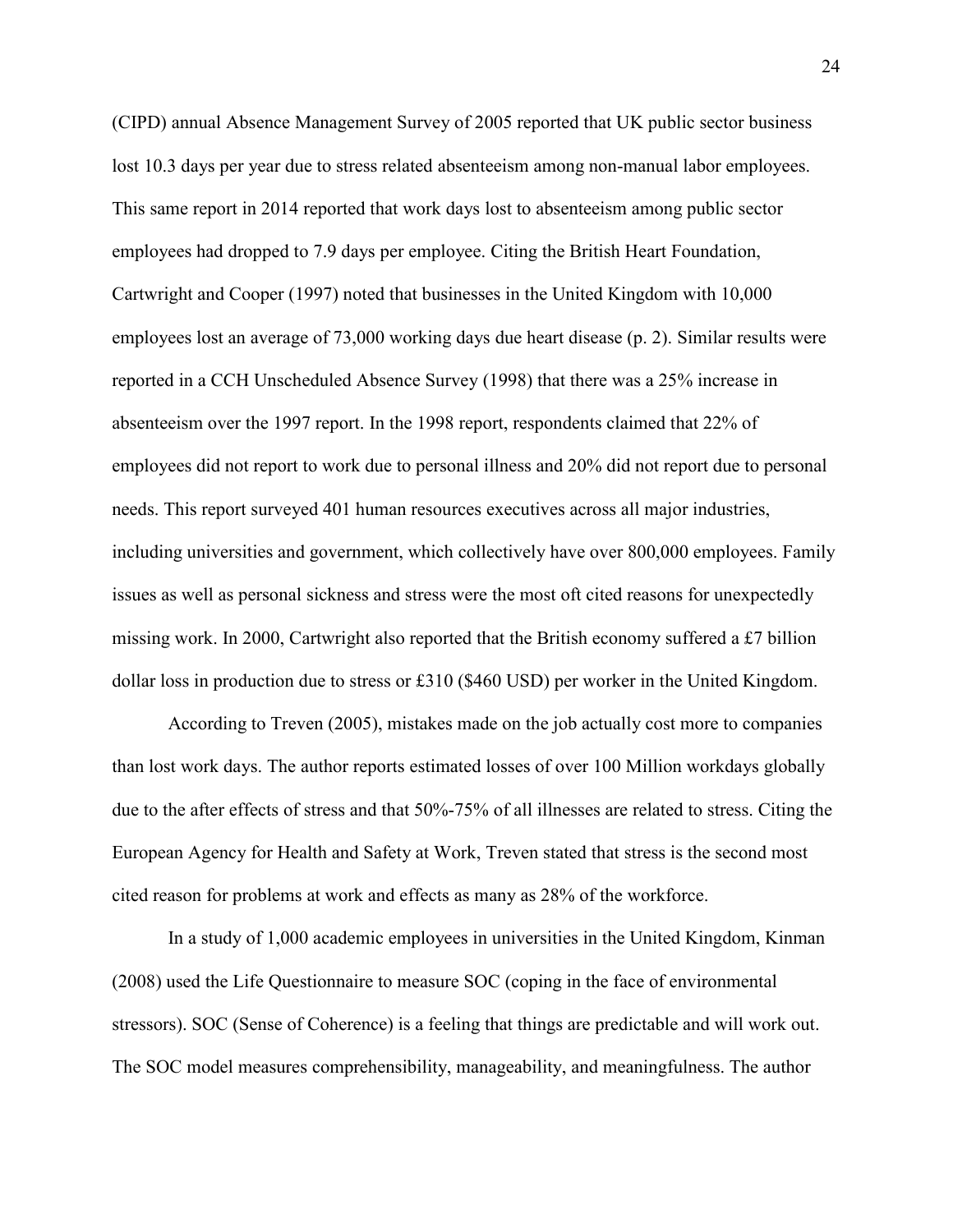found that participants with higher levels of SOC predicted lower symptoms of work stressors and were able to cope with some job-related stressors better than those with lower SOC levels. A study conducted by Barnes, Agago, and Coombs (1998) sought to determine if there was a correlation between stress and faculty members who intended to leave academia. A survey was administered to 5,450 faculty members in 306 institutions spread across nine Carnegie classifications. Using a regression analysis the researchers found that there was a strong correlation between time constraints (stressor) and the intent to leave academia. This intent was slightly mitigated due to a personal sense of community within the college. This research also found that male faculty and non tenure track faculty were more likely to leave academia.

# **Mental Effects**

In *Thriving on Stress* (1990) Jane Cranwell-Ward identified five categories of stress reactions by managers. These categories were emotional reactions, disruption of thought, physical illness, behavioral signs and positive reactions. She further explained that these reactions are not mutually exclusive and may manifest in multiple ways (p. 60). She identified that the typical ways of reacting to stress are irritability, anger, anxiety, depression, mood swings and withdrawal. Yates (1979) stated that anxiety is the reaction to anticipated danger. This is the anticipation that something *could* go wrong with events in life. McCann and Holt (2009) cited the definition of burnout (by Schaufeli & Enzmann, 1998) as emotional exhaustion related to distress, a feeling of reduced performance and ability. These researchers found that there were significant differences of burnout syndromes between online faculty and brick and mortar faculty.

 Mark and Smith (2012) assessed the effects of occupational stress among 307 university and 120 general employees in the UK which used the Hospital Anxiety and Depression (HADS)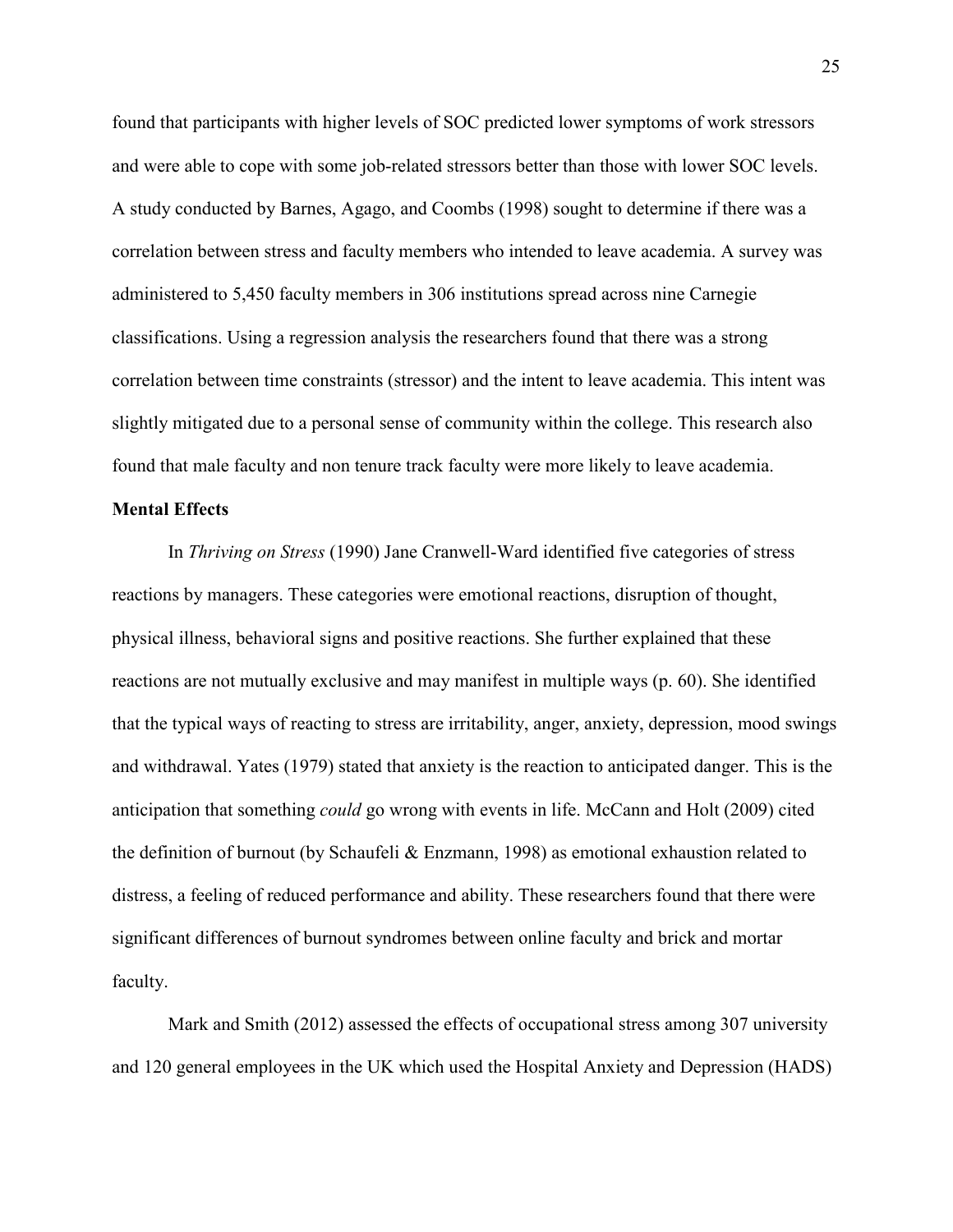scale to measure mental stress in depression and anxiety and found that there were, "significant differences between university and general population samples, with university employees reporting more anxiety and depression (even up to clinical levels)" (p. 74-75).

 Royal and Grobe (2008) surveyed 58 North Carolina community college presidents to determine if there was a link between stress and sleep disorders. Using an instrument comprised of the Stress in General Instrument as well as the Pittsburg Sleep Quality Index (PSQI) the authors found that there was a significant link between work related stressors and sleep disorders regardless of the individuals' demographic background. Beehr and Glazer (2005) also cited loss of sleep (physical strain) which is caused by anxiety (mental strain).

 Dangerous occupations such as law enforcement officers also manifest heightened levels of stress. Waters and Ussery (2007) noted that police officers experience elevated levels of domestic abuse, divorce, Post Traumatic Stress Disorder (PTSD) and suicide which are all attributed to on the job stressors. Particularly, the authors found some police departments exhibit divorce rates between 50%-80% for officers who were married prior to joining the force.

# **Physical Effects**

 The American Psychological Association stated that stress can affect the musculoskeletal system, endocrine system, cardiovascular system, respiratory system, gastrointestinal systems and reproductive systems. The effects may include heart attacks, stomach aches, fatigue, irritability, hyperventilation, and increased cortisol levels.

 Steptoe and Kivimaki (2012) examined multiple studies which reviewed the link between stress and coronary heart disease (CHD). Their study concluded that most research involves workplace stress and the long-term effects of that stress as well as the effects of acute coronary events. The researchers found that there is correlation between long-term stress and CHD but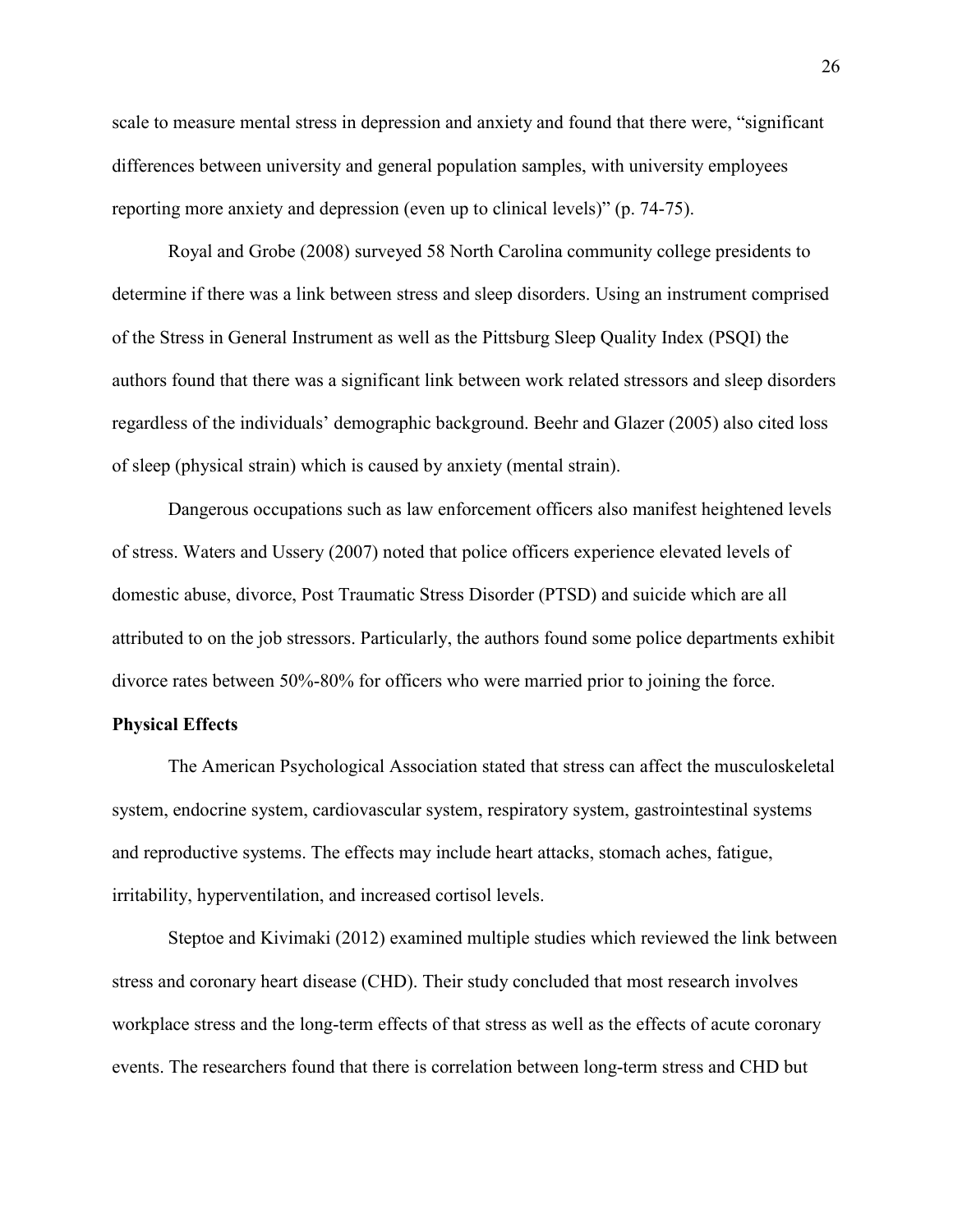that there is no particularly defined method to reduce those stressors with various lifestyle changes. Beehr and Glazer (2005) also noted that high blood pressure, hypertension, cancer, weight gain, diabetes, and headaches, among many other physical ailments, are caused by stress. Women in senior management roles were found to have symptoms of tiredness and smoking, drinking and eating more than they should as a result of stress (Davidson & Cooper, 1983).

# **Coping Mechanisms**

 As evidenced in the literature, there are numerous causes and effects of stress just as there are numerous ways to handle that stress. Coping strategies may be seen as both negative and positive and may be problem focused or emotion focused (Bond & Bunce, 2000; Folkman & Lazarus, 1988; Gruen, Folkman, & Lazarus, 1988). Positive coping approaches include listening to music, playing with a pet, praying, exercise, gardening, and meditation; whiles negative coping methods include driving fast, eating too much, smoking tobacco, drinking alcohol, and using recreational drugs. Each individual has their own way of dealing with stress although not all coping mechanisms are effective in combating or preventing stress. Universities or businesses may also utilize stress management programs that help alleviate the causes and effects of stress. Coping methods are not limited to just occupational stress or physical or mental stress. Stressors at home can cause symptoms at work or vice-a-versa which is why individuals may choose to use multiple strategies to lessen the effects of stress. Chapter IV will report findings on how the participants of this study coped with stress. This previous section examines past studies on the various ways to both prevent and treat stress.

 In *Thriving on Stress* (1990) Jane Cranwell-Ward examined stress among managers. She acknowledged the growing field of stress literature and the need for further examination among managers in particular. The author developed a "holistic" (p. 101) three step approach to dealing,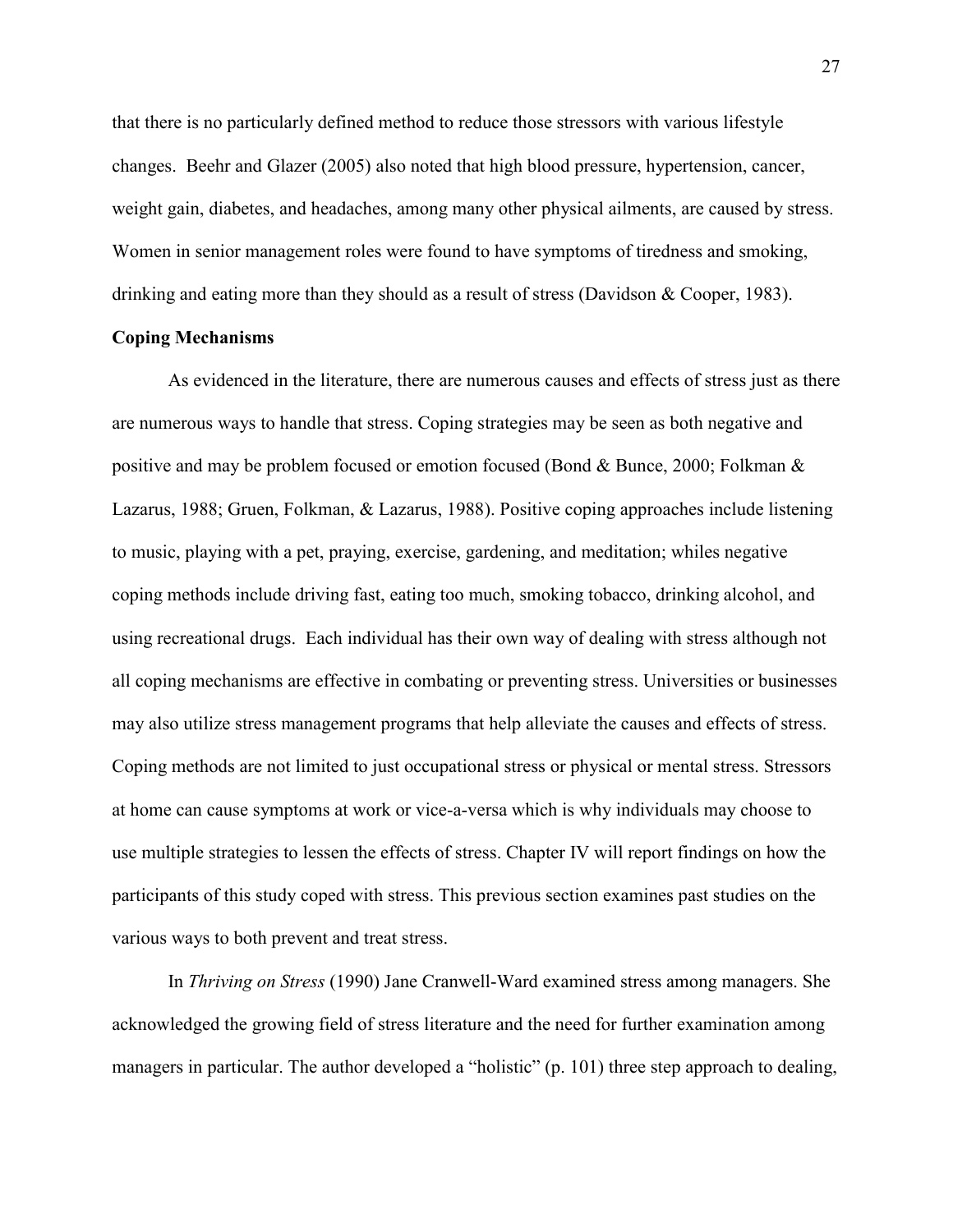or "thriving" on stress which is meant to "achieve a healthy balance between the mind, body and emotions" (p. 101). According to Cranwell-Ward the first step to combat stress is to work on emotional stress which has four steps. The author stated that in order to maintain emotional stress as a manager one must: (a) release emotional pressure, (b) rise above emotionally stressful situations, (c) gather external emotional support, and (d) control your emotions to reduce the waste of emotional energy. The second step involves sustaining physical well-being. This step has five strategies which are (a) follow a sensible diet, (b) develop an exercise program to increase stamina and fitness, (c) take enough rest and relaxation, (d) keep your body chemically better balanced, and (e) develop a program for deep relaxation. The third and last step should involve (a) adopting a positive stance to life, (b) achieve inner balance by adopting realistic expectations, and (c) develop an organized approach to life. By taking these steps to mitigate the effects of stress, Cranwell-Ward posited that, "you too could become a more effective manager" (p. 4). In related research, Spickerman (2005) emphasized self-efficacy for relieving stress. She related that people suffering from stress can alleviate those symptoms with simple techniques such as attending to basic needs or laughing, with the basic premise of recognizing stress and knowing what works best for your situation. Nagel and Brown (2003) provided teachers with ABCs of managing stress with include Acknowledging the stressors, Behavior modifications and Communication. The authors found that employing these techniques will reduce the physiological effects of stress while increasing job performance.

 In an article about female executives, Nelson and Burke (2000) concluded that women used both positive and negative coping mechanisms. Positively, women tended to eat more healthily and have better attitudes, while at the same time women were more prone to smoking and emotion-focused coping, that is venting and avoidance, as negative methods of coping with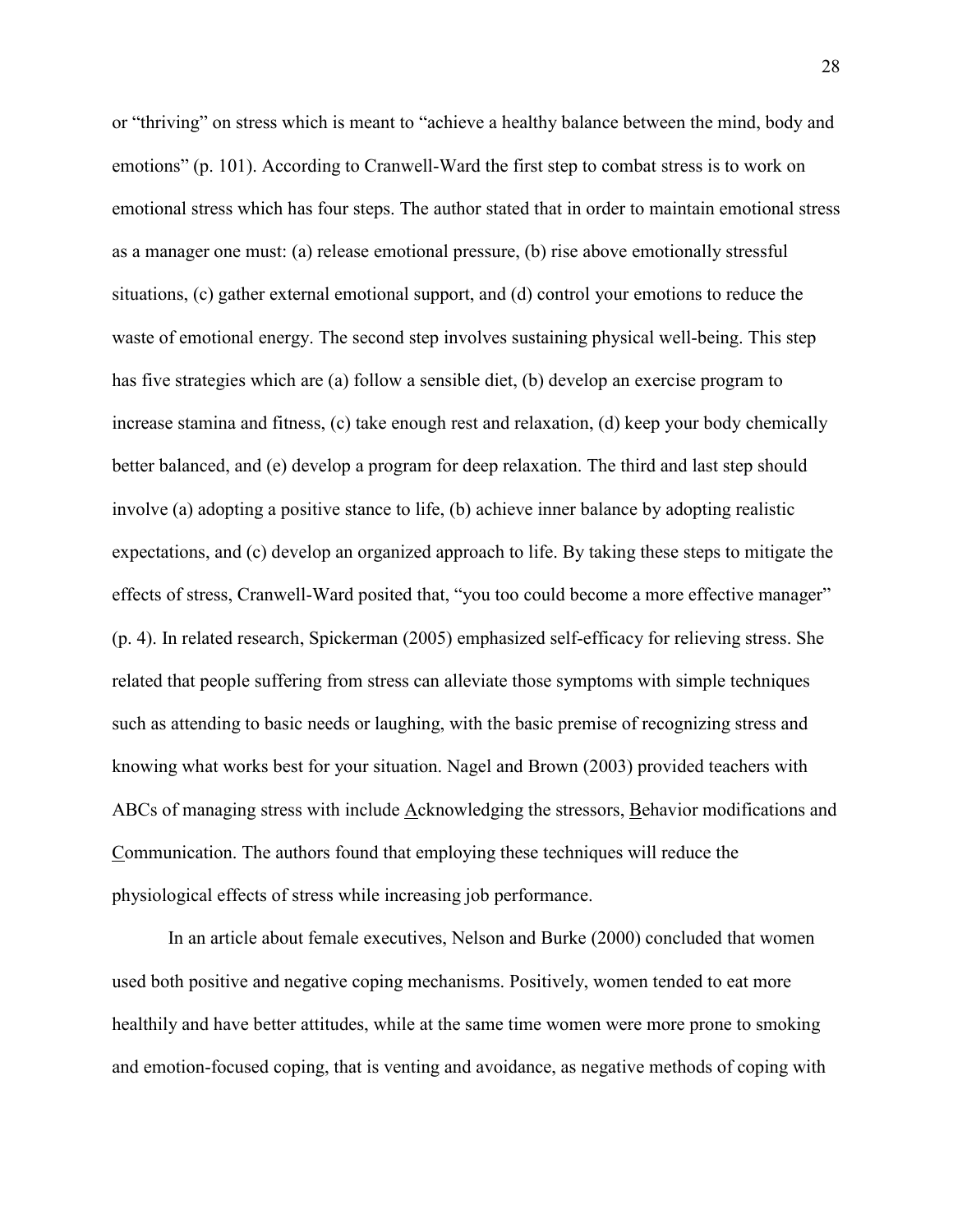stress. The authors proposed that in order to mitigate the effects of stress among executive women that they identify and manage those stressors, take advantage of opportunities, recognize and mange work-home conflict and develop personal resilience. These strategies may include daily workout routines, meeting with trained professionals for care and maintain a personal support structure to alleviate the effects of stress.

 In a similar study, Ng and Jeffery (2003) reviewed 12,110 employees among 26 worksites in manufacturing, health and education industries within the SUCCESS cessation program which was a randomized trial that evaluated different methods of increasing participants in cessation programs. The researchers found that perceived stress was associated with higher fat diets and lower levels of exercise and smokers reporting an increase in smoking as well as the confidence to refrain or stop smoking.

 In a study of financial executives, Ho (1995) found that communications is an effective strategy for combating stress while eating, smoking, and "switching off" are ineffective at combating stress although most of those included in the study did employ maladaptive coping strategies. Royal and Grobe (2008) in a study of stress among North Carolina college presidents found that 66.7% of participants used exercise as a method of stress reduction while a small group employed eating, drinking wine, taking medication, talking and getting away as methods of dealing with stress. Khubchandani, Nagy, Watkins, Nagy and Balls (2009) surveyed employees of a southeastern United States university to assess their perceived stress as well as their coping behaviors. The participants were then placed into either a high-stress or low-stress group. The researchers found that 90% of respondents, in particular faculty and those employees with more than 4.9 years of work experience, expressed moderate to high levels of stress. A quarter of the respondents expressed difficulty in handling their work-related stress. Those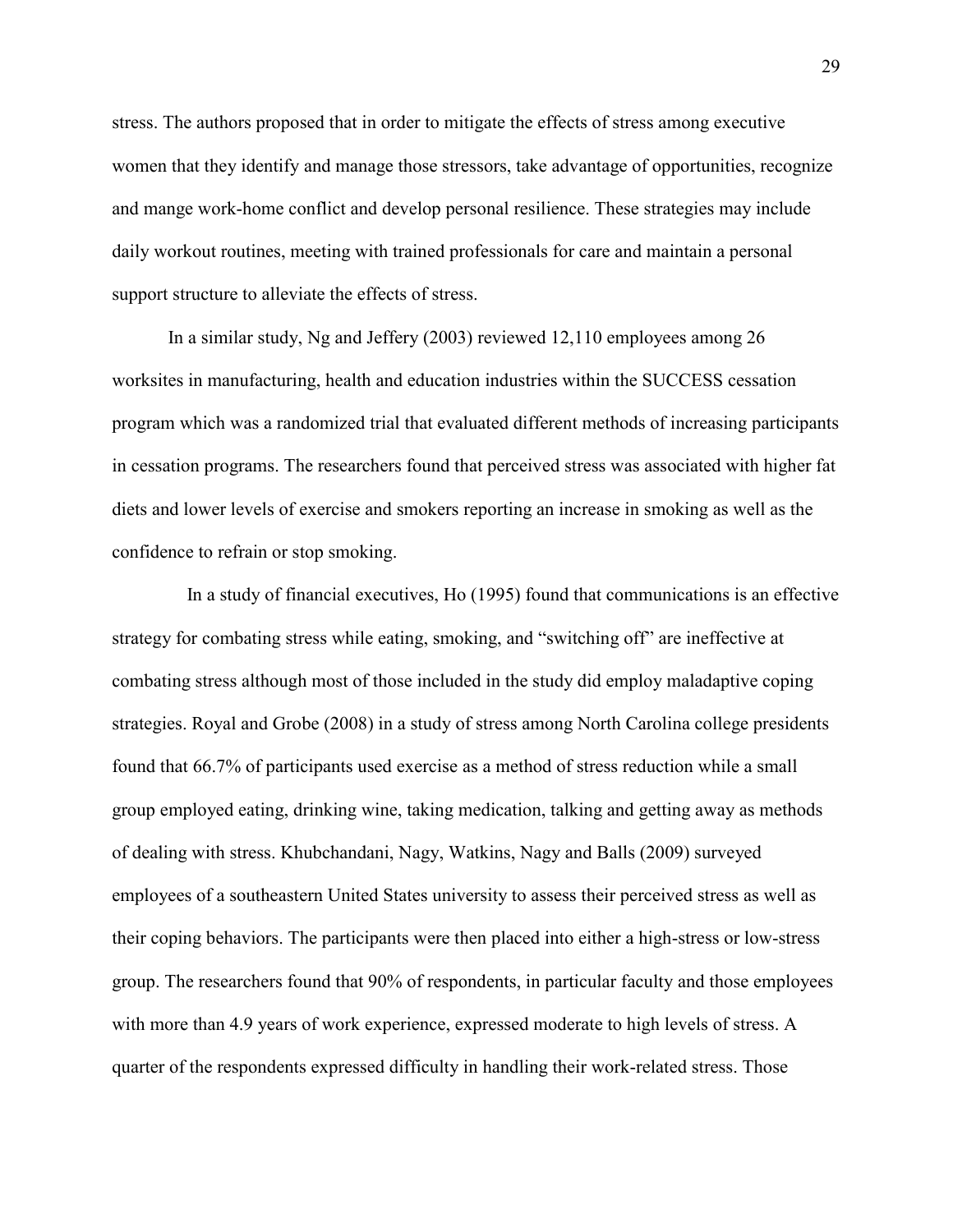identified within the high-stress group were more likely to exercise less and eat larger amounts of food as well as more junk food (p. 310).

 Miller, Yeager, Hildreth, and Rabin (2005) looked at how governmental financial managers dealt with ethical stress in their jobs. In a sample of 369 financial managers, who were primarily white, middle aged, males, the authors found that,

Those with an opportunity to use their training, experience, insight, and creativity in their jobs said their professionalism had enabled them to cope with external ethical pressure. Moreover, individuals with the opportunity to use professional judgment in making decisions may cope with external ethical pressure more successfully.

Richardson and Rothstein (2008) performed a meta-analysis of 36 Stress Management Intervention (SMI) programs to determine their effectiveness. Stress Management Interventions are, "any activity or program initiated by an organization that focuses on reducing the presence of work-related stressors or on assisting individuals to minimize the negative outcomes of exposure to these stressors" (Ivancevich, Matteson, Freedman, & Phillips, 1990) as cited by Richardson and Rothstein. These programs are divided into three primary groups, (a) altering source of stress, (b) reduction of severity of stress, and (c) reduction programs such as EAPs (p. 70). The authors found that cognitive-behavioral interventions, which fall into the second category, are the most effective technique for combating stress, while relaxation and meditation were the most popular method of stress coping (p. 88). Relaxation, meditation and deep breathing are also cited by Donovan and Kleiner (1994) as ways to reduce mental and physical stress. Sleep intervention programs have also been found to reduce workplace stress which in turn reduced the amount of mental and physical fatigue which is attributed to workplace accidents and loss of production (Willert, Thulstrup, Hertz, & Bonde, 2010).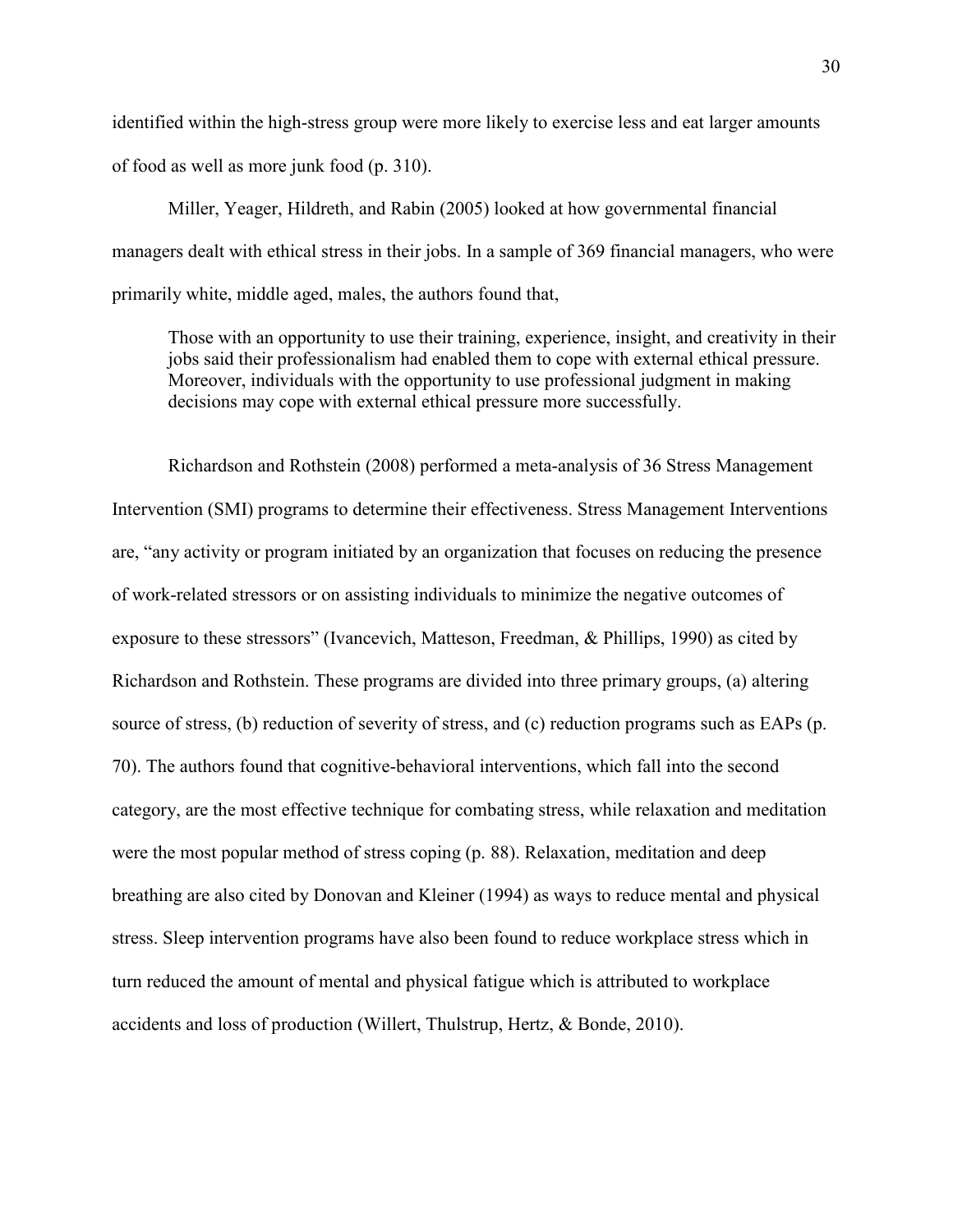A popular way of dealing with stress and in particular, work stress, is to attend a work sponsored employee assistance program (EAP). These are typically programs which are designed to assist employees or their families with any crises or issues they may be having and may also be used for mediation between employees who are having issues in the workplace. A criticism of such programs is that they focus too much on the individual and not on the workplace as a whole which may be causing the problems (Hurrell, 2005; Karim, Mir, & Bingi, 2005).

Kirk and Brown (2003) researched Australian EAPs to determine if such programs are effective. The authors found that employees perceive these programs as helpful to their mental and physical well-being but produce little results for job satisfaction and overall job production. Other studies show how beneficial these EAPs can be for the overall costs to an employee and a company (Stein, 2002; Kirk & Brown, 2003). An article published in Behavioral Health Management (Dainas & Marks, 2000) reviewed the Abbot Laboratories study to determine the cost effectiveness of its EAP and found that while individuals who participated in the EAP may have higher mental health costs their overall healthcare cost to the company was significantly less than those who did not participate in the program and provided enough evidence for the business to expand its EAP offerings. Orbach (2001) described the value of an EAP as a riskmanagement tool in reducing substance abuse, depression and workplace violence which all have significant monetary and emotional/physical costs to a company and its employees. Karim, Mir and Bingi (2005) surveyed a sample of 700 Midwest businesses to assess whether or not managers trusted their organizations' stress management programs and its ability to reduce the stress levels in individuals. The majority (65%) of the businesses surveyed had over 500 employees as well as 85% of the participants had annual revenues of over \$100 Million dollars. A 35 item questionnaire was mailed to the head of human resources who was then asked to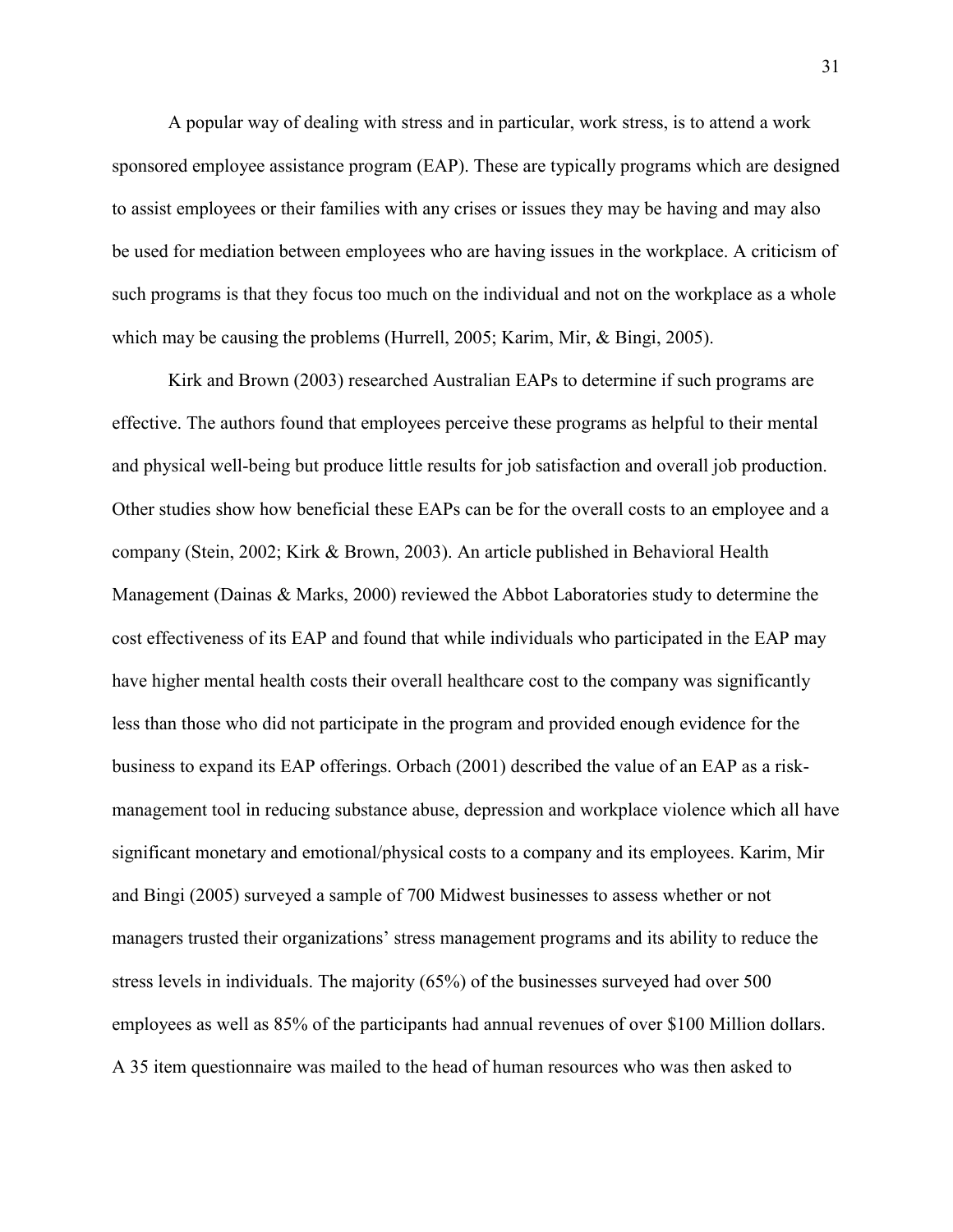forward the request to the employee in charge of the organizations' EAPs. The researchers found that managers did find EAPs helpful in reducing individual stress while there was little evidence of organizational wide intervention programs being implemented. Hurrell (2005) also made the case that organizational level programs should be further scrutinized as there is little research into their effectiveness due to the broad nature of such programs.

Cartwright and Cooper (2005) questioned the effectiveness of such programs due to mixed results from various studies. This may stem from broadly focused programs which are designed to cover many employees rather than just a few. Cartwright and Cooper (2005) did find that such programs were effective and highly supportive but did not produce long-term effects as participants were likely to return to their previous habits. However, the authors found that programs which targeted individual behaviors were more successful in sustaining long-term stress reduction.

# **Chapter Summary**

This chapter reviewed literature relevant to the current study involving the causes of stress, the effects of stress and various ways to cope with stress. The reviewed literature included books, peer-reviewed journal publications, internet sources, and industry periodical publications.

Stress is caused by both internal and external factors and can be either negative or positive in nature. The causes, effects, and coping subject areas included sections involving occupational, mental, and physical stress. Key literature findings were presented in each of these sections. Primary sources of stress within the workplace include working conditions, role ambiguity, role conflict, role overload, and lack of funding and resources to name a few. Personal stress, such as divorce or death, can also crossover into the work place and cause significant problems for employees. The effects of stress are also personal and occupational. To a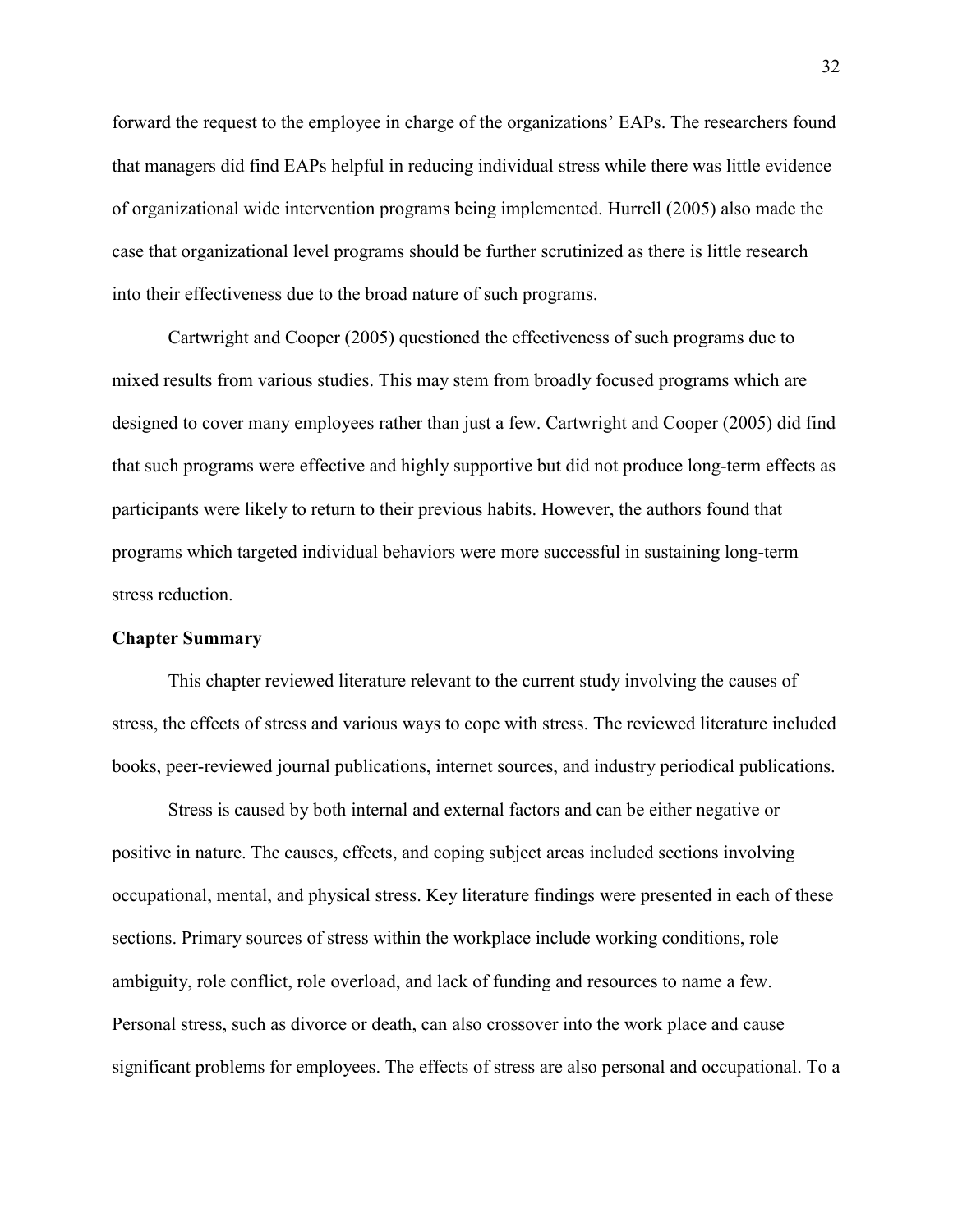person, stress can cause multitudes of health issues including heart failure, sleeplessness, weight gain, and depression. For businesses, stress causes lost work time in the form of absenteeism, lost earnings caused by loss of production and increased costs of provided healthcare by the businesses. Coping with stress can also be personal or business centered. Individuals can counteract the effects of stress by engaging in positive or negative behavior including exercising, attending worship services, spending time with family and friends, drinking, taking risks, and taking illicit drugs although many negative coping strategies actually enhance the effects of stress. Businesses and universities can assist employees with coping by offering health and wellness programs, employee assistance programs (EAPs), and intervention programs.

This chapter was not designed to be an exhaustive review of the literature as there are countless books, articles, and studies dedicated to the topic of stress. The following chapters will review the methods and procedures of research employed by this current study, the findings of the current study and lastly, the conclusions, recommendations for practice and implications for future research.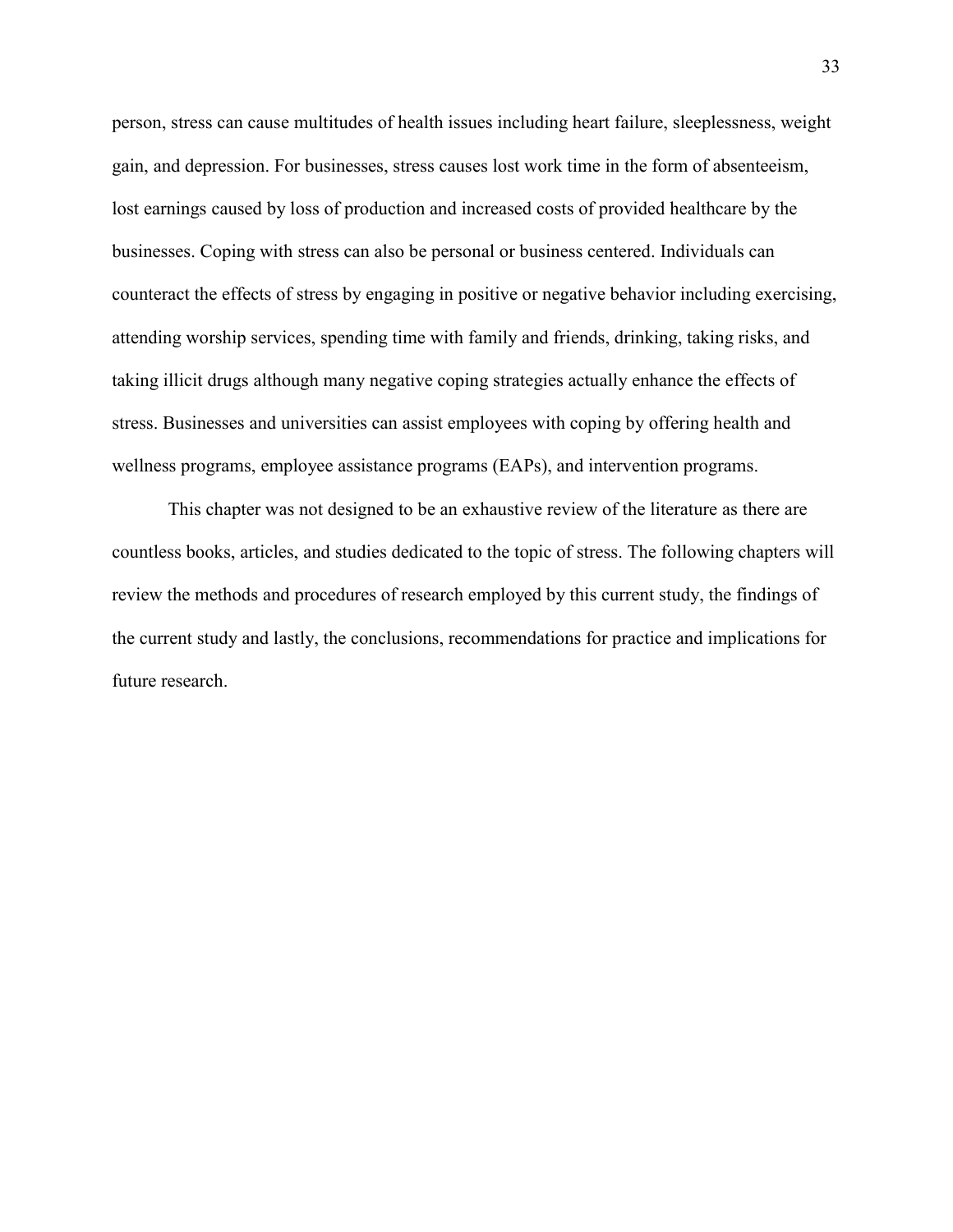#### **Chapter III**

# **Methods**

 The purpose of this study was to examine the perceived stress and coping strategies among chief financial officers (CFO) in research institutions. More specifically, this research used Cohen's Perceived Stress Scale (PSS), House and Rizzo's Tension and Anxiety Survey and a self reporting burnout test based on the Maslach Burnout Inventory (MBI) to explore perceived levels of stress in college and university CFOs and to determine how they attempt to relieve their stress.

 Three research questions were posed to guide this study. The research questions are as follows:

- 1. What are the individual demographic and institutional characteristics of CFOs in four-year doctoral granting research universities?
- 2. What is the self-reported stress of CFOs in four-year doctoral granting research institutions as based on the situational statements contained in the survey instrument?
- 3. Are there any statistically significant differences in the self-reported stress of CFOs by individual demographics and institutional characteristics?
- 4. What self-reported coping strategies are used by CFOs to alleviate perceived stress?

# **Research Design**

 A non-experimental, descriptive quantitative research design was used for this study. The purpose was to describe the respondents' answers to the perceived stress questionnaire which was distributed to the sample of CFOs.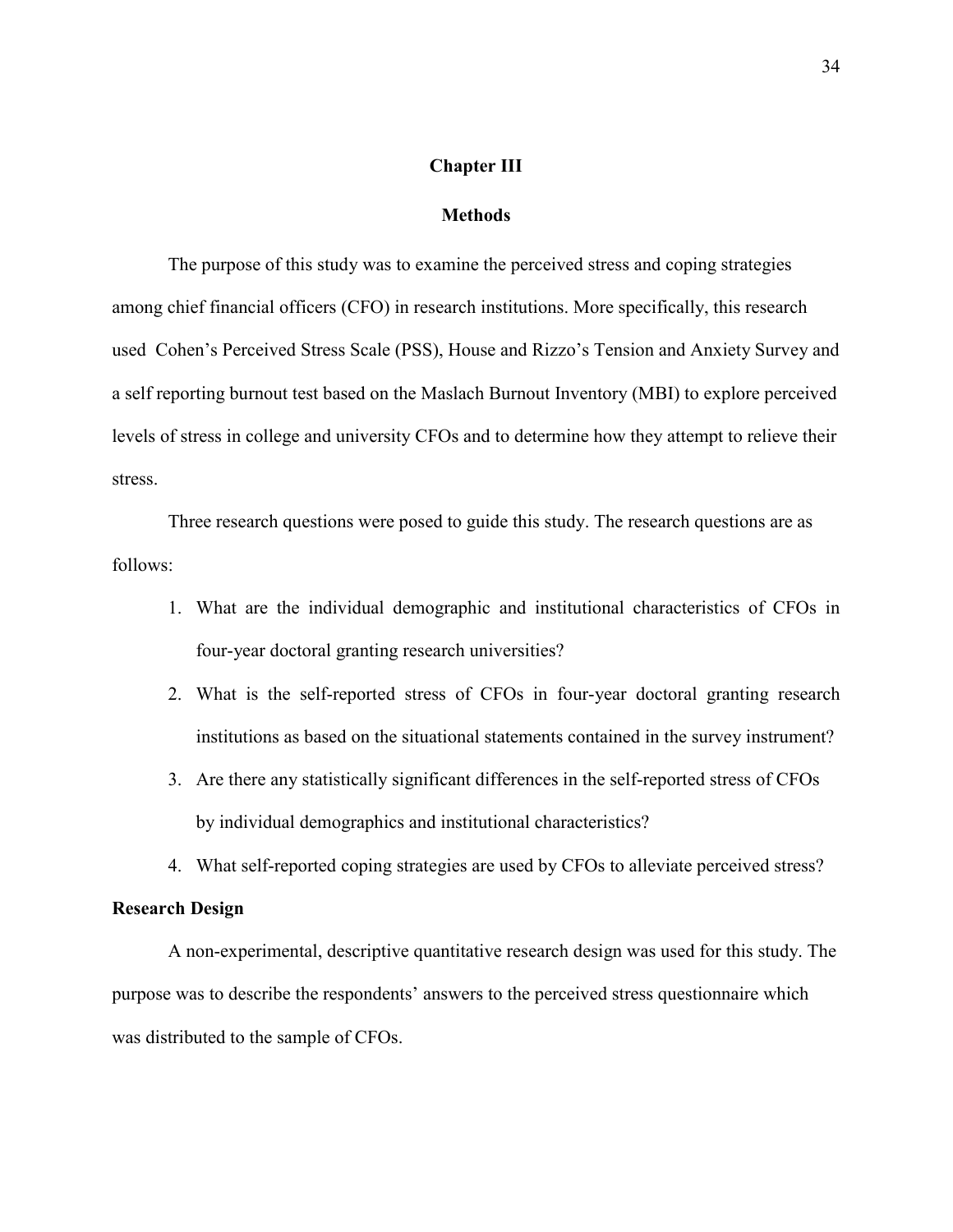Trochim (2006) explained that non-experimental research design is a "one-shot survey design that consists of nothing but a single observation (para. 1)." This is also called a crosssectional study as the questions seek information about the participants at one point in time. Aday and Cornelius (2006) described a cross sectional survey as a "slice of life at a particular point in time (p. 31)." Further, Trochim (2006) posited that descriptive research provides simple summaries about the sample and the measures. Descriptive statistics typically involve explaining distribution, which is the frequency with which the respondents' answers to a variable are measured, the central tendency, which describes the center values of the distribution, and dispersion which measures how the values are spread around the central tendencies.

 Descriptive statistics were appropriate for this type of study as there was no attempt to show correlation between the descriptive variables and the participant responses. Descriptive statistics can be used as a baseline in subsequent studies to determine if there is a correlation between perceived stress levels and other characteristics of the CFO's in four-year research institutions. This type of study as described by Aday and Cornelius (2006) is an analytical crosssectional survey.

#### **Population**

For purposes of this study, the target population was college and university chief financial officers in research institutions based on the Carnegie Foundation for the Advancement of Teaching's classification system. The target population was then delimited to private (forprofit and not-for-profit) and public institutions. Chief financial officers who held system-wide or medical school designations were also excluded from the study. The Carnegie Foundation for the Advancement of Teaching amasses information concerning all 4,634 member institutions, ranging from tribal colleges to research universities, including private, public, faith-based and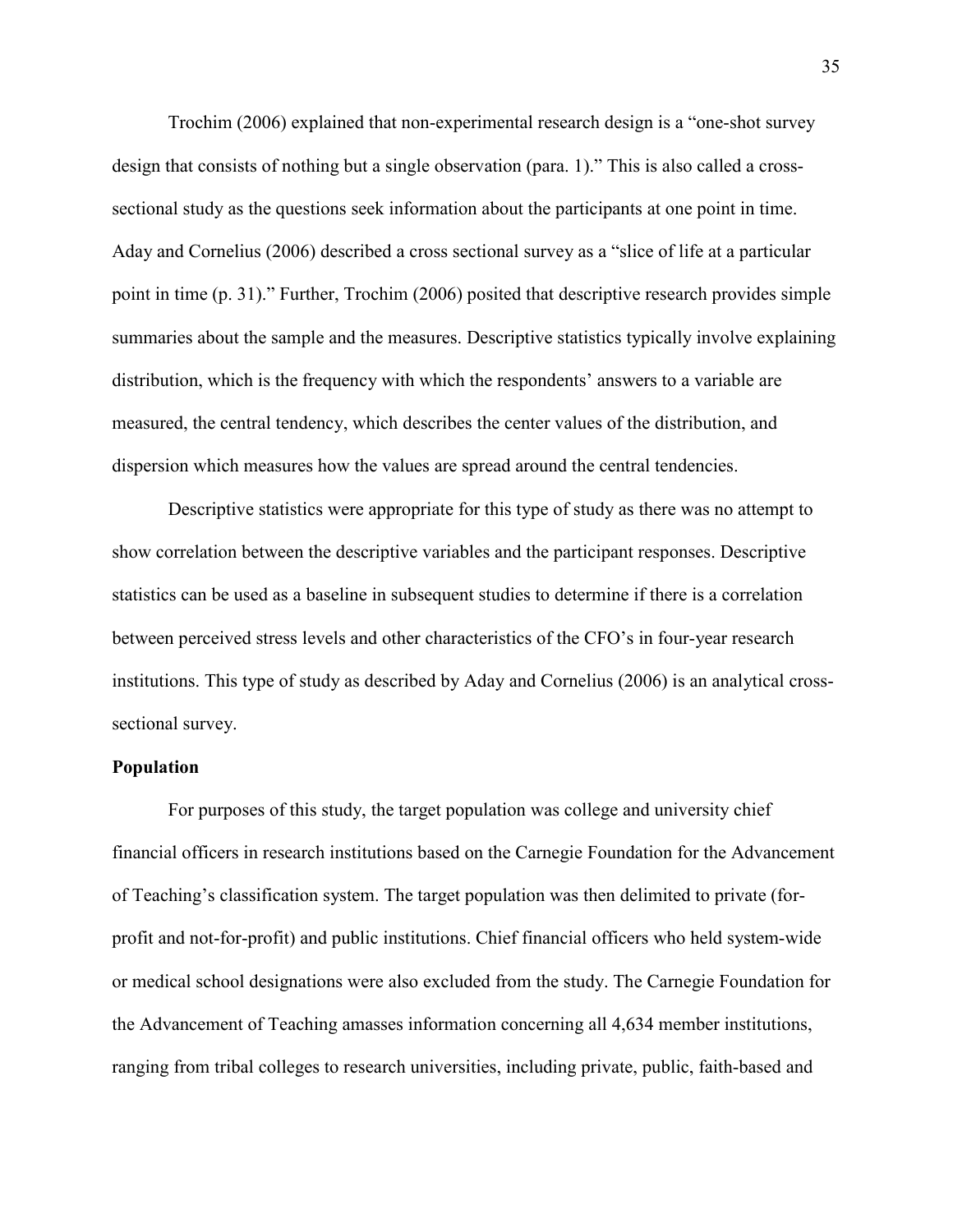technical colleges. The Carnegie Foundation developed it's classification system in 1970, which has been revised several occasions, to describe and recognize the diversity among higher education institutions in the United States (carnegiefoundation.org, n.d). This population was selected in part due to their accredited status which is also measured by Integrated Postsecondary Education Data System (IPEDS) through the United States Department of Education Sciences and the National Center for Educational Statistics. The Carnegie Foundation does not classify institutions that are not accredited and therefore as such colleges were not included in this study. **Sample** 

 The population for this study was comprised of administrators serving as the chief financial officer in public and private research universities as classified by the Carnegie Foundation for the Advancement of Teaching. In this study, the sample comprised 274 participants due to the exclusion of multi-campus CFOs, vacant positions, and those who declined to participate. For purposes of this study, research institutions were defined by using the 2010 Carnegie Foundation for the Advancement of Teaching definitions. Based on Carnegie definitions, there were 297 institutions which fall into the three research categories including Very-High Research University VH/RU (108), High Research Universities V/RU (99), and Doctoral Research Universities R/U (90). Although there were 297 universities included in this group, only 274 surveys were sent to potential respondents. This was due to CFOs who held responsibilities for multiple campuses on the list as well as vacancies or employees who held the position in a temporary role as vacancies were being filled.

#### **Instrumentation**

 The survey instrumentation used was a compilation of questionnaires which measure three different factors of stress (a) perceived stress, (b) burnout, and (c) tension and anxiety. The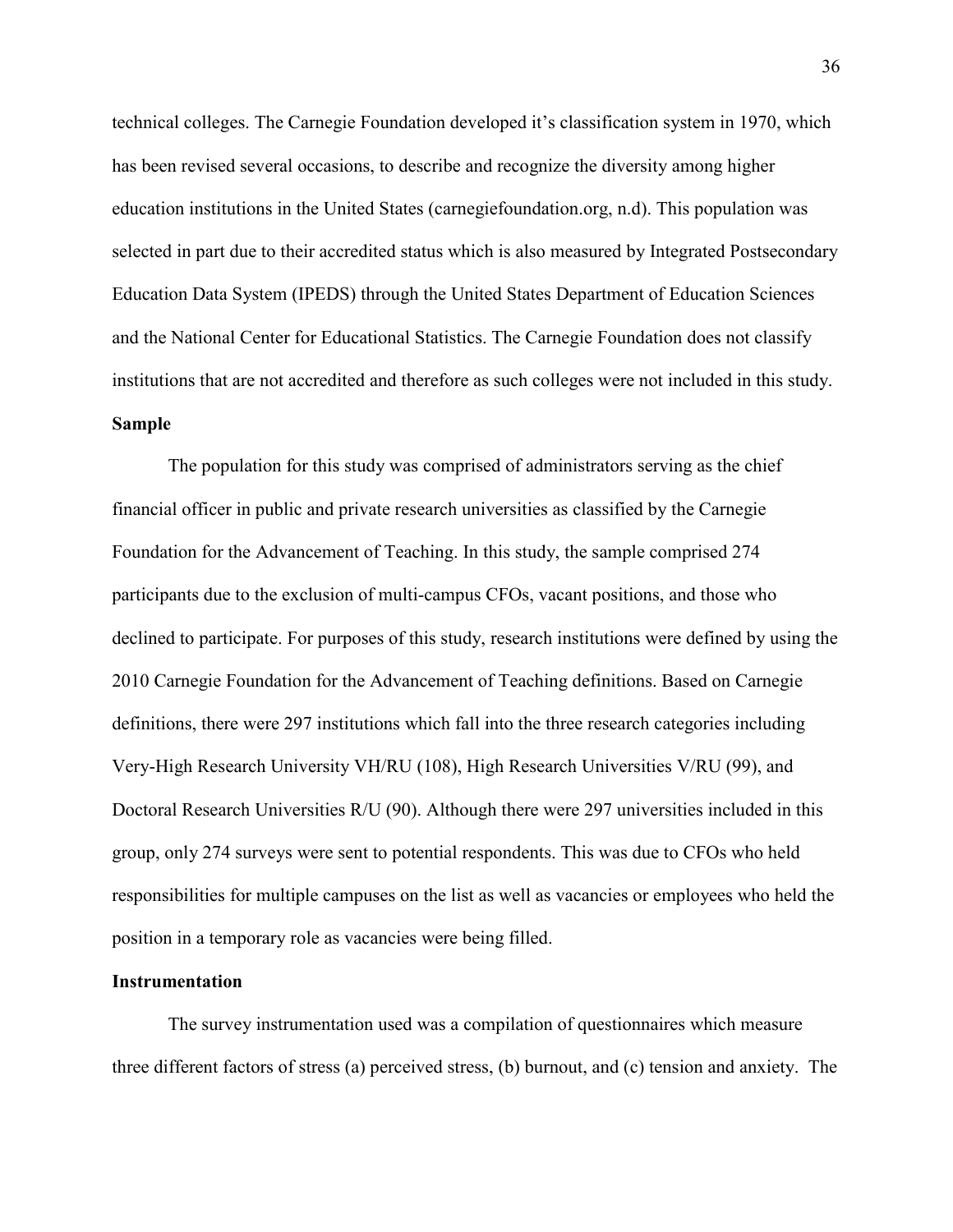Perceived Stress Scale, developed by Cohen et al., 1983 a self-reported burnout questionnaire based the Maslach Burnout Inventory created by Christina Maslach in 1981 and the Tension and Anxiety Scale created by House, Rizzo and Lirtzman in 1970 were used for purposes of this study. The PSS was designed to measure the degree of stress caused by everyday life events while the MBI was designed to measure emotional exhaustion, depersonalization, and personal accomplishment among professionals who help those in stressful situations and lastly the Tension and Anxiety measures role conflict and role ambiguity among employees.

Cohen et al., 1983, published a study which researched perceived stress among three sets of participants who took part in a smoking cessation program. The participants in this study included two sets of college students and one set of random community members. This research produced results which validated the questionnaire as a predictor of perceived stress among the participants. Of interest, the PSS did not find a correlation between sex or age and perceived stress. The PSS is scored using a five point Likert scale with 0=Never and 4=Very Often with the scores reversed for coding. The Maslach Burnout Inventory-General Scale was designed to measure three facets of burnout including, (a) emotional exhaustion, (b) depersonalization, and (c) personal accomplishment. The original study was conducted on human service workers who were experienced frequent levels of burnout. The MBI-GS uses a 7 point Likert Scale with 0=Never and 6=Every Day. The MBI-GS can be further broken down into each of the three constructs but was not done so in the current study. Lastly, the Tension and Anxiety Scale was designed to measure role conflict and role ambiguity in complex organizations. The Tension and Anxiety Scale also uses a 7 point Likert Scale with 0=Very False to 6=Very True. For purposes of the current study, a 5 point Likert Scale was used with 0=Never to 5=Always so that each scale could be scored equally.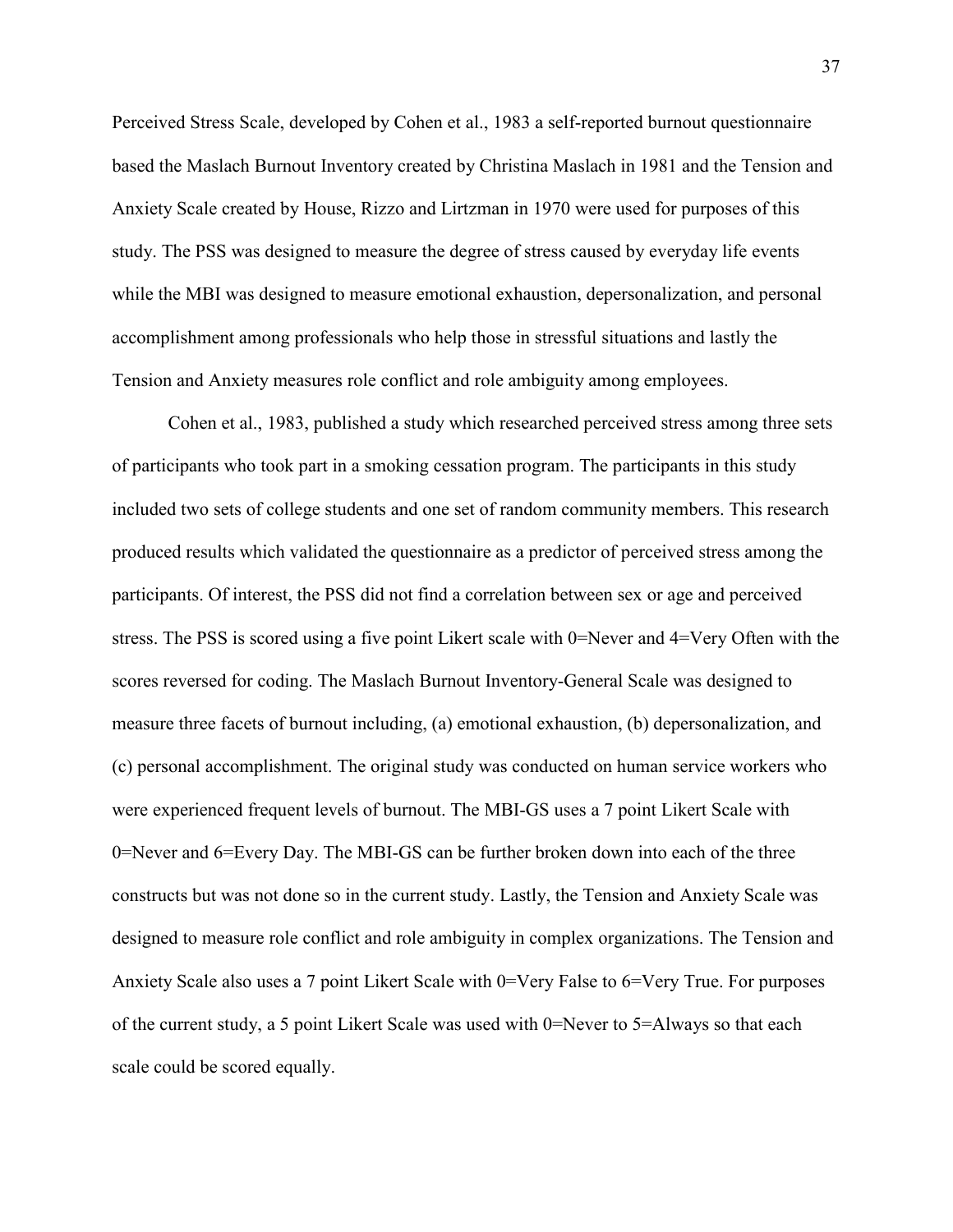In addition to using questions from the three surveys, accessory questions were included with the questionnaire to ascertain demographic information such as age, race, marital status, dependency status, institution size, institution control and Carnegie Classification, as well as coping strategies. The demographic information was used to explore potential differences in perceived stress by different demographic characteristics. The validity of these scales have been proven through multiple studies including the first published study by Cohen et al., 1983 where point in time measurements could be verified through multiple sessions with participants. This instrument was shown to be a valid predictor of actual stress for the test sample with regards to certain demographic descriptors. According to the initial study, validity diminished as several tests were given to the same participants over a three month period, but could accurately predict stress when given to multiple groups, which exhibited similar traits, over a shorter period of time. Additionally, this questionnaire has been shown to be an accurate predictor of perceived stress among several different demographic groups regardless of occupation, age, race, etc. which should be no different than the population. Schaufeli, Bakker, Hoogduin, Schaap, and Kladler (2001) conducted a study which validated Maslach's Burnout Inventory. The researchers found that the MBI was valid among participants who were identified as either burned out or non-burned out. House, Rizzo, and Lirtzman (1970) describe the validity of the Tension and Anxiety questionnaire as identifiable between role and role ambiguity with regards to member satisfaction and propensity to leave the organization.

The survey used in the current study was a compilation of questions taken from the PSS, MBI-GS, and the Tension and Anxiety Scale. The first four questions of the survey were based on the PSS, while questions 5 through 11 were based on the Tension and Anxiety Scale and questions 12 through 26 were based on the MBI-GS. The language of certain questions was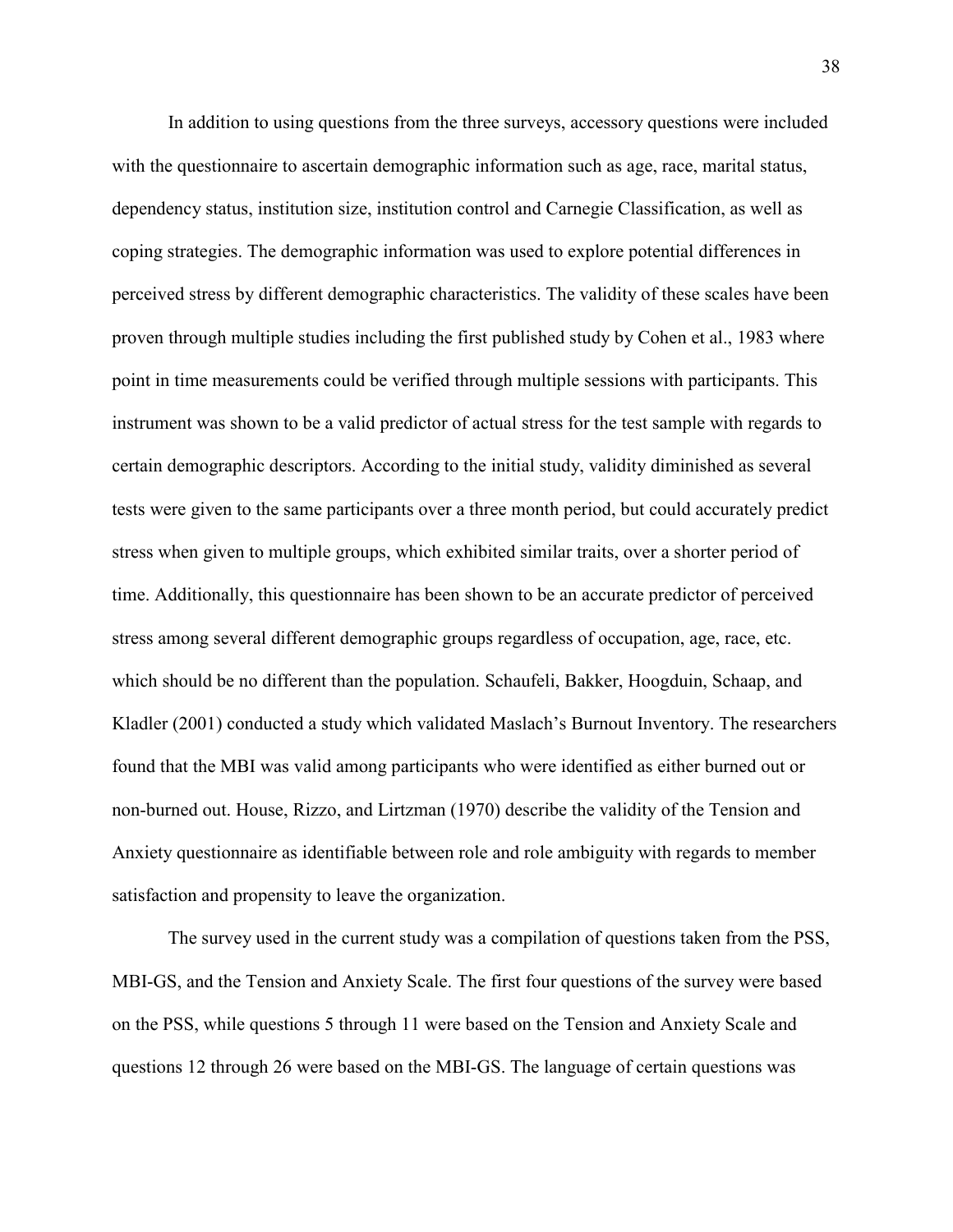edited for clarification and continuity due to feedback from the pilot test. The complete questionnaire is found in Appendix B. An open ended question was used to ask respondents about their coping strategies. Demographic questions (age, race, gender, marital status, and dependent status) and institutional characteristics (institutional control, institutional size, and Carnegie Classification) were also included with the survey. For scoring, a 5 point Likert Scale was used with 0=Never, 1=Almost Never, 3=Sometimes, 4=Fairly Often, 5=Often. Permission to use the three instruments was given by each of the rights holders through various websites as the study was conducted to further academic knowledge and was appropriate according to those permissions.

For purposes of this study, the survey instrument was tested for content validity by using a pilot test to review and suggest changes to the questions. According to Creswell (2008) content validity, "…is the extent to which the questions on the instrument…are representative of all possible questions that a researcher could ask" (p. 172).

# **Pilot Test**

 Prior to distributing the instrument, a pilot test was conducted among employees in administrative and financial positions in a research institution. The instrument was given to 10 employees who were not part of the target population but had the expertise to comment on the questions. The group was asked to review the questionnaire for errors, clarity, suggestions, and length of time to answer the questions. Feedback such as changing tense, order, and clarifying confusing questions was used to make corrections to the questionnaire. The pilot group also was asked to comment on the approximate time to complete the survey as a guide to inform participants the estimated time the time complete the survey. This pilot test also served as a way to verify content validity for the instrument.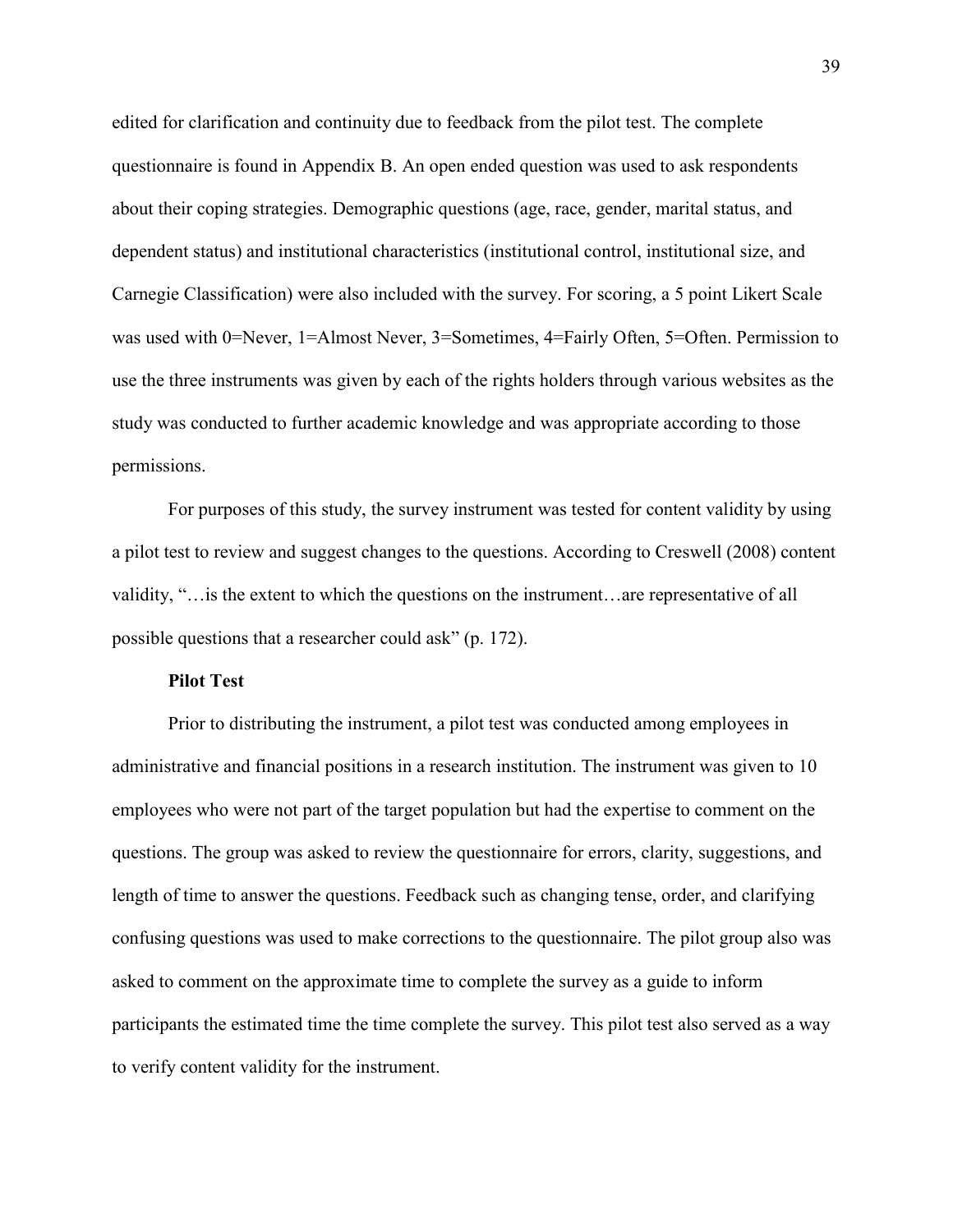#### **Data Collection**

 The research protocol was submitted for IRB review and approval (see Appendix A). After receiving approval to conduct data collection the CFOs received an introductory e-mail (see Appendix C) explaining the purpose of the study. Prior to distributing the survey, the Institutional Review Board (IRB) granted an exemption to the study. All participants were guaranteed that responses would be reported in the aggregate and no identifying information would be used in reporting their open responses on coping mechanisms. It was further explained that participation in the study would not serve as a benefit or detriment to their occupation but would explain stress among their peers and methods to combat the effects of stress. The survey was distributed via email with a follow up email sent at the end of seven days then 14 days. The questionnaire (Appendix B) was compiled using Qualtrics online data collection software. An introductory email was distributed to the CFOS inviting them to participate in the study. Two follow up emails were sent to the participants to remind them to complete the survey at the end of one week then at the end of two weeks.

#### **Data Analysis**

 A univariate analysis was used to summarize and describe the demographic variables among the respondents. The analysis included central tendency which measures the mean, median, and modes of the respondents. Descriptive statistics were generated to provide a better understanding of the participants by demographic categories and institutional characteristics and whether or not any certain demographics can be eliminated from further testing. *t*-Tests were conducted to determine any statistical differences between groups with only two categories, such as gender, race, institutional control and dependent status (Creswell, 2008). An ANOVA analysis, which is used with groups of three or more categories, such as age, marital status,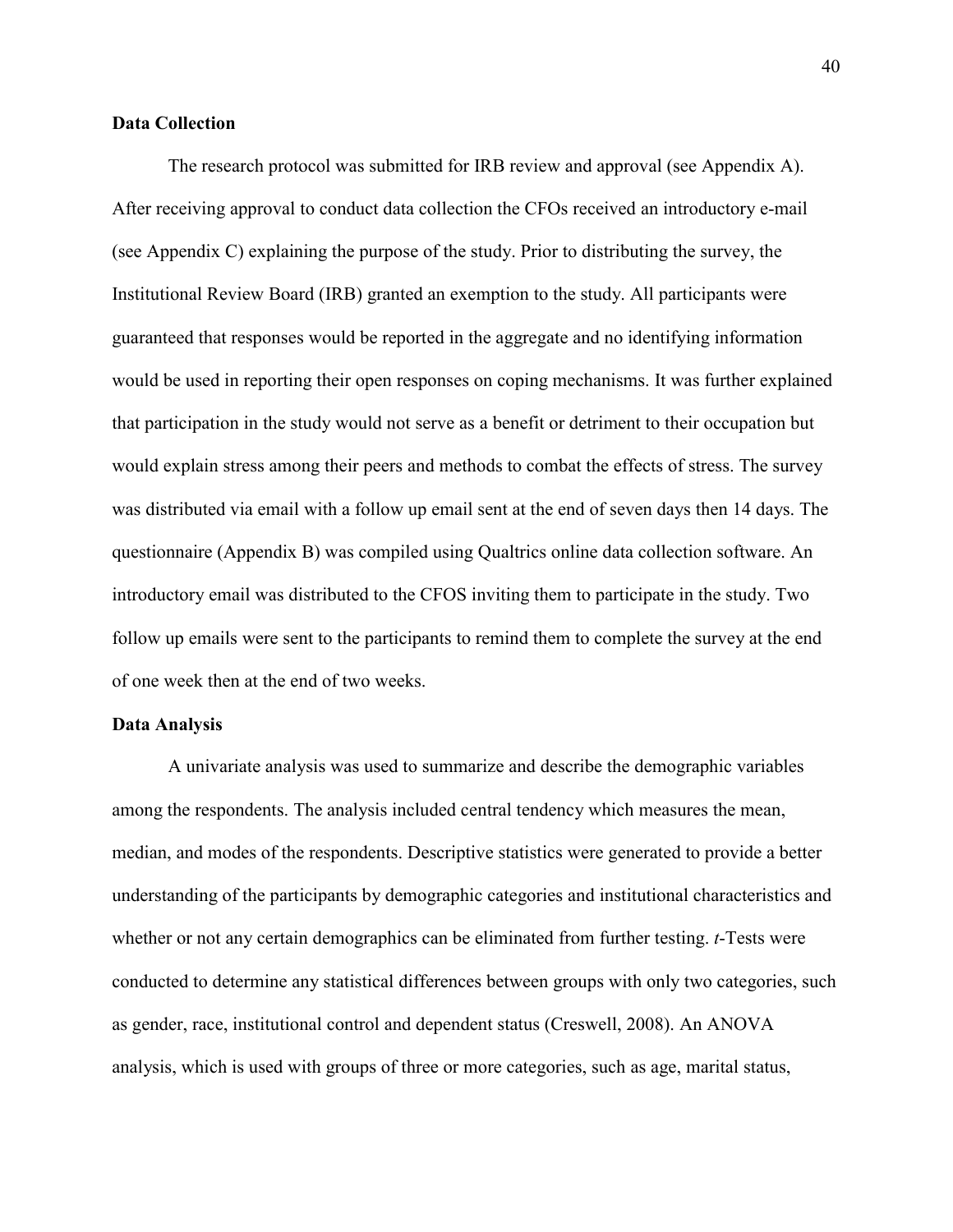institutional size, and Carnegie Classification, was conducted to determine if the means between groups was equal and might be statistically significant (Creswell, 2008). The responses to the open-ended question regarding coping techniques were also analyzed to determine any commonalities among the respondents with regards to how they handle occupational stress.

# **Summary**

 This chapter described the research methodology, target population, instrumentation, and data collection procedures for this present concerning the perceived stress and coping techniques among research institution chief financial officers. A non-experimental quantitative design was used as the research foundation. The target population for this study was CFOs in public and private research institutions but did not include system or medical schools CFOs. The survey instrument designed for this study included a combination of questions using the Perceived Stress Scale, Maslach's Burnout Inventory, the Tension and Anxiety Scale as well as demographic and institutional characteristic questions. The instrument included one open ended question asking how they cope with stress. The following chapter presents the data and the findings of the research.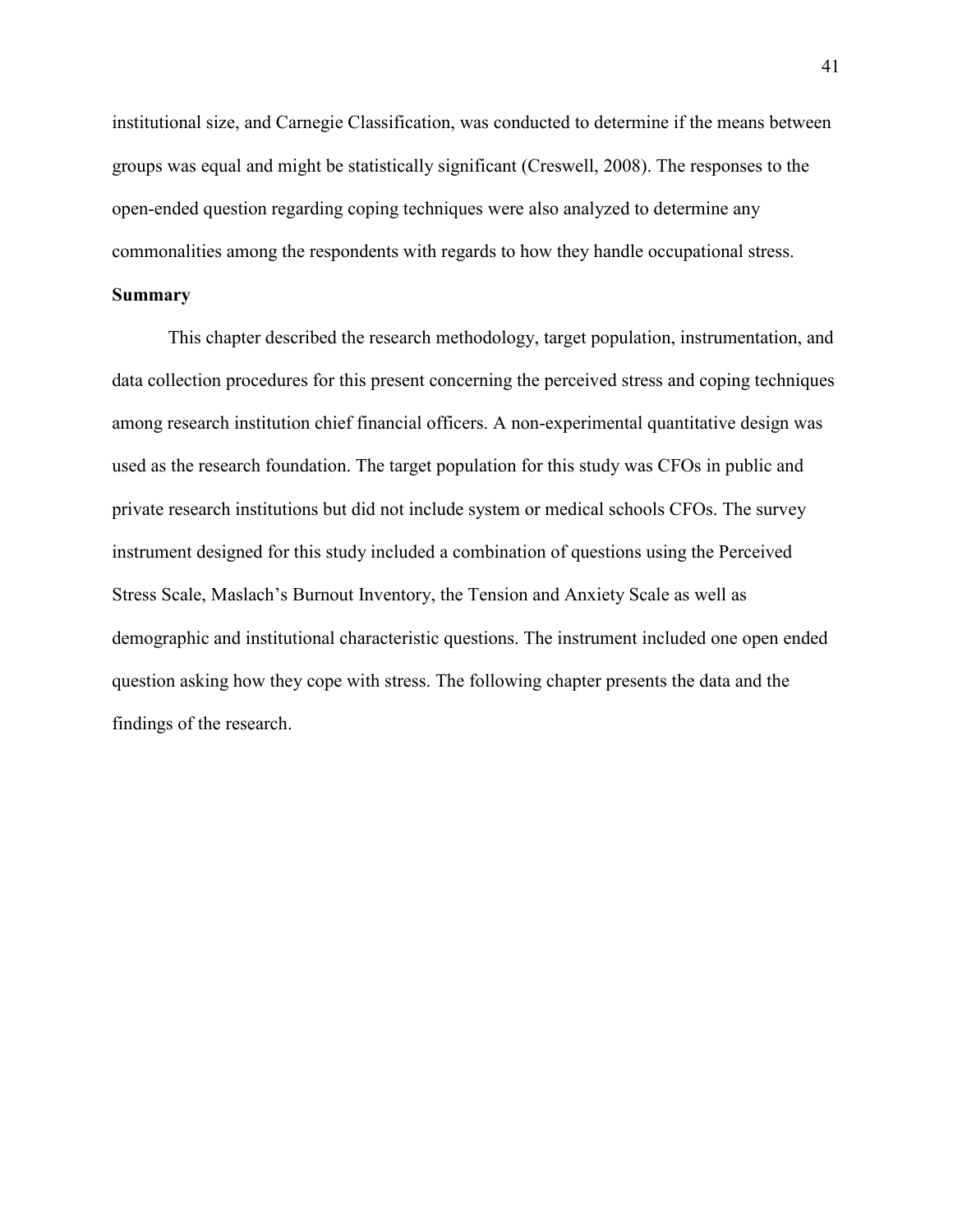#### **Chapter IV**

# **Presentation of the Data and Results**

 Stress is a pervasive reality of our society and has become an increasing detriment to how people perform in their daily lives. Stress is experienced by people regardless of occupation, gender, race, age, or socio-economic status. Certain occupations are perceived as being more stressful than others because of duties, responsibilities, and accountability.

 This chapter provides an overview of self-perceived stress of CFOs in four-year doctoral granting, research universities. A description of the CFO participants will be provided by their personal and institutional demographic characteristics. The chapter will then present the results of the data analysis of perceived sources of stress experienced by the participants. The results of *t*-tests and ANOVA analyses will be presented to indicate if there is any relationship between the demographic categories and self-reported perceived stress. The chapter will conclude with a presentation of the open-ended participant statements as to how they deal with stress and then a chapter summary.

# **Overview of the Study**

The purpose of this study was to report the self-perceived stress of four-year, doctoral granting, research university CFOs. More specifically, this study sought to ascertain commonalities among the respondents and determine whether or not certain variables can predict high or low levels of perceived stress. This study used a combination of three different predictors of perceived stress: (a) Perceived Stress Scale, (b) a questionnaire based on Maslach's Burnout Inventory, and (c) the Tension and Anxiety Survey. A total of 297 colleges and universities matched the criteria as four-year, doctoral granting, research institutions based on the Carnegie Foundation for the Advancement of Teaching's classification system. From this target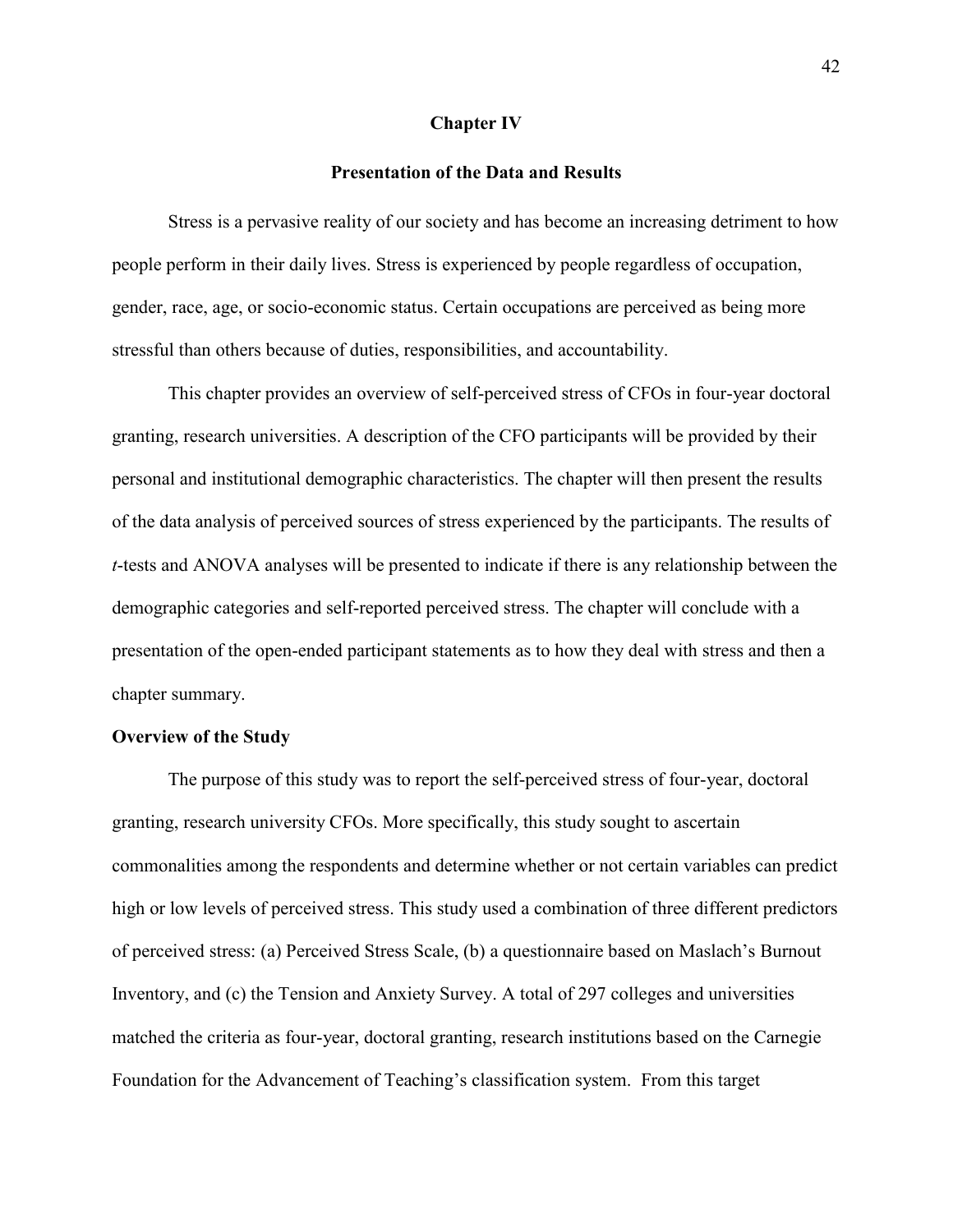population, 23 institutions were omitted prior to the administration of the survey due to vacancies, interim appointments, or lack of information about the current incumbent CFO. A sample population of 274 CFOs were sent the web-based survey and invited to participate in the study.

 The study was designed as a non-experimental descriptive research model. The data for the study was collected using a questionnaire based on the Perceived Stress Scale, the Maslach Burnout Inventory and the Tension and Anxiety surveys. An open-ended question was included to allow the participants report how they cope with their perceived stress. Finally, the instrument included demographic and institutional characteristics questions which addressed institution size, institution control, Carnegie classification, marital status, age, dependent status, race, and gender. The questionnaire was distributed to the participants using Qualtrics which is an online research software tool. The survey data were downloaded into SPSS 21 to perform analysis of the data. This analysis was used to look for commonalities among the participants and to better answer the research questions posed in this study. There were 90 surveys returned (32.8% response rate) with 78 fully answered. Twelve questionnaires were missing a portion of or all demographic information. These surveys were included as the collected answers still gave insight into the perceived stress of the target population.

#### **Descriptive Statistics Results**

Research question 1 asked, "What are the personal and institutional demographics of CFOs in four-year, doctoral granting research institutions?" This question examined five personal and three institutional characteristics of CFO participants. Personal demographic information included gender, race, age, marital status, and dependent status, and institutional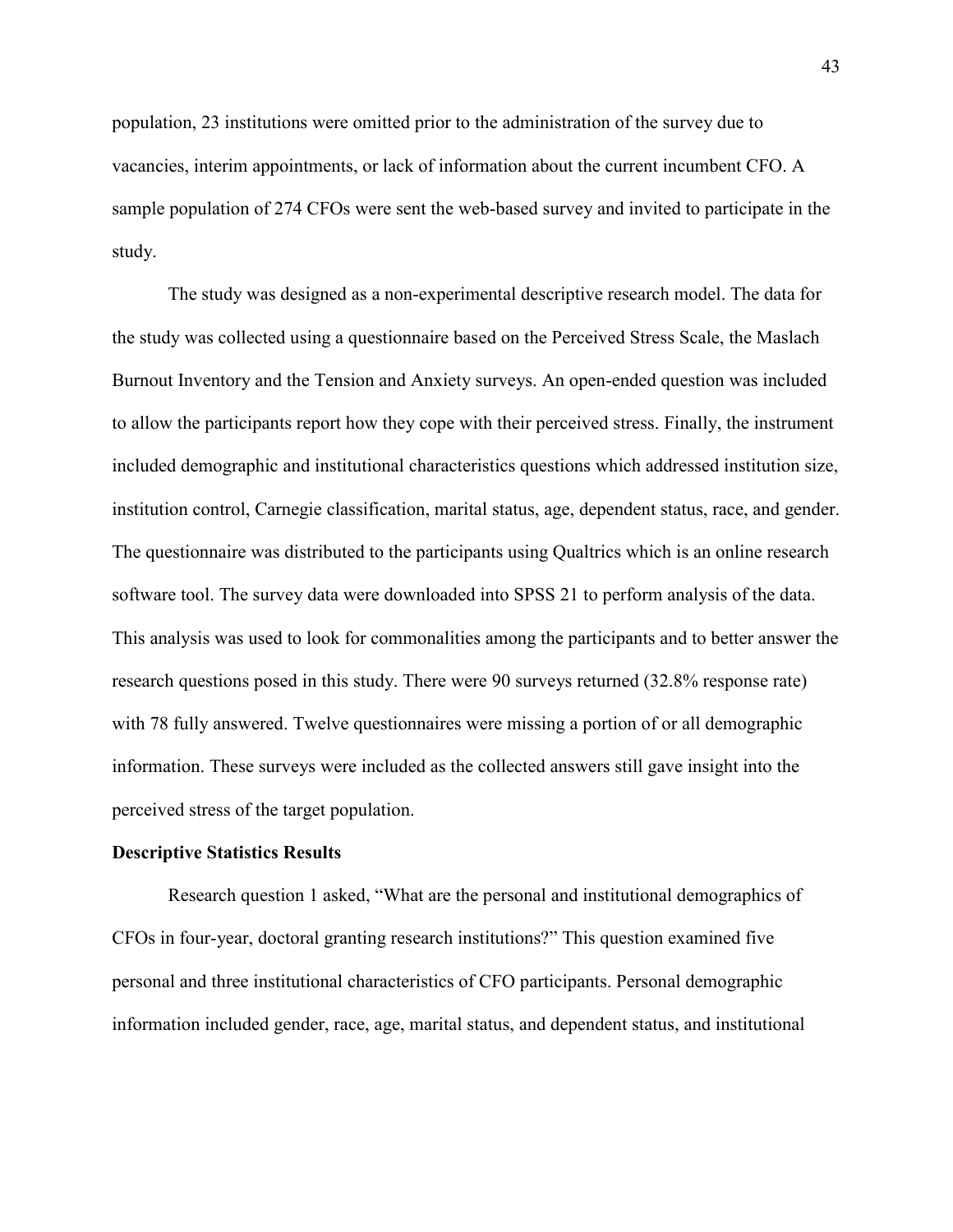control, institutional size, and Carnegie classification comprised the three institutional demographic categories.

**Participants' personal demographic characteristics.** Research question 1 posed, "What are the personal and institutional demographic characteristics of CFOs in four-year, doctoral granting research institutions?" This question focused on five personal characteristics of gender, race, age, marital status, and dependent status. These demographic characteristics are presented in the following sections. Table 1 represents the gender of the CFOs participating in the study.

Table 1

# Gender of CFO Participants

| Gender | Total $(n)$ | $\frac{0}{0}$ |
|--------|-------------|---------------|
|        |             |               |
| Male   | 51          | 65.4          |
|        |             |               |
| Female | 27          | 34.6          |
| Total  | 78          | 100           |
|        |             |               |

The majority of participants in this study were male. In fact, 51 (65.4%) reported they were male. On the other hand, only 27 participants (34.6%) indicated they were female.

Table 2 shows that the overwhelming majority of participants (97.4%) identified as White/Non-Hispanic. Hispanic (2.6%) was the only other race identified among the CFOs. Surprisingly, none of the participants reported being African-American.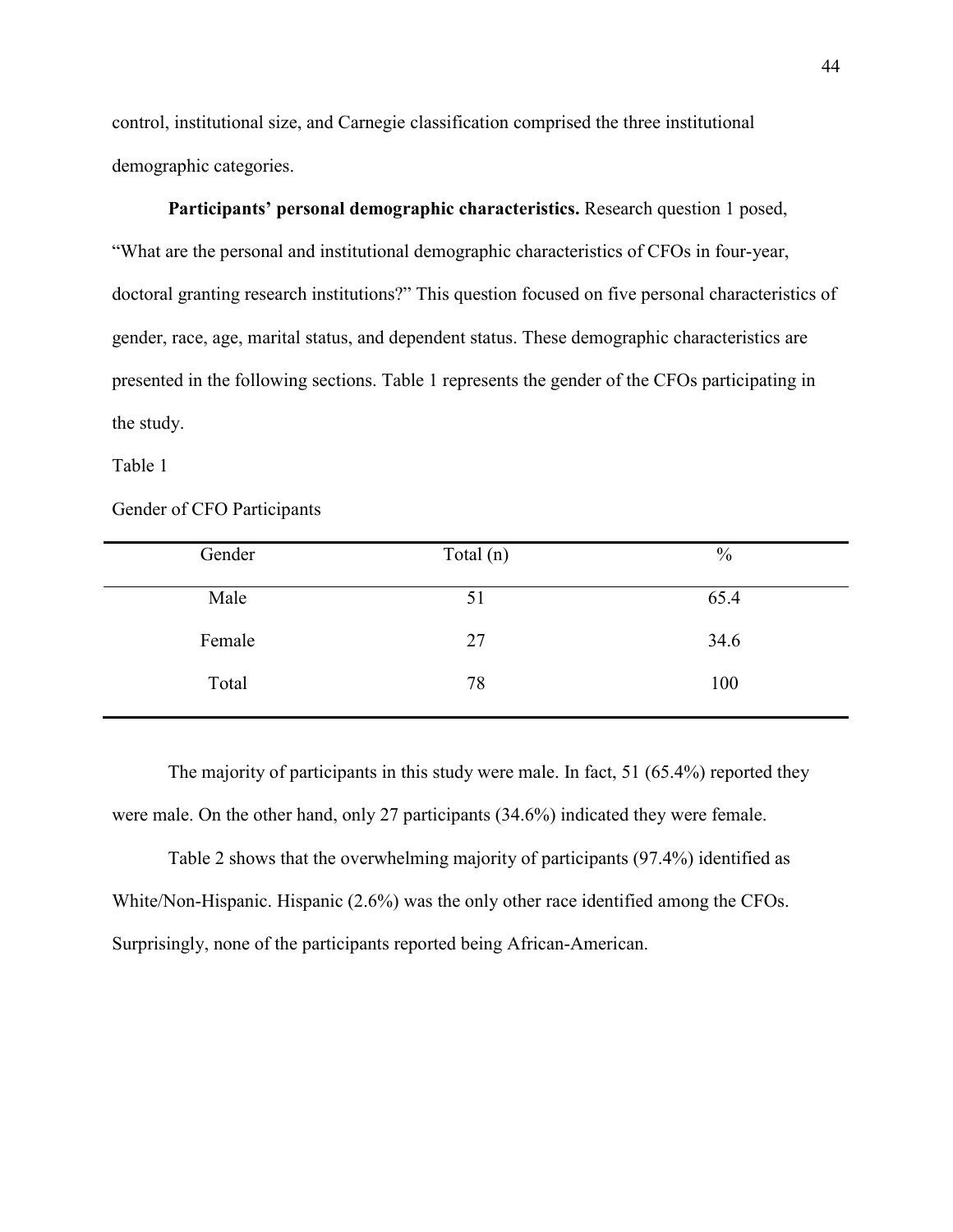# Table 2

Race of CFO Participants

| Race               | Total $(n)$ | $\frac{0}{0}$ |
|--------------------|-------------|---------------|
| White/Non Hispanic | 76          | 97.4          |
| Hispanic           | 2           | 2.6           |
| Total              | 78          | 100           |

The typical CFO in the study was over the age of 50, while only 21.8% were 50 years of age and younger (See table 3). The vast majority of CFOs (71.8%) were between the ages of 51- 64.

Table 3

# Age of CFO Participants

| Age       | Total (n)      | $\frac{0}{0}$ |  |
|-----------|----------------|---------------|--|
| $21 - 35$ | $\overline{2}$ | 2.6           |  |
| $36 - 50$ | 15             | 19.2          |  |
| 51-64     | 56             | 71.8          |  |
| $65+$     | 5              | 6.4           |  |
| Total     | 78             | 100           |  |
|           |                |               |  |

The marital statuses of the respondents are reported in Table 4. The majority of the CFOs (85.9%) identified themselves as married, while the remainder (12.8%) responded as single, divorced, or in a domestic partnership.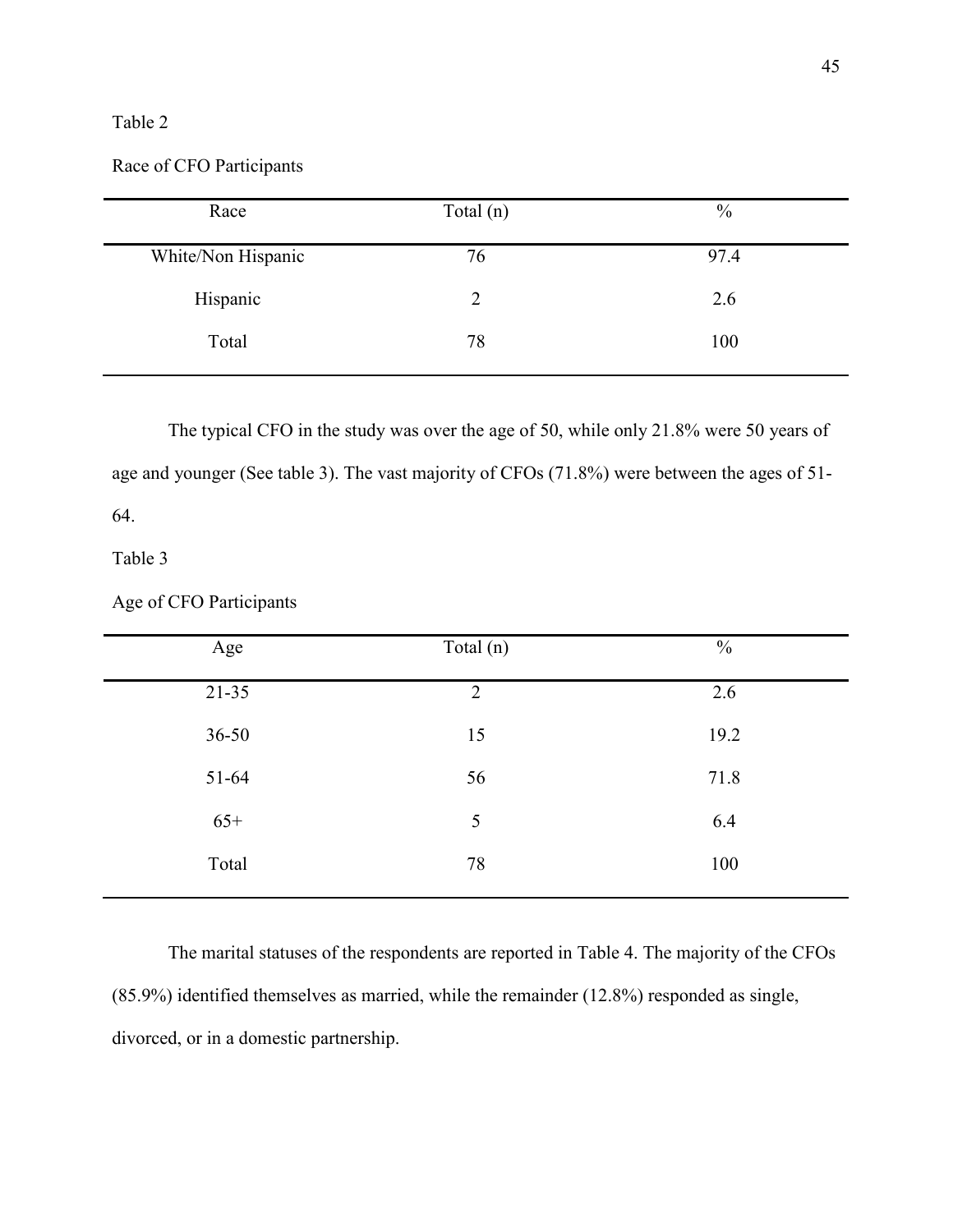# Table 4

# Marital Status of CFOs

| <b>Marital Status</b> | Total $(n)$    | $\frac{0}{0}$ |
|-----------------------|----------------|---------------|
| Married               | 67             | 87            |
| Single                | 5              | 6.5           |
| Domestic Partnership  | $\overline{4}$ | 5.2           |
| Divorced/Separated    | 1              | 1.3           |
| Total                 | 77             | 100           |

Table 5 lists the CFOs response to their responsibility for dependents. The responses

indicated that 45.5% of respondents had dependents while 54.5% reported no dependents.

Table 5

Dependent Status of CFOs

| Dependents    | Total $(n)$ | $\frac{0}{0}$ |
|---------------|-------------|---------------|
| Dependents    | 35          | 45.5          |
| No Dependents | 42          | 54.5          |
| Total         | 77          | 100           |

# **Participants' Institutional Characteristics**

Table 6 provides participants' responses to the type of institutional control of their university. Not surprisingly, the majority (65.4%) of CFOs were from public institutions. Correspondingly, approximately 35% of all CFOs reported working in private, not-for-profit research institutions.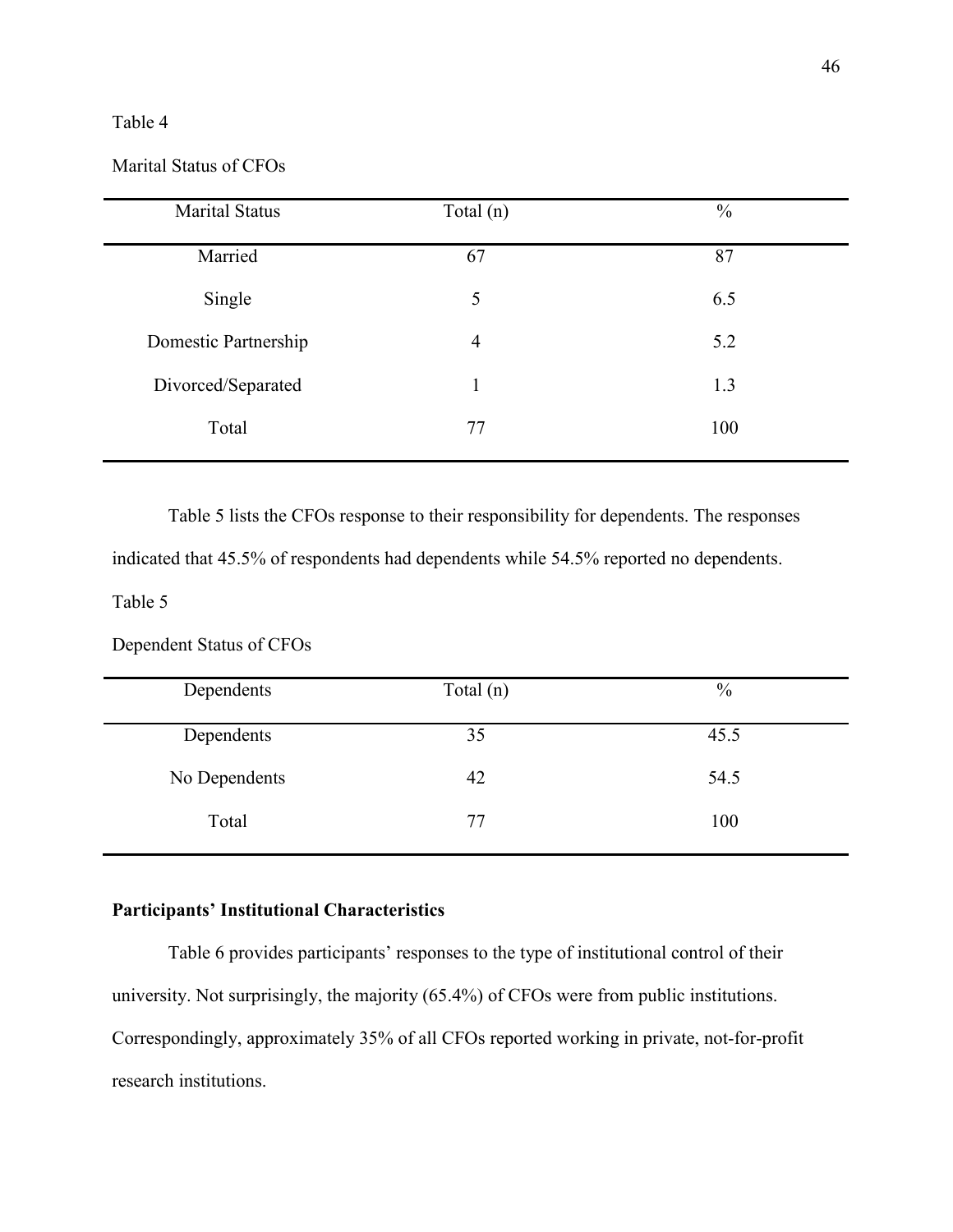# Table 6

# Institutional Control of CFOs

| Control                  | Total $(n)$ | $\frac{0}{0}$ |
|--------------------------|-------------|---------------|
| Public                   | 51          | 65.4          |
| Private (Not for Profit) | 27          | 34.6          |
| Total                    | 78          | 100           |

Institutional size based on student enrollment was more evenly distributed as reported by the CFOs. The institutional size characteristic was broken into four size categories ranging from less than 10,000 students to over 30,000 students. Approximately 42% of CFOs worked in institutions with student enrollments of 20,000 or more. Table 7 reports the enrollment size of the participants' institutions.

# Table 7

# CFOs Institutional Size

| Size              | Total $(n)$ | $\frac{0}{0}$ |
|-------------------|-------------|---------------|
| < 10,000          | 19          | 24.4          |
| $10,001 - 19,999$ | 26          | 33.3          |
| $20,000 - 29,999$ | 18          | 23.1          |
| >30,000           | 15          | 19.2          |
| Total             | 78          | 100           |

Lastly, the participants were asked about their Carnegie Classification status. The target population of 297 CFOs included 108 (36.6%) from Very-High Research Universities, 99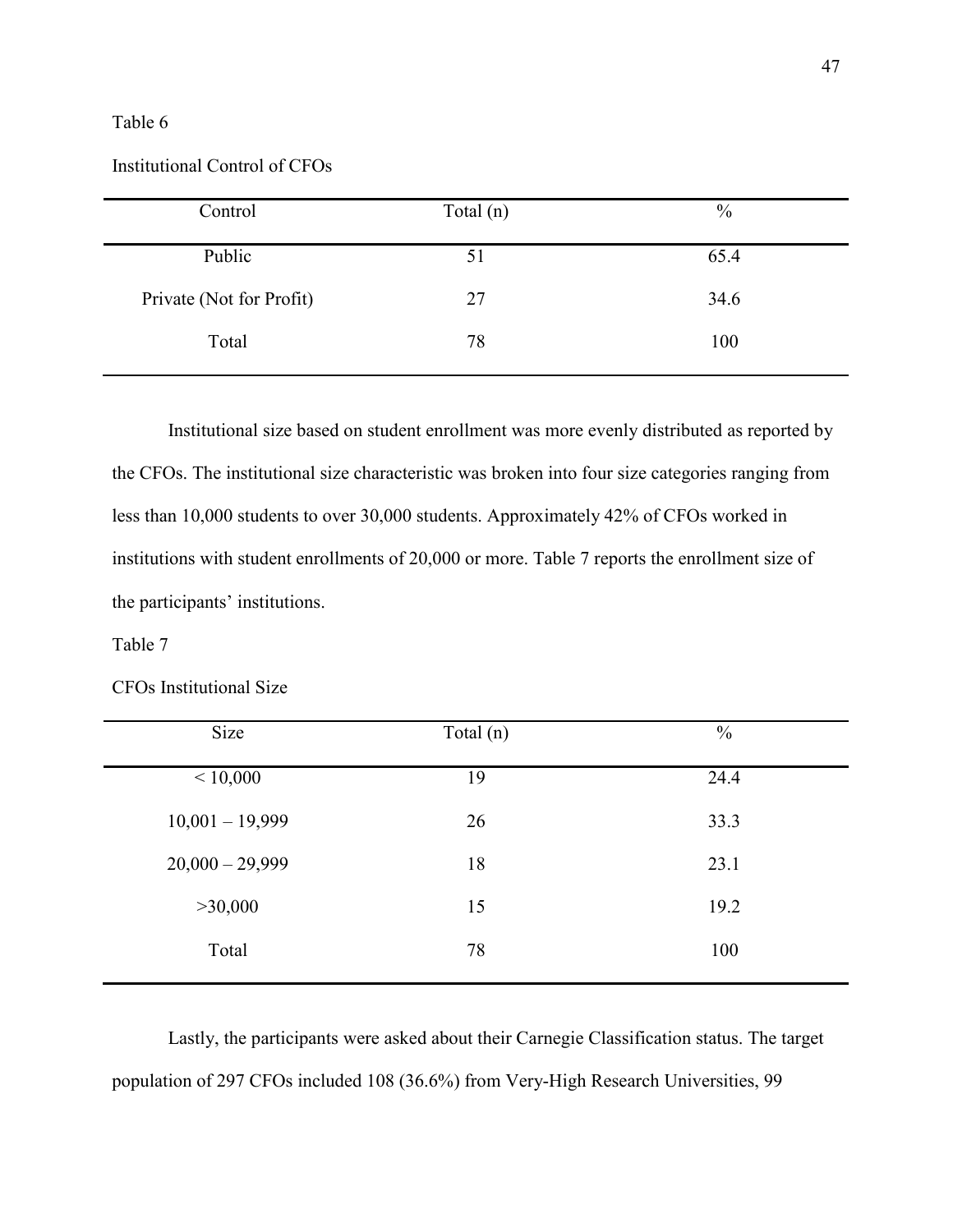(33.3%) from High Research Universities, and 90 (30.1%) from Research Universities (Carnegie Foundation for the Advancement of Teaching). Interestingly, the respondents' institutional demographics somewhat mirrored the classification breakdown for the target population. The largest percentage of institutions (44.1%) were classified as very-high research universities. See Table 8 for the Carnegie classification of participants in this study.

Table 8

| Classification     | Total $(n)$ | $\%$ |
|--------------------|-------------|------|
| Very High Research | 34          | 44.1 |
| High Research      | 24          | 31.2 |
| Research/Doctoral  | 19          | 24.7 |
| Total              | 77          | 100  |
|                    |             |      |

CFO Carnegie Classification

# **What are the self-reported degrees of stress of CFOs in four-year doctoral granting**

# **research institutions as based on the individual instrument questions?**

This research question examined the degree to which CFOs experienced high to low stress in specific situations. Table 9 reports the stress of CFOs according to the Perceived Stress Scale which measures the degree to which certain situations are stressful in one's life. Table 10 reflects the House and Rizzo Tension and Anxiety Scale which measures role conflict and role ambiguity in complex organizations. Finally, table 11 reports answers to the Maslach Burnout Inventory – General Survey questions which measures burnout based on emotional exhaustion, depersonalization, and personal accomplishment. Chief Financial Officers recording their selfperceived stress for question statements related to stress on a five point Likert scale ( $5 =$  often,  $4$ )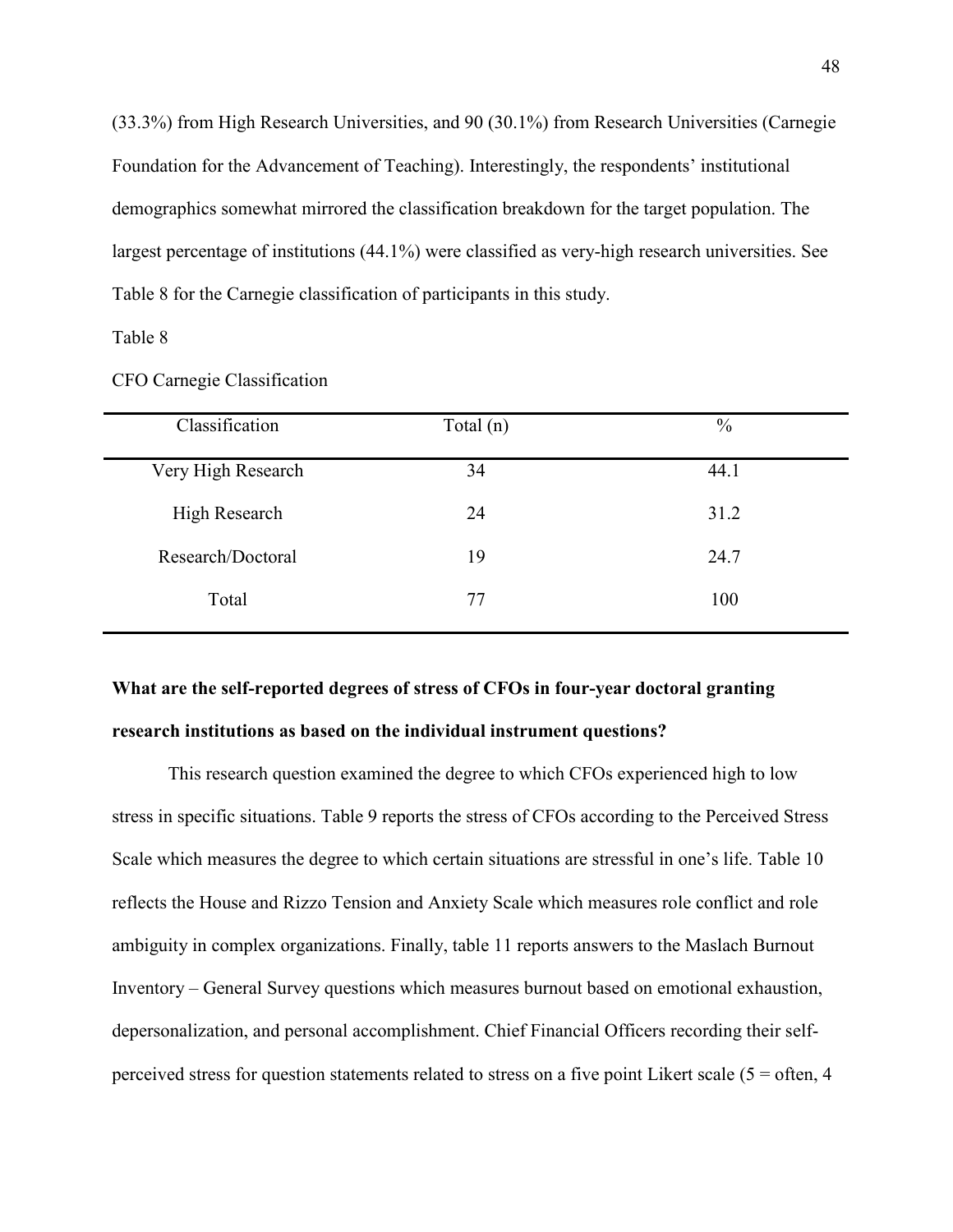$=$  fairly often, 3 = sometimes, 2 = almost never, and 1 = never). The grand mean for all three tables was M=2.819.

Table 9 includes the means for the respondent answers to the PSS related questions. Most CFOs (M = 4.54) felt confident to handle their own personal problems (see Question 2).The answers were reversed for scoring purposes. The overall mean for these questions was M=3.17.

Table 9

Participant Responses by PSS

| Question                                                                                                                              | n  | M    | <b>SD</b> |
|---------------------------------------------------------------------------------------------------------------------------------------|----|------|-----------|
| 1. In the last<br>month, how<br>often have you<br>felt that you were<br>unable to control<br>the important<br>things in your<br>life? | 84 | 2.18 | .959      |
| 2. In the last<br>month, how<br>often have you<br>felt confident<br>about your<br>ability to handle<br>your personal<br>problems?     | 82 | 4.54 | .757      |
| 3. In the last<br>month, how<br>often have you<br>felt that things<br>were going your<br>way?                                         | 83 | 3.96 | .803      |
| 4. In the last<br>month, how<br>often have you<br>felt difficulties<br>were piling up so<br>high that you                             | 83 | 2.00 | .911      |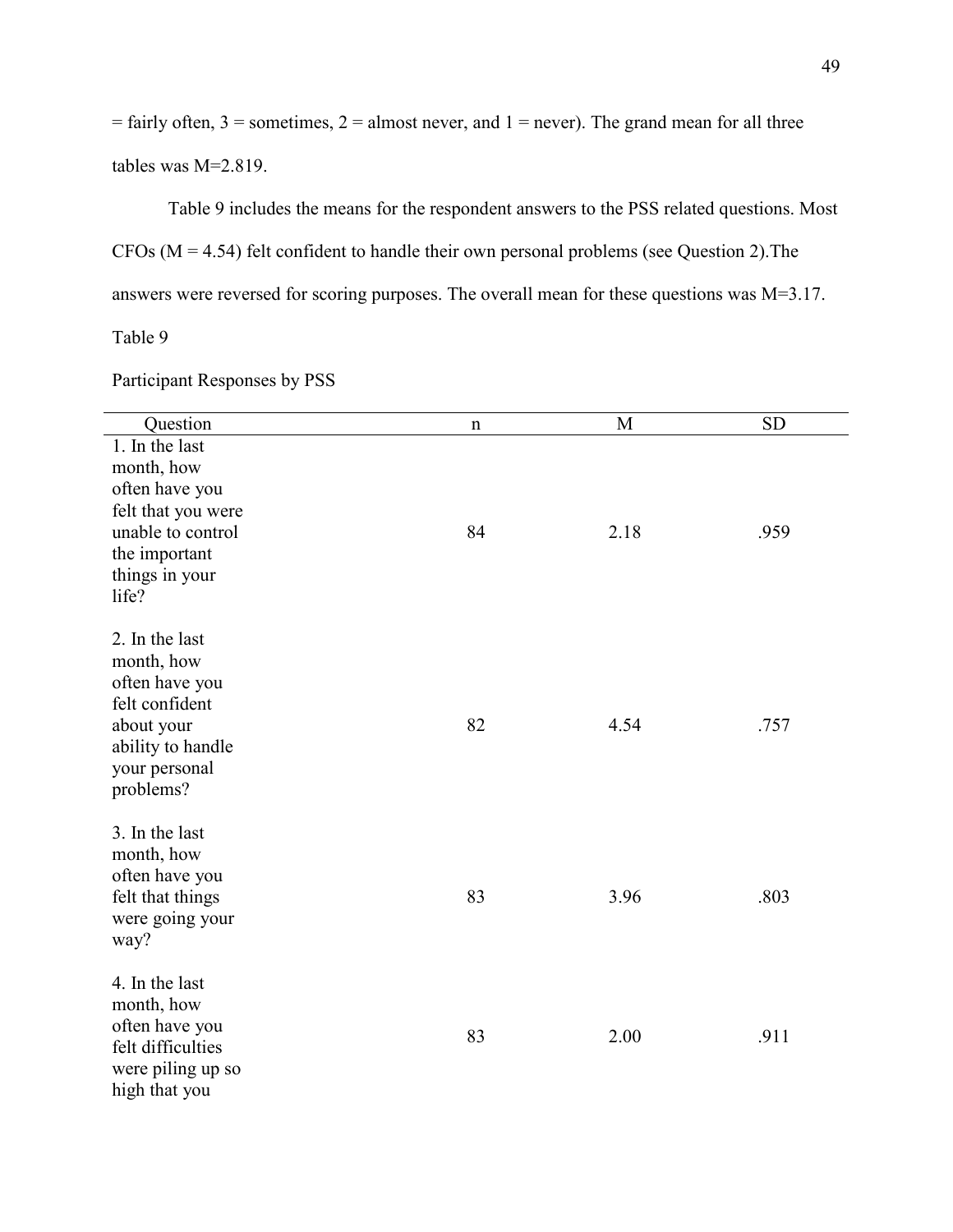# *Note.* **Survey questions 1-4 are reversed for purposes of scoring on the 5-point Likert Scale**

Table 10 reports the answers to questions based on the Tension and Anxiety scale. The Chief Financial Officers in this study acknowledged in Question 6 that the "… work under a great deal of tension" ( $M = 3.82$ ), and as reported in Question 11 "I take my job home with me... and think about it while doing other things, " $(M = 3.68)$ . When the participants were asked if they felt their health would improve with a different job the mean response rate was 2.13 (see Question 8). The mean for all questions was M=2.824.

Table 10

Participant Responses by Tension and Anxiety Scale

| Question                                                                                                           | $\mathbf n$ | M    | <b>SD</b> |
|--------------------------------------------------------------------------------------------------------------------|-------------|------|-----------|
| 5. My job tends<br>to directly affect<br>my health.                                                                | 82          | 2.67 | 1.019     |
| 6. I work under a<br>great deal of<br>tension.                                                                     | 82          | 3.82 | .862      |
| 7. I have felt<br>fidgety or<br>nervous as a<br>result of my job.                                                  | 82          | 2.48 | .946      |
| 8. In the last<br>month, how<br>often have you<br>felt If I had a<br>different job, my<br>health would<br>probably | 82          | 2.13 | 1.108     |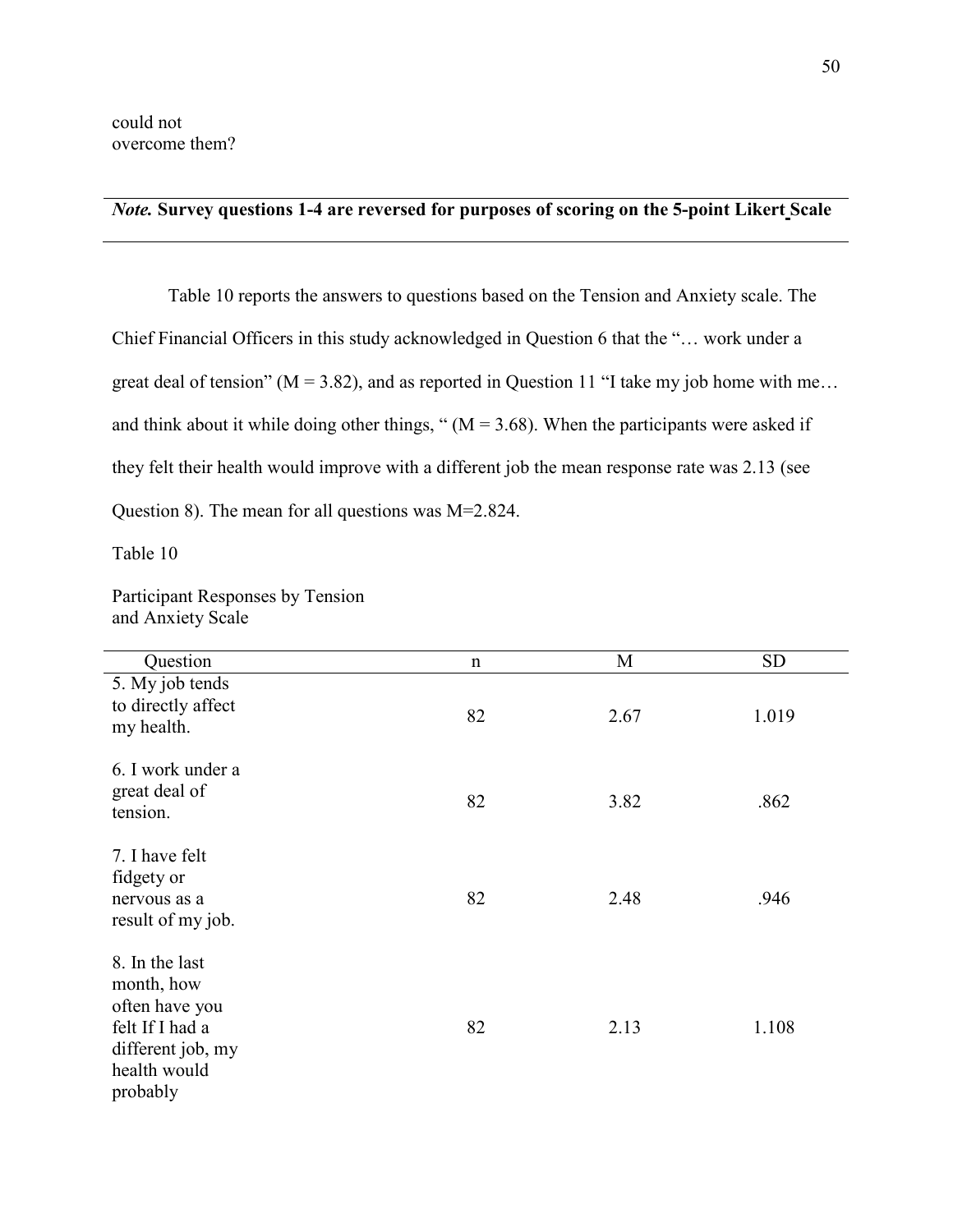improve?

| 9. Problems<br>associated with<br>my job have kept<br>me awake at<br>night.                                           | 80 | 2.78 | 1.006 |
|-----------------------------------------------------------------------------------------------------------------------|----|------|-------|
| 10. I have felt<br>nervous before<br>attending<br>meetings in my<br>institution.                                      | 81 | 2.21 | .786  |
| 11. I often "take"<br>my job home<br>with me" in the<br>sense that I think<br>about it when<br>doing other<br>things. | 81 | 3.68 | 1.023 |

Lastly, table 11 reports the means for the burnout questions. Question 26 stated "Do you find that you do not have enough time to plan as much as you would like to?" The mean CFO response to this statement was 3.23. Only one other situational statement had a mean score of over 3, Question 12 ( $M = 3.05$ ) "Do you ever feel run down and drained of physical or emotional energy?" The majority of survey statements suggested that CFOs in this study did not experience "high" stress. On a related question to if the CFOs felt they were in the wrong profession the mean response rate was 1.82 (see Question 21). Lastly, when asked if the CFOs felt they never had anyone to talk to the participant response rate was  $M = 2.14$  (see Question 17). The overall mean for this table was M=2.464.

Table 11

Participant Responses by MBI

| '/V<br>JV. |
|------------|
|            |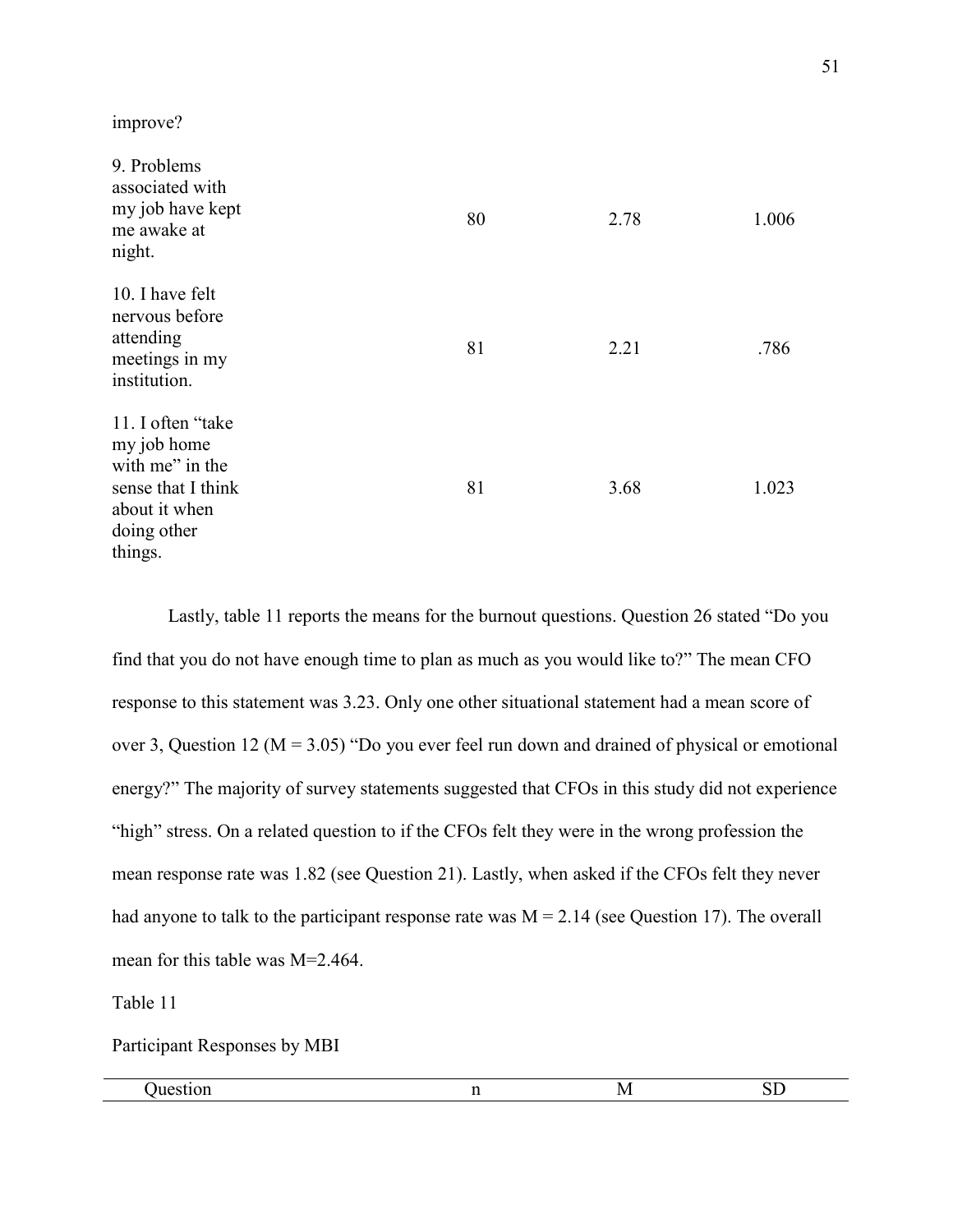| 12. Do you ever<br>feel run down<br>and drained of<br>physical or<br>emotional<br>energy?                               | 80 | 3.05 | .967  |
|-------------------------------------------------------------------------------------------------------------------------|----|------|-------|
| 13. Do you ever<br>find that you are<br>prone to negative<br>thinking about<br>your job?                                | 80 | 2.40 | .880  |
| 14. Do you ever<br>find that you are<br>harder and less<br>sympathetic with<br>people than<br>perhaps they<br>deserve?  | 80 | 2.36 | .716  |
| 15. Do you find<br>yourself getting<br>easily irritated by<br>small problems,<br>or by your co-<br>workers and<br>team? | 80 | 2.45 | .682  |
| 16. Do you ever<br>feel<br>misunderstood or<br>unappreciated by<br>your co-workers?                                     | 80 | 2.20 | .770  |
| 17. Do you ever<br>feel that you<br>have no-one to<br>talk to?                                                          | 80 | 2.14 | 1.052 |
| 18. Do you ever<br>feel that you are<br>achieving less<br>than you should?                                              | 80 | 2.49 | .827  |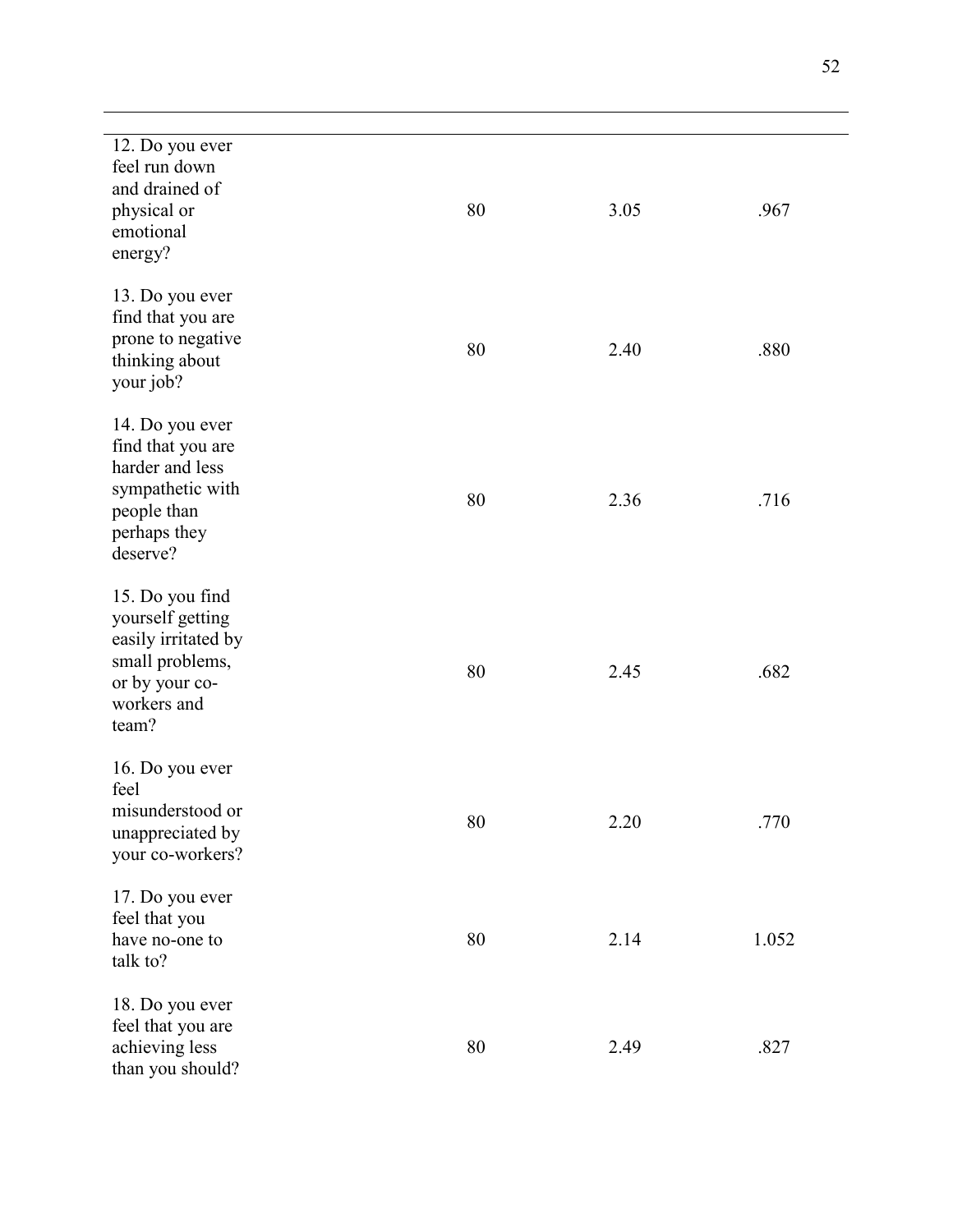| 19. Do you ever<br>feel under an<br>unpleasant level<br>of pressure to<br>succeed?                                        | 80 | 2.19 | .901  |
|---------------------------------------------------------------------------------------------------------------------------|----|------|-------|
| 20. Do you ever<br>feel that you are<br>not getting what<br>you want out of<br>your job?                                  | 80 | 2.19 | .828  |
| 21. Do you ever<br>feel that you are<br>in the wrong<br>organization or<br>the wrong<br>profession?                       | 79 | 1.82 | .844  |
| 22. Do you feel<br>you are<br>becoming<br>frustrated with<br>parts of your<br>job?                                        | 79 | 1.82 | .844  |
| 23. Do you feel<br>that<br>organizational<br>politics or<br>bureaucracy<br>frustrate your<br>ability to do a<br>good job? | 77 | 2.91 | .920  |
| 24. Do you feel<br>that there is more<br>work to do than<br>you practically<br>have the ability                           | 78 | 2.95 | 1.031 |
| to do?<br>25. Do you feel<br>that you do not<br>have time to do<br>many of the<br>things that are                         | 78 | 2.76 | .840  |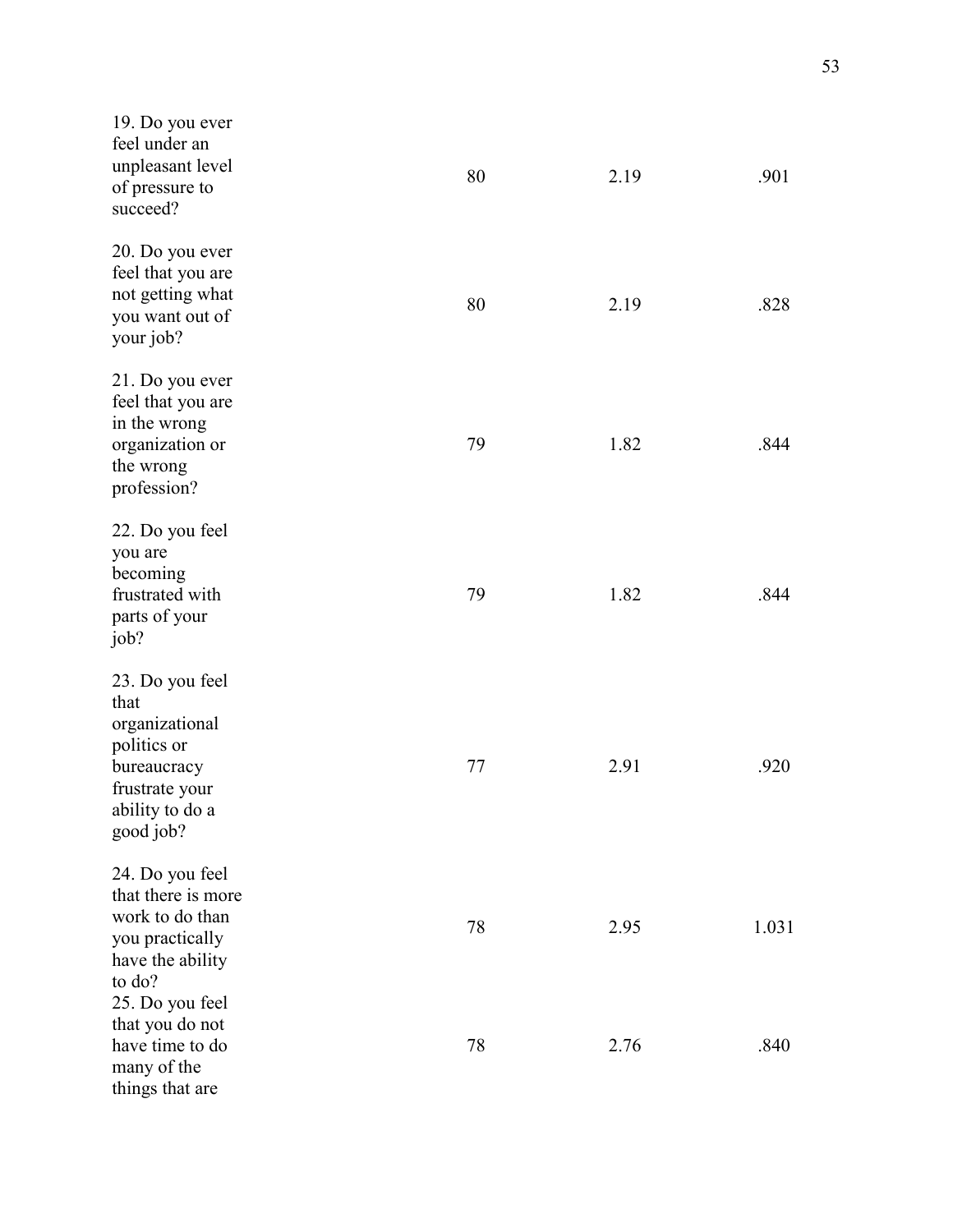important to doing a good quality job?

26. Do you find that you do not have time to plan as much as you would like to?

78 3.23 .966

# **Are there any statistically significant differences in the self-reported stress of CFOs by individual demographics and institutional characteristics?**

The third research question sought to find differences, if any, in aggregate, between the participants by individual and institutional characteristics. Survey questions in Appendix B were used to ascertain the differences. The questionnaire used a five point Likert scale which assigned values of 1 to "Never" and 5 as "Often". Survey questions 1-4 were reverse scored to be consistent with the other 22 questions. The first research question asked about the demographic makeup of CFOs in four-year doctoral granting research institutions. Using a descriptive frequency report which included the mean, median, mode and standard deviation, the responses were analyzed among the participants to determine similarity. The second research question was used to determine the aggregate mean values of participant responses to each individual question.

 For research question three, analysis was performed on participant responses to the individual questions in the survey by individual demographic categories. Statistical *t*-tests, were used to determine any significance between the means of two groups, were run on demographic categories gender, race, dependent status, and institutional control. ANOVA was used to test the means between groups with three or more categories (institutional enrollment size, age, marital status, Carnegie Classification). Using these analyses, there were no statistically significant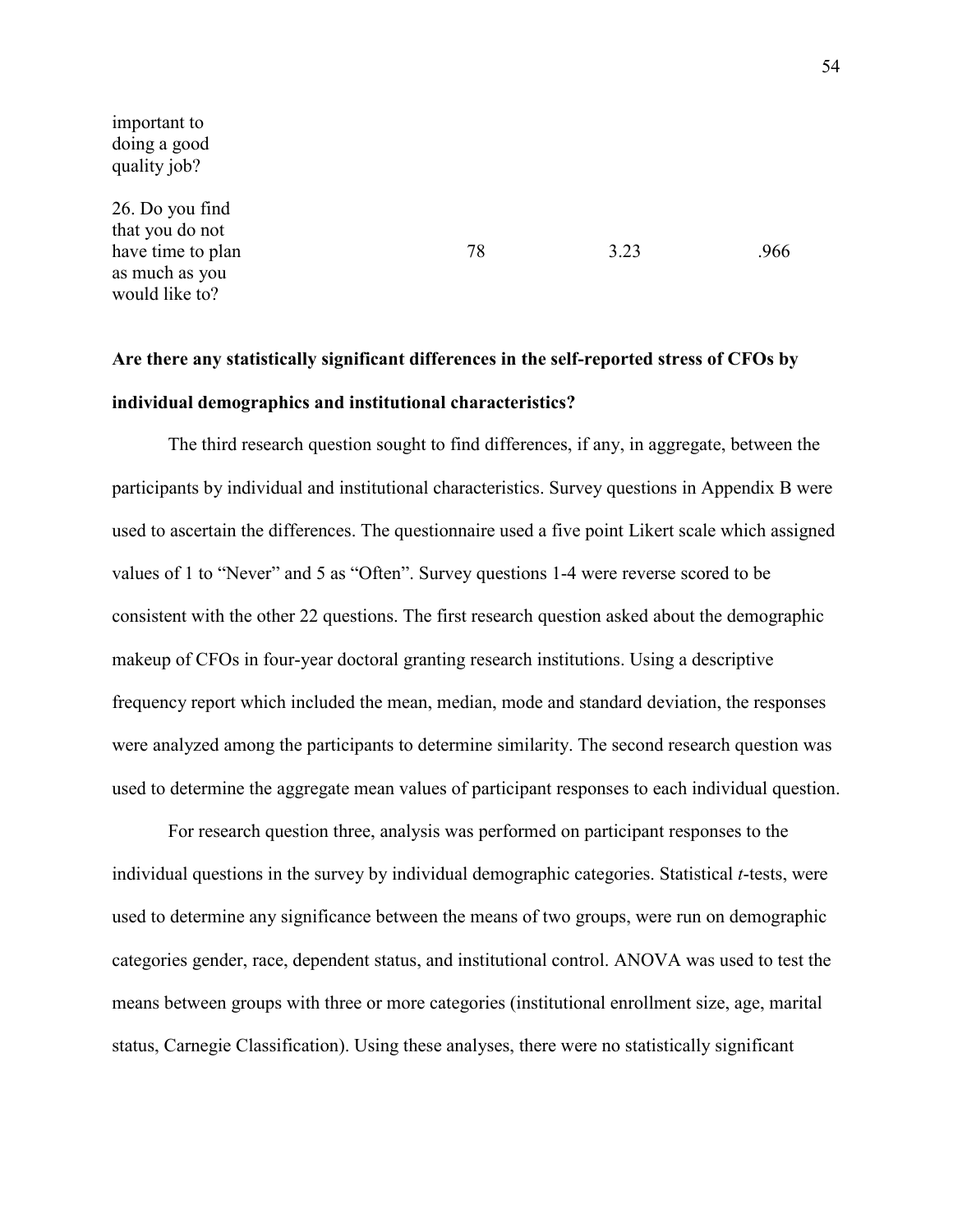differences found among the participants as determined by the individual demographic and institutional categories. For all statistical listings see appendices D through O.

# **What self-reported coping strategies are used by CFOs to alleviate perceived stress?**

 The final research question sought to ascertain self-reported coping strategies used by CFOs to relieve stress. After analyzing the individual responses, four main themes or categories emerged from the data for coping with perceived stress. These top-four categories were (a) exercise, (b) spending time with friends and family doing personal hobbies or activities, (c) partaking in eating and drinking, and (d) spiritual or religious activities. Responses were solicited through an opened ended question that stated, "Thinking of stressful situations, please list any coping mechanisms which you use to overcome stress (e.g., religious services, smoking, exercise, etc.). Sixty-Eight (68) participants responded to this question and the answers were analyzed by placing each response into a related category. The CFO respondents could list more than one activity as how they cope with stress.

The majority of respondents (52) or 76% listed exercise as a common practice for alleviating stress with responses such as , " exercise: tennis, skiing", "walking campus", and "massive quantities of exercise." Spending time with friends, family or in personal activities (gardening, reading, movies, etc.) was the next highest category with 42 or 61.7% of respondents reporting. Of interest, only 12 participants, or 17.6% listed spiritual activities as a part of their regular stress relief regimen. Lastly, 17 (25%) respondents listed indulging in alcohol ("cocktails" & "occasional glass of wine") or food as stress relievers and two listed humor as their way of coping with stress. The complete listing of responses to the open-ended coping question are found in the appendix P.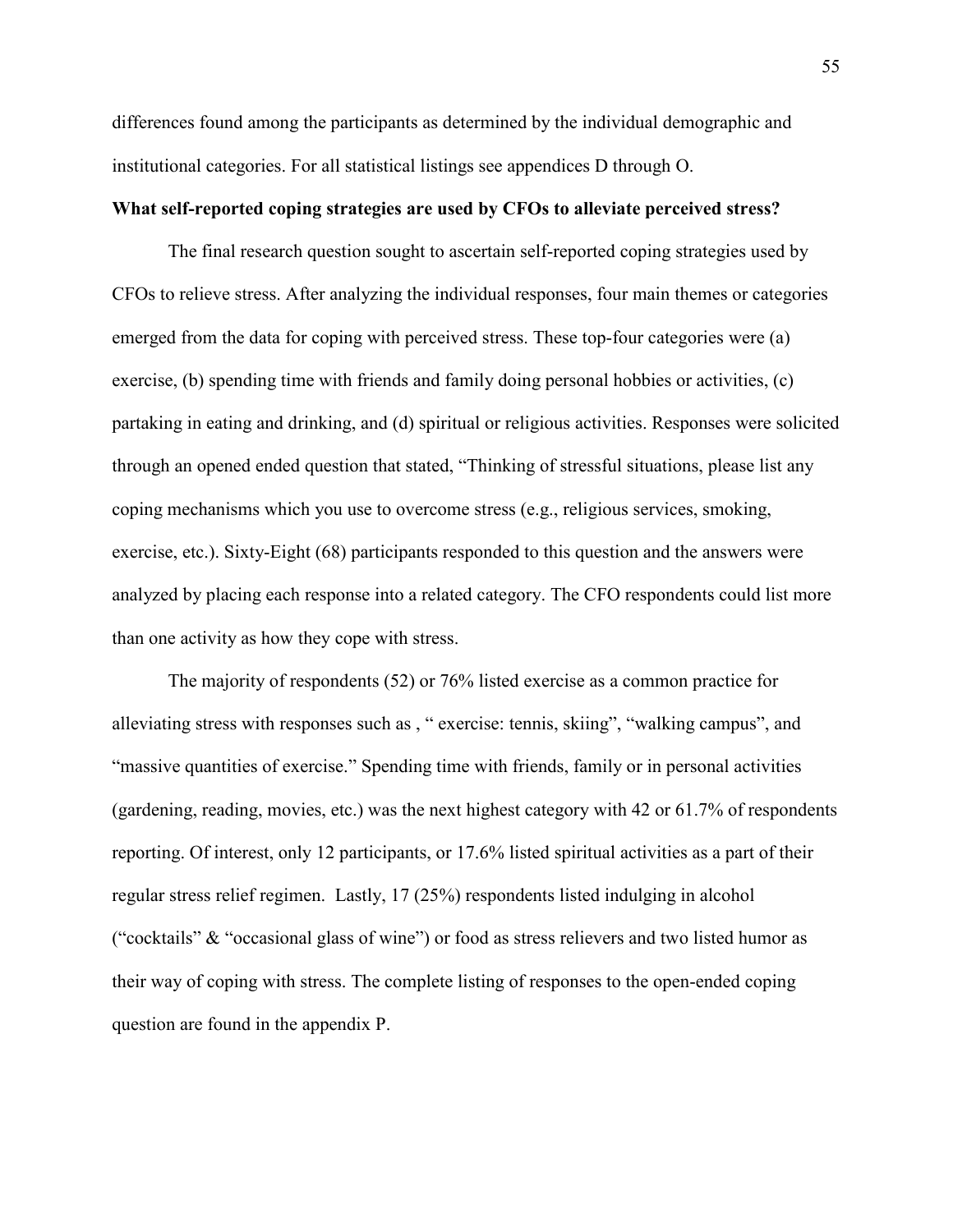## **Summary**

This chapter provided the analysis and presentation of the data necessary to answer the research questions posed in this study. The typical CFO in this study was a white, male, married, aged 50 or older, and employed in a Very-High Research University with a student enrollment between 10,000 and 20,000 students. The results found that there were no statistically significant differences between the participants' perceived stress by demographics and institutional characteristics.

As a group, the respondents did not report high levels of perceived stress. The data from this study does indicate that just as many other occupations, research institution CFOs do experience some levels of stress, burnout and tension and any stress has the ability to negatively impact the person and the organization. The final chapter will provide an overview of the study, discussion of the finding, conclusions, and recommendations for practitioners.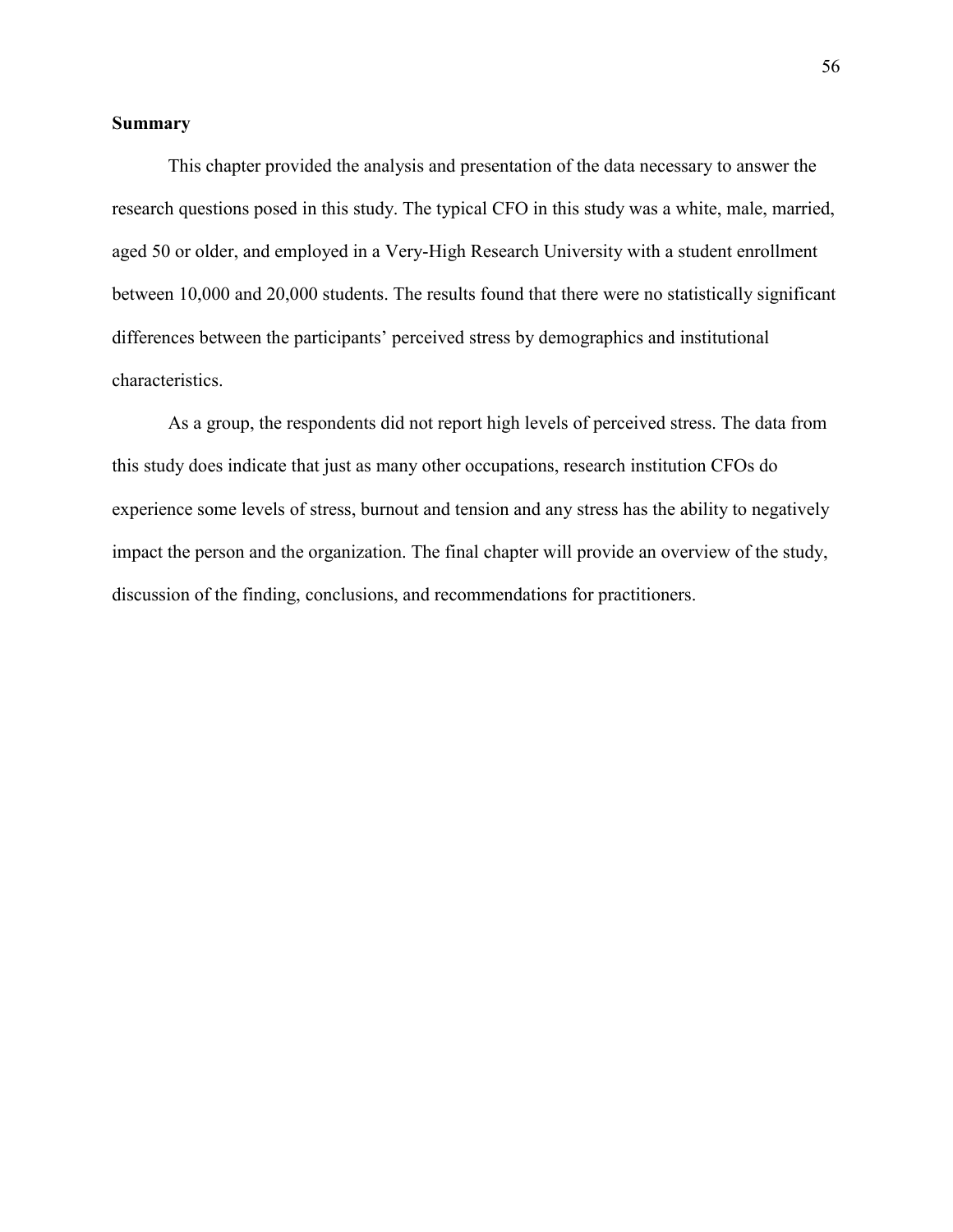#### **Chapter V**

# **Conclusions and Recommendations**

# **Introduction**

 The purpose of this study was to explore perceived stress among postsecondary institution chief financial officers. The target population for this study included 297 research institutions contained in the Carnegie Foundation for the Advancement of Teaching's classification categories. Two hundred seventy-four (274) CFOs received the surveys due to vacancies, multi-campus responsibilities or because some institutions were only professional schools. Of this target population, a total of ninety (90) surveys were returned with at least partial answers. Seventy-Eight (78) questionnaires were completed in totality. A non-experimental quantitative research design was used to examine the data. This study is important because all employees in higher education can experience the negative consequences of stress which can also impact their institutions (Barkhuizen & Rothmann, 2008; Tytherleigh, Webb, Cooper & Rickets, 2007). A March 28, 2012 article by businessnewsdaily.com reported the World Health Organization estimated that stress related illnesses caused American businesses nearly \$300 Billion in losses per year. Stress has been linked to cause physical issues such as headaches, upset stomach and heart disease (Jex, 1998) as well as psychological issues including anxiety, insomnia and depression (Williamson & Vine, 1998).

 This chapter includes an overview of the study, a discussion of the findings and conclusions drawn from the study and recommendations for future research. Also included in this chapter are the limitations to the study and recommendations to practitioners on dealing with the effects of stress.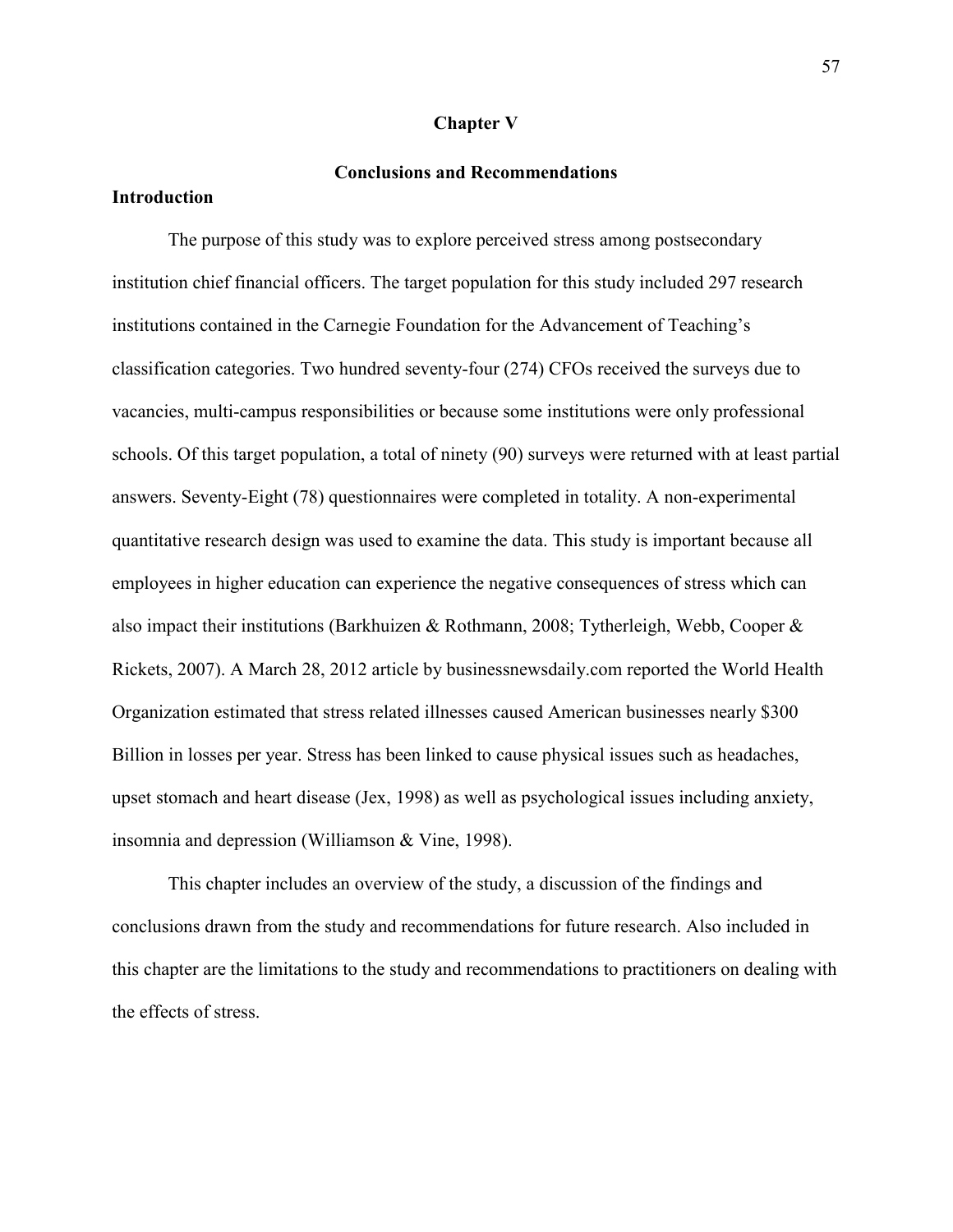# **Overview**

 This research was motivated by the fact that stress is an inevitable problem in our lives (McGowan, Gardner, & Fletcher, 2006; Soo & Ali, 2013). Personal stress can carry over into the workplace and work stress can affect our personal lives. College and university senior level administrators are no different than their counterparts in business and industry in terms of facing stress in their personal and work life. In fact, similar stressors such as changing revenue sources, rising expenses, budget shortfalls, personnel issues, and deferred maintenance on their facilities impact all executives (Flieger, 2013; Thomson, 2015). In many cases university CFOs have the added stressors of transparency and accountability owed to their various institutional constituencies (Hansen, 2015; Lederman, 2013). The purpose of this investigation was to report the individual and institutional characteristics of the participants, describe any relationship between perceived stress among the participants and their demographics, and report individual coping strategies among the CFOs.

Data were and analyzed in this study to address the following research questions:

- 1. What are the individual and institutional demographic characteristics of CFOs in four-year doctoral granting research universities?
- 2. What is the self-reported stress of CFOs in four-year doctoral granting research institutions as based on the situational statements contained in the survey instrument?
- 3. Are there any statistically significant differences in the self-reported stress of CFOs by individual demographics and institutional characteristics?
- 4. What self-reported coping strategies are used by CFOs to alleviate perceived stress?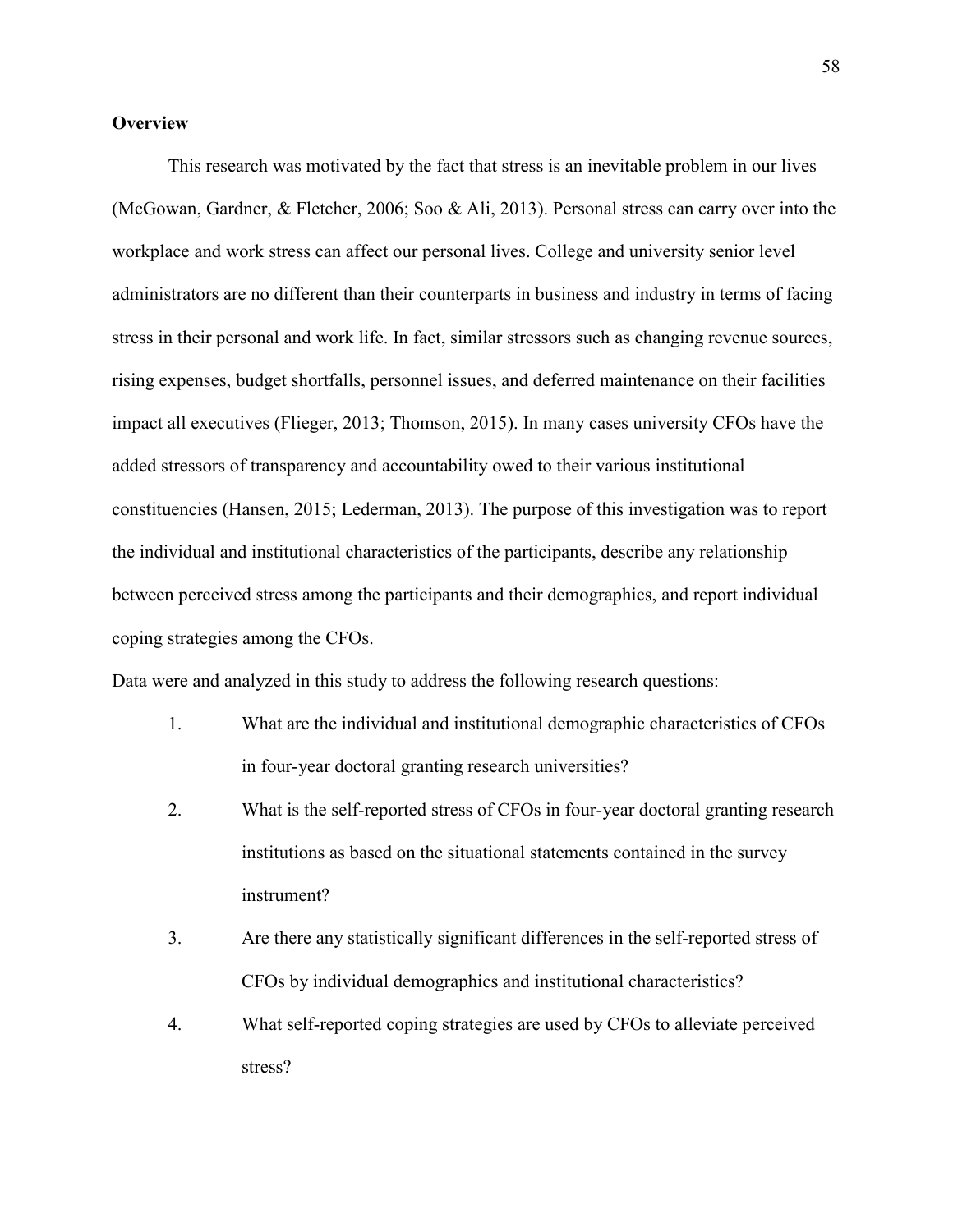There was no attempt to prove or disprove correlation between the stress levels and the individual demographics.

The theoretical framework guiding this study postulated that senior-level managers in business and industry and university administrators, such as CFOs, perceive stress, tension, anxiety, and burnout from daily challenges associated with the performance of their job duties and responsibilities (Cohen et al, 1983; Maslach & Jackson, 1981). External and internal pressures create the perception of stressful issues and situations among executive level employees, including university CFOs (McDowell-Larson, 2009). Recent financial woes may have exacerbated the effects of stress among research institution CFOs together with a rapidly changing financial landscape in higher education (Stone, 2012).

This study was conducted as a non-experimental quantitative research that focused on reporting descriptive findings among the participants, examining if there was a statistically significant difference between participant demographics and institutional characteristics and stress related challenges, and eliciting self-reported coping strategies among the CFOs. A survey consisting of 26 questions was constructed based on the Perceived Stress Scale (PSS), the House and Rizzo Tension Scale and the Maslach Burnout Inventory-General Survey. Additionally, the participants were asked to identify certain demographic characteristics, which included: age, race, gender, marital status, dependent status, and institutional characteristics such as control, institutional enrollment size, and Carnegie classification. The survey also asked respondents to identify ways in which they personally try to alleviate stress. The questionnaire was pilot tested prior to emailing to the target population to seek feedback on the study. The survey was then distributed via e-mail to the target population using Qualtrics research software to collect the data.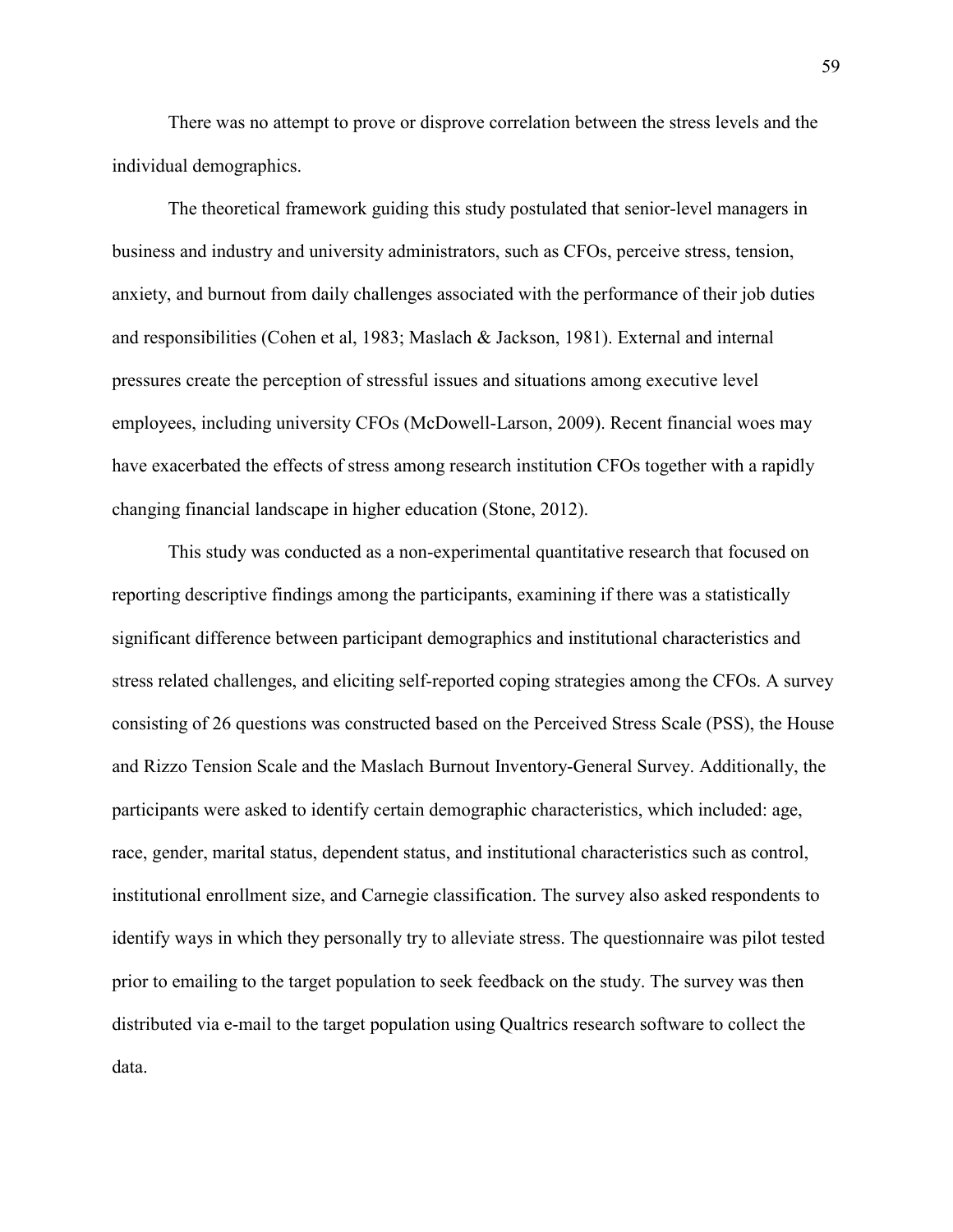Once the data were collected the information was analyzed using SPSS 21. The software was used to compile individual demographic and institutional characteristics, and participant responses to the survey questions, and coping strategies used by the CFOs to combat stress. A univariate analysis was applied to summarize and describe the demographic responses. The software was also used to run *t*-tests and ANOVA analyses between the demographic and institutional information and questionnaire items related to stress. Lastly, the responses to the open-ended coping question were analyzed and coping themes were developed and reported qualitatively under Research Question 4.

#### **Discussion of the Findings and Conclusions**

 Research Question 1 was used to determine the individual demographics and institutional characteristics among the participants. The average respondent in this study is a white male, middle aged, married, and working in a very-high research institution which has a student enrollment between 10,000 and 20,000 students. These characteristics affirm the assumption that the majority of respondents would be middle aged, white males. These characteristics are in line with business and industry according to a survey conducted by Ernst  $\&$  Young (2010) as the study describes the "typical" CFO in industry as male, 42 years old and very well educated. In the same year (2010), the National Association of College and University Business Officers (NACUBO) published a study that described the "typical" university CFO as a 55-year-old white male. This same report found that among public and private universities, the number of women overall as CFOs was approximately 30% but only 21% in comprehensive universities and 42% in community colleges. The profile of the participants by NACUBO also found that only 10% identified as a racial or ethnic minority with a mere 5% African-American.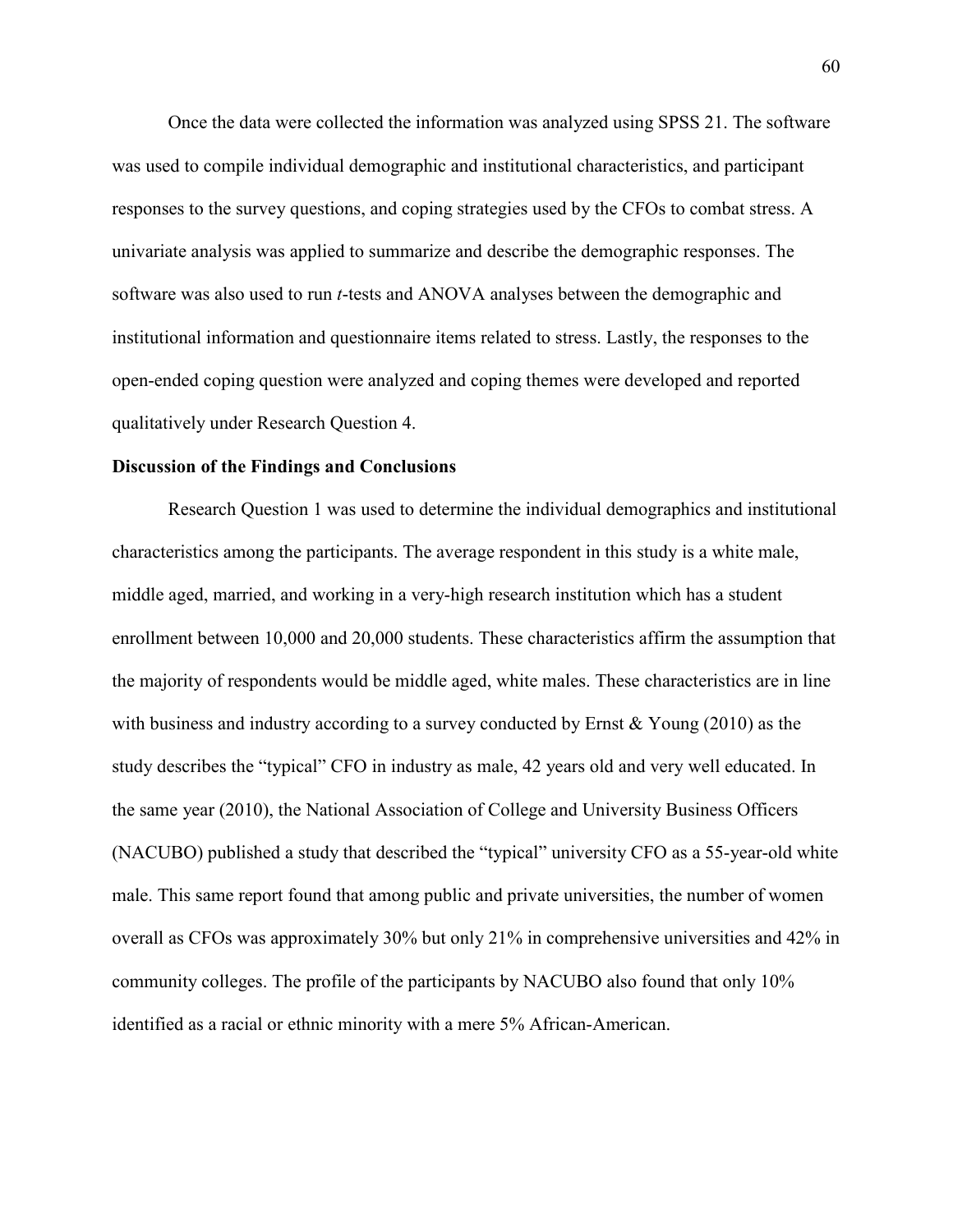In the present study, 34.6% of the participants self-identified as female which is consistent with the overall national average according to the 2010 NACUBO report but higher than the reported percentage in comprehensive and other colleges and universities. This *may* mean that more females are ascending to the role of CFO in research institutions. In fact, recent publications have noted that females are ascending to senior- level positions all across higher education in recent years (Hawkins, 2013; Jarboe, 2013). The racial profile of the present study paints a dismal picture of minorities in the CFO position. Only 2.6% of the respondents identified themselves as a racial minority and none reported being African-American. Unfortunately, no self-identified African-American CFOs in research institutions may be alarming, but is consistent with the data presented by NACUBO. This appalling dearth of minorities and in particular African-Americans is consistent with business and industry. A survey of 668 Fortune 500 and S&P 500 companies (overlap excluded) revealed that only 27 participants were identified as minorities with 14 Asian-Americans and 13 from other ethnic groups, which included African Americans and Hispanics (Murphy, 2014). These trends may begin to shift though as the current demographic begins to age out of their current positions which could provide openings for more females and ethnic minorities.

Research Question 2 described the mean scores of the participants' stress in response to each of the 26 situational statements listed in the survey instrument. In this research question the responses to each of the 26 questions was aggregated and not reported by personal demographic and institutional characteristics. However, the questions were broken out by the individual surveys which comprised the final questionnaire. The items associated with the PSS had an overall factor of M=3.17, however the items were reverse scored meaning the respondents did not have high levels of perceived stress. In fact, the CFOs in the current study indicated that they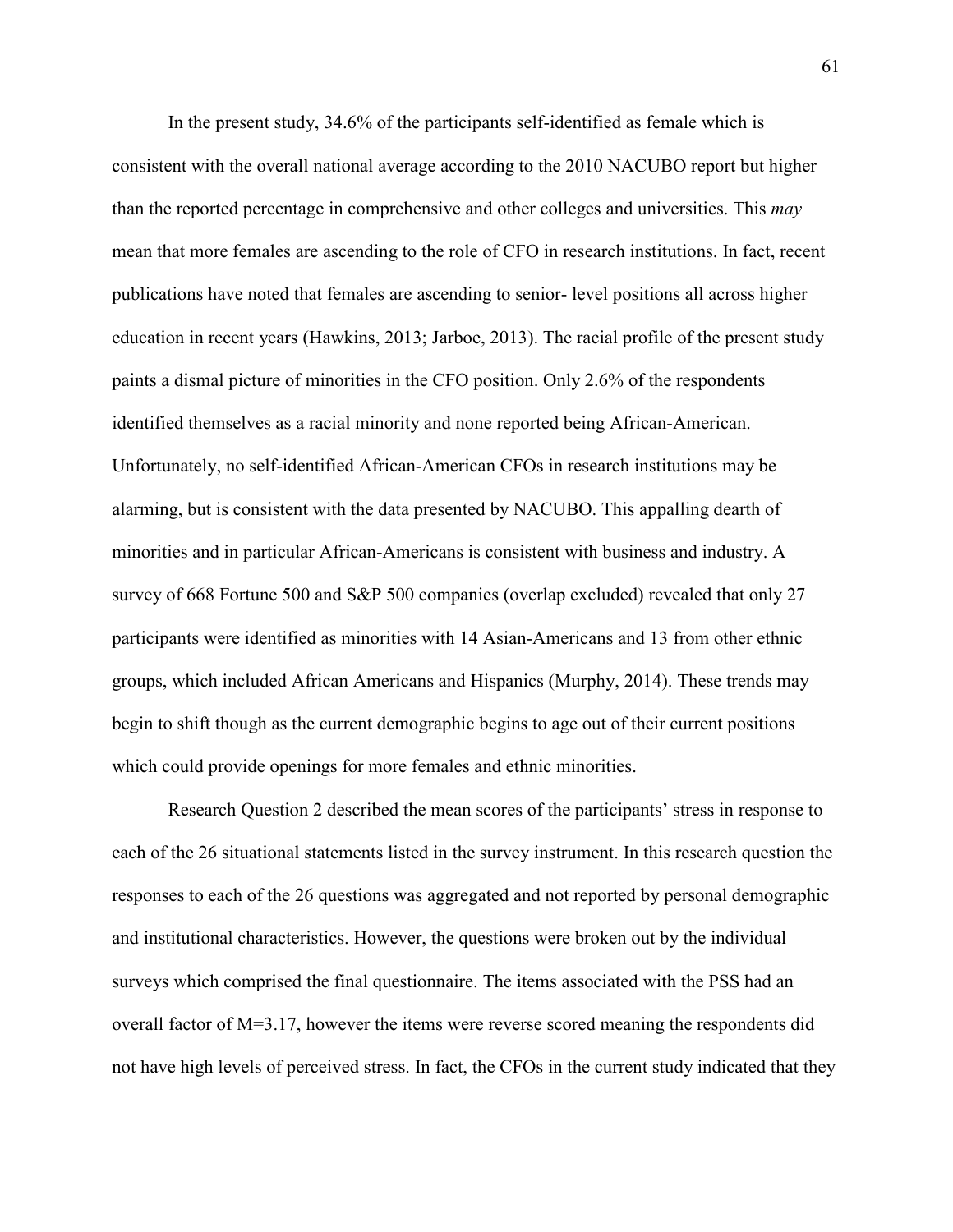almost never feel as though they are unable to control the important things in their life  $(M=2.18)$ and that they had so many difficulties piling up they were unable to overcome them (M=2.00).

The responses for the Tension and Anxiety Scale had an overall M=2.82 indicating lower levels of tension and anxiety although in Question 11 "I take my job home with me… and think about it while doing other things, "  $(M = 3.68)$  and Question 6, "I work under a great deal of tension, " (M=3.82). This appears consistent with nearly any job, especially those in senior level positions.

Lastly, the responses for the MBI-GS had an overall  $M=2.46$ . The participants in this survey only moderately responded to feeling drained of emotion or physical energy (M=3.05) and the feeling of not having enough time to plan as they would like (M=3.23). All other scores were below M=3.0 and may be because burnout tends to be measured better in a longitudinal fashion as opposed to a point in time (Maslach & Leiter, 1997).

 Looking at questions, it appears that the participants, collectively, did not report a high level of stress. In fact, the grand mean between all three instruments was less than 3.0 (M=2.819) If anything, as a group the CFOs in this present study self-reported only moderate stress. The respondents reported (M=3.82 on a 5-point Likert Scale with  $5 =$  "Often" and  $1 =$  "Never" that they work under a great deal of tension and often take their job home with them in the sense that they think about it while doing other things (M=3.68). According to Schieman, Milkie, and Glavin (2009) working under tension and taking the job home with you is a common cause of stress that can have considerable impact on one's personal life. This type of stress can also cause a great deal of anxiety according to Robert Half (2011). Interestingly, one CFO participant specifically mentioned in the open-ended response that his/her job did not define them, rather he/she define their job and does not let it interfere with their outside life. From the responses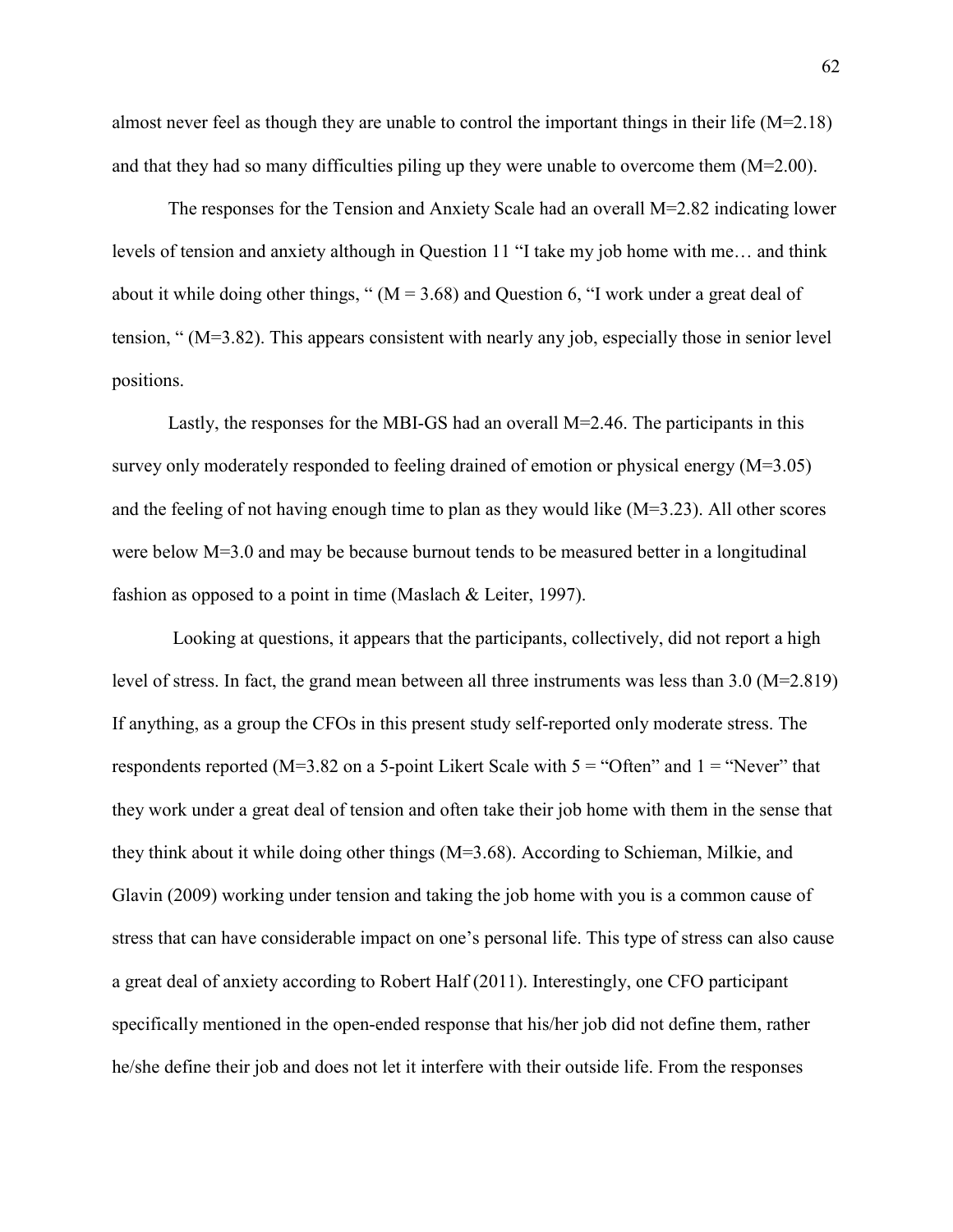associated with Research Question 2, the CFOs in the present study appeared to negotiate the stress associated with their positions of responsibility.

The levels of self-reported stress, burnout, tension and anxiety according to demographic and institutional characteristics of the research institution CFOs were investigated in Research Question 3. Age was not a factor with perceived stress and may be mitigated by older age and experience in the field (Ng & Feldman, 2008; Schieman, Milkie, & Glavin, 2009). It would seem that it takes many years of experience to master the duties and responsibilities that accompany the position of CFO.

Gender, race, and institutional control were found to have no significant differences on the levels of perceived stress, tension, anxiety, and burnout. These findings may have been influenced by the lack of diversity among the respondents. In a study researching the differences in gender, age, educational levels and marital statuses, Galanakis, Stalikas, Kallia, Karagianni, and Karela (2009) found that females were more prone to stress due to having multiple roles such as mother, wife, and employee. Additionally, the same study found that differences existed in stress levels according to age groups but were contradictory to previous studies. As noted in Research Question 1, as the current CFOs begin to retire less experienced employees take their place, it will be interesting to see what types of stress impact these new CFOs.

Finally, Research Question 4 was used to describe and summarize the coping strategies used by the responding CFOs. The majority of the respondents claimed that they participated in exercise to alleviate stress symptoms which has been proven as a stress reducer (Erikson et al., 2002; Rizzolo, Zipp, Stiskal, & Simpkins, 2009) while a small group used religious services to mitigate those same symptoms. Other coping strategies included socialization with non-work friends, having an alcoholic beverage, participating in outdoor activities, and spending time with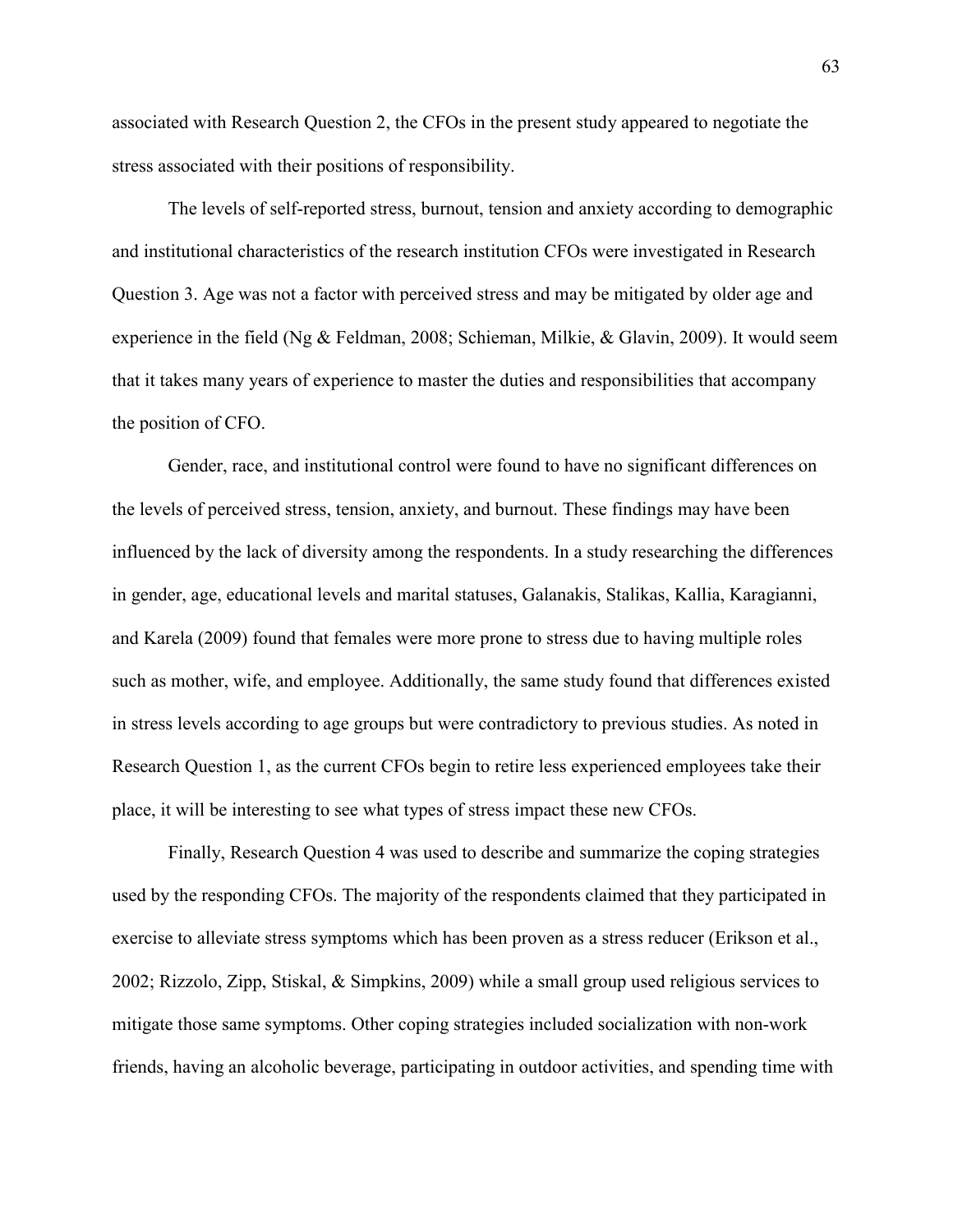family as ways to handle stress. While some coping mechanisms such as exercise and meditation are seen as positive strategies, others such as substance abuse may be enhancing the effects of stress (Chen & Cunradi, 2008). Based on the literature and participant responses, participation in exercise and socialization with friends and family were the most common means of handling stress. The effectiveness of various coping strategies undoubtedly vary by individual CFOs.

There is little doubt that stress, anxiety and burnout are significant issues in people's lives whether they are perceived or real. An article in the February 1981 edition of Management Review cites that burnout among executives is an increasing issue which is being studied and more common in the workplace. This burnout is caused by the expectations of the job coupled with frustrations of not being effective in performance. Executives are less inclined to admit to stress issues or employ company sponsored stress reduction programs due to either embarrassment or not wanting to be associated with people who do use the programs (Glicken  $\&$ Janka, 1982). Universities in this case, should take a more proactive approach to tackling the issues of stress and burnout among its employees. Levinson (1982) found that supervisors and human resources should be attentive to their employees and look for signs of burnout such as working long hours, increased demands with little action taken on making decisions which leads to feelings of inadequacy and lethargy among others. Additionally, Levinson found that when corporations only offered de-stressing programs such as meditation or relaxation techniques that the problems were only temporarily alleviated. The author suggested requiring employees take time away from the office, limiting hours on the job and emphasizing their importance to the organization as ways to reduce stress and burnout.

 Although Levinson's research is more than 30 years old it is still relevant to today's discussion. None of the respondents mentioned coping techniques which included institution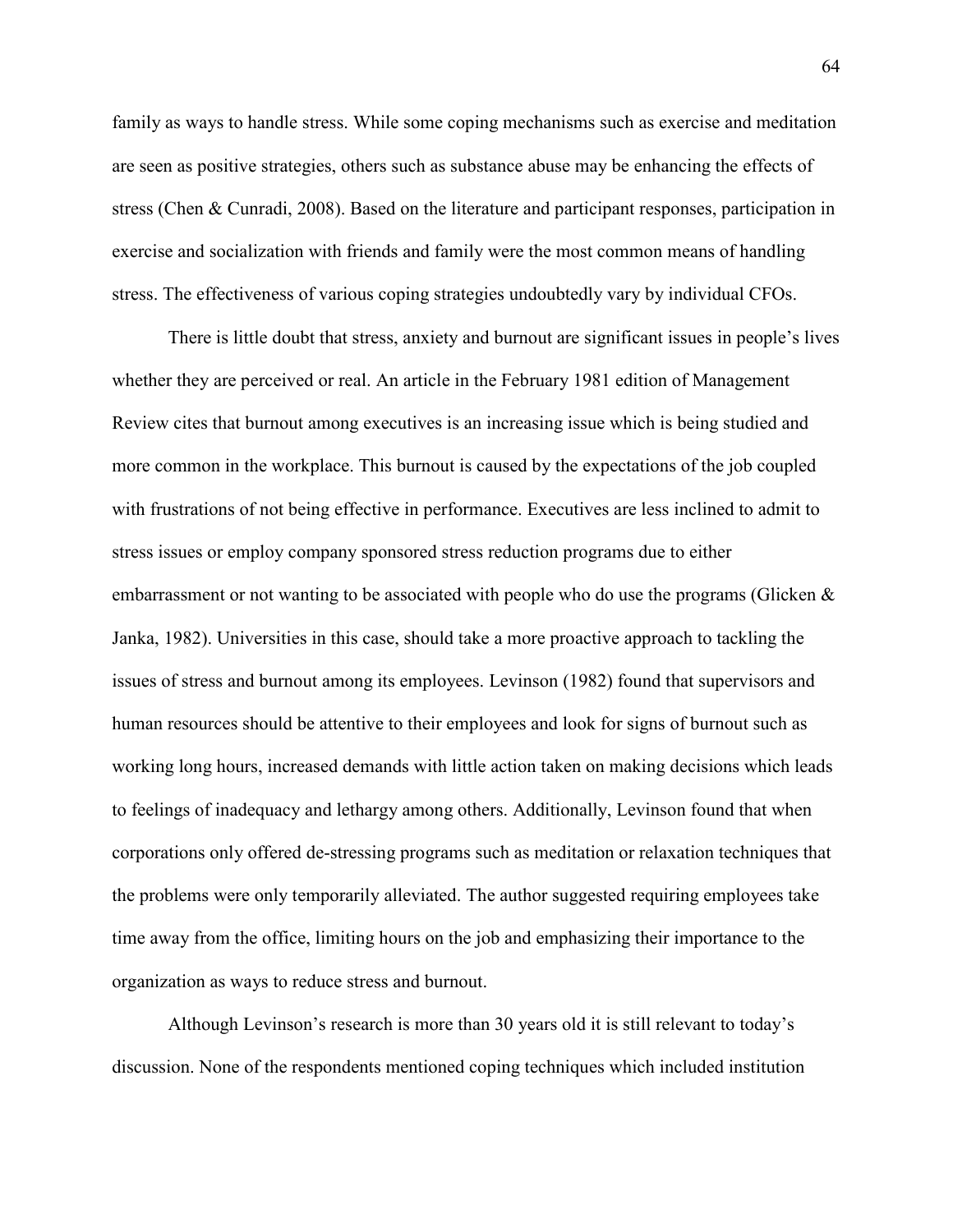sponsored programs, medication or seeking professional help for issues concerning stress although all respondents reported some level of stress, anxiety and burnout. The majority of the participants mentioned using yoga/exercise or spending time with family and friends as their major source of stress relief. These techniques are among the best at combating the effects of stress but may not provide long term relief if the stressors are not reduced or eliminated.

Previous research (Ng & Feldman, 2008) suggests that the effects of stress can be mitigated by age and experience. While the participants in the current study show that they sometimes experience perceived stress there is no evidence of consistently elevated or high levels of stress. This may well correspond with the fact that the majority of participants were middle-aged and experienced chief financial officers.

#### **Limitations**

 Several limitations arose during the study. First, only 33% of research university CFOs participated in this study. This target population for this study only included 297 institutions. Although the response percentages closely mirrored percentages of institutions in each of the Carnegie research categories, it is possible that non-respondents might respond in a different manner. In addition, since research institutions make only 6% of all college and universities in the United States, the findings cannot be generalized to all college and university CFOs.

 Second, this survey instrument was distributed using an e-mail design which may have affected the response rate, as busy, senior-level administrators may have ignored, discarded or forgotten the survey due to other pressing responsibilities. According to Truell (2003) internet response rates have produced mixed results according and show no discernible differences from other survey methods. Nevertheless, a 28% response rate is still useful in describing the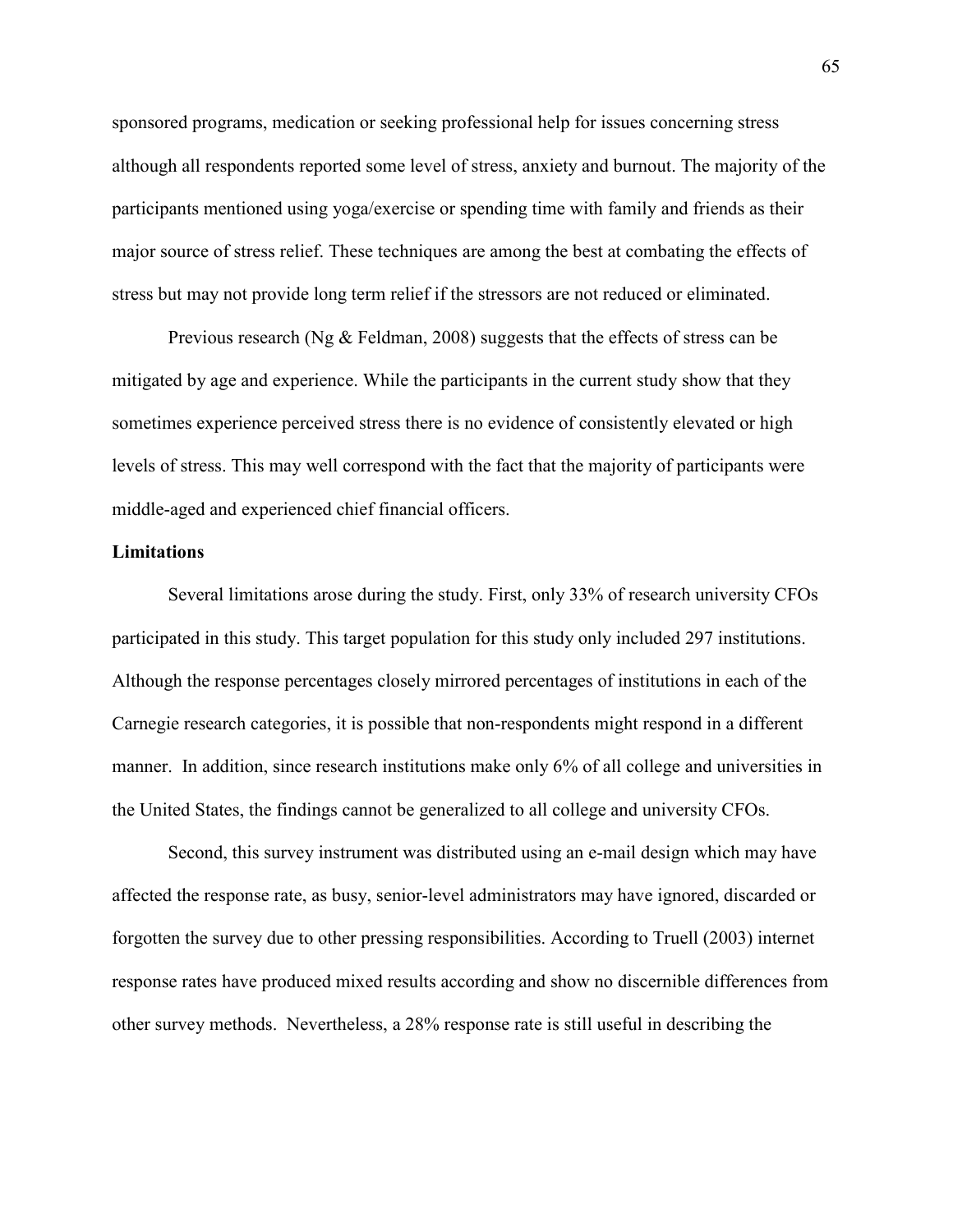perceived stress among the participants but may not be representative of the entire target population.

 Third, the majority of respondents were identified as male (65%), white (97%), middle aged (72%) and working at a public (65%) mid-sized institution (33%) which limited the analysis of determining any statistically significant differences based on age, gender, race and institutional size with regards to perceived stress, anxiety and burnout.

 Fourth, there was no attempt to prove causation between the demographic information of participants and perceived stress, anxiety and burnout. This research was designed as a nonexperimental descriptive study solely to report what respondents perceive as stressful situations and did not measure any physiological or psychological changes based on perceived stress. The study also did not analyze any particular individual that may suffer from highly elevated or extreme stress.

 Fifth, the complexity and length of the survey instrument may have also limited the response rate. The instrument did not try to measure a single aspect of stress, but rather examined perceived stress, burnout, and anxiety which combined the use three different instruments. This survey consisted of 26 total questions, not including the demographic and institutional items and open-ended responses. Maronick (2009) noted that, "overall time to complete the survey is most likely to reduce participation" (p. 24).

#### **Recommendations for Future Research**

 Limited research exists on the stress experienced by CFOs in colleges and universities. To gain a better understanding of stress faced by CFOs in four-year colleges and universities, the following recommendations for future research are provided: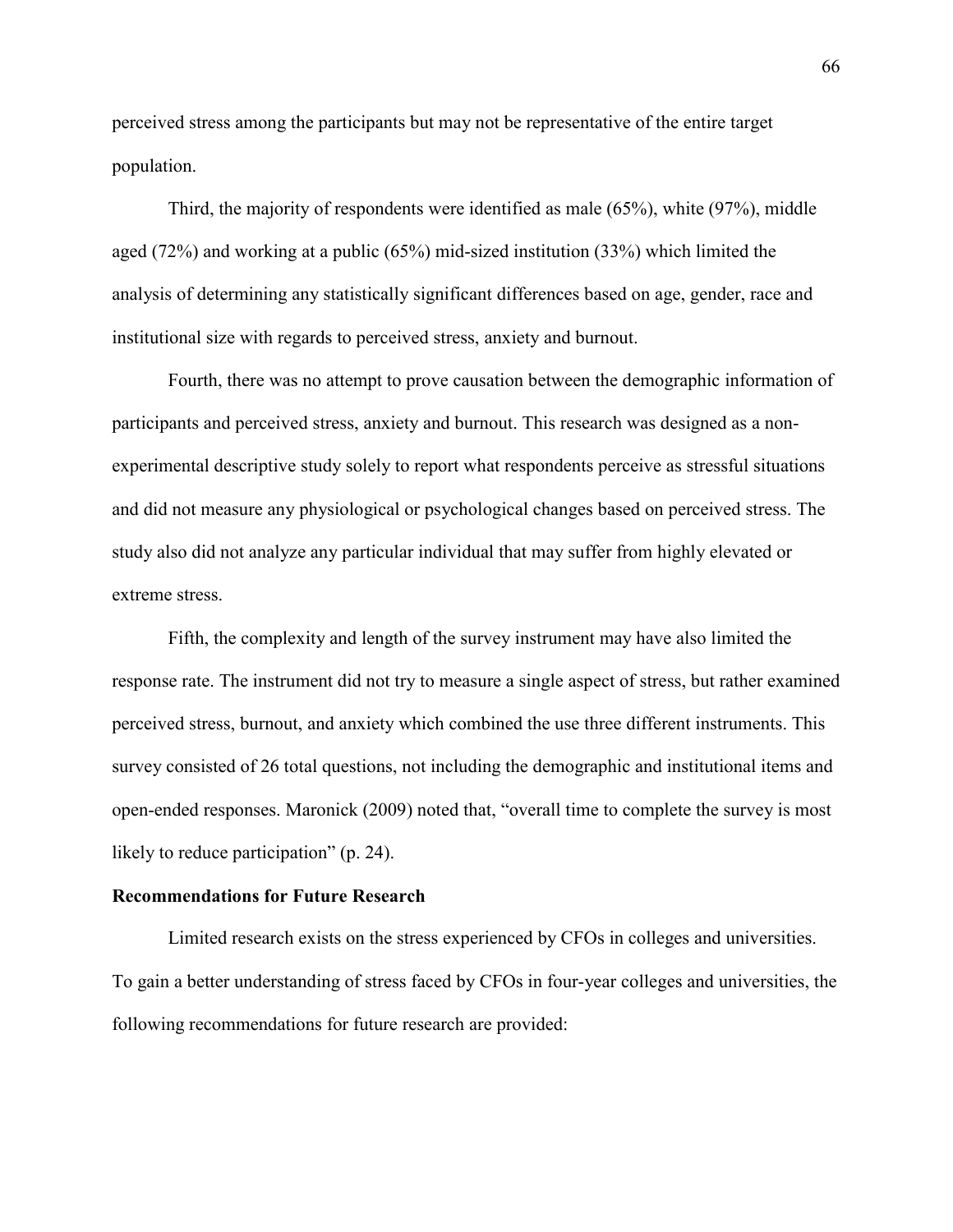- 1. In order to project perceived stress among chief financial officers in institutions, this research should be expanded to all four-year degree granting institutions. Examining stress in two-year colleges should also be undertaken.
- 2. Research should examine how non-occupational stress affects the performance of CFOs and other senior level leaders.
- 3. A qualitative study could be used to examine a carefully selected group of CFOs in different types of research institutions.
- 4. A study could be designed to focus on determining specific stressors, their sources, and their frequency among CFOs.
- 5. A study could be designed to measure causation and whether occupational stressors cause perceived stress, anxiety or burnout.
- 6. An investigation of university CFOs, university executives, and other staff who take advantage of EAPs or other occupational stress interventions may be helpful to determine the usefulness of those programs.

#### **Recommendations for Improved Practice**

 Based on the findings in this present study and in previous research, several recommendations for alleviating occupational stress can be recommended. Although the focus of this study was research university chief financial officers, other senior level administrators and employees in higher education should be concerned with occupational stress. The effects of stress can impact the institution, the individual, family and friends and those that work closest with the employee. In particular, human resources managers should be informed on the effects and signs of stress may wish to consider the following recommendations for practice: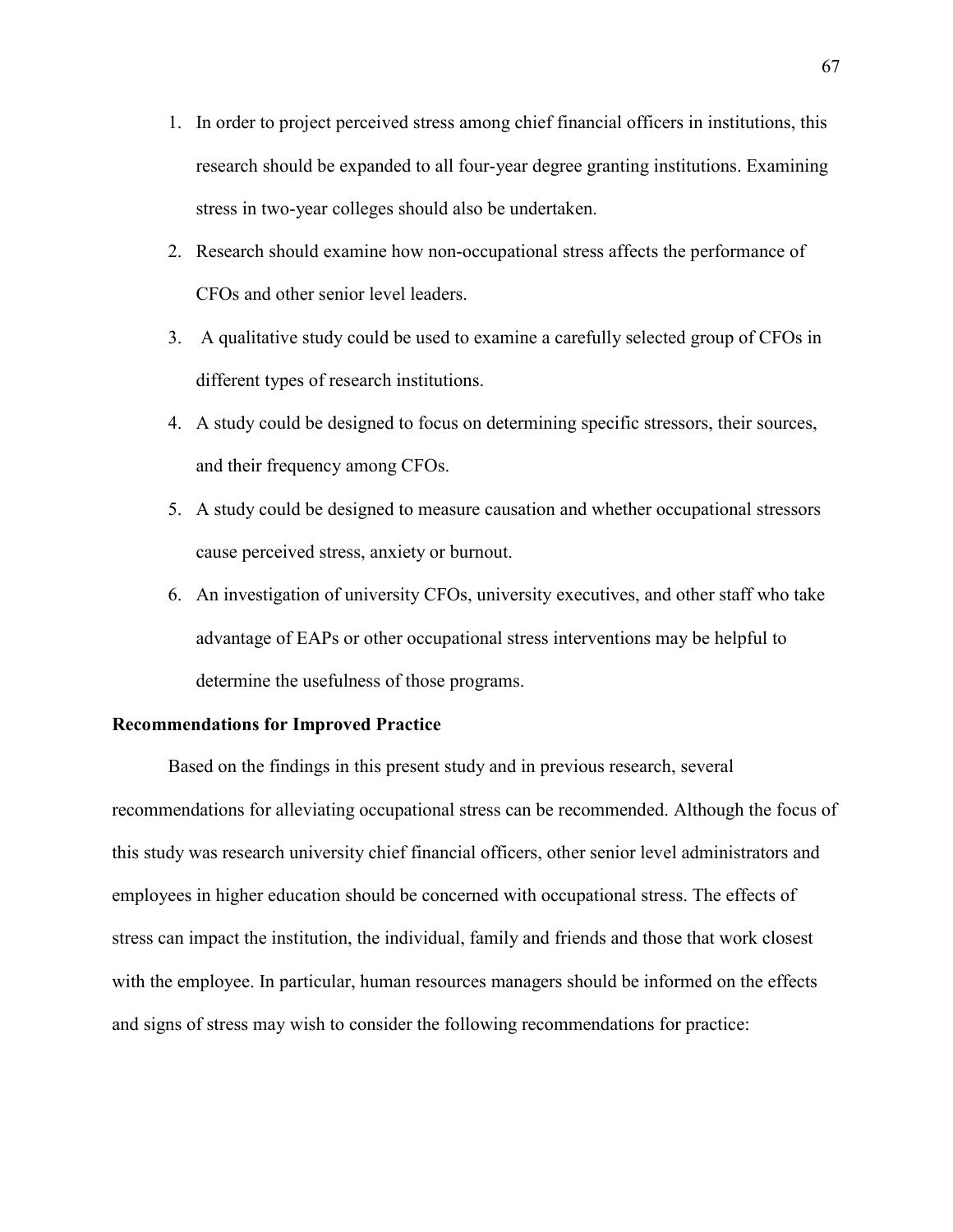- 1. Human resources should work closely with benefit offices, campus health departments and insurance providers to develop employee help procedures, policies and programs to assist high-level employees in dealing with stressful situations.
- 2. Resources to encourage senior-level administrators for taking part in an employee assistance program (EAP) should be developed. These might include giving discounts to campus or area fitness clubs or even given insurance discounts for taking yearly physicals, meeting exercise goals or weight loss.
- 3. Assurance that EAPs are confidential and provide off-campus facilities for those programs might increase participation in stress reduction programs.
- 4. Managers at all levels of a college or university should encourage employees (even senior-level administrators) to take earned vacation and step away from their responsibilities periodically.
- 5. A general recommendation would be that managers and supervisors should have training in how to spot the effects of stress and how to assist their employees dealing or mitigating those effects.

#### **Summary**

 This chapter has provided an overview of the study, including the purpose of the study, research questions, research design, and data collection process. In addition to the overview, Chapter V has presented a discussion of the findings, conclusions and recommendations for future study and improved practice.

The nature and landscape of finance are changing and evolving in higher education. CFOs in postsecondary education are facing decreased private and public support, reduced endowments, additional pressure from stakeholders, including lawmakers, taxpayers, and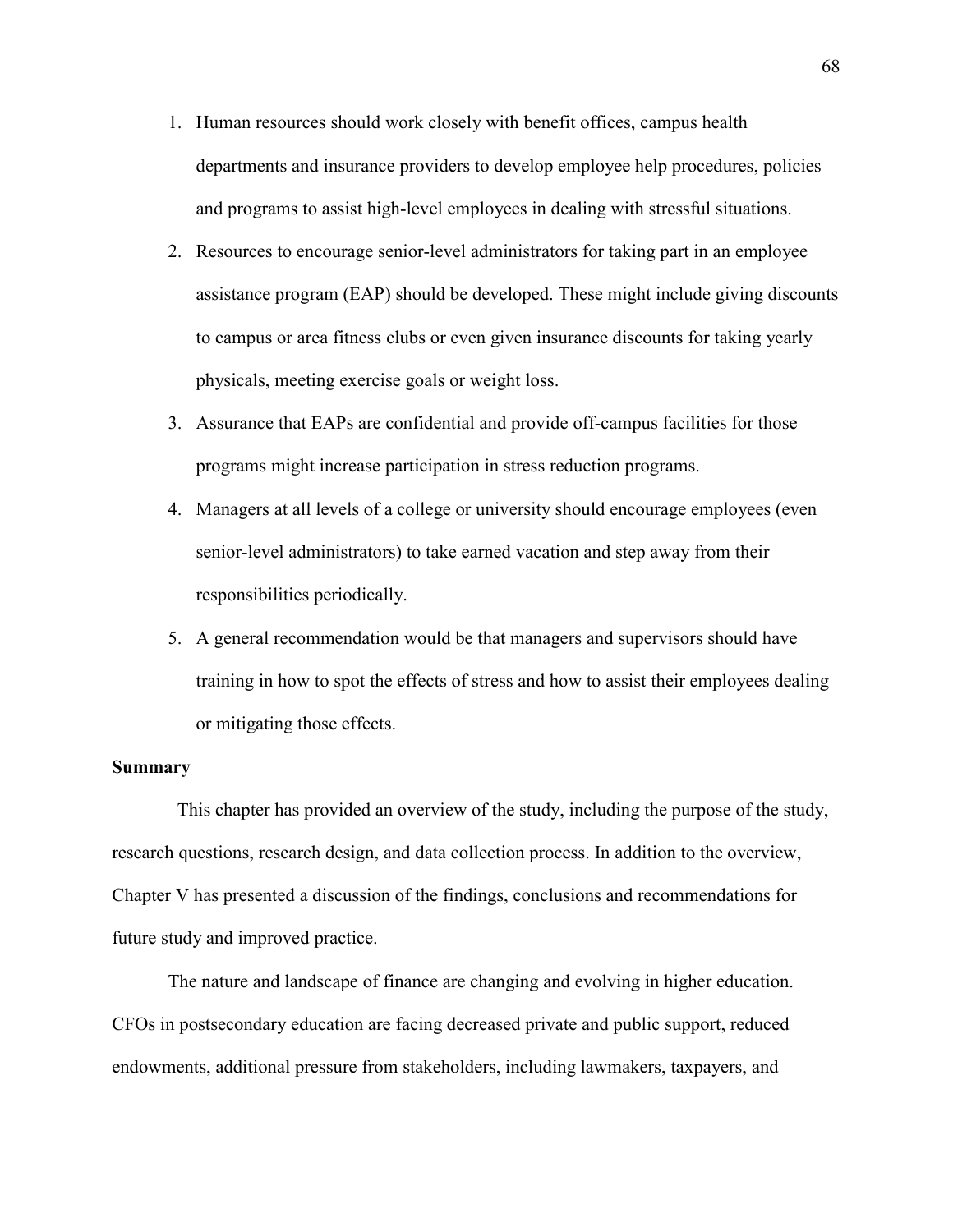granting agencies, together with heightened expectations to produce more graduates and research. These external pressures along with life issues that all employees face will continue to cause stress and anxiety that CFOs in senior-level administrative positions must face and manage (Halfond & Stokes, 2013; Schifrin, 2013).

It is the hoped that this study has contributed to the limited literature on occupational stress and coping techniques of chief financial officers in America's elite institutions of higher education. This study has confirmed previous research that employees, including high-level administrators, experience the effects of occupational stress and that they must apply useful stress reducing tactics. Additional research is needed focusing on senior-level college and university administrators concerning stress, its effects and developing effective coping mechanisms. Hopefully, this research will further the interest of future researchers to engage in further investigation of workplace stress in postsecondary education. In summarizing the impact of stress, Herbert (1965, p. 241) states,

The mind can go either direction under stress—toward positive or toward negative: on or off. Think of it as a spectrum whose extremes are unconsciousness at the negative end and hyperconsciousness at the positive end. The way the mind will lean under stress is strongly influenced by training.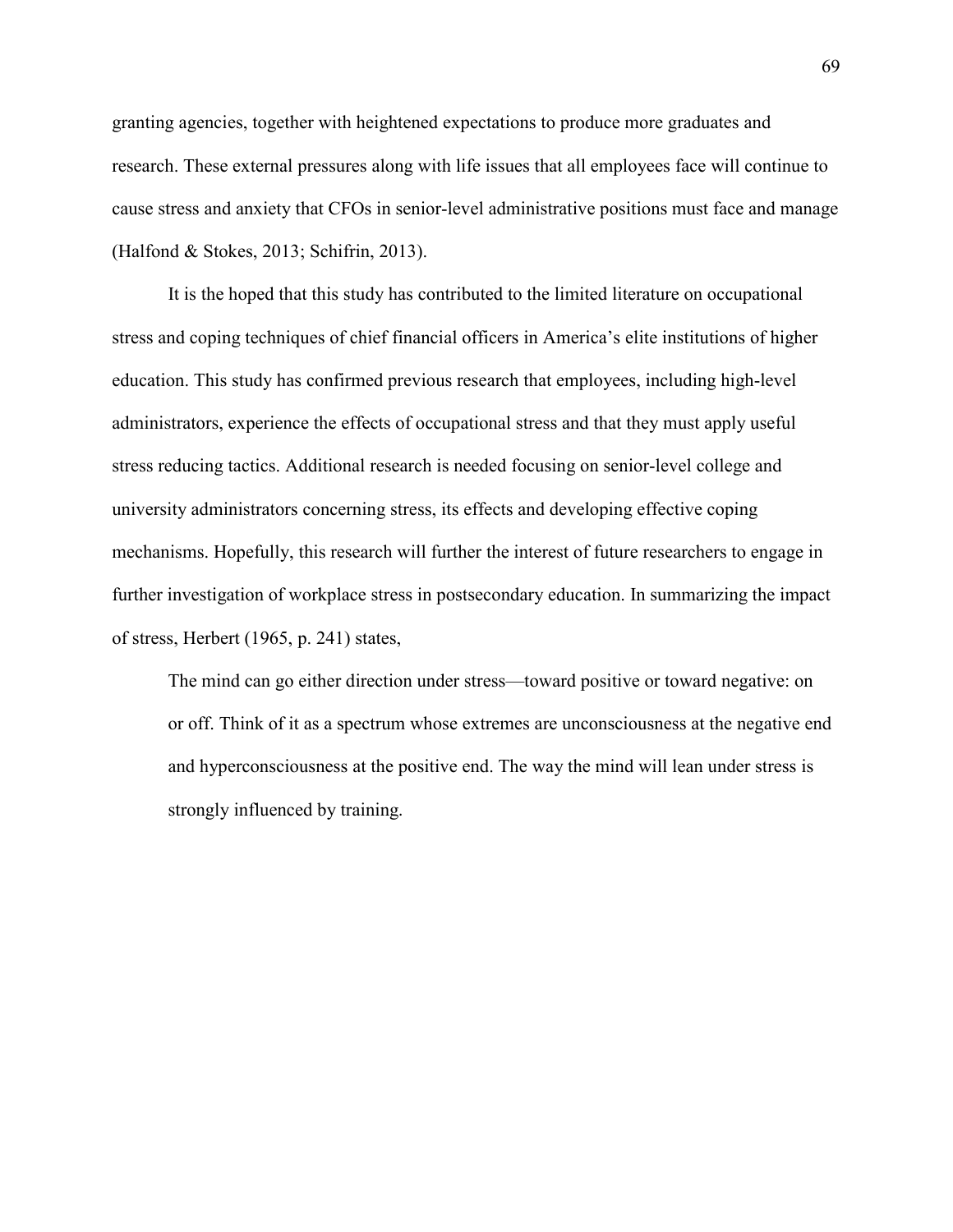#### **References**

- Abel, M. H. (1998). Interaction of humor and gender in moderating relationships between stress and outcomes. *The Journal of Psychology, 132*(3), 267-276.
- Aday, L., & Cornelius, L. J. (2006). *Designing and conducting health surveys: A comprehensive guide* (3rd Ed.). NJ: Wiley.
- American Institute of Stress. (n.d.). Workplace stress. Retrieved from http://www.stress.org/workplace-stress/
- American Psychological Association. (2008). *Stress in America.* Retrieved from https://www.apa.org/news/press/releases/2008/10/stress-in-america.pdf
- American Psychological Association (n.d.). *Stress effects on the body*. Retrieved from http://www.apa.org/helpcenter/stress-body.aspx
- Anonymous. (1981). Burnout: Beyond executive stress. *Management Review, 70*(2), 4-5.
- Bacharach, S. B., Bamberger, P., & Conley, S. (1990). Work processes, role conflict, and role overload: The case of nurses and engineers in the public sector. *Work and Occupations, 17,* 199-228.
- Barkhuizen, N., & Rothmann, S. (2008). Occupational stress of academic staff in South African higher education institutions. *South African Journal of Psychology, 38*(2), 321-336.
- Barling, J., Kelloway, E. K., & Frone, M. (Eds.). (2005). *Handbook of work stress*. Thousand Oaks, CA: Sage Publications.
- Barnes, L. B. L., Agago, M. O., & Coombs, W. T. (1998). Effects of job-related stress on faculty intention to leave academia. *Research in Higher Education, 39*(4), 457-469.
- Beehr, T. A. (1976). Perceived situational moderators of the relationship between subjective role ambiguity and role strain. *Journal of Applied Psychology, 61,* 35-40.
- Beehr, T. A. (1995). *Psychological stress in the workplace*. London: Routledge.
- Beehr, T. A., & Glazer, S. (2005). Organizational role stress. In J. Barling, E. K. Kelloway, & M. Frone,(Eds.). *Handbook of work stress* (pp. 7-34). Thousand Oaks, CA: Sage Publications.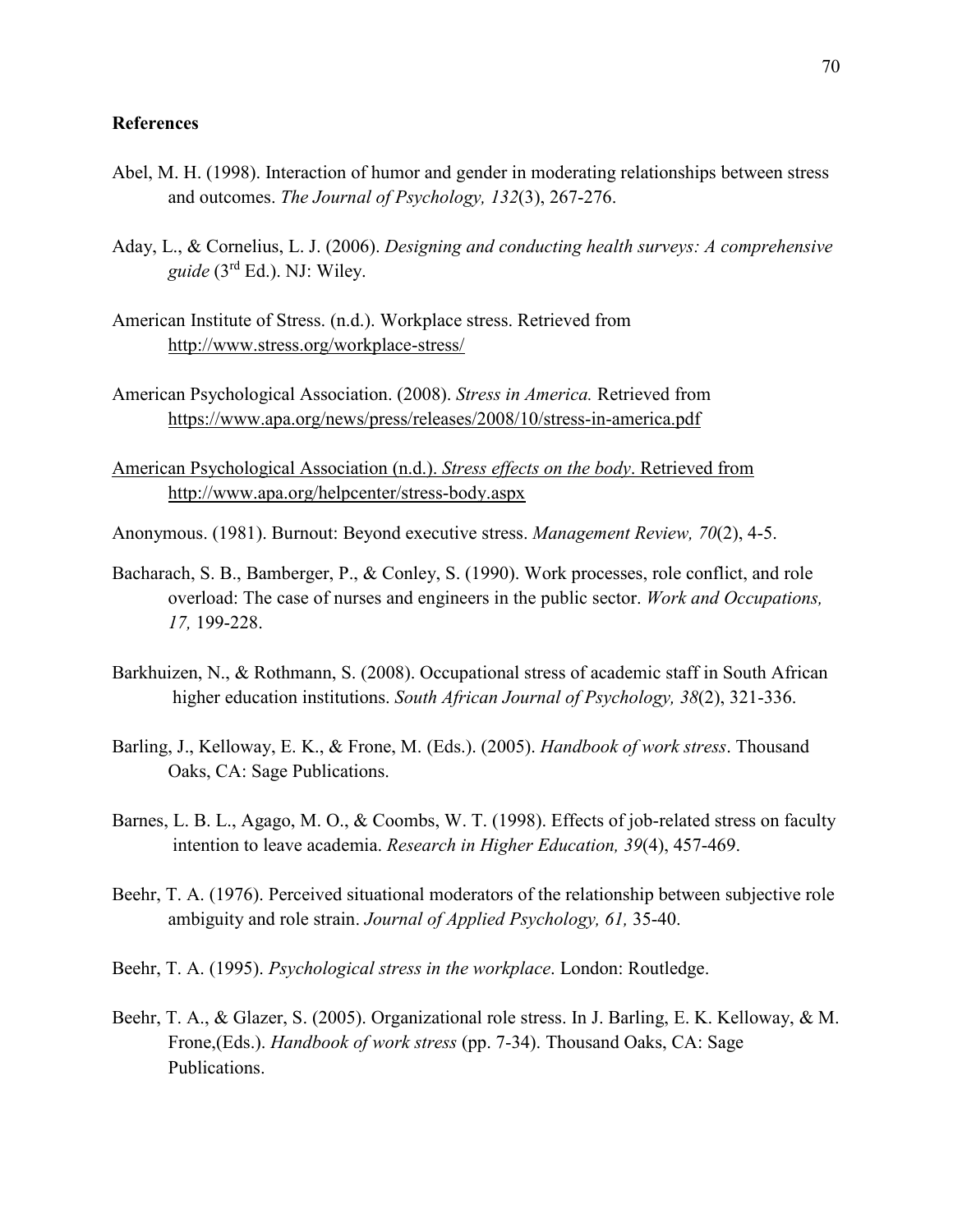- Bergdahl, J., & Bergdahl, M. (2002). Perceived stress in adults: Prevalence and association of depression, anxiety and medication in a Swedish population. *Stress and Health, 18*. 235-241.
- Bond, F. W., & Bunce, D. (2000). Mediators of change in emotion-focused and problem-focused worksite stress management interventions. *Journal of Occupational Psychology, 5*(1), 156-163.
- Brougham, R. R., Zail, C. M., Mendoza, C. M., & Miller, J. R. (2009). Stress, sex differences, and coping strategies among college students. *Current Psychology, 28*(2), 85-97.
- Cartwright, S., & Cooper, C. (1997). *Managing workplace stress*. Thousand Oaks, CA: Sage Publications.
- Cartwright, S., & Cooper, C. (2005). Individually targeted interventions. In J. Barling, E. Kelloway, & M. Frone (Eds.), *Handbook of work stress.* (pp. 607-622). Thousand Oaks, CA: SAGE Publications, Inc.
- Cartwright, S. (2000). Taking the pulse of executive health. *The Academy of Management Executive,14*(2). 16-24.
- CCH, Inc. (1998, September 23). *CCH unscheduled absence survey*. Retrieved from http://www.cch.com/press/news/1998/199809233.asp
- Chartered Institute of Personnel and Development. (2005). *Absence management: A survey of policy and practice*. Retrieved from http://www.cipd.co.uk/NR/rdonlyres/386495B0- 8D7B-491B-AD3E-F968DCF38CE7/0/absmgmnt0705.pdf
- Chartered Institute of Personnel and Development. (2014). *Absence management 2014*. Retrieved from http://www.cipd.co.uk/research/absence-management-survey.aspx
- Chen, M. J., & Cunradi, C. (2008). Job stress, burnout, and substance abuse among urban transit operators: The potential mediating role of coping behavior. *Work and Stress, 22*(4), 327- 340.
- Cohen, S., Kamarck, T., & Mermelstein, R. (1983). A global measure of perceived stress. *Journal of Health and Social Behavior, 24*(4), 385-396.
- Cooper, C. L. (1984). Executive stress: A ten-country comparison. *Human Resource Management, 23*(4). 395-407.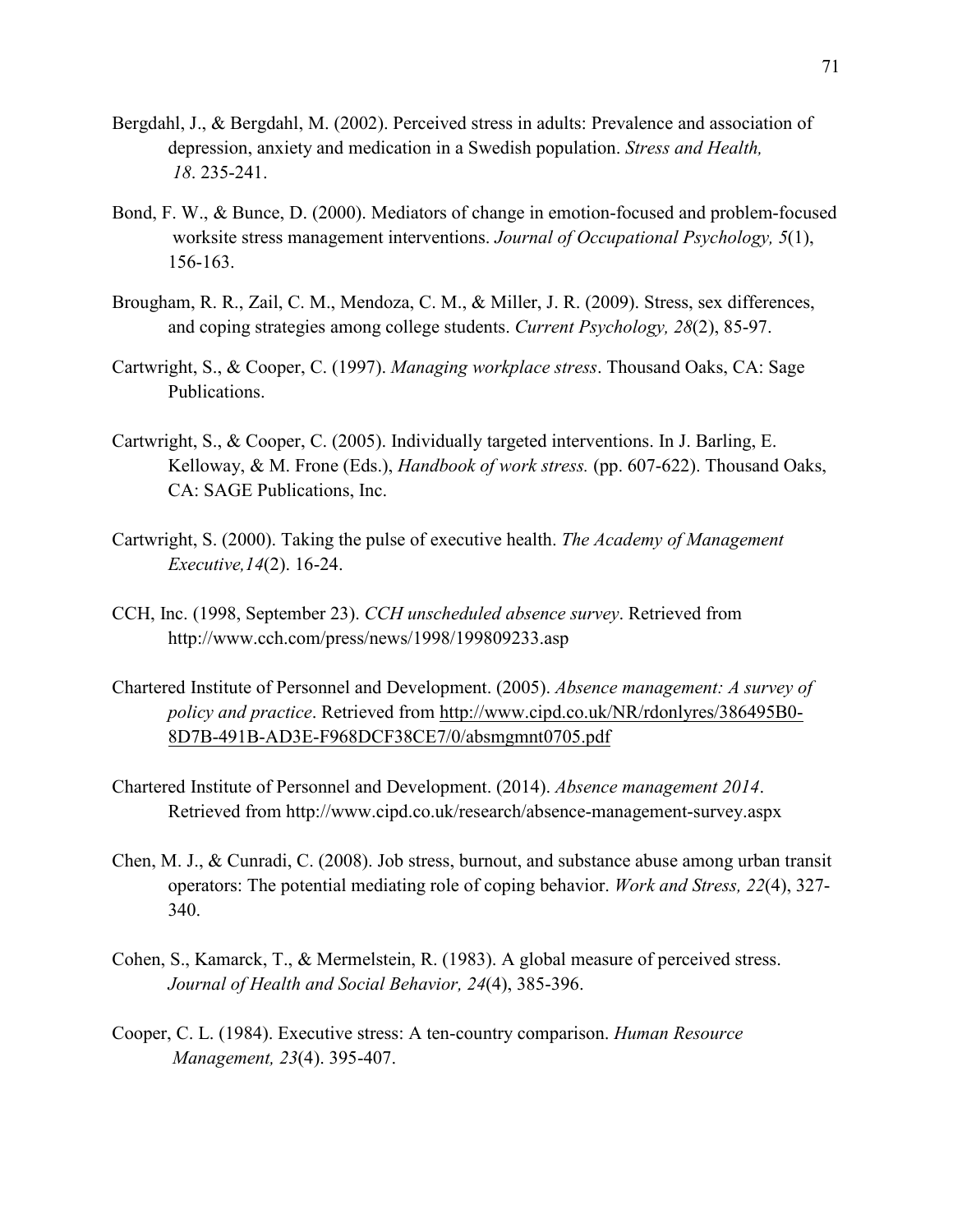- Cooper, C. L., & Marshall, J. (1980). *White collar and corporate stress.* Chichester: John Wiley & Sons.
- Common Coping Responses for Stress Topic Overview. (2013, May 3). Retrieved August 14, 2014, from http://www.webmd.com/balance/stress-management/tc/common-copingresponses-for-stress-topic-overview
- Cranwell-Ward, J. (1990). *Thriving on stress: Self-development for managers.* London: Routledge.
- Creswell, J. W. (2008). *Research design: Qualitative, quantitative, and mixed methods approach*. (3rd. Ed.). New Jersey: Prentice Hall.
- D'Souza, L., Urs, G. B., & Siddeqowda, Y. S. (2005). A comparative study of occupational stress among executives, managers, and engineers. *Pakistan Journal of Psychological Research, 20*(1-2), 15-23.
- Dainas, C., & Marks, D. (2000). Evidence of an EAP cost offset. *Behavioral Health Management, 20*(4), 34-41.
- Davidson, M., & Cooper, C. (1983). *Stress & the woman manager.* Oxford: Martin Robertson & Company, Ltd.
- Diehl, M., & Hay, E. L. (2010). Risk and resilience factors in coping with daily stress in adulthood: The role of age, self-concept in coherence and personal contact. *Developmental Psychology, 46*(5), 1132-1146.
- Donovan, S. B., & Kleiner, B. H. (1994). Effective stress management. *Managerial Auditing Journal, 9*(6), 31-41.
- Drentrea, P. (2000). Age, debt and anxiety. *Journal of Health and Social Behavior, 41*(4), 437- 450.
- Eriksen, H. R., Ihlebaek, C., Mikkelsen, A., Gronningsaeter, H., Sandal, H. M., & Ursin, H. (2002). Improving subjective health at the worksite: A randomized controlled trial of stress management training, physical exercise, and an integrated health programme. *Occupational Medicine, 52*(7), 383-391.
- Ernst & Young. (2010). *The DNA of the CFO: A study of what makes a chief financial officer*. Retrieved from http://www.ey.com/Publication/vwLUAssets/The-DNA-of-the-CFO- 2010/\$FILE/The-DNA-of-the-CFO-2010.pdf
- Farahbakhsh, S. (2009). A study of job burnout, sources, and coping strategies in top managers of governmental organizations in province of Lorestan, Iran. *Australian Journal of Basic and Applied Sciences, 3(*4), 4032-4039.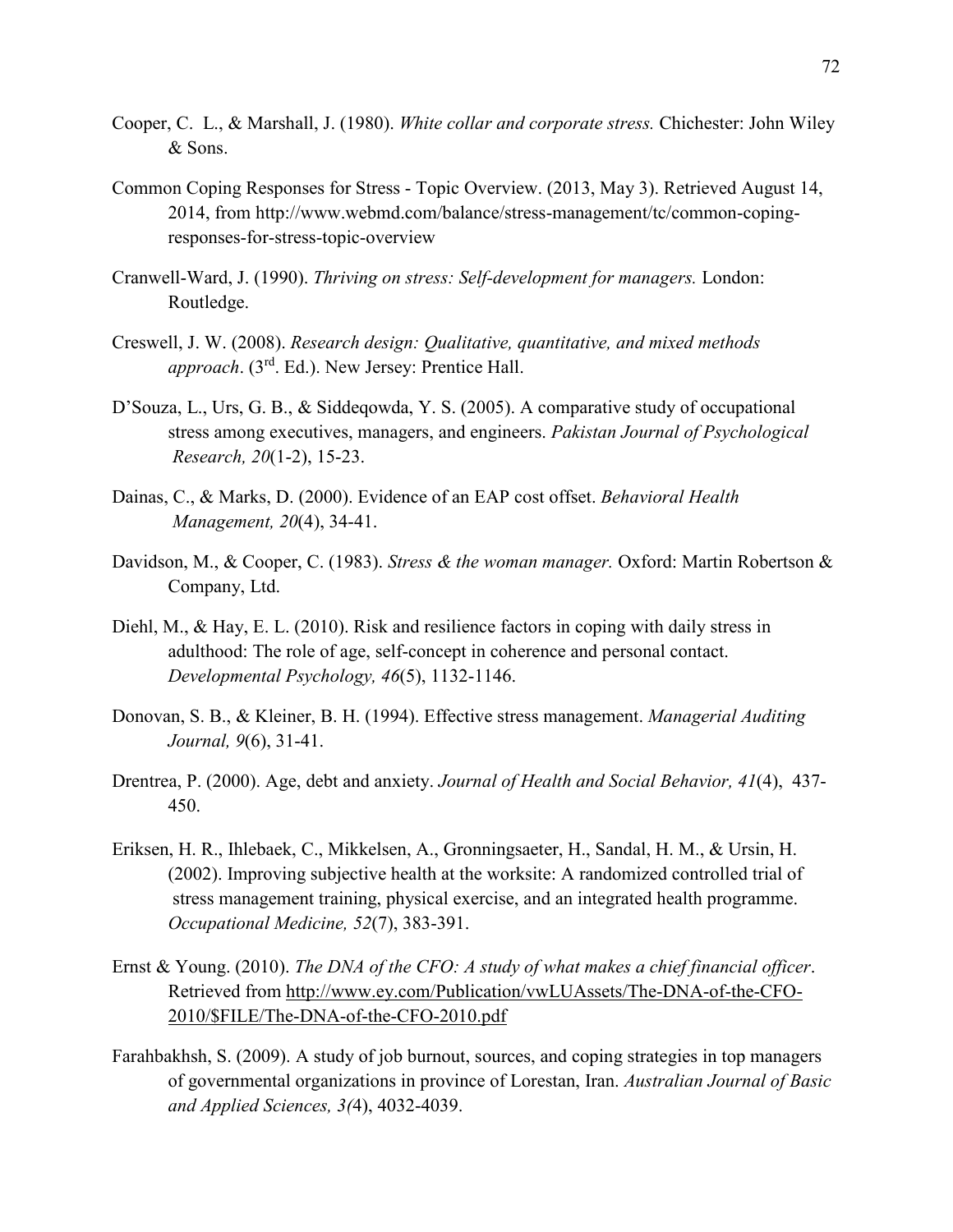- Financial Executives International. (2012). FEI and Baruch survey: CFOs enter 2012 with economic concerns, business challenges. Manufacturing Close-Up. Jacksonville, FL: Author.
- Fliegler, C. M. (2013). Campus CFOs speak out on their expanding roles. *University Business.*  Retrieved from http://www.universitybusiness.com/article/campus-cfos-speak-out-their expanding-roles
- Floerke, K. l. (1988). *Occupational stress factors as perceived by public school superintendents in Arkansas*. (Doctoral Dissertation). University of Arkansas.
- Folkman, S., & Lazarus, R. S. (1988). Coping as a mediator of emotion. *Journal of Personality and Social Psychology, 54*(3), 466-475.
- Galanakis, M., Stalikas, A., Kallia, H., Karagianni, C. & Karela, C. (2009). Gender differences in experiencing occupational stress: The role of age, education and marital status. *Stress and Health, (25)*, 397-404.
- Garg, D., & Rani, K. (2014). An analytical study of occupational stress in education sector. *International Journal of Research, 1*(9), 640-648.
- Gerrig, R. J., & Zimbardo, P. G. (2002). *Psychology and life* (16<sup>th</sup> ed.). Retrieved from http://www.apa.org/research/action/glossary.aspx?tab=18
- Gillespie, N. A., Walsh, M., Winefield, A. H., Dua, J., & Stough, C. (2001). Occupational stress in universities: Staff perceptions of the causes, consequences and moderators of stress. *Work and Stress, 15*(1), 53-72.
- Glicken, M. D., & Janka, K. (1982). Executives under fire: The burnout syndrome. *California Management Review, 24*(3), 67-72.
- Gruen, R. J., Folkman, S., & Lazarus, R. S. (1988). Centrality and individual differences in the meaning of daily hassles. *Journal of Personality, 56*(4), 743-762.
- Halfond, J. A., & Stokes, P. (2013, September, 3). New England colleges under stress: Presidential voices from the regions smaller colleges. *The New England Journal of Higher Education*. Retrieved from http://www.nebhe.org/thejournal/new-england colleges-under-stress: Presidential-voices-from-the-regions-smaller-colleges/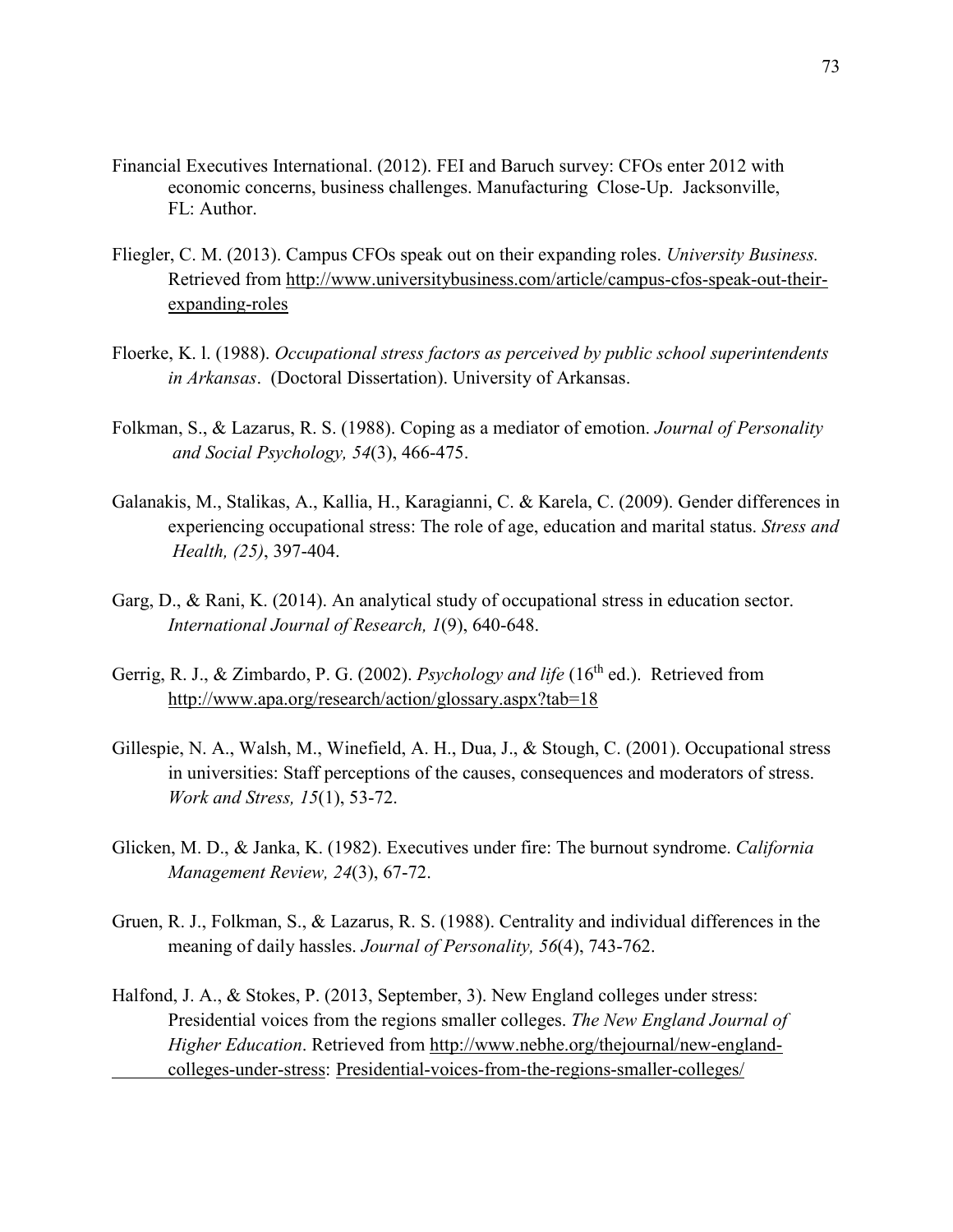- Hansen, H. (2015, February 19). Lawmakers push accountability. *Minnesota Daily.* Retrieved from http://www.mndaily.com/news/metro-state/2015/02/18/lawmakers-push-college accountability
- Hawkins, B. D. (2013, March 19). Women making greater strides towards executive office. *Diverse Issues in Higher Education*. Retrieved from http://diverseeducation.com/article/52053/
- Hengst, A. (n.d.). Reducing workplace stress. *HR World*. Retrieved from http://www.hrworld.com/features/reduce-workplace-stress/
- Herbert, F. (1965). *Dune*. Philadelphia: Chilton Books.
- Ho, J. (1995). The Singapore executive: Stress, personality, and wellbeing. *The Journal of Management Development, 14*(4). 47-55.
- Hobfoll, S. E., Hall, B. J., & Canetti, D. (2012). Political violence, psychological distress, and perceived health: A longitudinal investigation in the Palestinian authority. *Psychological Trauma: Theory, Research, Practice, and Policy*, *4*(1), 9-21.
- Hogan, R. L., & McKnight, M. A. (2007). Exploring burnout among university online instructors: An initial investigation. *The Internet and Higher Education, 10*(2), 24-32.
- Horton, H. (2011). Dealing with self-distress. *Occupational Stress, 63*(6), 20-22.
- House, J. S., Wells, J., McMichael, A. J., Kaplan, B. H., & Landerman, L. R. (1979). Occupational stress and health among factory workers. *Journal of Health and Social Behavior, 20*(2). 139-160.
- Hurrell, J. (2005). Organizational stress intervention. In J. Barling, E. Kelloway, & M. Frone (Eds.), *Handbook of work stress.* (pp. 623-647). Thousand Oaks, CA: SAGE Publications, Inc.
- Ivancevich, J. M., Matteson, M. T., Freedman, S. M., & Phillips, J. S. (1990). Worksite stress management interventions. *American Psychologist, 45*, 252-261.
- Jang, Y., Borenstein, A., Chiriboga, D. A., & Mortimer, J. A. (2005). Depressive symptoms among African American and White older adults. *Journal of Gerontology: Psychological Sciences, 60B*(6), 313-319.
- Jarboe, N. (2013). *Women count: Leaders in higher education 2013*. Llandaf: Women Count.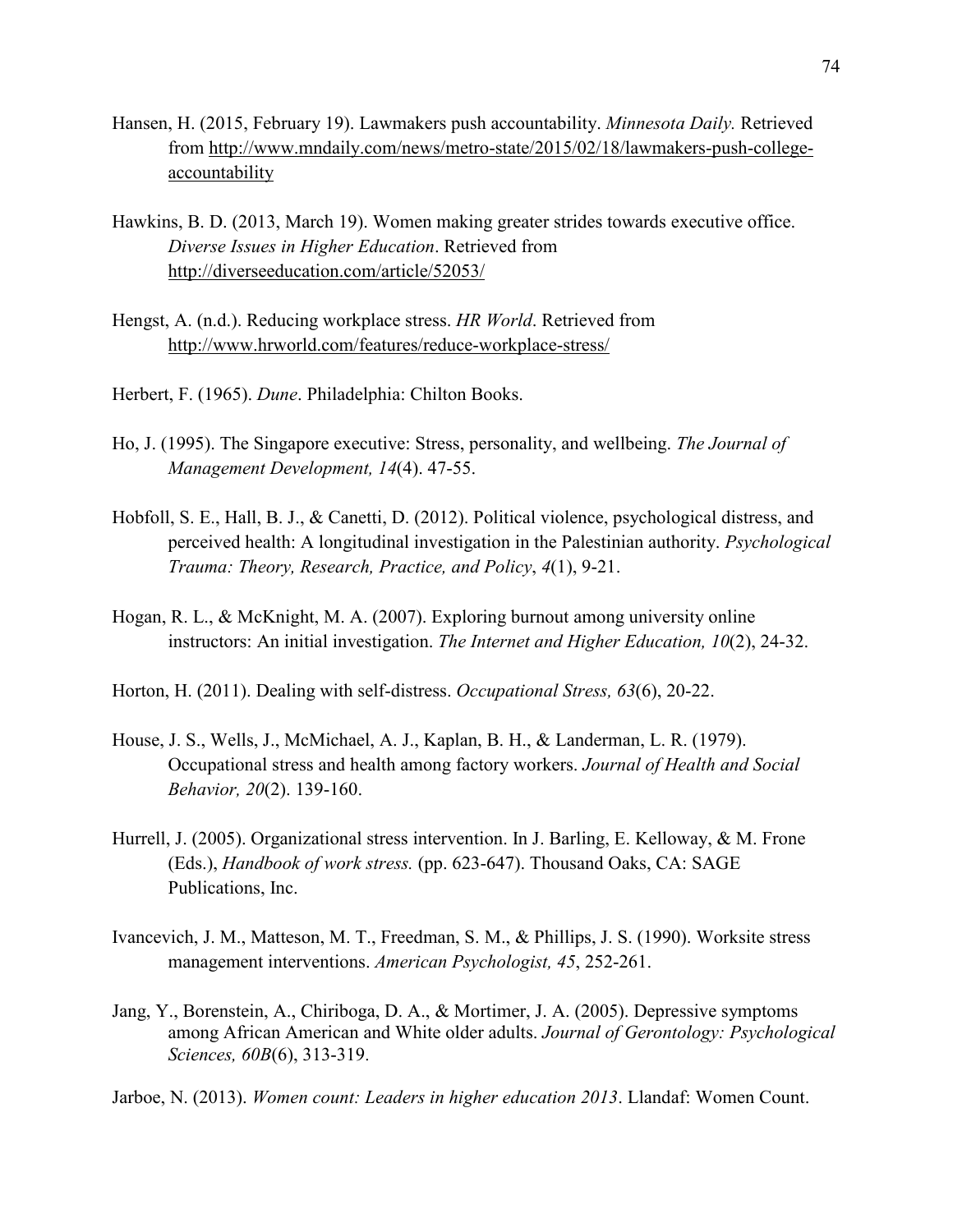- Jex, S. M. (1998). *Stress and job performance: Theory, research and implications for managerialpractice.* Thousand Oaks: Sage Publications, Inc.
- Jick, T., & Mitz, L. (1985). Sex differences in work stress. *Academy of Management, 10*(3). 408-420.
- Juniper, B. (2012). Price of presenteeism. *Occupational Health, 64*(5), 26.
- Kahn, R. L., Wolfe, D. M., Quinn, R. P., Snoek, J. D., & Rosenthal, R. A. (1964). *Organizational stress: Studies in role conflict and ambiguity.* New York: Wiley.
- Karim, A., Mir, A., & Bingi, P. (2005). Perceived usefulness of stress management strategies and their implementation: An empirical investigation. *Journal of Applied Management and Entrepreneurship, 10*(3), 21-34.
- Katz, D., & Kahn, R. (1978). *The social psychology of organizations*. New York: Wiley.
- Kaufman, D., & Fetters, M. L. (1983). The executive suite: Are women perceived as ready for the managerial climb? *Journal of Business Ethics, 2*(3), 203-212.
- Kelderman, E. (2009). Public colleges consider privatization as a cure for the common recession.  *The Chronicle of Higher Education, 55*(34), A16-A17.
- Kelloway, E. K., Sivanathan, N., Francis, L. & Barling, J. (2005). Poor leadership. In J. Barling, E. K. Kelloway, & M. Frone. (Eds.). *Handbook of work stress* (pp. 7-34). Thousand Oaks, CA: Sage Publications.
- Kerney, E. R., (1991). Affective disposition, role stress, and job withdrawal. In P. L. Perrrewe (Ed.), *Handbook on job stress* [Special issue]. *Journal of Behavior and Personality*, *6*, 331-347.
- Khubchandani, J., Nagy, M., Watkins, C. M., Nagy, S., & Balls, J. E. (2009). A preliminary survey of university employee's perceptions of work related stress: Association with diet and exercise on campus. *American Journal of Health Studies, 24*(2), 306-313.
- Kinman, G. (2008). Work stressors, health and sense of coherence in UK academic employees. *Educational Psychology, 28*(7), 823-835.
- Kinman, G. , & Wray, S. (2013). Higher stress: A survey of stress and well-being among staff in higher education. Retrieved from http://www.ucu.org.uk/media/pdf/4/5/HE\_stress\_report\_July\_2013.pdf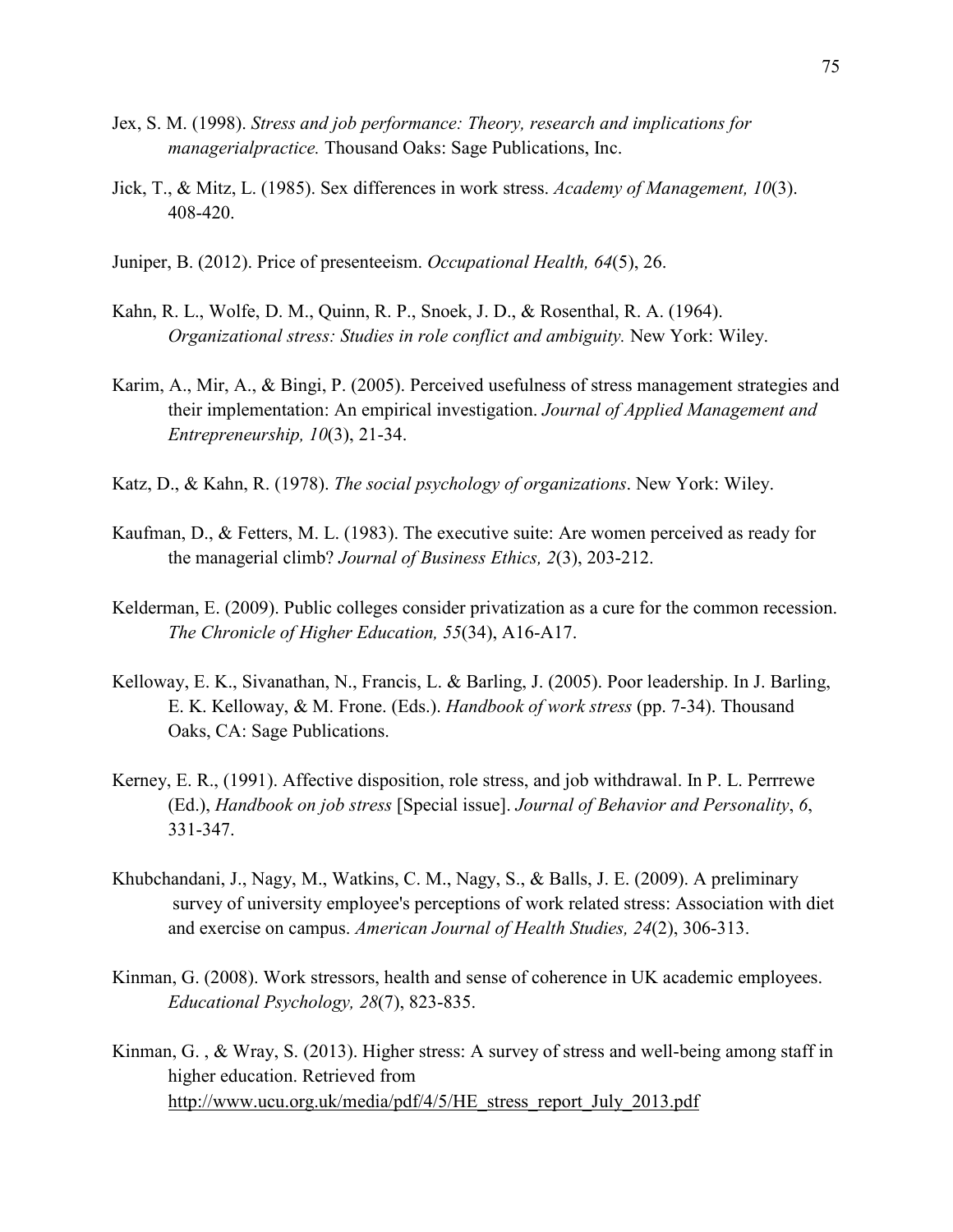- Kirk, A.K., & Brown, D.F. (2003). Employee assistance programs: A review of the management of stress and wellbeing through workplace counselling and consulting. *Australian Psychologist, 38*(2), 138-143.
- Kotter, J., (2012). The key to changing organizational culture. *Forbes*. Retrieved from http://www.forbes.com/sites/johnkotter/2012/09/27/the-key-to-changing-organizational culture/
- Lederman, D. (2013). Public university accountability 2.0. Retrieved from https://www.insidehighered.com/news/2013/05/06/public-university-accountability system-expands-ways-report-student-learning
- Lee, R. M., Keough, K. A., & Sexton, J. D. (2002, Summer). Social connectedness, social appraisal, and perceived stress in college women and men. *Journal of Counseling and Development, 8*, 355-361.
- Levinson, H. (1982). When executives burnout. *The McKinsey Quarterly, Spring* (1), 62-73.
- Mark, G., & Smith, A. P. (2012). Effects of occupational stress, job characteristics, coping, and attributional style on the mental health and job satisfaction of university employees. *Anxiety, Stress & Coping: An International Journal, 25*(1), 63-78.
- Maronick, T. J. (2009). The role of the internet in survey research: Guidelines for researchers and experts. *Journal of Global Business and Technology, 5*(1), 18-31
- Maslach, C., & Jackson, S. E. (1981). The measurement of experienced burnout. *Journal of Organizational Behaviour, 2*(2), 99-113.
- Maslach, C., & Leiter, M. P. (1997). *The truth about burnout: How organizations cause personal stress and what to do about it.* San Francisco: Josey-Bass.
- McCann, J., & Holt, R. (2009). An exploration of burnout among online university professors. *Journal of Distance Education, 23*(3), 97-110.
- McDowell-Larson, S. (2009). Six ways to beat executive job stress. *Forbes.* Retrieved from http://www.forbes.com/2009/09/30/executive-job-stress-leadership-ceonetwork-ccl.html
- McGowan, J., Gardner, D., & Fletcher, R. (2006). Positive and negative affective outcomes of occupational stress. *New Zealand Journal of Psychology, 35*(2), 92-98.
- McGrath, J. E. (1976). Stress and behavior in organizations. In *Handbook of Industrial and Organizational Psychology* (Ed.) M. D. Dunnette, (pp. 1351-1395), Chicago: Rand McNally.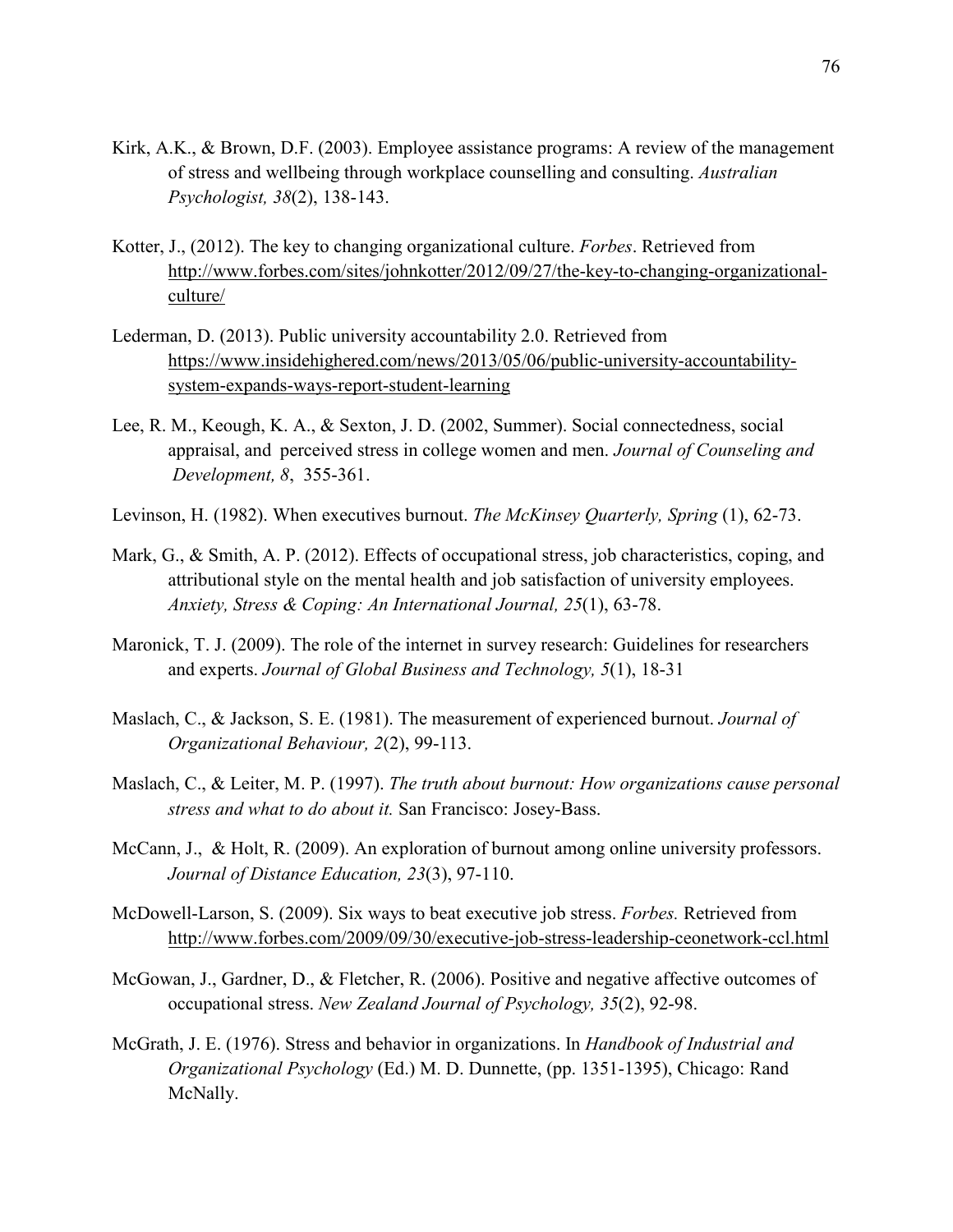- McTernan, W. P., Dollard, M. F., & LaMontagne, A. D. (2013). Depression in the workplace: An economic cost analysis of depression-related productivity loss attributable to job strain and bullying. *Work and Stress, 27*(4), 321-338.
- Mena, R. (1995). *Arizona community college presidents: A study of perceived stress*. (Doctoral Dissertation). Northern Arizona University.
- Michie, S. (2002). Causes and management of stress at work. *Occupational and Environmental Medicine, 59*, 67-72.
- Miller, G., Yeager, S., Hildreth, W. B., & Rabin, J. (2005). How financial managers deal with ethical stress. *Public Administration Review, 65*(3), 301-312.
- Mitchell, M., Palacios, V., & Leachman, M. (2014, May 1). States are still funding higher education below pre-recession levels. Retrieved from http://www.cbpp.org/research/states-are-still-funding-higher-education-below-pre recession-levels?fa=view&id=4135
- Murphy, M. (2014, June 17). More minority CFOs, but still a small pool. *CFO Journal*. Retrieved from http://blogs.wsj.com/cfo/2014/06/17/more-minority-cfos-but-still-a small-pool/
- NACUBO. (2010). Know your CFO. *HR Horizons, 5*(4). Retrieved from http://hrhorizons.nacubo.org/newsletter/past-issues/volume-5-issue-4-/know-your cfo.html
- Nagel, L., & Brown, S. (2003). The ABCs of managing teacher stress. *The Clearing House, 76*(5), 255-258.
- Narayanan, L., Menon, S., & Spector, P. (1999). Stress in the workplace: A comparison of gender and occupations. *Journal of Organizational Behavior, 20*(1), 63-73.
- Nelson, D., & Burke, R. (2000). Women executives: Health, stress, and success. *The Academy of Management Executive, 14*(2), 107-121.
- Ng, D. M., & Jeffery, R. W. (2003). Relationships between perceived stress and health behaviors in a sample of working adults. *Health Psychology. 22*(6), 638-642.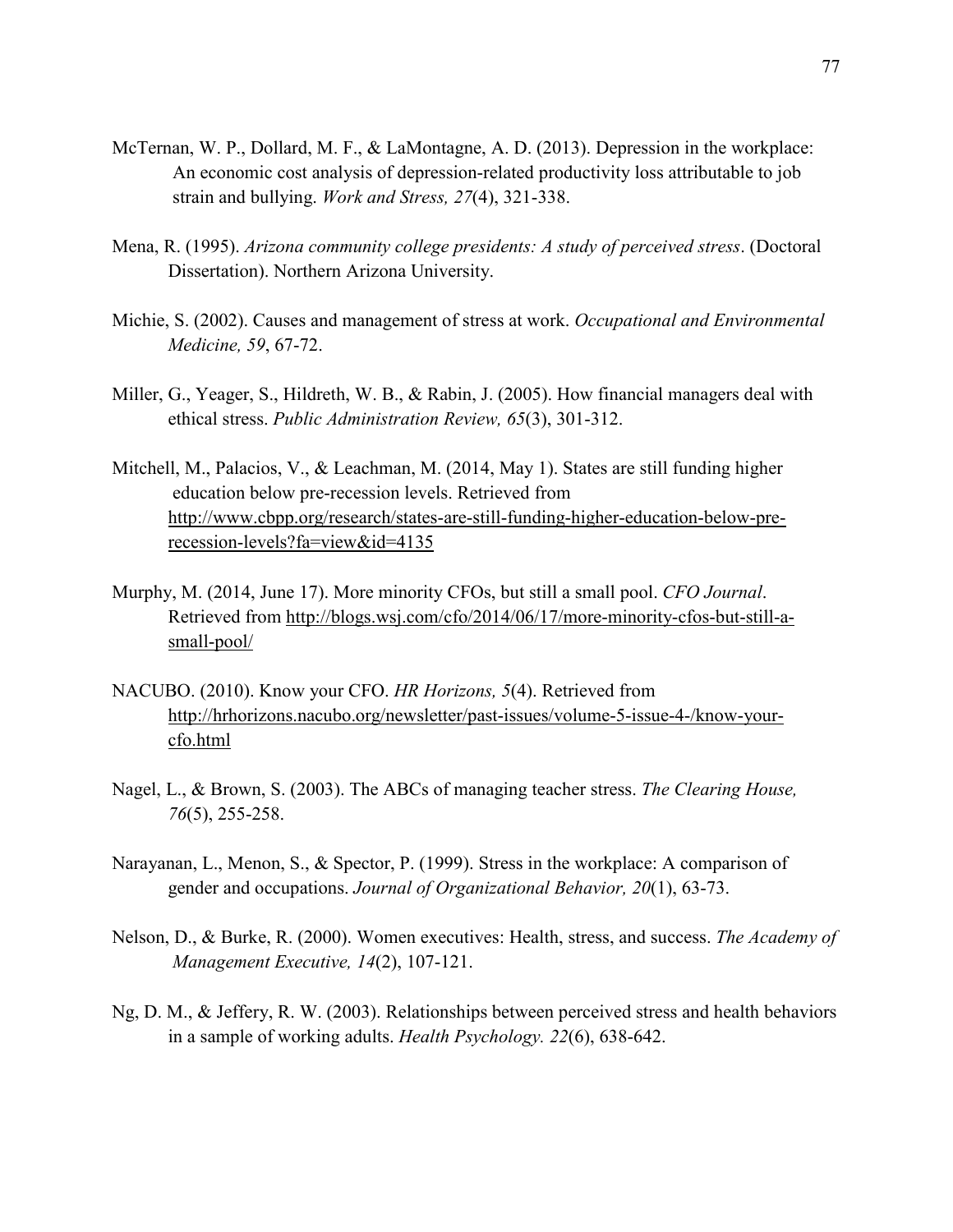- Ng, T. W. H., & Feldman, D. C. (2008). The relationship of age to ten dimensions of job performance. *The Journal of Applied Psychology, 93*(2), 392-423.
- Orbach, N. F. (2001). EAPs as a risk management tool. *Behavioral Health Management, 21*(4), 44-47.
- Pool, S. W. (2000). Organizational culture and its relationship between job tension in measuring outcomes among business executives. *The Journal of Management Development, 19*(1), 32-48.
- Rafidah, K., Azizah, A., Norzaidi, M., Chong, S., Salwani, M., & Noraini, I. (2009). Sress and academic performance: Empirical evidence from university students. *Academy Of Educational Leadership Journal*, *13*(1), 37-51.
- Richardson, W. U. (2006). *An examination of perceived stress in the lives of African American female executives* (Doctoral Dissertation). Argosy University.
- Richardson, K. M., & Rothstein, H. R. (2008). Effects of occupational stress management intervention programs: A meta-analysis. *Journal of Occupational Health Psychology, 13*(1). 69-93.
- Rizzo, J. R., House, R. J., & Lirtzman, S. I. (1970). Role conflict and ambiguity in complex organizations. *Administrative Science Quarterly, 15*(2), 150-163.
- Rizzolo, D., Zipp, G., Stiskal, D., & Simpkins, S. (2009). Stress management strategies for students: The immediate effects of yoga, humor, and reading on stress. *Journal of College Teaching and Learning, 6*(8), 79-88.
- Robert Half. (2011). *What are the top challenges facing today's financial executives*. Menlo Park: Robert Half.
- Rogers, R.E. (1975). Executive stress. *Human Resource Management, 14*(3), 21-24.
- Rogers, R. E., Li, E. Y., & Ellis, R. (1994). Perceptions of organizational stress among female in the U.S. government: An exploratory study. *Public Personnel Management, 23*(4), 593- 609.
- Rosch, P. J. (n.a.). Reminiscences of Hans Selye and the birth of "stress." Retrieved from http://www.stress.org/about/hans-selye-birth-of-stress/
- Royal, P., & Grobe, W. (2008). Job-related stress and sleep disorders among North Carolina college presidents. *Community College Journal of Research and Practice, 32,* 496-511.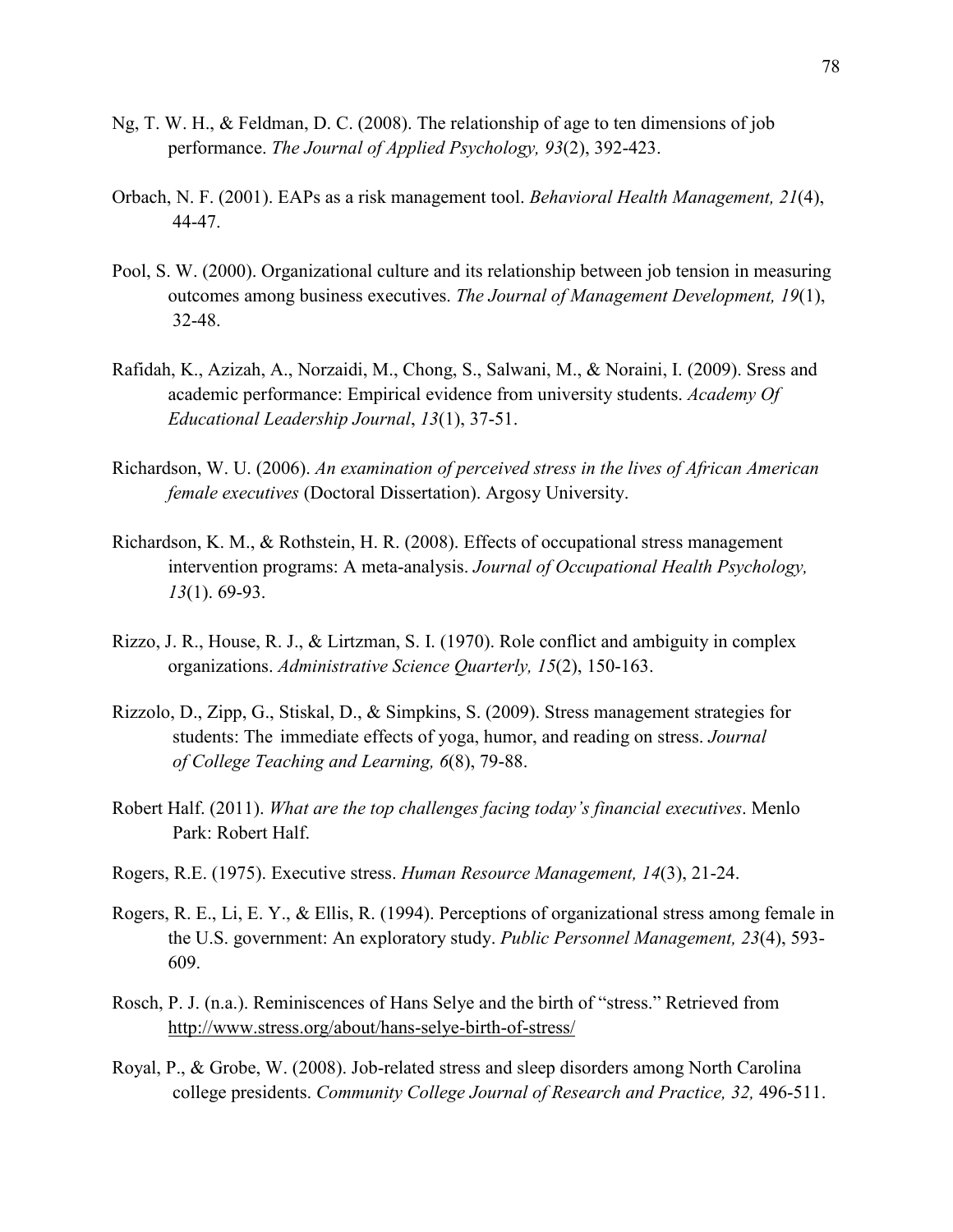- Schaufeli, W. B., & Enzmann, D. (1998). *The burnout companion for research and practice: A critical analysis of theory, assessment, research and interventions*. London: Taylor & Francis.
- Schaufeli, W. B., Bakker, A. B., Hoogduin, K., Schaap, C., & Klader, A. (2001). On the clinical validity of the Maslach burnout inventory and the burnout measure. *Psychology and Health, 16*, 565-582.
- Schieman, S., Milkie, M. A., & Glavin, P. (2009, December). When work interferes with life: Work- nonwork interference and the influence of work-related demands. *American Sociological Review, 74*, 966-988.
- Schifrin, M. (2013). Is your college going broke? The most and least financially fit schools in America. *Forbes.* Retrieved from http://www.forbes.com/sites/schifrin/2013/07/24/is your-college-going-broke/
- Schuler, R. S. (1980). Definition and conceptualization of stress in organizations. *Organizational Behavior and Human Performance, 25*, 184-215.
- Selye, H. (1936). A syndrome produced by diverse nocuous agents. *Nature 138,* 32.
- Selye, H. (1950). *Stress*. Montreal, Canada: ACTA, Inc.
- Selye, H. (1956). *The stress of life* (4<sup>th</sup> ed.). New York, NY: McGraw-Hill Book Company, Inc.
- Selye, H. (1973). The evolution of the stress concept. *American Scientist, 61*(6), 692-699.
- Selye, H. (1974). *Stress without distress.* Philadelphia & New York: J.B. Lippincott Company.
- Selye, H. (1980). *Selye's guide to stress research.* New York: Van Nostrand Reinhold Company.
- Shin, J. C. & Jung, J. (2014). Academics job satisfaction and job stress across countries in the changing academic environments. *The International Journal of Higher Education Research, 67*, 603-620.
- Sinclair, A. (2013). *Absence management* 2013. Retrieved from http://www.cipd.co.uk/binaries/absence-management\_2013.pdf
- Sinclair, A. (2014). *Absence management 2014*. Retrieved from http://www.cipd.co.uk/binaries/absence-management\_2014.pdf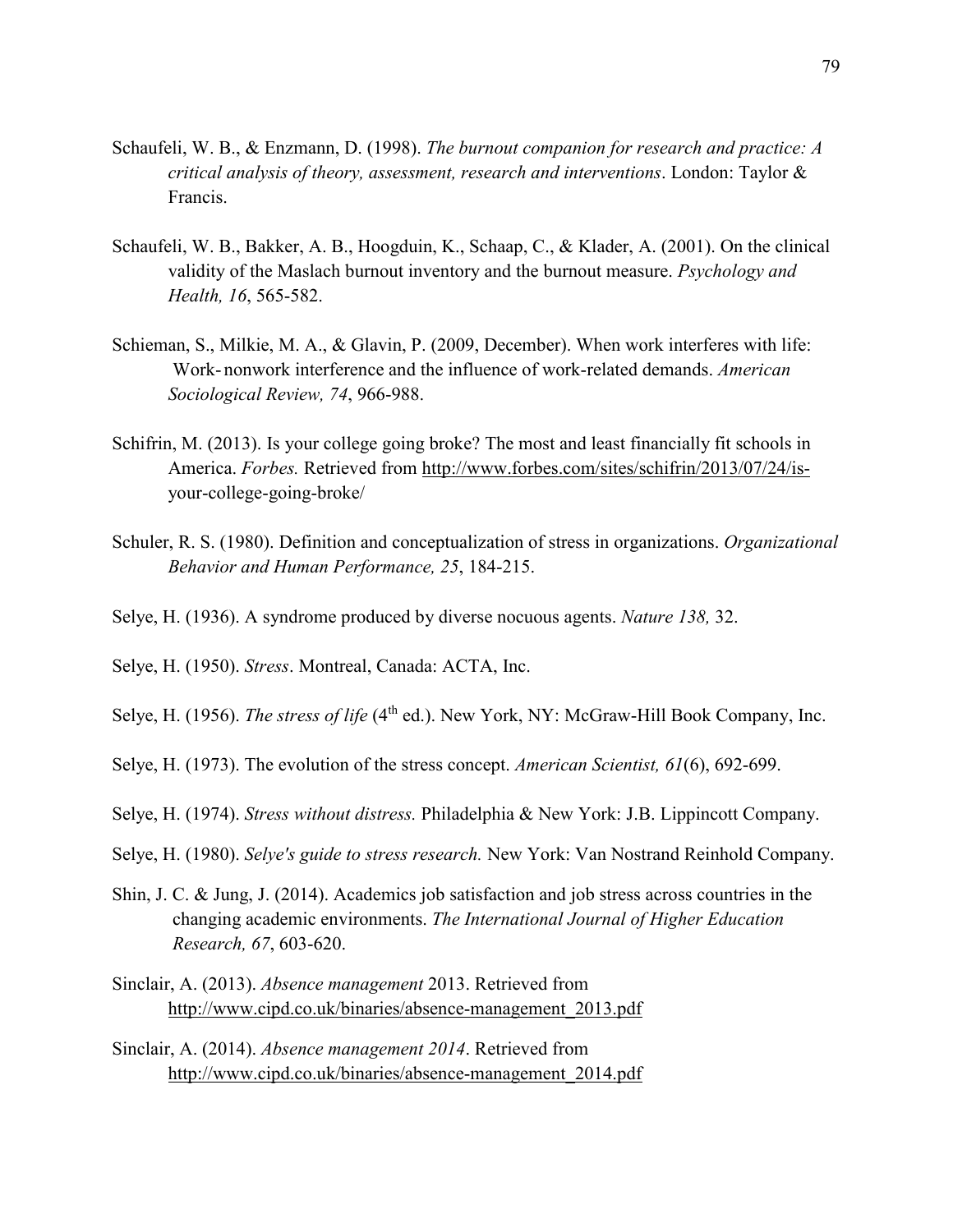- Soo, J. H. S., & Ali, H. (2013, December). The role of co-worker support on the relationship between leadership and stress. Paper presented at 10th International Conference of the Global Academy of Business & Economic Research, Dubai.
- Spickerman, F. (2005). Managing stress from the inside out. *Family Practice Management, 12*(5), 102.
- Stein, S. (2002). Work/Life and EAP integration. *Behavioral Health Management,22* (5), 32-41*.*
- Steptoe, A., & Kivimaki, M. (2012). Stress and cardiovascular disease. *Nature Reviews Cardiology, 9*, 360-370.
- Stone, J. (2012). State funding for public higher education: Explaining the great retreat. *Munich Personal RePEc Archive.* Retrieved from http://mpra.ub.uni-muenchen.de/39732/
- Stress, Definition of Stress, Stressor, What is Stress? Eustress? (n.d.). Retrieved from http://www.stress.org/topic-definition-stress.htm
- TD Bank. (2011). CFOs say cash flow is top concern and financial priority for 2011: TD Bank survey: Asset-based financial services industry. The Secured Lender, 67(1), 12-13.
- Thomson, J. (2015). Top of the class: The evolution of campus CFOs. Forbes. Retrieved from http://www.forbes.com/sites/jeffthomson/2015/01/06/top-of-the-class-the-evolution-of campus-cfos/
- Treven, S. (2005). Strategies and programs for managing stress in work settings. Management, 10(2), 45-59.
- Trochim, W. M. K. (2006). Types of design. Retrieved from http://www.socialresearchmethods.net/kb/destypes.php
- Trouillet, R., Gana, K., Lourel, M., & Fort, I. (2009). Predictive value of age for coping: The role of self-efficacy, social support satisfaction and perceived stress. Aging and Mental Health, 13(3), 357-366.
- Truell, A. D. (2003). Use of internet tools for survey research. *Information Technology, Learning and Performance Journal,23*(1), 31-37.
- Tung, R. L., & Koch, J. L. (1980). School administrators: Sources of stress and ways of coping with it. In C. L. Cooper & J. Marshall (Eds.), *White Collar and Professional Stress* (pp. 63-91). New York: John Wiley & Sons.
- Tytherleigh, M. Y., Webb, C., Cooper, C. L., & Ricketts, C. (2007). Occupational stress in UK higher education institutions: A comparative study of all staff categories. *Higher Education Research and Development, 24*(1), 41-61.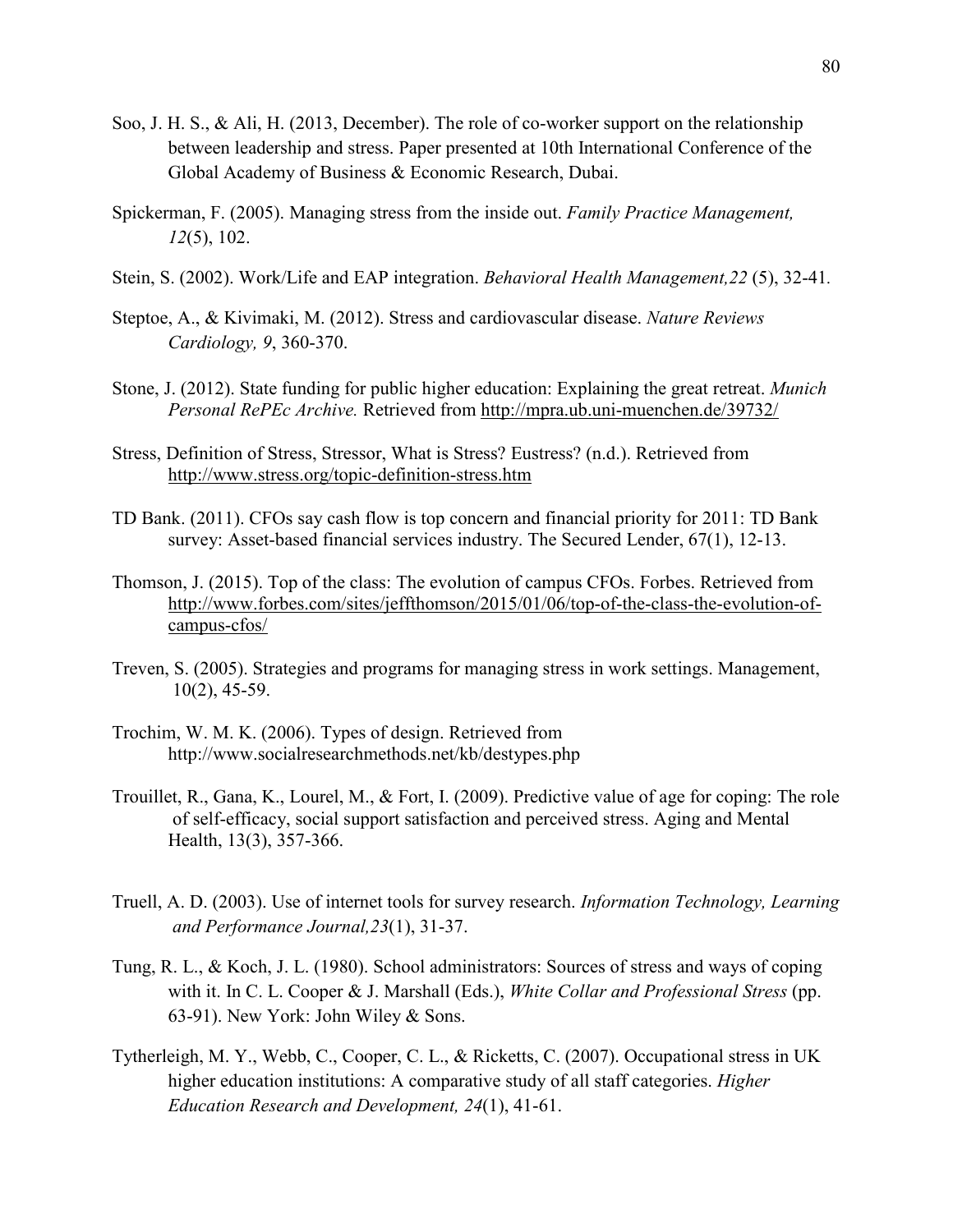- Waters, J. A., & Ussery, W. (2007). Police stress: History, contributing factors, symptoms, and interventions. *Policing: An International Journal of Police Strategies & Management, 30*(2), 169-188.
- Wells, J. A., (1982). Objective job conditions, social support, and perceived stress among blue collar workers. *Journal of Organizational Behavior, 3*(2), 79-94.
- Willert, M. V., Thulstrup, A. M., Hertz, J., & Bonde, J. P. (2010). Sleep and cognitive failures improved by a three month stress management intervention. *International Journal of Stress Management, 17*(3), 193-213.
- Williamson, J., & Vine, P. (1998). Run down, stressed out. *The British Journal of Administrative Management, 8*, 14-16.
- Yates, J., (1979). *Managing stress*. New York, NY: AMACON.
- Zaidi, N. R, Abdul Wajid, R. & Zaidi, F. B. (2011). Relationship between demographic characteristics and burnout among public sector university teachers of Lahore. *Interdisciplinary Journal of Contemporary Research in Business, 3*(4), 829-843.
- Zenger, J., & Folkman, J. (2009). *The extraordinary leader: Turning good managers into great leaders* (2<sup>nd</sup> ed.). New York, NY: McGraw-Hill Companies.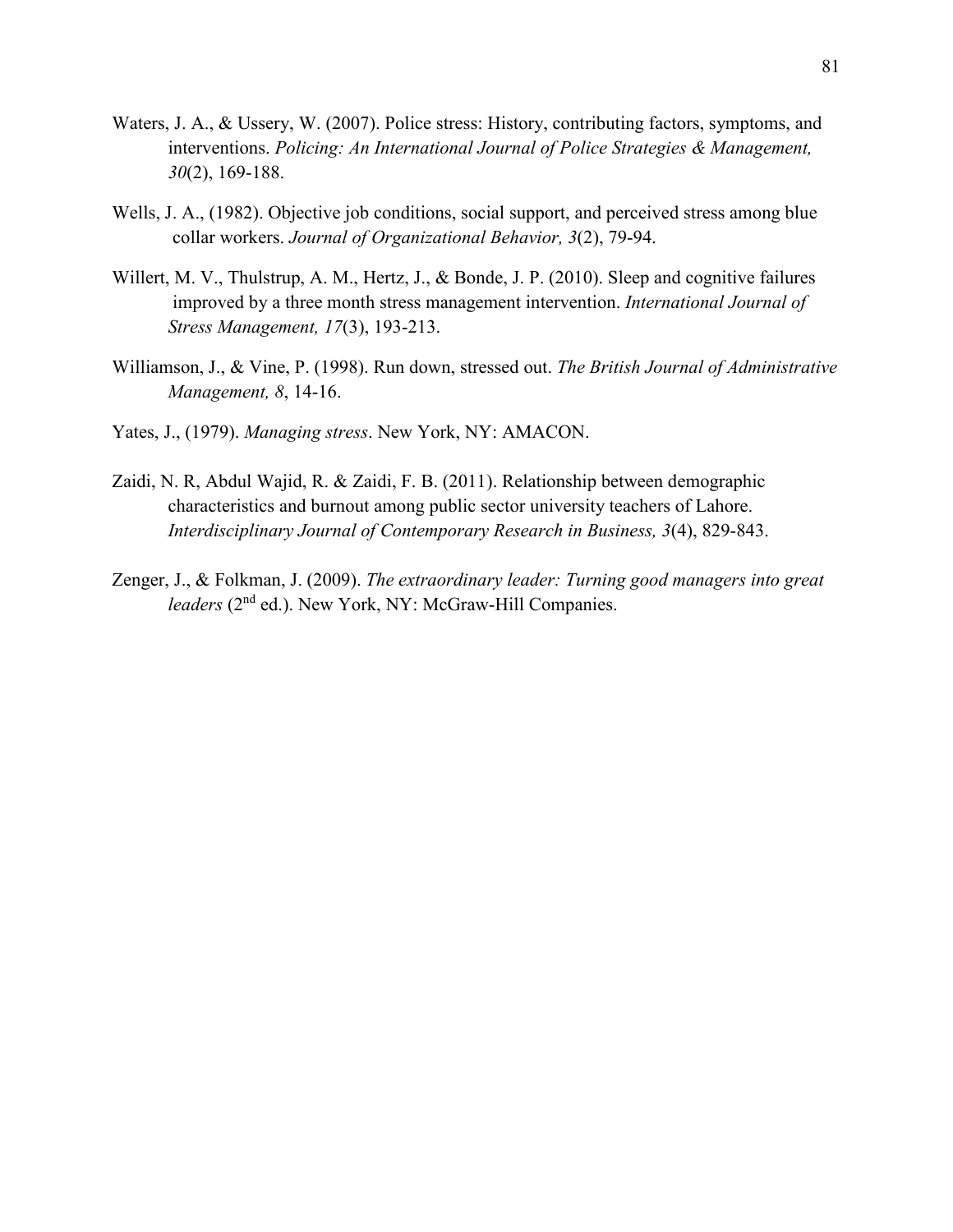### Appendix A



Office of Research Compliance Jeanne nova i Review Board

ı January 4, 2012 MEMORANDUM. **Patrick Gallegher** TO: John Muny FROM: Ro Windwalker IRB Coordinator RE New Protocol Approval IRB Protocol #: 11-12-276 Protocol Title: Stress and Chief Financial Officers: An Examination of Perceived Stress and Coping Strategies Among College Chief Financial Officers Review Type: **EXEMPT EXPEDITED EFULLIRE** Start Date: 01/04/2012 .Explostop.Date: 01/03/2013 Approved Project Period:

Your protocol has been approved by the IRE. Protocols are approved for a maximum period of one year. If you wish to continue the project past the approved project period (see above), you must submit a request, using the form Continuing Review for IRB Approved Projects, prior to the explicition date. This form is available from the IRB Coordinator or on the Research Compliance website (http://vpied.uark.edu/210.php). As a courtesy, you will be sent a reminder two months in advance of that date. However, failure to receive a reminder does not negate your obligation to make the request in sufficient time for review and approval. Federal regulations prohibit retroactive approval of continuation. Failure to receive approval to continue the project prior to the explisition date will result in Termination of the protocol approval. The IRB Coordinator can give you guidance on submission times.

This protocol has been approved for 297 participants. If you wish to make any modifications in the approved protocol, including enrolling more than this number, you must seek approval prior to implementing those changes. All modifications should be requested in writing (email is acceptable) and must provide sufficient detail to assess the impact of the change.

If you have questions or need any assistance from the IRB, please contact me at 210 Administration Building, 5-2208, or iroguark edu.

210 Administration Building +1 University of Advances + Fayster ville, AR 72701.<br>Voice (479) 373-2208 + Fex (479) 373-3848 + Email ish@assk.cda

The Division of Divisions discussed appendix physicial extent contains to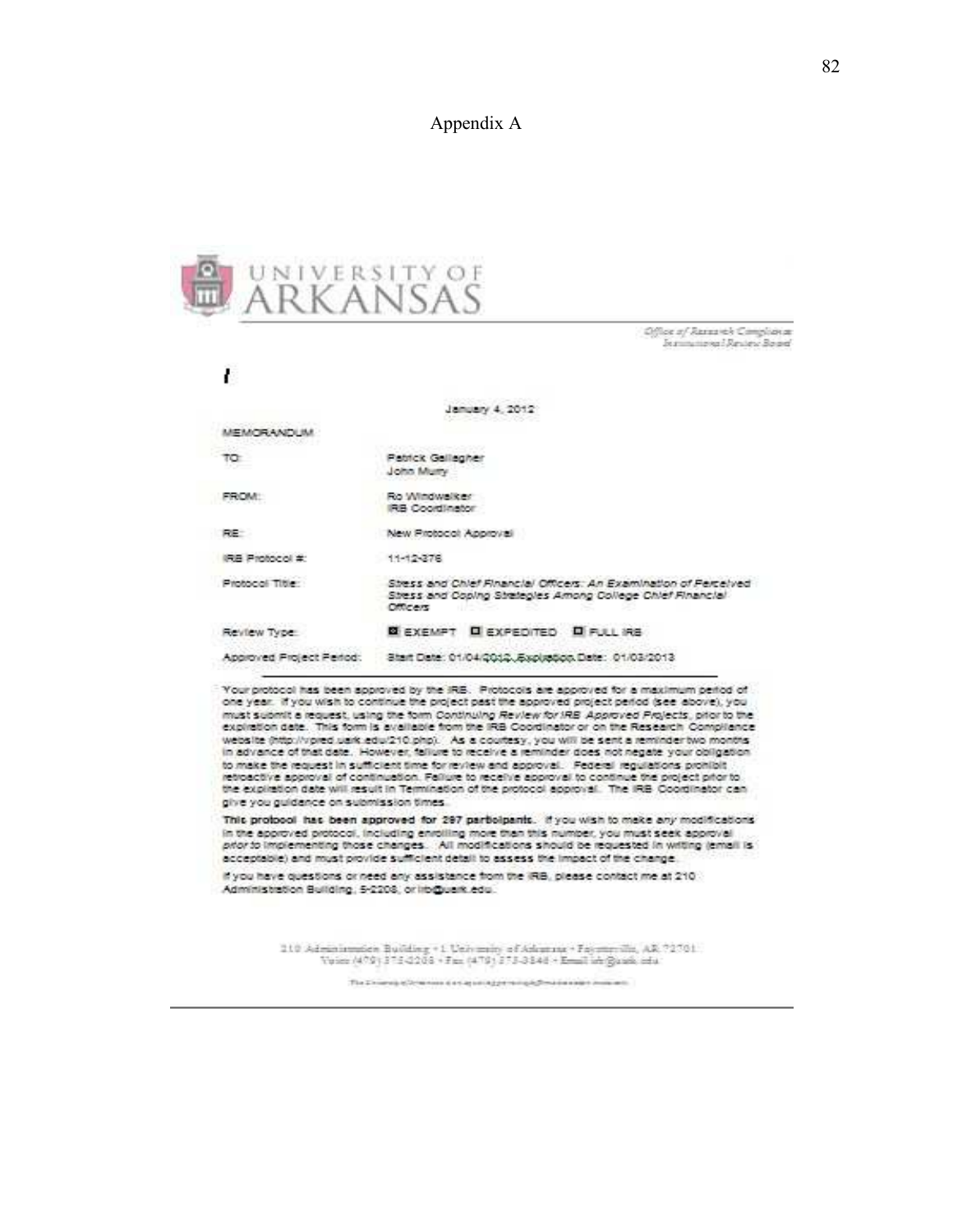### Appendix B

#### Questionnaire

- 1. In the last month, how often have you felt that you were unable to control the important things in your life?
- 2. In the last month, how often have you felt confident about your ability to handle your personal problems?
- 3. In the last month, how often have you felt that things were going your way?
- 4. In the last month, how often have you felt difficulties were piling up so high that you could not overcome them?
- 5. My job tends to directly affect my health.
- 6. I work under a great deal of tension.
- 7. I have felt fidgety or nervous as a result of my job.
- 8. In the last month, how often have you felt that if you had a different job, my health would probably improve?
- 9. Problems associated with my job have kept me awake at night.
- 10. I have felt nervous before attending meetings at my institution.
- 11. I often "take my job home with me" in the sense that I think about it when doing other things.
- 12. Do you feel run down and drained of physical or emotional energy?
- 13. Do you find that you are prone to negative thinking about your job?
- 14. Do you find that you are harder and less sympathetic with people than perhaps they deserve?
- 15. Do you find yourself getting easily irritated by small problems, or by your co-workers and team?
- 16. Do you feel misunderstood or unappreciated by your co-workers?
- 17. Do you feel that you have no one to talk to?
- 18. Do you ever feel that you are achieving less than you should?
- 19. Do you feel under an unpleasant level of pressure to succeed?
- 20. Do you feel that you are not getting what you want out of your job?
- 21. Do you feel that you are in the wrong organization or the wrong profession?
- 22. Are you becoming frustrated with parts of your job?
- 23. Do you feel that organizational politics or bureaucracy frustrate your ability to do a good job?
- 24. Do feel there is more work to do than you have the practical ability to do?
- 25. Do you feel that you do not have the time to do the things that are important to doing a good job?
- 26. Do you find that you do not have time to plan as much as you would like to?
- 27. Thinking of stressful situations, please list any coping mechanisms which you use to overcome stress (e.g. Religious services, smoking, prescription medications, narcotics, exercise, etc.)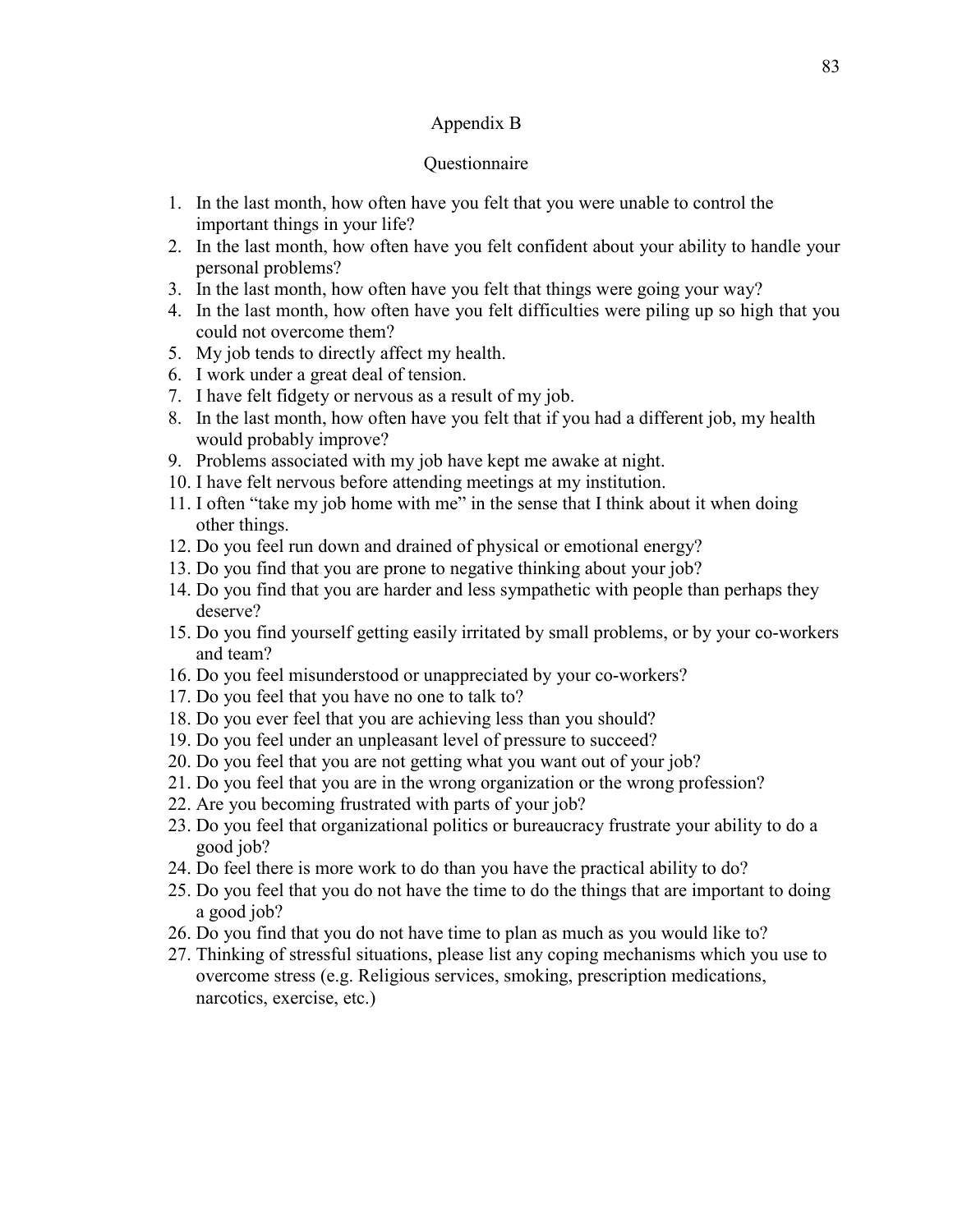### Appendix C

### Participant Email

### **Introductory email:**

#### Dear Participant:

 In a few days you will be invited to participate in a survey being conducted for a doctoral dissertation by Patrick M. Gallagher, student, University of Arkansas – Fayetteville. The researcher is seeking to identify and report perceived stress levels and coping strategies among university Chief Financial Officers. Your participation is voluntary and can be completed online within 10-15 minutes. There is not a penalty to you for non-participation and no known risks are associated with this instrument. Your participation is greatly appreciated.

Patrick M. Gallagher Doctoral Candidate Higher Education Administration University of Arkansas pgallagh@uark.edu

### **First Email:**

#### Dear participant:

 You are invited to participate in a doctoral dissertation conducted by Patrick M. Gallagher, a student at the University of Arkansas. The researcher hopes to describe stress and coping strategies among university chief financial officers among research institutions. You have been invited to participate in this study as you have been identified as your institution's chief financial officer. The results of this study will benefit you in your role as chief financial officer and will benefit executive level officers in research institutions. You are asked to complete a survey which should take no more than 10-15 minutes of your time and can be completed online. There are no known risks to the participant in completing this information and no identifiable information will be collected which could link you to your completed survey. If you do not wish to participate please do not complete the survey, with no penalty to yourself. You must be 18 years of age or older to participate. Completion and submission of the survey indicates your consent to the above conditions. Should you have questions about the research project you may contact Iroshi (Ro) Windwalker, CIP at 479.575.2208, irb@uark.edu or Dr. John Murry (research advisor) at jmurry@uark.edu.

The link for the survey: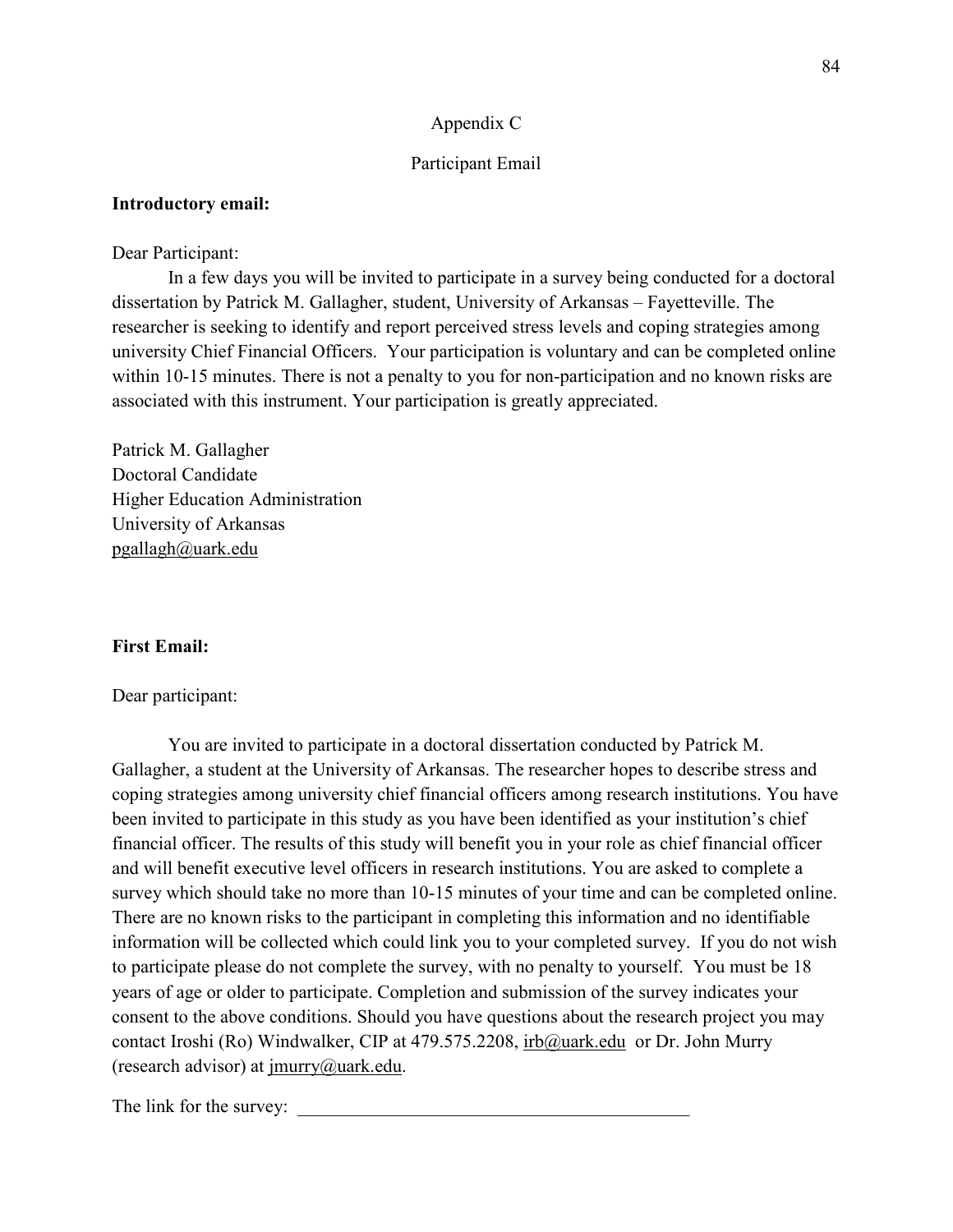### **Follow up email:**

Dear Participant:

 If you have completed the survey concerning stress and coping strategies among university Chief Financial Officers I appreciate your time and input. If you have not completed the survey I ask you to take just 10-15 minutes of your time to answer the questions. Thank you for your participation.

Link to Survey:

Patrick M. Gallagher Doctoral Candidate Higher Education Administration University of Arkansas – Fayetteville pgallagh@uark.edu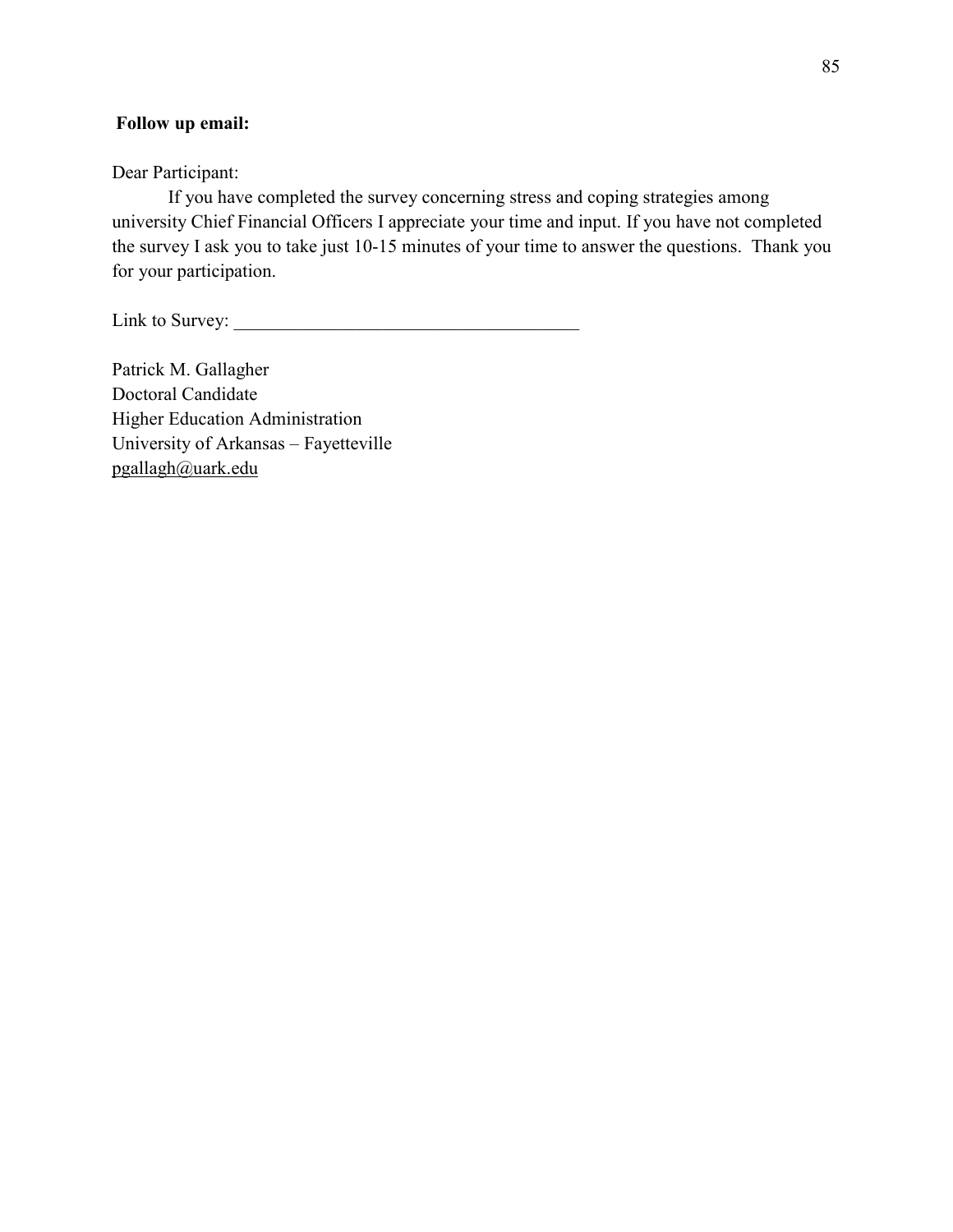# Appendix D

### Marital Status Means

| Question                | Married | Single | Divorced | Separated | Domestic    | Average |
|-------------------------|---------|--------|----------|-----------|-------------|---------|
|                         |         |        |          |           | Partnership |         |
| $\mathbf{1}$            | 2.24    | 2.00   | 2.00     | 1.00      | 2.33        | 2.21    |
| $\overline{c}$          | 3.56    | 3.60   | 5.00     | 0.00      | 2.50        | 3.51    |
| $\overline{\mathbf{3}}$ | 3.94    | 4.20   | 5.00     | 4.00      | 3.67        | 3.96    |
| $\overline{4}$          | 1.96    | 1.60   | 2.00     | 1.00      | 2.00        | 1.92    |
| 5                       | 2.66    | 2.00   | 3.00     | 4.00      | 3.00        | 2.65    |
| 6                       | 3.87    | 3.20   | 3.00     | 3.00      | 4.00        | 3.81    |
| $\overline{7}$          | 2.49    | 1.80   | 3.00     | 2.00      | 3.33        | 2.48    |
| $\,$ $\,$               | 2.15    | 1.40   | 2.00     | 2.00      | 2.67        | 2.12    |
| 9                       | 2.77    | 2.20   | 3.00     | 3.00      | 4.00        | 2.79    |
| 10                      | 2.24    | 1.40   | 3.00     | 2.00      | 2.67        | 2.21    |
| 11                      | 3.70    | 3.20   | 4.00     | 4.00      | 4.00        | 3.69    |
| 12                      | 3.07    | 2.80   | 3.00     | 3.00      | 3.33        | 3.06    |
| 13                      | 2.39    | 2.40   | 2.00     | 3.00      | 3.00        | 2.42    |
| 14                      | 2.36    | 2.40   | 2.00     | 2.00      | 2.67        | 2.36    |
| 15                      | 2.46    | 2.20   | 2.00     | 3.00      | 2.67        | 2.45    |
| 16                      | 2.21    | 2.20   | 2.00     | 2.00      | 2.00        | 2.19    |
| 17                      | 2.22    | 1.40   | 3.00     | 2.00      | 1.67        | 2.16    |
| 18                      | 2.49    | 2.40   | 3.00     | 2.00      | 2.67        | 2.49    |
| 19                      | 2.19    | 1.80   | 3.00     | 1.00      | 3.00        | 2.19    |
| 20                      | 2.19    | 2.20   | 2.00     | 2.00      | 3.00        | 2.22    |
| 21                      | 1.82    | 1.80   | 2.00     | 2.00      | 2.00        | 1.83    |
| 22                      | 2.69    | 2.60   | 2.00     | 3.00      | 3.00        | 2.69    |
| 23                      | 2.91    | 2.40   | 3.00     | 3.00      | 4.00        | 2.92    |
| 24                      | 2.93    | 2.80   | 3.00     | 3.00      | 4.00        | 2.96    |
| 25                      | 2.78    | 2.40   | 2.00     | 3.00      | 3.33        | 2.77    |
| 26                      | 3.31    | 2.60   | 3.00     | 3.00      | 2.67        | 3.23    |

Marital Status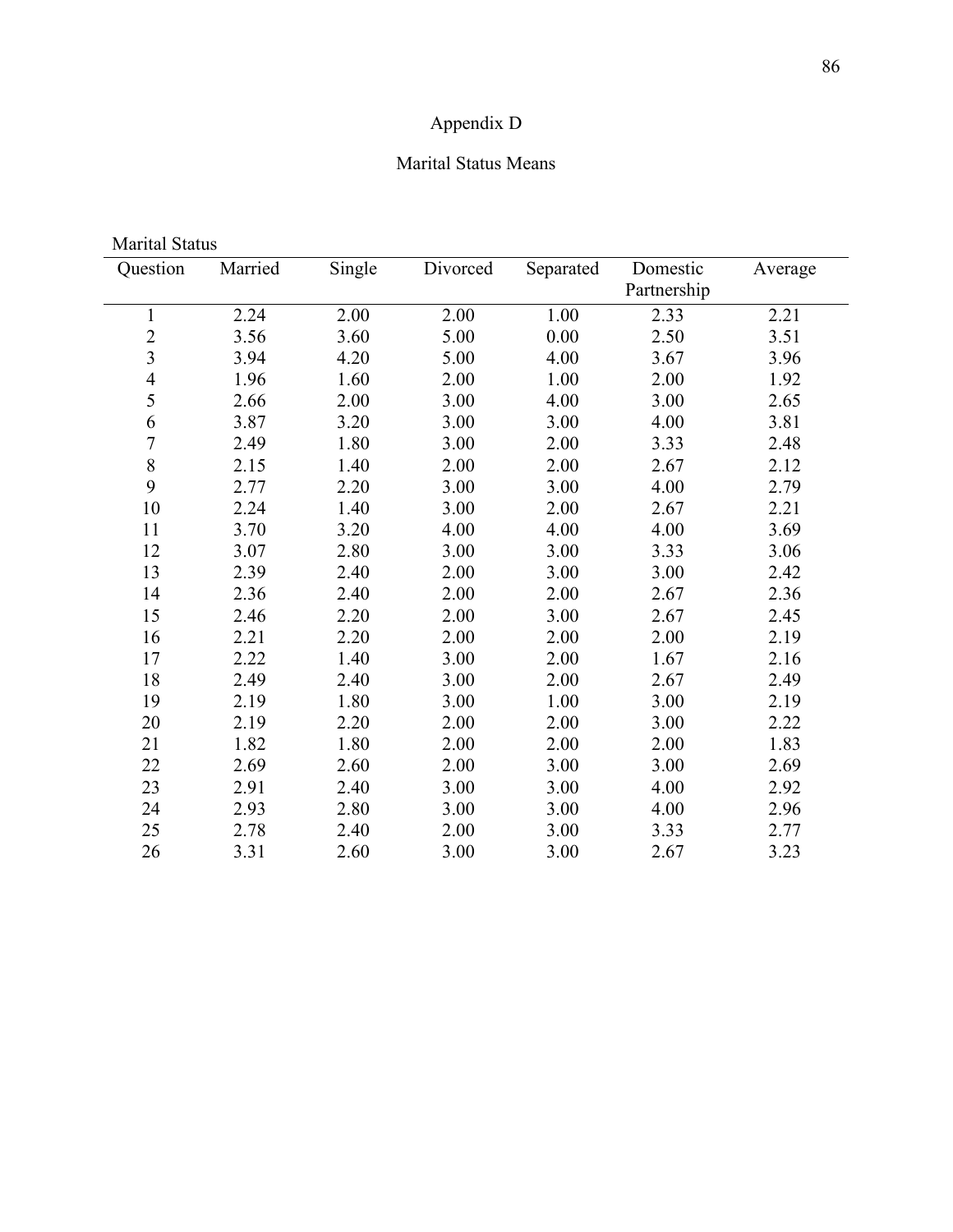# Appendix E

# Dependent Means

Dependents

| Question                 | Dependents | No         | Average |
|--------------------------|------------|------------|---------|
|                          |            | Dependents |         |
| $\mathbf{1}$             | 2.47       | 2.00       | 2.21    |
|                          | 2.91       | 4.03       | 3.51    |
| $\frac{2}{3}$            | 3.89       | 4.02       | 3.96    |
| $\overline{\mathcal{L}}$ | 2.11       | 1.76       | 1.92    |
| 5                        | 2.71       | 2.60       | 2.65    |
| 6                        | 3.74       | 3.86       | 3.81    |
| $\overline{7}$           | 2.69       | 2.31       | 2.48    |
| 8                        | 2.26       | 2.00       | 2.12    |
| 9                        | 2.77       | 2.80       | 2.79    |
| 10                       | 2.34       | 2.10       | 2.21    |
| 11                       | 3.66       | 3.71       | 3.69    |
| 12                       | 3.14       | 3.00       | 3.06    |
| 13                       | 2.57       | 2.29       | 2.42    |
| 14                       | 2.54       | 2.21       | 2.36    |
| 15                       | 2.51       | 2.40       | 2.45    |
| 16                       | 2.31       | 2.10       | 2.19    |
| 17                       | 2.43       | 1.93       | 2.16    |
| 18                       | 2.46       | 2.52       | 2.49    |
| 19                       | 2.26       | 2.14       | 2.19    |
| 20                       | 2.26       | 2.19       | 2.22    |
| 21                       | 2.03       | 1.67       | 1.83    |
| 22                       | 2.71       | 2.67       | 2.69    |
| 23                       | 2.91       | 2.93       | 2.92    |
| 24                       | 2.97       | 2.95       | 2.96    |
| 25                       | 2.71       | 2.81       | 2.77    |
| 26                       | 3.17       | 3.29       | 3.23    |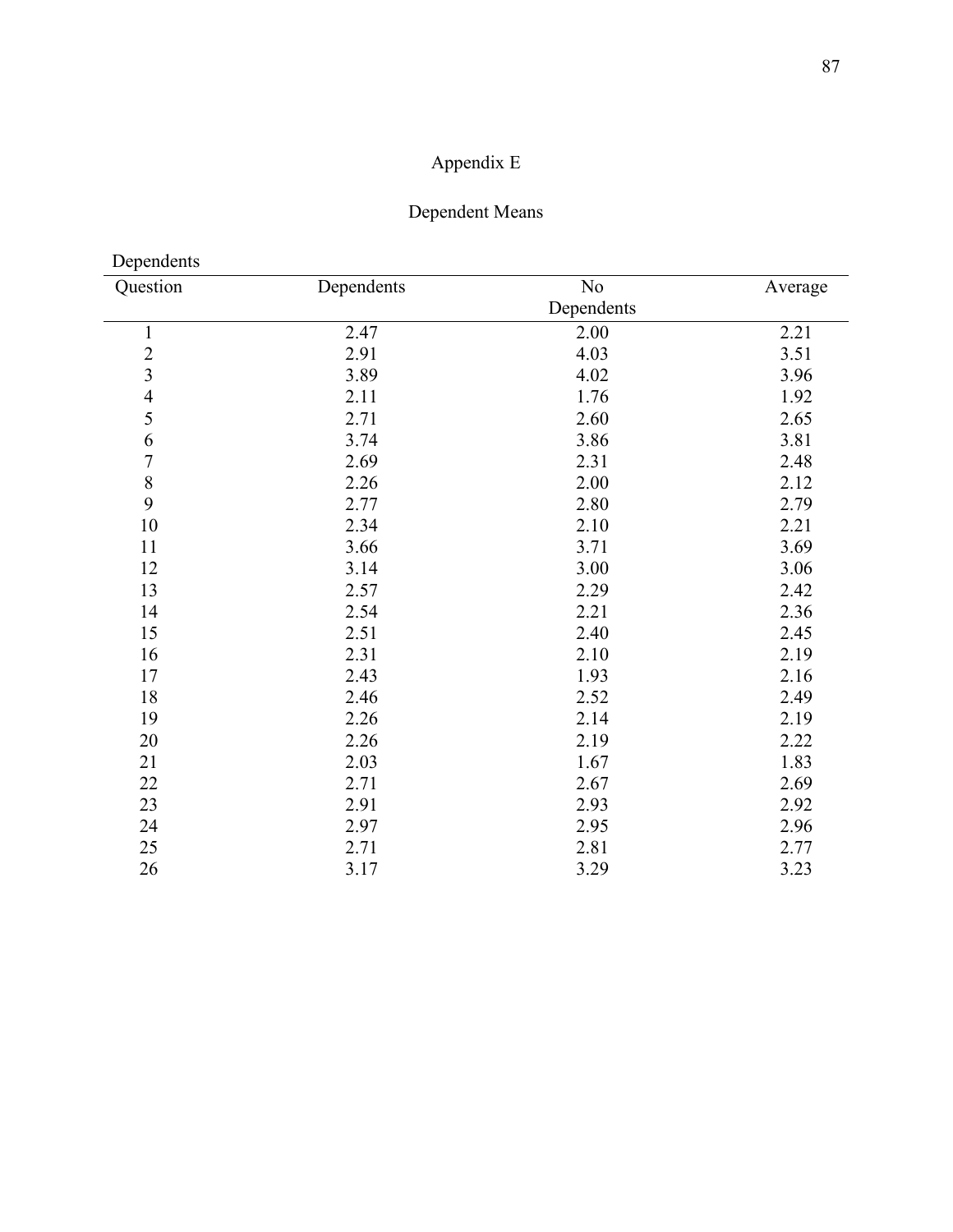# Appendix F

### Institutional Control Means

| <b>Institutional Control</b><br>Question   | Private (Not | Public | Average |
|--------------------------------------------|--------------|--------|---------|
|                                            | for Profit)  |        |         |
|                                            | 2.26         | 2.18   |         |
| $\mathbf{1}$                               |              |        | 2.21    |
| $\begin{array}{c} 2 \\ 3 \\ 4 \end{array}$ | 3.28         | 3.59   | 3.49    |
|                                            | 3.96         | 3.96   | 3.96    |
|                                            | 2.04         | 1.84   | 1.91    |
| 5                                          | 2.48         | 2.73   | 2.64    |
| 6                                          | 3.52         | 3.96   | 3.81    |
| $\overline{7}$                             | 2.56         | 2.41   | 2.46    |
| 8                                          | 2.04         | 2.14   | 2.10    |
| 9                                          | 2.62         | 2.86   | 2.78    |
| 10                                         | 2.26         | 2.16   | 2.19    |
| 11                                         | 3.41         | 3.82   | 3.68    |
| 12                                         | 2.74         | 3.22   | 3.05    |
| 13                                         | 2.41         | 2.41   | 2.41    |
| 14                                         | 2.15         | 2.47   | 2.36    |
| 15                                         | 2.30         | 2.53   | 2.45    |
| 16                                         | 2.11         | 2.22   | 2.18    |
| 17                                         | 2.44         | 1.98   | 2.14    |
| 18                                         | 2.41         | 2.53   | 2.49    |
| 19                                         | 1.96         | 2.29   | 2.18    |
| 20                                         | 2.15         | 2.24   | 2.21    |
| 21                                         | 1.89         | 1.78   | 1.82    |
| 22                                         | 2.59         | 2.73   | 2.68    |
| 23                                         | 2.69         | 3.02   | 2.91    |
| 24                                         | 2.85         | 3.00   | 2.95    |
| 25                                         | 2.48         | 2.90   | 2.76    |
| 26                                         | 2.89         | 3.41   | 3.23    |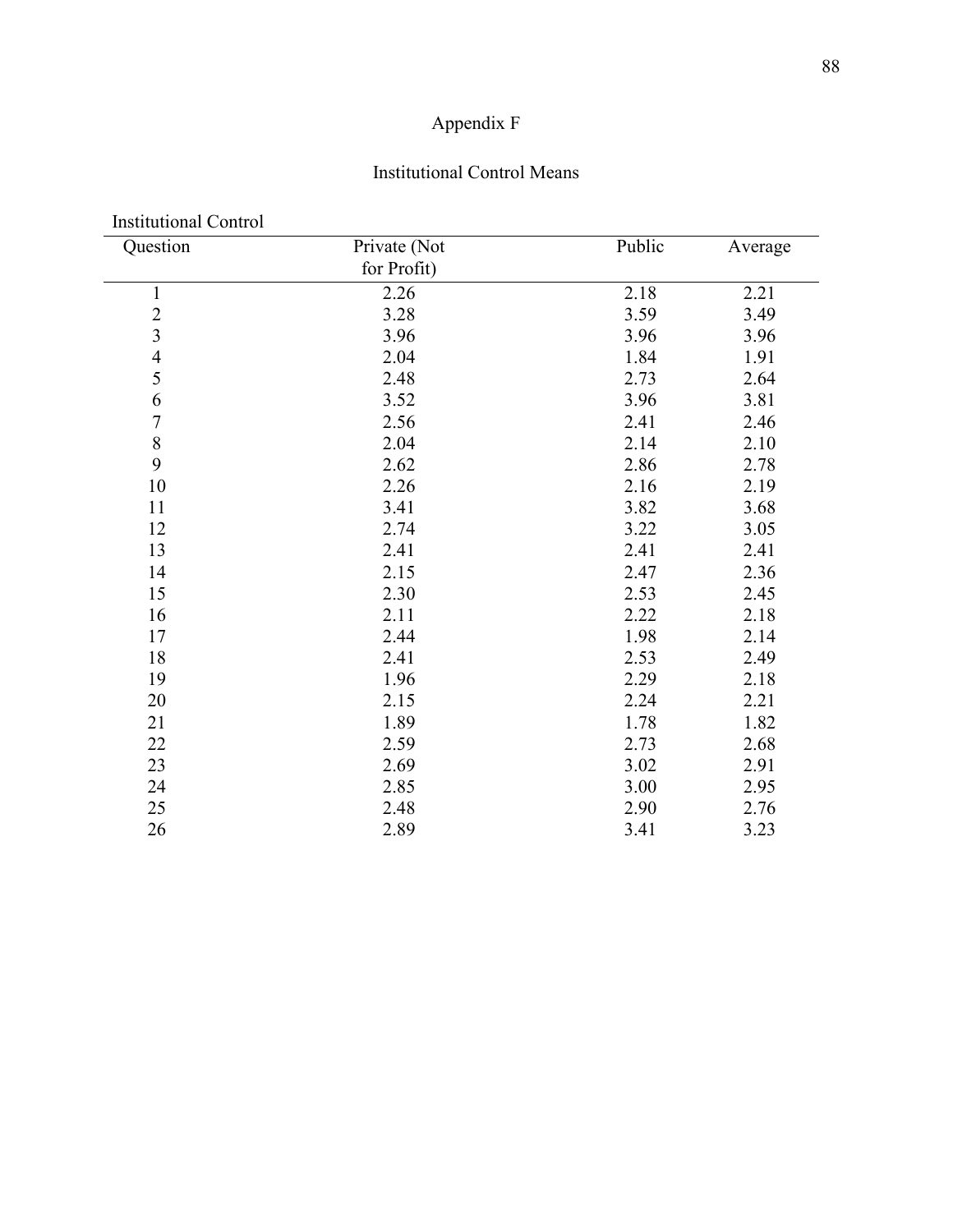# Appendix G

### Institutional Size Means

| <b>Institutional Size</b> |          |                      |                      |         |         |
|---------------------------|----------|----------------------|----------------------|---------|---------|
| Question                  | < 10,000 | $10,000 -$<br>19,999 | $20,000 -$<br>29,999 | >30,000 | Average |
| $\mathbf{1}$              | 2.63     | 2.04                 | 2.00                 | 2.21    | 2.21    |
| $\overline{c}$            | 2.89     | 2.92                 | 4.17                 | 4.33    | 3.49    |
| $\overline{3}$            | 4.00     | 3.92                 | 3.83                 | 4.13    | 3.96    |
| $\overline{4}$            | 2.37     | 1.54                 | 2.00                 | 1.87    | 1.91    |
| 5                         | 2.68     | 2.62                 | 2.50                 | 2.80    | 2.64    |
| 6                         | 3.89     | 3.65                 | 3.67                 | 4.13    | 3.81    |
| $\overline{7}$            | 2.84     | 2.19                 | 2.44                 | 2.47    | 2.46    |
| 8                         | 2.37     | 2.00                 | 2.11                 | 1.93    | 2.10    |
| 9                         | 2.58     | 2.68                 | 2.89                 | 3.07    | 2.78    |
| 10                        | 2.42     | 2.19                 | 1.94                 | 2.20    | 2.19    |
| 11                        | 3.32     | 3.73                 | 3.67                 | 4.07    | 3.68    |
| 12                        | 2.84     | 2.92                 | 3.22                 | 3.33    | 3.05    |
| 13                        | 2.42     | 2.31                 | 2.50                 | 2.47    | 2.41    |
| 14                        | 2.00     | 2.27                 | 2.50                 | 2.80    | 2.36    |
| 15                        | 2.32     | 2.27                 | 2.50                 | 2.87    | 2.45    |
| 16                        | 2.11     | 2.15                 | 2.28                 | 2.20    | 2.18    |
| 17                        | 2.58     | 2.08                 | 2.22                 | 1.60    | 2.14    |
| 18                        | 2.47     | 2.38                 | 2.67                 | 2.47    | 2.49    |
| 19                        | 2.37     | 1.85                 | 2.11                 | 2.60    | 2.18    |
| 20                        | 2.26     | 2.08                 | 2.39                 | 2.13    | 2.21    |
| 21                        | 2.05     | 1.65                 | 1.89                 | 1.73    | 1.82    |
| 22                        | 2.63     | 2.38                 | 2.89                 | 3.00    | 2.68    |
| 23                        | 2.58     | 3.04                 | 2.89                 | 3.13    | 2.91    |
| 24                        | 3.11     | 2.69                 | 2.83                 | 3.33    | 2.95    |
| 25                        | 2.74     | 2.58                 | 2.83                 | 3.00    | 2.76    |
| 26                        | 3.21     | 2.96                 | 3.28                 | 3.67    | 3.23    |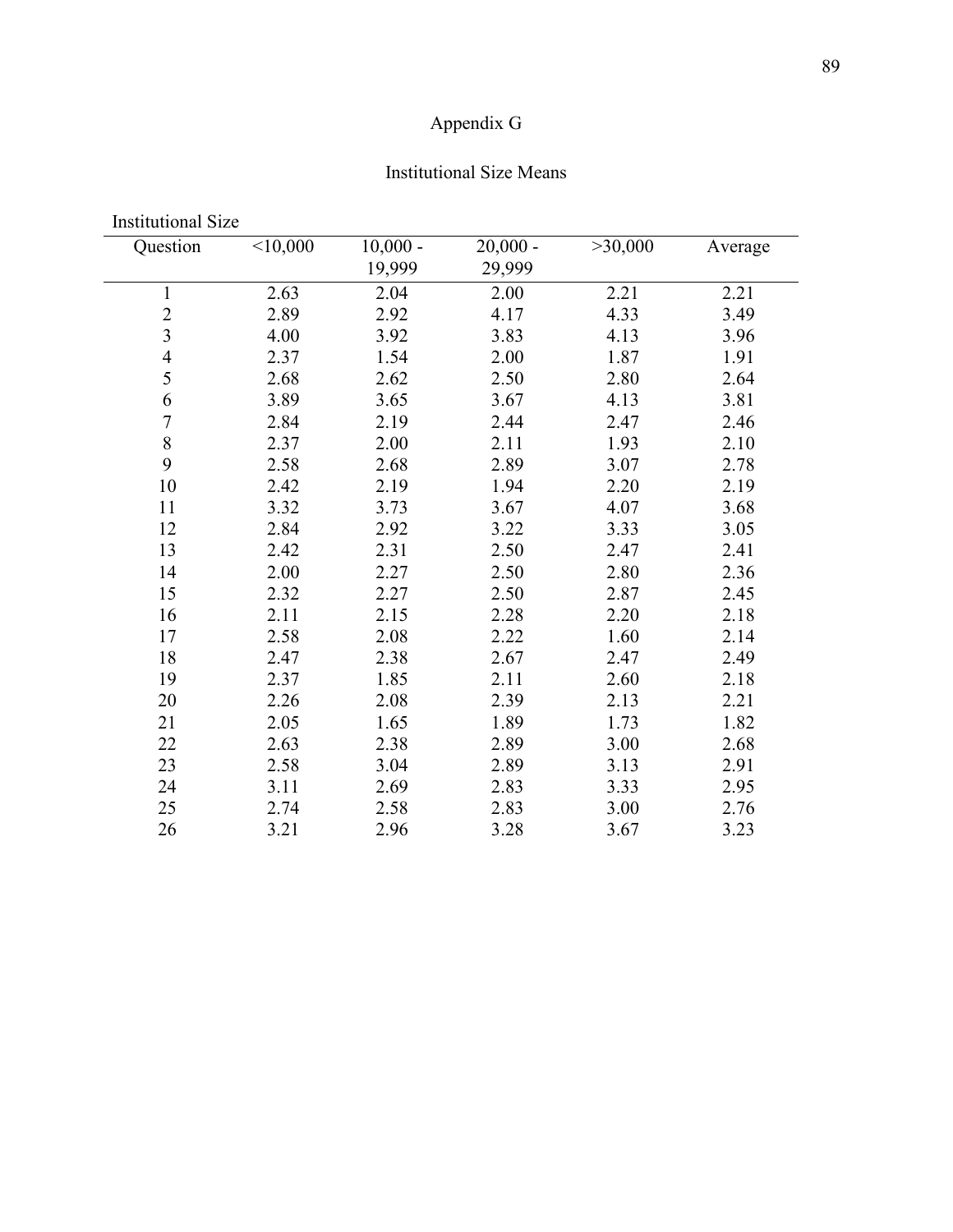# Appendix H

## Carnegie Classification Means

| Question                | Very High | High     | Research | Average |
|-------------------------|-----------|----------|----------|---------|
|                         | Research  | Research |          |         |
| 1                       | 2.15      | 2.08     | 2.53     | 2.22    |
| $\overline{2}$          | 4.03      | 2.83     | 3.33     | 3.49    |
| $\overline{\mathbf{3}}$ | 4.06      | 3.96     | 3.95     | 4.00    |
| $\overline{4}$          | 1.94      | 1.75     | 2.11     | 1.92    |
| 5                       | 2.56      | 2.92     | 2.47     | 2.65    |
| 6                       | 3.94      | 3.79     | 3.58     | 3.81    |
| $\overline{7}$          | 2.41      | 2.29     | 2.84     | 2.48    |
| 8                       | 2.18      | 2.04     | 2.05     | 2.10    |
| 9                       | 2.88      | 2.67     | 2.74     | 2.78    |
| 10                      | 2.12      | 2.42     | 2.11     | 2.21    |
| 11                      | 3.79      | 3.75     | 3.47     | 3.70    |
| 12                      | 3.21      | 3.00     | 2.89     | 3.06    |
| 13                      | 2.53      | 2.29     | 2.42     | 2.43    |
| 14                      | 2.47      | 2.38     | 2.21     | 2.38    |
| 15                      | 2.47      | 2.46     | 2.47     | 2.47    |
| 16                      | 2.15      | 2.17     | 2.32     | 2.19    |
| 17                      | 2.09      | 2.04     | 2.42     | 2.16    |
| 18                      | 2.56      | 2.33     | 2.63     | 2.51    |
| 19                      | 2.26      | 2.00     | 2.32     | 2.19    |
| 20                      | 2.18      | 2.08     | 2.42     | 2.21    |
| 21                      | 1.79      | 1.79     | 1.95     | 1.83    |
| 22                      | 2.85      | 2.46     | 2.68     | 2.69    |
| 23                      | 3.09      | 2.83     | 2.68     | 2.91    |
| 24                      | 2.97      | 2.96     | 3.00     | 2.97    |
| 25                      | 2.79      | 2.58     | 2.95     | 2.77    |
| 26                      | 3.50      | 2.92     | 3.21     | 3.25    |

## Carnegie Classification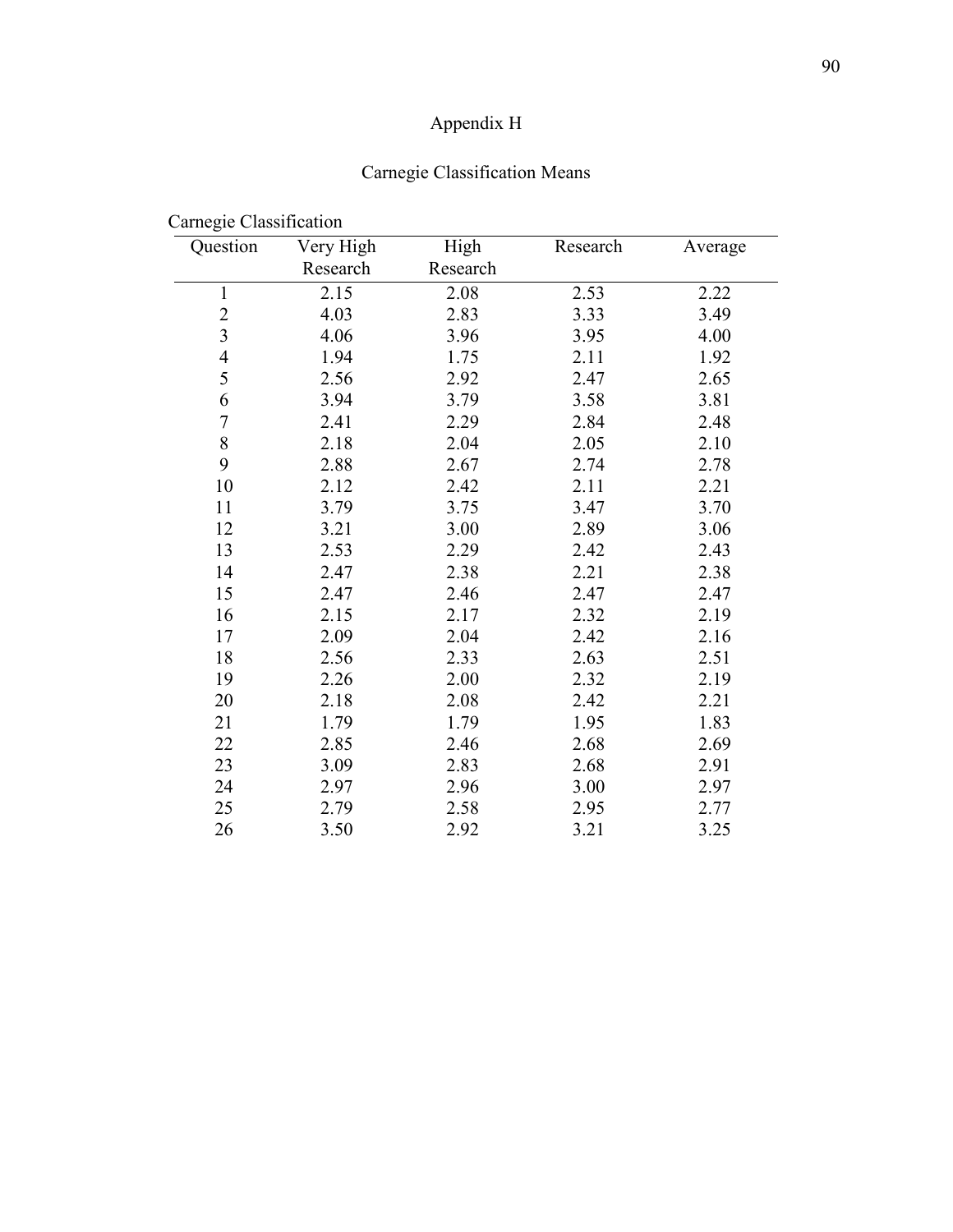# Appendix I

|                |                  | ANOVA Age |       |                 |               |
|----------------|------------------|-----------|-------|-----------------|---------------|
| $\,N$          | $\boldsymbol{M}$ | SD        | SE    | 95% CI for Mean |               |
|                |                  |           |       | LL              | UL            |
| $\overline{2}$ | 2.50             | .707      | .500  | $-3.85$         | Ş             |
| 15             | 2.33             | .816      | .211  | 1.88            |               |
| 55             | 2.25             | .966      | .130  | 1.99            | $\frac{2}{2}$ |
| 5              | 1.20             | .447      | .200  | .64             | $\mathbf{l}$  |
| 77             | 2.21             | .937      | .107  | 2.00            | $\tilde{ }$   |
| $\overline{2}$ | 4.00             | 1.414     | 1.000 | $-8.71$         | 16            |
| 15             | 3.27             | 2.314     | .597  | 1.99            | $\angle$      |
| 54             | 3.48             | 2.247     | .306  | 2.87            | $\angle$      |
| ς              | 4 OO             | 2 236     | _000  | 1 າາ            | ŀ             |

Question

| Question                | Age       | $\boldsymbol{N}$ | $\boldsymbol{M}$ | <b>SD</b> | SE    | 95% CI for Mean |       |
|-------------------------|-----------|------------------|------------------|-----------|-------|-----------------|-------|
|                         | Group     |                  |                  |           |       | LL              | UL    |
| $\mathbf{1}$            | 21-35     | $\overline{2}$   | 2.50             | .707      | .500  | $-3.85$         | 8.85  |
|                         | $36 - 50$ | 15               | 2.33             | .816      | .211  | 1.88            | 2.79  |
|                         | 51-64     | 55               | 2.25             | .966      | .130  | 1.99            | 2.52  |
|                         | $65+$     | 5                | 1.20             | .447      | .200  | .64             | 1.76  |
|                         | Total     | 77               | 2.21             | .937      | .107  | 2.00            | 2.42  |
| $\overline{2}$          | $21 - 35$ | $\overline{2}$   | 4.00             | 1.414     | 1.000 | $-8.71$         | 16.71 |
|                         | $36 - 50$ | 15               | 3.27             | 2.314     | .597  | 1.99            | 4.55  |
|                         | 51-64     | 54               | 3.48             | 2.247     | .306  | 2.87            | 4.09  |
|                         | $65+$     | 5                | 4.00             | 2.236     | 1.000 | 1.22            | 6.78  |
|                         | Total     | 76               | 3.49             | 2.212     | .254  | 2.98            | 3.99  |
| $\overline{\mathbf{3}}$ | $21 - 35$ | $\overline{2}$   | 4.00             | 1.414     | 1.000 | $-8.71$         | 16.71 |
|                         | $36 - 50$ | 15               | 3.73             | .704      | .182  | 3.34            | 4.12  |
|                         | 51-64     | 56               | 4.00             | .831      | .111  | 3.78            | 4.22  |
|                         | $65+$     | 5                | 4.20             | .447      | .200  | 3.64            | 4.76  |
|                         | Total     | 78               | 3.96             | .797      | .090  | 3.78            | 4.14  |
| $\overline{4}$          | $21 - 35$ | $\overline{2}$   | 2.00             | .000      | .000  | 2.00            | 2.00  |
|                         | $36 - 50$ | 15               | 2.40             | .986      | .254  | 1.85            | 2.95  |
|                         | 51-64     | 56               | 1.80             | .818      | .109  | 1.58            | 2.02  |
|                         | $65+$     | 5                | 1.60             | .548      | .245  | .92             | 2.28  |
|                         | Total     | 78               | 1.91             | .856      | .097  | 1.72            | 2.10  |
| 5                       | $21 - 35$ | $\overline{2}$   | 2.50             | .707      | .500  | $-3.85$         | 8.85  |
|                         | $36 - 50$ | 15               | 2.67             | .976      | .252  | 2.13            | 3.21  |
|                         | 51-64     | 56               | 2.73             | 1.018     | .136  | 2.46            | 3.00  |
|                         | $65+$     | 5                | 1.60             | .548      | .245  | .92             | 2.28  |
|                         | Total     | 78               | 2.64             | 1.006     | .114  | 2.41            | 2.87  |
| 6                       | 21-35     | $\overline{2}$   | 4.00             | 1.414     | 1.000 | $-8.71$         | 16.71 |
|                         | $36 - 50$ | 15               | 3.53             | .915      | .236  | 3.03            | 4.04  |
|                         | 51-64     | 56               | 3.82             | .834      | .111  | 3.60            | 4.04  |
|                         | $65+$     | 5                | 4.40             | .894      | .400  | 3.29            | 5.51  |
|                         | Total     | 78               | 3.81             | .869      | .098  | 3.61            | 4.00  |
| 7                       | 21-35     | $\overline{2}$   | 3.00             | .000      | .000  | 3.00            | 3.00  |
|                         | $36 - 50$ | 15               | 2.73             | .884      | .228  | 2.24            | 3.22  |
|                         | 51-64     | 56               | 2.43             | .970      | .130  | 2.17            | 2.69  |
|                         | $65+$     | 5                | 1.80             | .837      | .374  | .76             | 2.84  |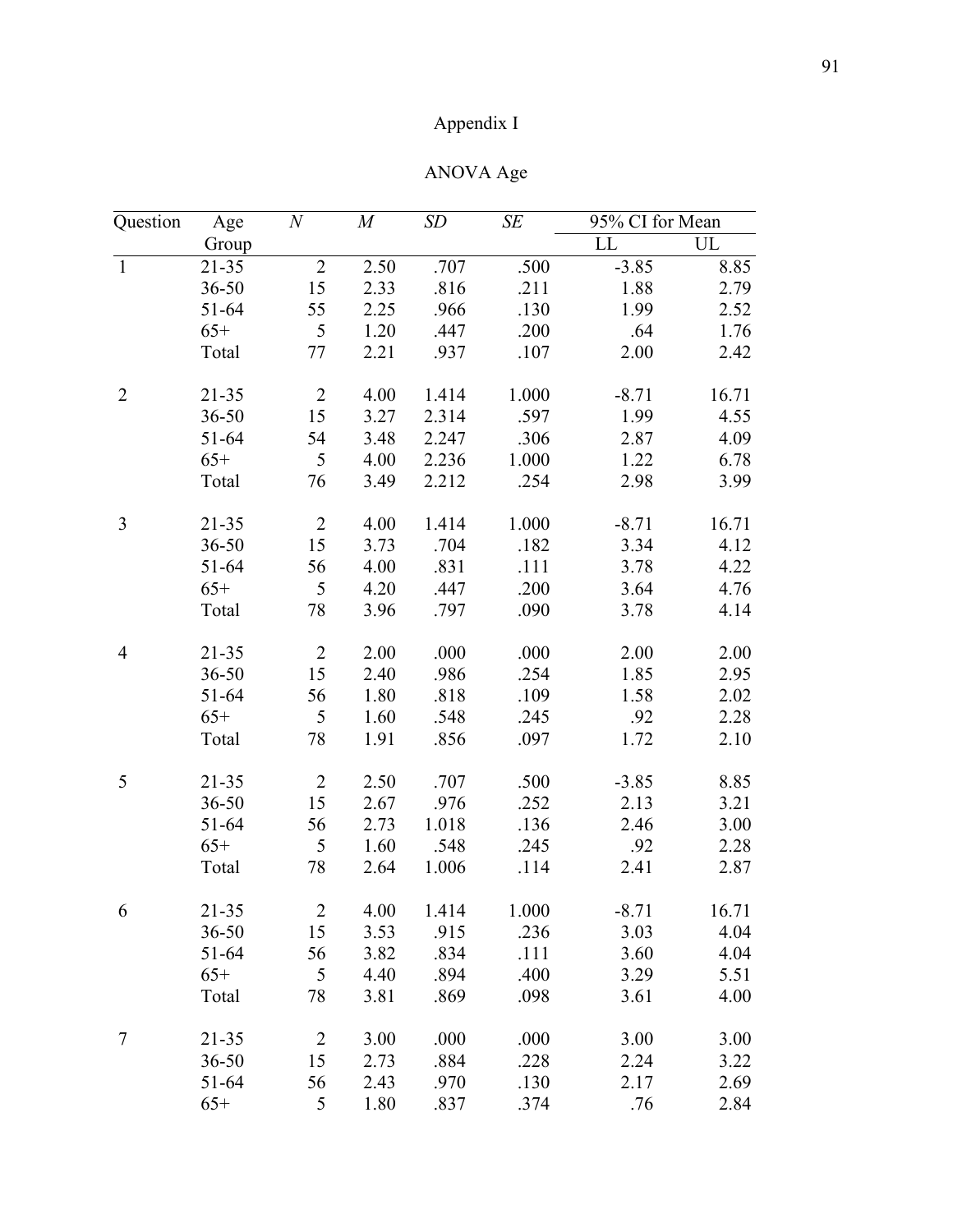|    | Total     | 78             | 2.46 | .949  | .107  | 2.25     | 2.68  |
|----|-----------|----------------|------|-------|-------|----------|-------|
| 8  | $21 - 35$ | $\overline{2}$ | 2.00 | 1.414 | 1.000 | $-10.71$ | 14.71 |
|    | $36 - 50$ | 15             | 2.20 | 1.373 | .355  | 1.44     | 2.96  |
|    | 51-64     | 56             | 2.16 | 1.005 | .134  | 1.89     | 2.43  |
|    | $65+$     | 5              | 1.20 | .447  | .200  | .64      | 1.76  |
|    | Total     | 78             | 2.10 | 1.076 | .122  | 1.86     | 2.35  |
| 9  | $21 - 35$ | $\overline{2}$ | 4.00 | 1.414 | 1.000 | $-8.71$  | 16.71 |
|    | $36 - 50$ | 15             | 2.87 | 1.125 | .291  | 2.24     | 3.49  |
|    | 51-64     | 55             | 2.80 | .931  | .126  | 2.55     | 3.05  |
|    | $65+$     | 5              | 1.80 | .837  | .374  | .76      | 2.84  |
|    | Total     | 77             | 2.78 | 1.008 | .115  | 2.55     | 3.01  |
| 10 | $21 - 35$ | $\overline{2}$ | 1.00 | .000  | .000  | 1.00     | 1.00  |
|    | $36 - 50$ | 15             | 2.07 | .594  | .153  | 1.74     | 2.40  |
|    | 51-64     | 56             | 2.34 | .793  | .106  | 2.13     | 2.55  |
|    | $65+$     | 5              | 1.40 | .548  | .245  | .72      | 2.08  |
|    | Total     | 78             | 2.19 | .790  | .090  | 2.01     | 2.37  |
| 11 | $21 - 35$ | $\overline{2}$ | 4.50 | .707  | .500  | $-1.85$  | 10.85 |
|    | $36 - 50$ | 15             | 3.87 | .990  | .256  | 3.32     | 4.42  |
|    | 51-64     | 56             | 3.64 | .999  | .133  | 3.38     | 3.91  |
|    | $65+$     | 5              | 3.20 | 1.304 | .583  | 1.58     | 4.82  |
|    | Total     | 78             | 3.68 | 1.013 | .115  | 3.45     | 3.91  |
| 12 | $21 - 35$ | $\overline{2}$ | 4.50 | .707  | .500  | $-1.85$  | 10.85 |
|    | $36 - 50$ | 15             | 3.20 | .941  | .243  | 2.68     | 3.72  |
|    | 51-64     | 56             | 3.00 | .953  | .127  | 2.74     | 3.26  |
|    | $65+$     | 5              | 2.60 | 1.140 | .510  | 1.18     | 4.02  |
|    | Total     | 78             | 3.05 | .979  | .111  | 2.83     | 3.27  |
| 13 | $21 - 35$ | $\overline{2}$ | 2.50 | .707  | .500  | $-3.85$  | 8.85  |
|    | $36 - 50$ | 15             | 2.33 | .900  | .232  | 1.84     | 2.83  |
|    | 51-64     | 56             | 2.50 | .894  | .120  | 2.26     | 2.74  |
|    | $65+$     | 5              | 1.60 | .548  | .245  | .92      | 2.28  |
|    | Total     | 78             | 2.41 | .889  | .101  | 2.21     | 2.61  |
| 14 | 21-35     | $\overline{2}$ | 2.50 | .707  | .500  | $-3.85$  | 8.85  |
|    | $36 - 50$ | 15             | 2.60 | .632  | .163  | 2.25     | 2.95  |
|    | 51-64     | 56             | 2.34 | .745  | .100  | 2.14     | 2.54  |
|    | $65+$     | 5              | 1.80 | .447  | .200  | 1.24     | 2.36  |
|    | Total     | 78             | 2.36 | .720  | .082  | 2.20     | 2.52  |
| 15 | $21 - 35$ | $\overline{2}$ | 4.00 | 1.414 | 1.000 | $-8.71$  | 16.71 |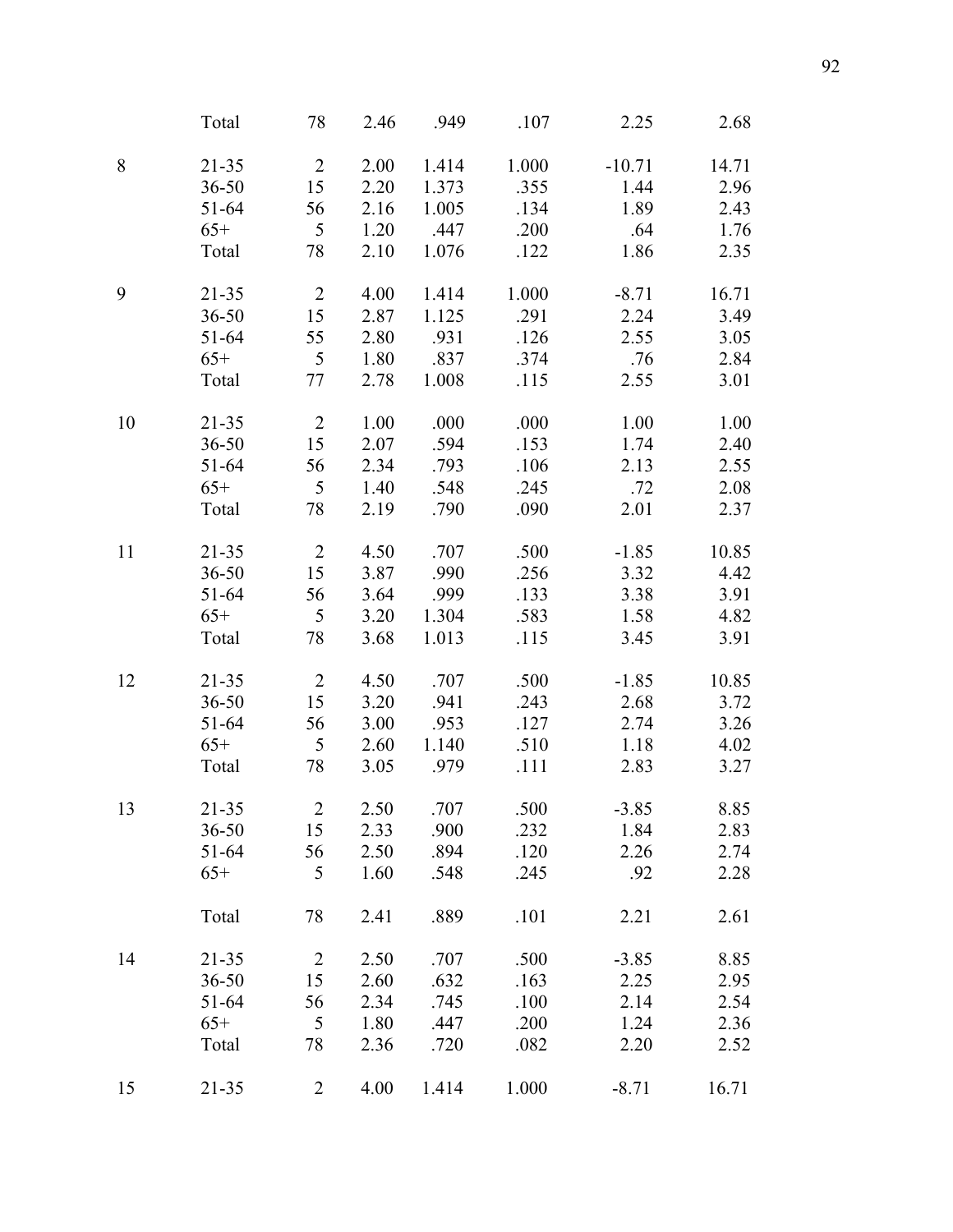|    | $36 - 50$ | 15              | 2.53 | .516        | .133  | 2.25     | 2.82  |
|----|-----------|-----------------|------|-------------|-------|----------|-------|
|    | $51-64$   | 56              | 2.45 | .630        | .084  | 2.28     | 2.62  |
|    | $65+$     | $\overline{5}$  | 1.60 | .548        | .245  | .92      | 2.28  |
|    | Total     | 78              | 2.45 | .696        | .079  | 2.29     | 2.61  |
| 16 | $21 - 35$ | $\overline{2}$  | 3.00 | .000        | .000  | 3.00     | 3.00  |
|    | $36 - 50$ | 15              | 2.20 | .676        | .175  | 1.83     | 2.57  |
|    | 51-64     | 56              | 2.18 | .789        | .105  | 1.97     | 2.39  |
|    | $65+$     | 5               | 1.80 | .837        | .374  | .76      | 2.84  |
|    | Total     | 78              | 2.18 | .769        | .087  | 2.01     | 2.35  |
| 17 | $21 - 35$ | $\overline{2}$  | 2.00 | 1.414       | 1.000 | $-10.71$ | 14.71 |
|    | $36 - 50$ | 15              | 2.53 | 1.356       | .350  | 1.78     | 3.28  |
|    | $51-64$   | 56              | 2.07 | .931        | .124  | 1.82     | 2.32  |
|    | $65+$     | 5               | 1.80 | 1.304       | .583  | .18      | 3.42  |
|    | Total     | 78              | 2.14 | 1.053       | .119  | 1.90     | 2.38  |
| 18 | $21 - 35$ | $\overline{2}$  | 2.00 | 1.414       | 1.000 | $-10.71$ | 14.71 |
|    | $36 - 50$ | 15              | 2.87 | .834        | .215  | 2.40     | 3.33  |
|    | $51 - 64$ | 56              | 2.46 | .808        | .108  | 2.25     | 2.68  |
|    | $65+$     | 5               | 1.80 | .447        | .200  | 1.24     | 2.36  |
|    | Total     | 78              | 2.49 | .833        | .094  | 2.30     | 2.68  |
| 19 | $21 - 35$ | $\overline{2}$  | 2.50 | .707        | .500  | $-3.85$  | 8.85  |
|    | $36 - 50$ | 15              | 2.53 | 1.125       | .291  | 1.91     | 3.16  |
|    | $51 - 64$ | 56              | 2.09 | .837        | .112  | 1.87     | 2.31  |
|    | $65+$     | $5\overline{)}$ | 2.00 | 1.000       | .447  | .76      | 3.24  |
|    | Total     | 78              | 2.18 | .908        | .103  | 1.97     | 2.38  |
| 20 | $21 - 35$ | 2               | 3.00 | 1.414       | 1.000 | $-9.71$  | 15.71 |
|    | $36 - 50$ | 15              | 2.53 | .640        | .165  | 2.18     | 2.89  |
|    | 51-64     | 56              | 2.14 | .841        | .112  | 1.92     | 2.37  |
|    | $65+$     |                 |      | 5 1.60 .548 | .245  | .92      | 2.28  |
|    | Total     | 78              | 2.21 | .827        | .094  | 2.02     | 2.39  |
| 21 | $21 - 35$ | $\overline{2}$  | 2.00 | .000        | .000  | 2.00     | 2.00  |
|    | $36 - 50$ | 15              | 2.07 | .704        | .182  | 1.68     | 2.46  |
|    | 51-64     | 56              | 1.79 | .909        | .121  | 1.54     | 2.03  |
|    | $65+$     | 5               | 1.40 | .548        | .245  | .72      | 2.08  |
|    | Total     | 78              | 1.82 | .849        | .096  | 1.63     | 2.01  |
| 22 | $21 - 35$ | $\overline{2}$  | 3.50 | .707        | .500  | $-2.85$  | 9.85  |
|    | $36 - 50$ | 15              | 2.93 | 1.033       | .267  | 2.36     | 3.51  |
|    | 51-64     | 56              | 2.64 | .862        | .115  | 2.41     | 2.87  |
|    | $65+$     | 5               | 2.00 | .707        | .316  | 1.12     | 2.88  |
|    | Total     | 78              | 2.68 | .904        | .102  | 2.48     | 2.88  |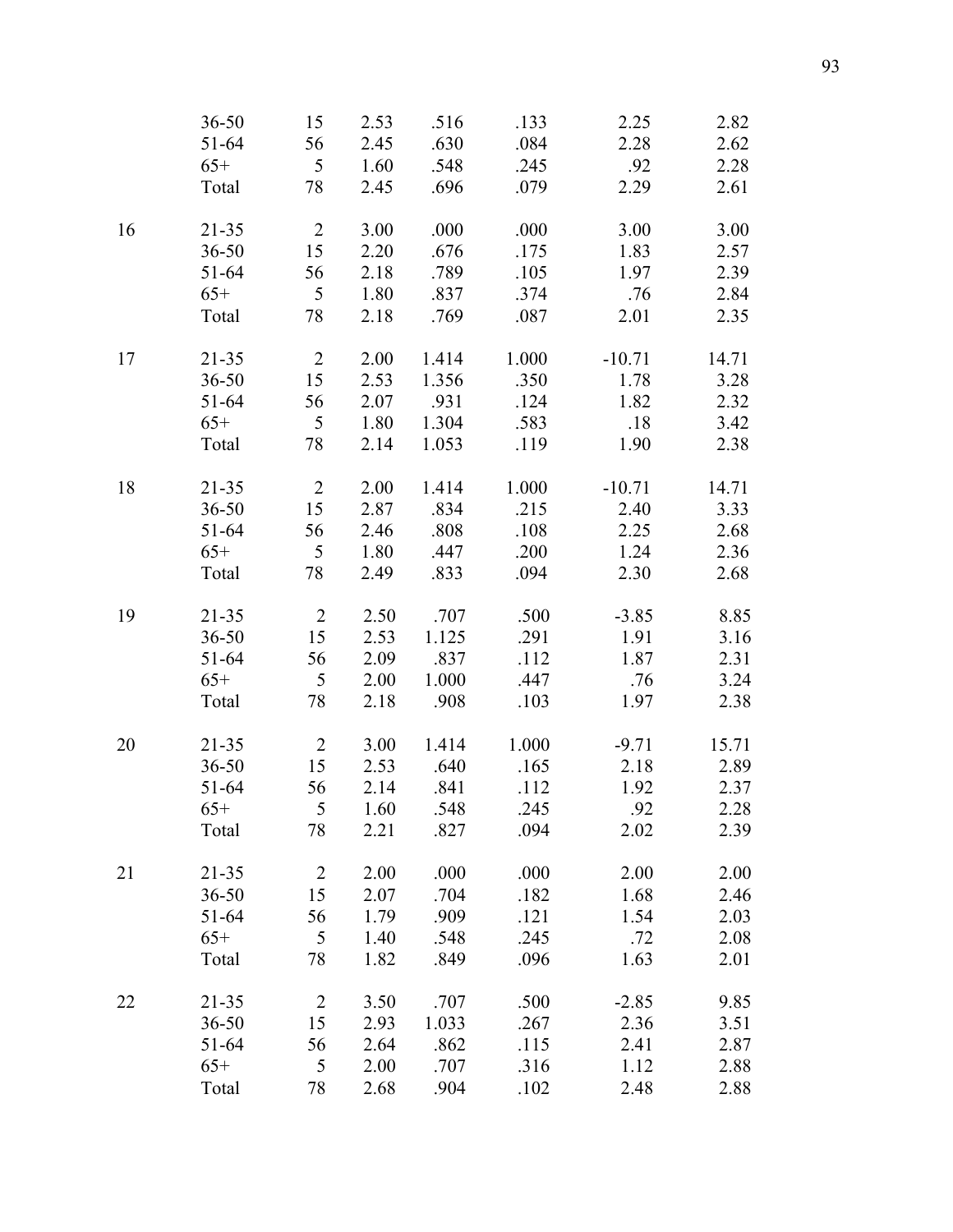| 23 | $21 - 35$ | $\overline{2}$ | 2.50 | .707  | .500  | $-3.85$ | 8.85  |
|----|-----------|----------------|------|-------|-------|---------|-------|
|    | $36 - 50$ | 14             | 3.07 | .997  | .267  | 2.50    | 3.65  |
|    | 51-64     | 56             | 2.91 | .859  | .115  | 2.68    | 3.14  |
|    | $65+$     | 5              | 2.60 | 1.517 | .678  | .72     | 4.48  |
|    | Total     | 77             | 2.91 | .920  | .105  | 2.70    | 3.12  |
| 24 | $21 - 35$ | $\overline{2}$ | 4.00 | 1.414 | 1.000 | $-8.71$ | 16.71 |
|    | $36 - 50$ | 15             | 3.40 | 1.056 | .273  | 2.82    | 3.98  |
|    | 51-64     | 56             | 2.88 | .955  | .128  | 2.62    | 3.13  |
|    | $65+$     | 5              | 2.00 | 1.000 | .447  | .76     | 3.24  |
|    | Total     | 78             | 2.95 | 1.031 | .117  | 2.72    | 3.18  |
| 25 | $21 - 35$ | $\overline{2}$ | 2.50 | .707  | .500  | $-3.85$ | 8.85  |
|    | $36 - 50$ | 15             | 3.07 | 1.033 | .267  | 2.49    | 3.64  |
|    | 51-64     | 56             | 2.75 | .769  | .103  | 2.54    | 2.96  |
|    | $65+$     | 5              | 2.00 | .707  | .316  | 1.12    | 2.88  |
|    | Total     | 78             | 2.76 | .840  | .095  | 2.57    | 2.95  |
| 26 | $21 - 35$ | $\overline{2}$ | 4.50 | .707  | .500  | $-1.85$ | 10.85 |
|    | $36 - 50$ | 15             | 3.20 | 1.014 | .262  | 2.64    | 3.76  |
|    | 51-64     | 56             | 3.23 | .894  | .119  | 2.99    | 3.47  |
|    | $65+$     | 5              | 2.80 | 1.483 | .663  | .96     | 4.64  |
|    | Total     | 78             | 3.23 | .966  | .109  | 3.01    | 3.45  |

### ANOVA

| Question       |                       | SS      | df             | $M\!S$ | $\overline{F}$ | Sig. |
|----------------|-----------------------|---------|----------------|--------|----------------|------|
| 1              | <b>Between Groups</b> | 5.606   | $\overline{3}$ | 1.869  | 2.234          | .091 |
|                | <b>Within Groups</b>  | 61.070  | 73             | .837   |                |      |
|                | Total                 | 66.675  | 76             |        |                |      |
| $\overline{2}$ | <b>Between Groups</b> | 2.572   | 3              | .857   | .169           | .917 |
|                | Within Groups         | 364.415 | 72             | 5.061  |                |      |
|                | Total                 | 366.987 | 75             |        |                |      |
| 3              | Between Groups        | 1.151   | 3              | .384   | .595           | .620 |
|                | Within Groups         | 47.733  | 74             | .645   |                |      |
|                | Total                 | 48.885  | 77             |        |                |      |
| $\overline{4}$ | <b>Between Groups</b> | 4.733   | 3              | 1.578  | 2.261          | .088 |
|                | Within Groups         | 51.639  | 74             | .698   |                |      |
|                | Total                 | 56.372  | 77             |        |                |      |
| 5              | <b>Between Groups</b> | 5.933   | 3              | 1.978  | 2.032          | .117 |
|                | <b>Within Groups</b>  | 72.015  | 74             | .973   |                |      |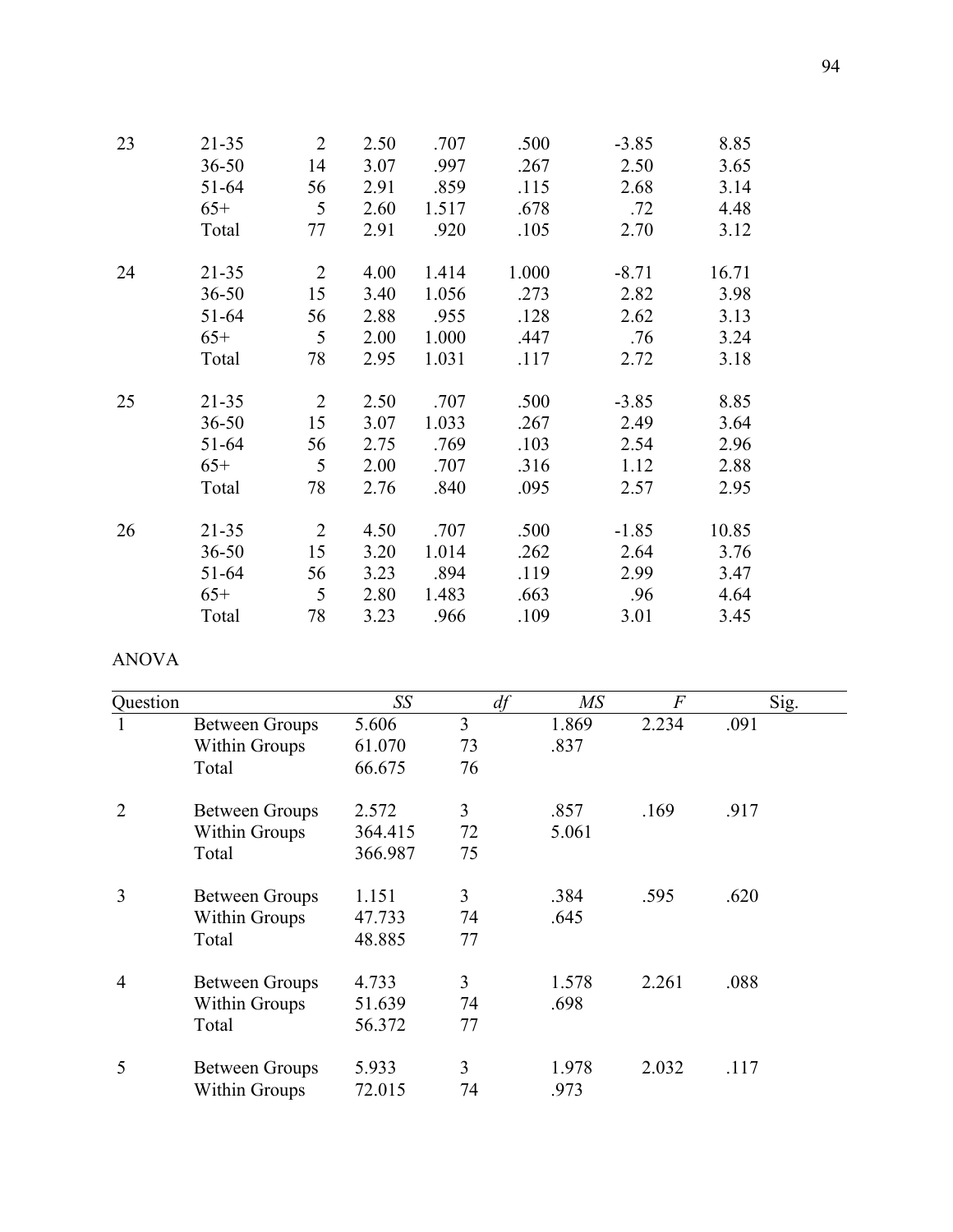|        | Total                                                  | 77.949                    | 77                         |                |       |      |
|--------|--------------------------------------------------------|---------------------------|----------------------------|----------------|-------|------|
| 6      | <b>Between Groups</b><br>Within Groups<br>Total        | 2.968<br>55.148<br>58.115 | $\overline{3}$<br>74<br>77 | .989<br>.745   | 1.327 | .272 |
| $\tau$ | <b>Between Groups</b><br>Within Groups<br>Total        | 3.937<br>65.448<br>69.385 | 3<br>74<br>77              | 1.312<br>.884  | 1.484 | .226 |
| 8      | <b>Between Groups</b><br><b>Within Groups</b><br>Total | 4.426<br>84.754<br>89.179 | 3<br>74<br>77              | 1.475<br>1.145 | 1.288 | .285 |
| 9      | <b>Between Groups</b><br>Within Groups<br>Total        | 7.913<br>69.333<br>77.247 | 3<br>73<br>76              | 2.638<br>.950  | 2.777 | .047 |
| 10     | <b>Between Groups</b><br>Within Groups<br>Total        | 7.428<br>40.687<br>48.115 | 3<br>74<br>77              | 2.476<br>.550  | 4.504 | .006 |
| 11     | <b>Between Groups</b><br>Within Groups<br>Total        | 3.097<br>75.890<br>78.987 | 3<br>74<br>77              | 1.032<br>1.026 | 1.007 | .395 |
| 12     | <b>Between Groups</b><br>Within Groups<br>Total        | 5.695<br>68.100<br>73.795 | 3<br>74<br>77              | 1.898<br>.920  | 2.063 | .112 |
| 13     | <b>Between Groups</b><br>Within Groups<br>Total        | 3.838<br>57.033<br>60.872 | 3<br>74<br>77              | 1.279<br>.771  | 1.660 | .183 |
| 14     | <b>Between Groups</b><br>Within Groups<br>Total        | 2.495<br>37.454<br>39.949 | 3<br>74<br>77              | .832<br>.506   | 1.643 | .187 |
| 15     | <b>Between Groups</b><br>Within Groups<br>Total        | 8.522<br>28.773<br>37.295 | 3<br>74<br>77              | 2.841<br>.389  | 7.306 | .000 |
| 16     | <b>Between Groups</b><br>Within Groups<br>Total        | 2.073<br>43.414<br>45.487 | $\overline{3}$<br>74<br>77 | .691<br>.587   | 1.178 | .324 |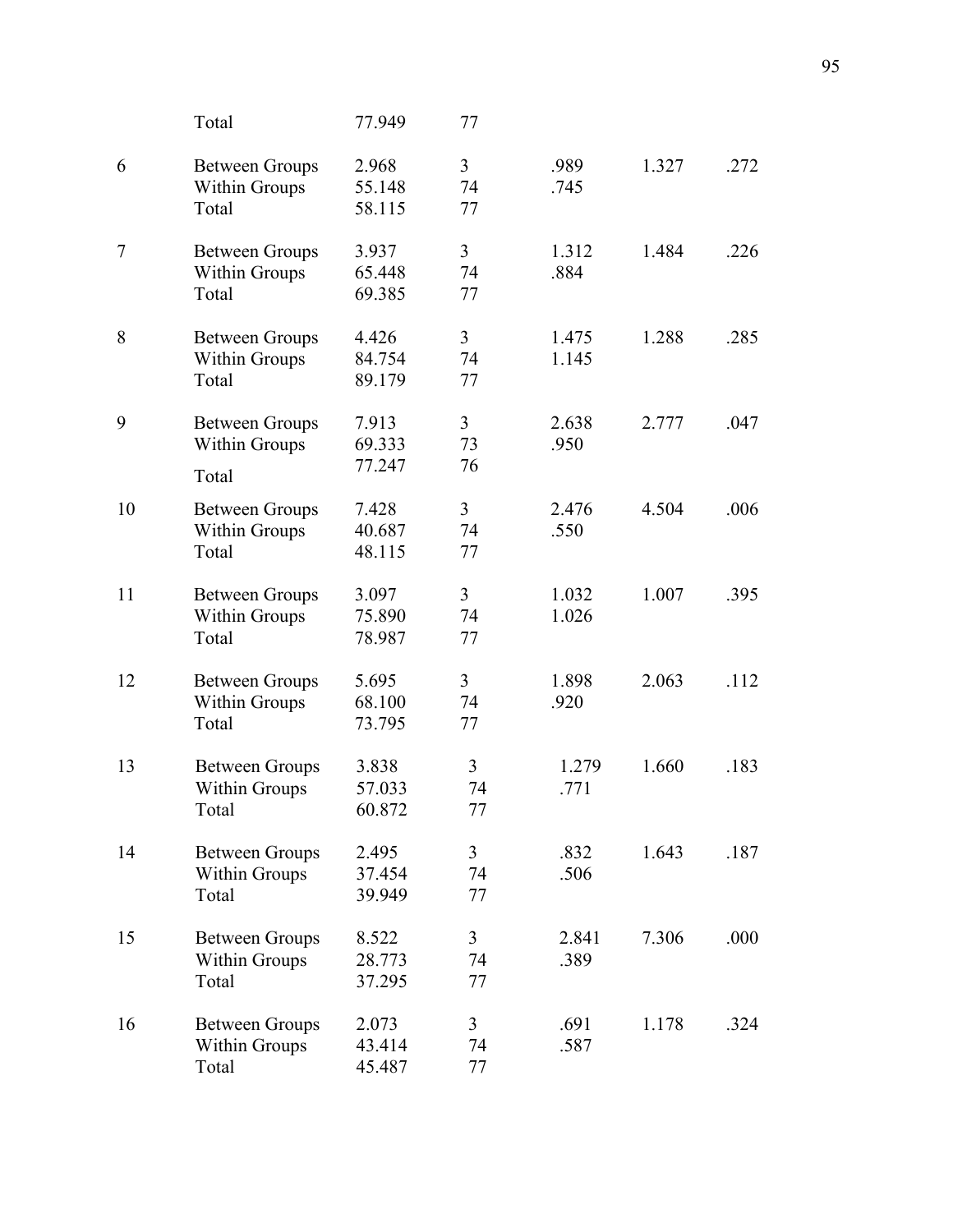| 17 | <b>Between Groups</b><br><b>Within Groups</b><br>Total | 3.201<br>82.248<br>85.449  | $\overline{3}$<br>74<br>77 | 1.067<br>1.111 | .960  | .416 |
|----|--------------------------------------------------------|----------------------------|----------------------------|----------------|-------|------|
| 18 | <b>Between Groups</b><br>Within Groups<br>Total        | 5.025<br>48.462<br>53.487  | $\overline{3}$<br>74<br>77 | 1.675<br>.655  | 2.558 | .062 |
| 19 | <b>Between Groups</b><br><b>Within Groups</b><br>Total | 2.700<br>60.787<br>63.487  | $\overline{3}$<br>74<br>77 | .900<br>.821   | 1.096 | .356 |
| 20 | <b>Between Groups</b><br>Within Groups<br>Total        | 4.927<br>47.790<br>52.718  | $\overline{3}$<br>74<br>77 | 1.642<br>.646  | 2.543 | .063 |
| 21 | <b>Between Groups</b><br>Within Groups<br>Total        | 1.925<br>53.562<br>55.487  | $\overline{3}$<br>74<br>77 | .642<br>.724   | .887  | .452 |
| 22 | <b>Between Groups</b><br>Within Groups<br>Total        | 4.697<br>58.290<br>62.987  | $\overline{3}$<br>74<br>77 | 1.566<br>.788  | 1.987 | .123 |
| 23 | <b>Between Groups</b><br>Within Groups<br>Total        | 1.181<br>63.182<br>64.364  | 3<br>73<br>76              | .394<br>.866   | .455  | .715 |
| 24 | <b>Between Groups</b><br>Within Groups<br>Total        | 10.070<br>71.725<br>81.795 | $\overline{3}$<br>74<br>77 | 3.357<br>.969  | 3.463 | .020 |
| 25 | <b>Between Groups</b><br>Within Groups<br>Total        | 4.438<br>49.933<br>54.372  | $\overline{3}$<br>74<br>77 | 1.479<br>.675  | 2.193 | .096 |
| 26 | <b>Between Groups</b><br>Within Groups<br>Total        | 4.164<br>67.682<br>71.846  | $\overline{3}$<br>74<br>77 | 1.388<br>.915  | 1.518 | .217 |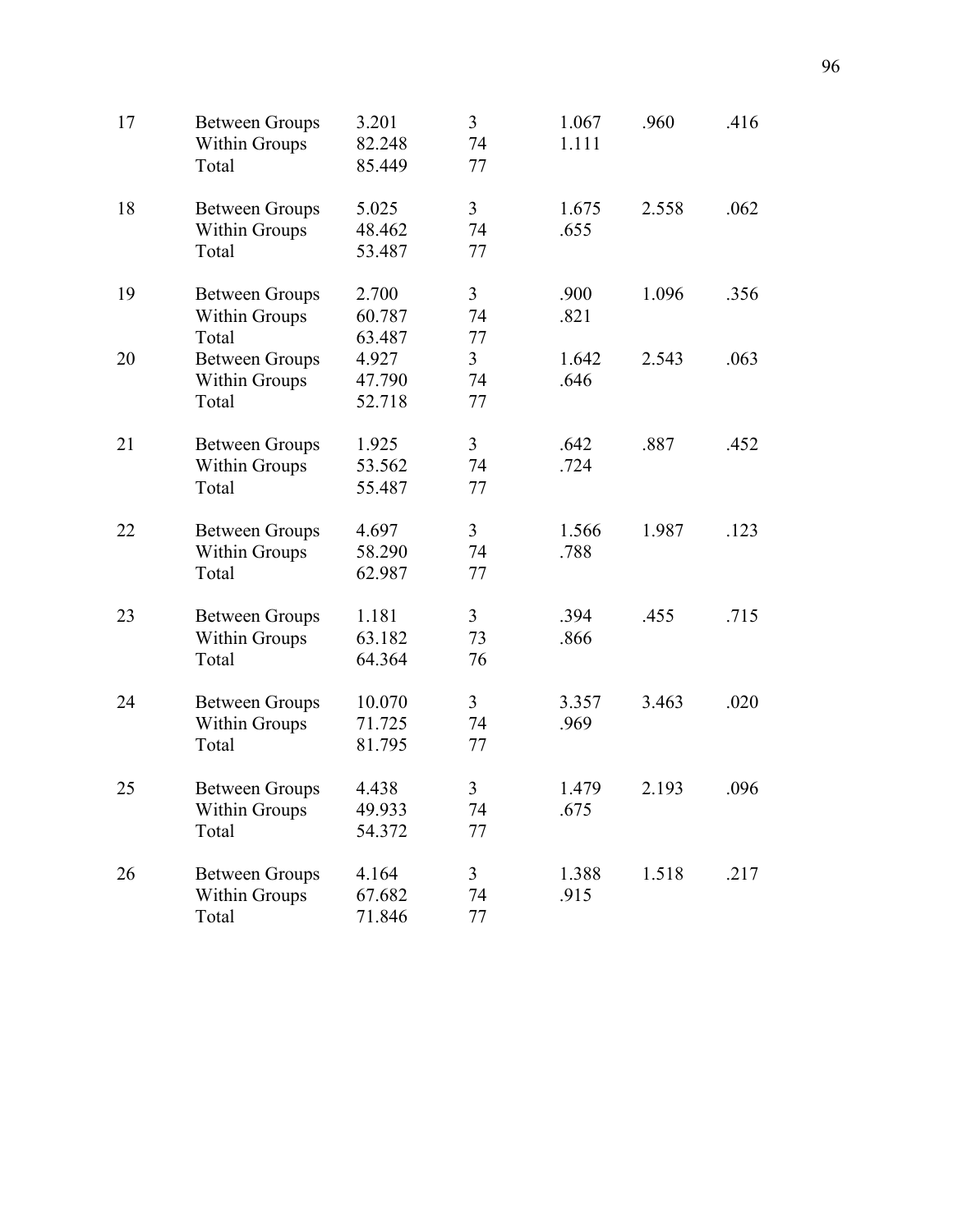# Appendix J

| Question       | Carnegie           | $\boldsymbol{N}$ | M    | SD    | SE   |      | 95% CI for Mean |  |
|----------------|--------------------|------------------|------|-------|------|------|-----------------|--|
|                | Classification     |                  |      |       |      | LL   | UL              |  |
| $\mathbf{1}$   | Very High Research | 33               | 2.15 | .906  | .158 | 1.83 | 2.47            |  |
|                | High Research      | 24               | 2.08 | .929  | .190 | 1.69 | 2.48            |  |
|                | Research           | 19               | 2.53 | .964  | .221 | 2.06 | 2.99            |  |
|                | Total              | 76               | 2.22 | .932  | .107 | 2.01 | 2.44            |  |
| $\overline{2}$ | Very High Research | 34               | 4.03 | 1.962 | .336 | 3.35 | 4.71            |  |
|                | High Research      | 24               | 2.83 | 2.479 | .506 | 1.79 | 3.88            |  |
|                | Research           | 18               | 3.33 | 2.142 | .505 | 2.27 | 4.40            |  |
|                | Total              | 76               | 3.49 | 2.212 | .254 | 2.98 | 3.99            |  |
| 3              | Very High Research | 34               | 4.06 | .736  | .126 | 3.80 | 4.32            |  |
|                | High Research      | 24               | 3.96 | .751  | .153 | 3.64 | 4.28            |  |
|                | Research           | 19               | 3.95 | .705  | .162 | 3.61 | 4.29            |  |
|                | Total              | 77               | 4.00 | .725  | .083 | 3.84 | 4.16            |  |
| $\overline{4}$ | Very High Research | 34               | 1.94 | .851  | .146 | 1.64 | 2.24            |  |
|                | High Research      | 24               | 1.75 | .737  | .150 | 1.44 | 2.06            |  |
|                | Research           | 19               | 2.11 | .994  | .228 | 1.63 | 2.58            |  |
|                | Total              | 77               | 1.92 | .855  | .097 | 1.73 | 2.12            |  |
| 5              | Very High Research | 34               | 2.56 | .960  | .165 | 2.22 | 2.89            |  |
|                | High Research      | 24               | 2.92 | 1.139 | .232 | 2.44 | 3.40            |  |
|                | Research           | 19               | 2.47 | .905  | .208 | 2.04 | 2.91            |  |
|                | Total              | 77               | 2.65 | 1.010 | .115 | 2.42 | 2.88            |  |
| 6              | Very High Research | 34               | 3.94 | .814  | .140 | 3.66 | 4.23            |  |
|                | High Research      | 24               | 3.79 | .977  | .199 | 3.38 | 4.20            |  |
|                | Research           | 19               | 3.58 | .838  | .192 | 3.18 | 3.98            |  |
|                | Total              | 77               | 3.81 | .874  | .100 | 3.61 | 4.00            |  |
| 7              | Very High Research | 34               | 2.41 | 1.048 | .180 | 2.05 | 2.78            |  |
|                | High Research      | 24               | 2.29 | .908  | .185 | 1.91 | 2.68            |  |
|                | Research           | 19               | 2.84 | .688  | .158 | 2.51 | 3.17            |  |
|                | Total              | 77               | 2.48 | .940  | .107 | 2.27 | 2.69            |  |
| 8              | Very High Research | 34               | 2.18 | 1.141 | .196 | 1.78 | 2.57            |  |
|                | High Research      | 24               | 2.04 | .955  | .195 | 1.64 | 2.44            |  |
|                | Research           | 19               | 2.05 | 1.177 | .270 | 1.49 | 2.62            |  |
|                | Total              | 77               | 2.10 | 1.083 | .123 | 1.86 | 2.35            |  |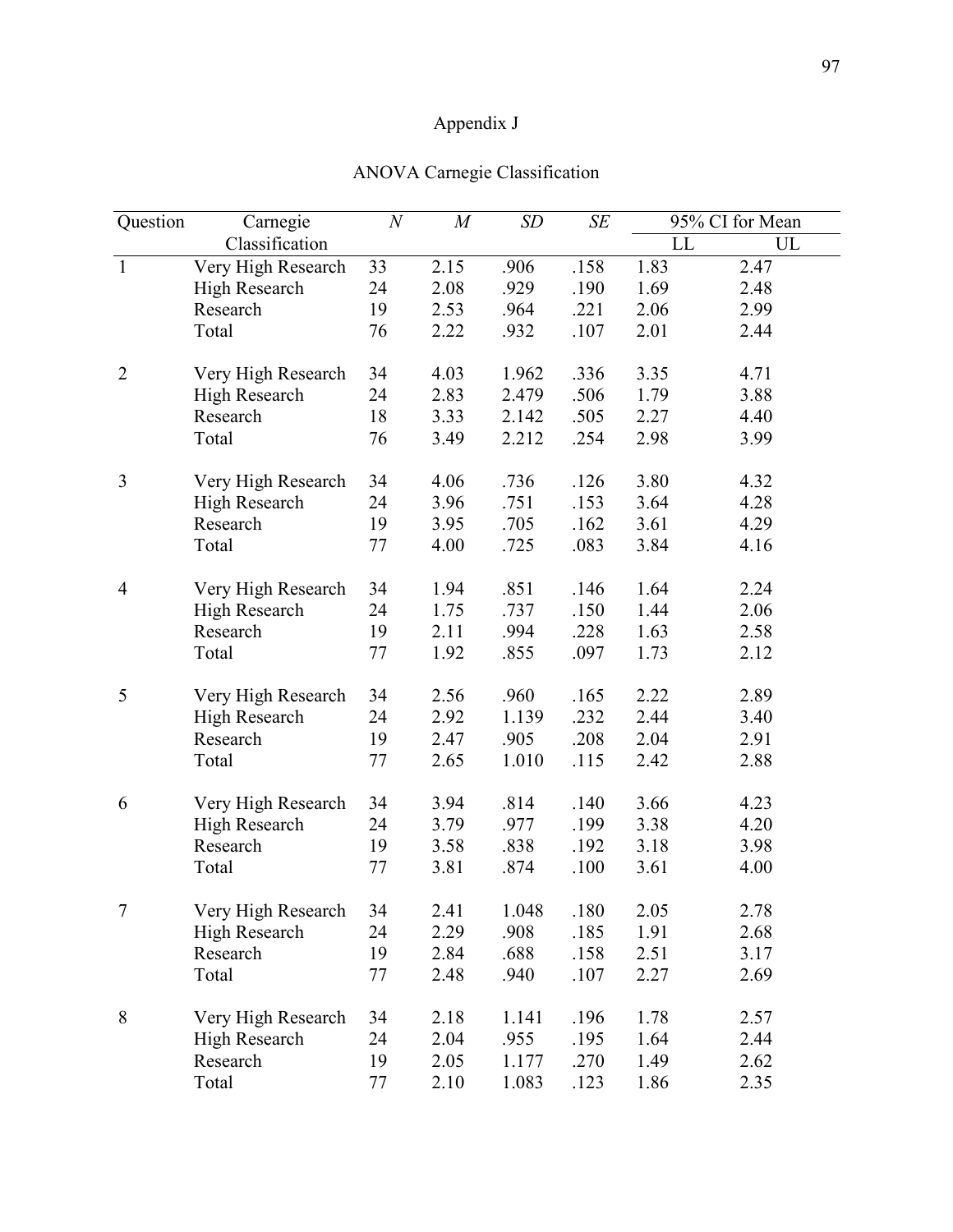| 9  | Very High Research   | 33 | 2.88 | 1.219 | .212 | 2.45 | 3.31 |
|----|----------------------|----|------|-------|------|------|------|
|    | High Research        | 24 | 2.67 | .963  | .197 | 2.26 | 3.07 |
|    | Research             | 19 | 2.74 | .653  | .150 | 2.42 | 3.05 |
|    | Total                | 76 | 2.78 | 1.015 | .116 | 2.54 | 3.01 |
| 10 | Very High Research   | 34 | 2.12 | .769  | .132 | 1.85 | 2.39 |
|    | High Research        | 24 | 2.42 | .830  | .169 | 2.07 | 2.77 |
|    | Research             | 19 | 2.11 | .737  | .169 | 1.75 | 2.46 |
|    | Total                | 77 | 2.21 | .784  | .089 | 2.03 | 2.39 |
| 11 | Very High Research   | 34 | 3.79 | 1.095 | .188 | 3.41 | 4.18 |
|    | High Research        | 24 | 3.75 | .944  | .193 | 3.35 | 4.15 |
|    | Research             | 19 | 3.47 | .905  | .208 | 3.04 | 3.91 |
|    | Total                | 77 | 3.70 | 1.001 | .114 | 3.47 | 3.93 |
| 12 | Very High Research   | 34 | 3.21 | 1.067 | .183 | 2.83 | 3.58 |
|    | High Research        | 24 | 3.00 | .885  | .181 | 2.63 | 3.37 |
|    | Research             | 19 | 2.89 | .937  | .215 | 2.44 | 3.35 |
|    | Total                | 77 | 3.06 | .978  | .111 | 2.84 | 3.29 |
| 13 | Very High Research   | 34 | 2.53 | 1.051 | .180 | 2.16 | 2.90 |
|    | High Research        | 24 | 2.29 | .806  | .165 | 1.95 | 2.63 |
|    | Research             | 19 | 2.42 | .607  | .139 | 2.13 | 2.71 |
|    | Total                | 77 | 2.43 | .880  | .100 | 2.23 | 2.63 |
| 14 | Very High Research   | 34 | 2.47 | .825  | .142 | 2.18 | 2.76 |
|    | High Research        | 24 | 2.38 | .711  | .145 | 2.07 | 2.68 |
|    | Research             | 19 | 2.21 | .419  | .096 | 2.01 | 2.41 |
|    | Total                | 77 | 2.38 | .708  | .081 | 2.22 | 2.54 |
| 15 | Very High Research   | 34 | 2.47 | .748  | .128 | 2.21 | 2.73 |
|    | High Research        | 24 | 2.46 | .721  | .147 | 2.15 | 2.76 |
|    | Research             | 19 | 2.47 | .513  | .118 | 2.23 | 2.72 |
|    | Total                | 77 | 2.47 | .680  | .078 | 2.31 | 2.62 |
| 16 | Very High Research   | 34 | 2.15 | .821  | .141 | 1.86 | 2.43 |
|    | <b>High Research</b> | 24 | 2.17 | .637  | .130 | 1.90 | 2.44 |
|    | Research             | 19 | 2.32 | .820  | .188 | 1.92 | 2.71 |
|    | Total                | 77 | 2.19 | .762  | .087 | 2.02 | 2.37 |
| 17 | Very High Research   | 34 | 2.09 | 1.138 | .195 | 1.69 | 2.49 |
|    | <b>High Research</b> | 24 | 2.04 | .955  | .195 | 1.64 | 2.44 |
|    | Research             | 19 | 2.42 | 1.017 | .233 | 1.93 | 2.91 |
|    | Total                | 77 | 2.16 | 1.052 | .120 | 1.92 | 2.39 |
| 18 | Very High Research   | 34 | 2.56 | .786  | .135 | 2.28 | 2.83 |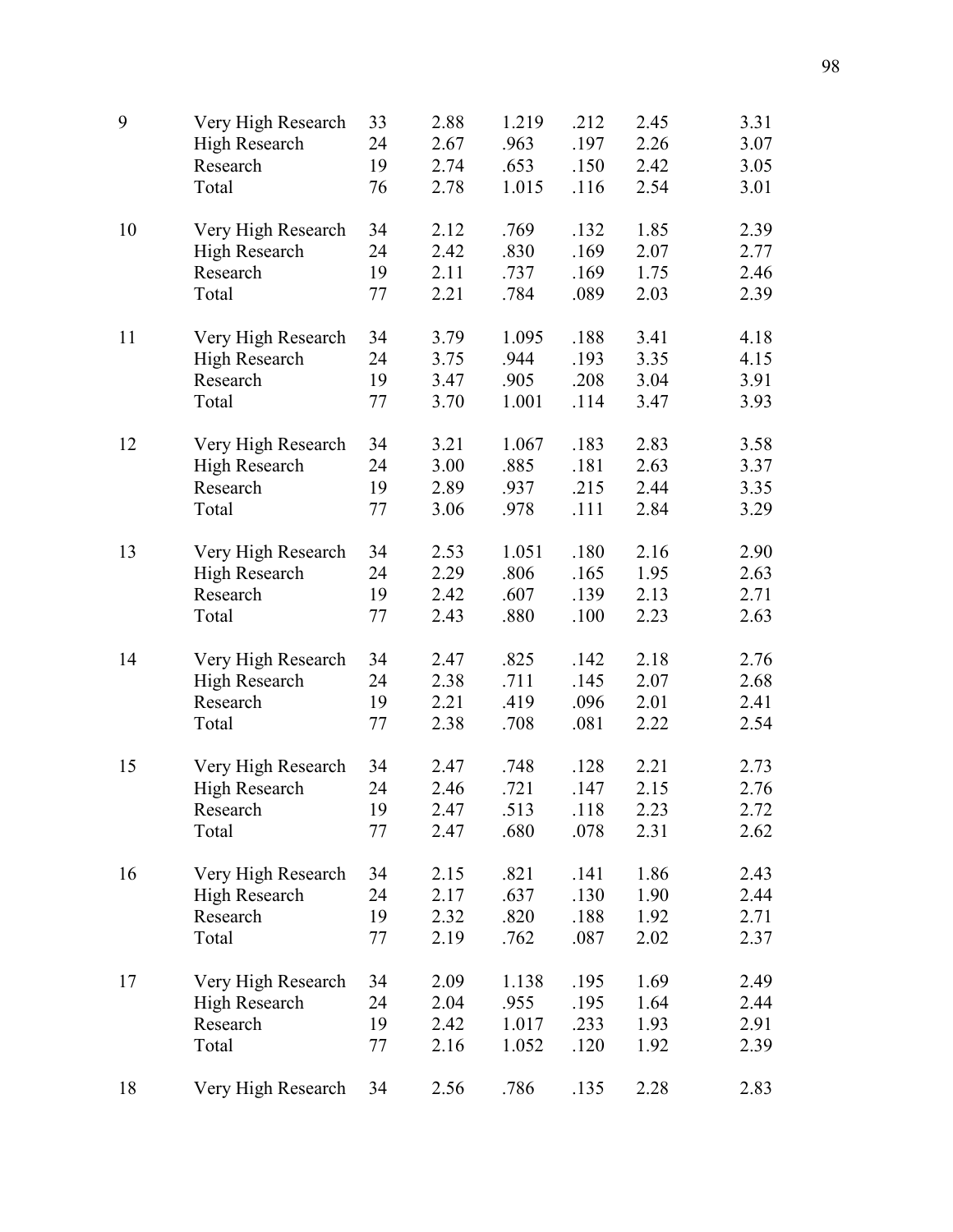|    | High Research        | 24     | 2.33 | .761  | .155 | 2.01 | 2.65 |
|----|----------------------|--------|------|-------|------|------|------|
|    | Research             | 19     | 2.63 | .955  | .219 | 2.17 | 3.09 |
|    | Total                | 77     | 2.51 | .821  | .094 | 2.32 | 2.69 |
| 19 | Very High Research   | 34     | 2.26 | .994  | .171 | 1.92 | 2.61 |
|    | <b>High Research</b> | 24     | 2.00 | .834  | .170 | 1.65 | 2.35 |
|    | Research             | 19     | 2.32 | .820  | .188 | 1.92 | 2.71 |
|    | Total                | 77     | 2.19 | .904  | .103 | 1.99 | 2.40 |
| 20 | Very High Research   | 34     | 2.18 | .758  | .130 | 1.91 | 2.44 |
|    | High Research        | 24     | 2.08 | .830  | .169 | 1.73 | 2.43 |
|    | Research             | 19     | 2.42 | .961  | .221 | 1.96 | 2.88 |
|    | Total                | 77     | 2.21 | .833  | .095 | 2.02 | 2.40 |
| 21 | Very High Research   | 34     | 1.79 | .845  | .145 | 1.50 | 2.09 |
|    | <b>High Research</b> | 24     | 1.79 | .977  | .199 | 1.38 | 2.20 |
|    | Research             | 19     | 1.95 | .705  | .162 | 1.61 | 2.29 |
|    | Total                | 77     | 1.83 | .849  | .097 | 1.64 | 2.02 |
| 22 | Very High Research   | 34     | 2.85 | .958  | .164 | 2.52 | 3.19 |
|    | High Research        | 24     | 2.46 | .833  | .170 | 2.11 | 2.81 |
|    | Research             | 19     | 2.68 | .885  | .203 | 2.26 | 3.11 |
|    | Total                | 77     | 2.69 | .907  | .103 | 2.48 | 2.89 |
| 23 | Very High Research   | 34     | 3.09 | .996  | .171 | 2.74 | 3.44 |
|    | High Research        | 23     | 2.83 | .937  | .195 | 2.42 | 3.23 |
|    | Research             | 19     | 2.68 | .749  | .172 | 2.32 | 3.05 |
|    | Total                | 76     | 2.91 | .926  | .106 | 2.70 | 3.12 |
| 24 | Very High Research   | 34     | 2.97 | .969  | .166 | 2.63 | 3.31 |
|    | High Research        | 24     | 2.96 | .999  | .204 | 2.54 | 3.38 |
|    | Research             | 19     | 3.00 | 1.155 | .265 | 2.44 | 3.56 |
|    | Total                | $77\,$ | 2.97 | 1.013 | .115 | 2.74 | 3.20 |
| 25 | Very High Research   | 34     | 2.79 | .729  | .125 | 2.54 | 3.05 |
|    | <b>High Research</b> | 24     | 2.58 | .830  | .169 | 2.23 | 2.93 |
|    | Research             | 19     | 2.95 | 1.026 | .235 | 2.45 | 3.44 |
|    | Total                | 77     | 2.77 | .841  | .096 | 2.58 | 2.96 |
| 26 | Very High Research   | 34     | 3.50 | .826  | .142 | 3.21 | 3.79 |
|    | High Research        | 24     | 2.92 | 1.018 | .208 | 2.49 | 3.35 |
|    | Research             | 19     | 3.21 | 1.032 | .237 | 2.71 | 3.71 |
|    | Total                | 77     | 3.25 | .962  | .110 | 3.03 | 3.47 |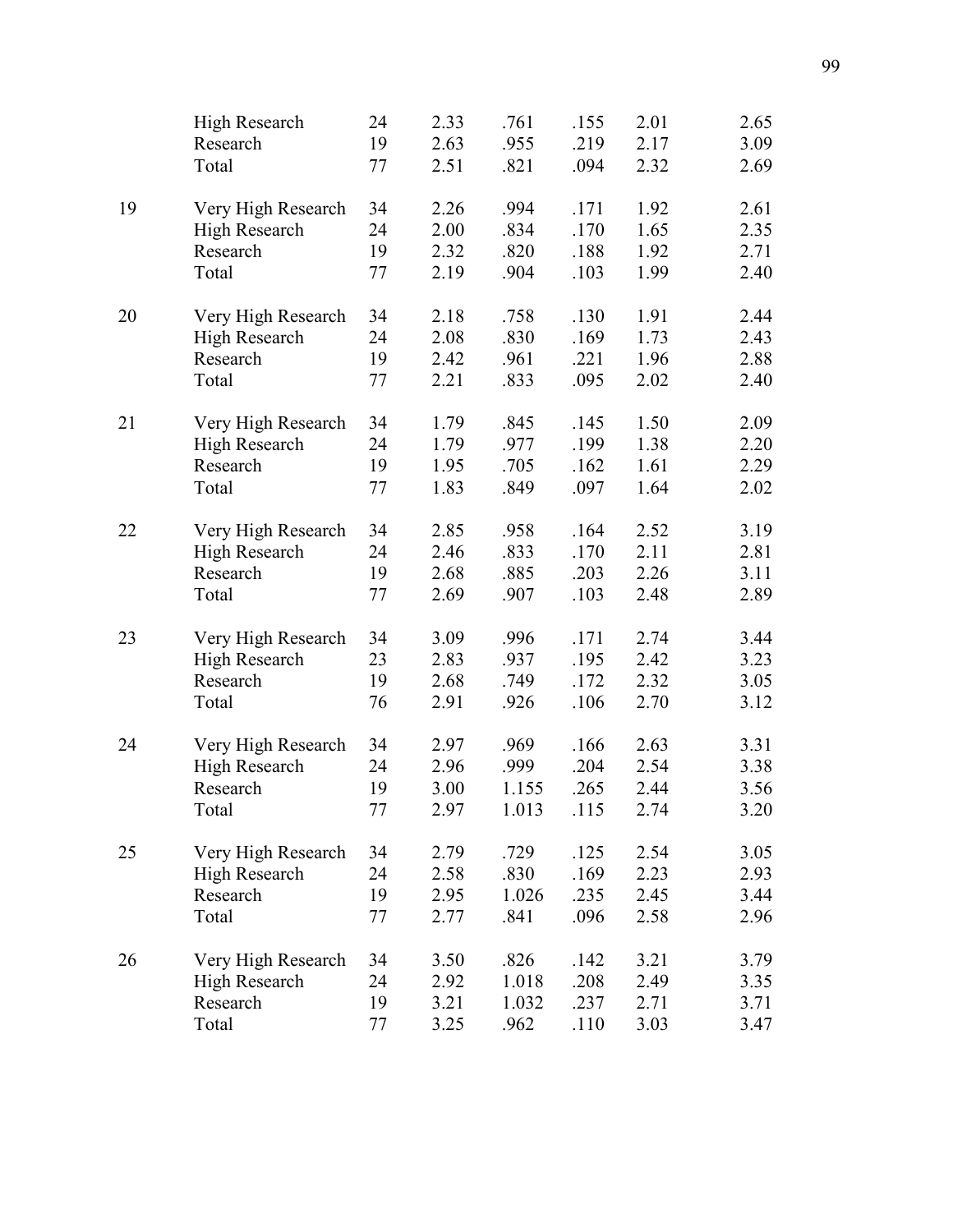| ANOV |  |
|------|--|
|------|--|

| Question       |                       | SS      | df             | M <sub>S</sub> | $\overline{F}$ | Sig. |
|----------------|-----------------------|---------|----------------|----------------|----------------|------|
|                | <b>Between Groups</b> | 2.385   | $\overline{2}$ | 1.192          | 1.386          | .257 |
|                | <b>Within Groups</b>  | 62.813  | 73             | .860           |                |      |
|                | Total                 | 65.197  | 75             |                |                |      |
|                |                       |         |                |                |                |      |
| $\overline{2}$ | <b>Between Groups</b> | 20.683  | $\overline{2}$ | 10.341         | 2.180          | .120 |
|                | <b>Within Groups</b>  | 346.304 | 73             | 4.744          |                |      |
|                | Total                 | 366.987 | 75             |                |                |      |
|                |                       |         |                |                |                |      |
| 3              | <b>Between Groups</b> | .212    | $\overline{2}$ | .106           | .197           | .822 |
|                | <b>Within Groups</b>  | 39.788  | 74             | .538           |                |      |
|                | Total                 | 40.000  | 76             |                |                |      |
|                |                       |         |                |                |                |      |
| 4              | <b>Between Groups</b> | 1.361   | $\overline{2}$ | .680           | .929           | .399 |
|                | <b>Within Groups</b>  | 54.172  | 74             | .732           |                |      |
|                | Total                 | 55.532  | 76             |                |                |      |
| 5              | <b>Between Groups</b> | 2.580   | $\overline{2}$ | 1.290          | 1.274          | .286 |
|                | <b>Within Groups</b>  | 74.953  | 74             | 1.013          |                |      |
|                | Total                 |         |                |                |                |      |
|                |                       | 77.532  | 76             |                |                |      |
| 6              | <b>Between Groups</b> | 1.606   | $\overline{2}$ | .803           | 1.052          | .354 |
|                | <b>Within Groups</b>  | 56.472  | 74             | .763           |                |      |
|                | Total                 | 58.078  | 76             |                |                |      |
|                |                       |         |                |                |                |      |
| 7              | <b>Between Groups</b> | 3.501   | $\overline{2}$ | 1.750          | 2.033          | .138 |
|                | <b>Within Groups</b>  | 63.720  | 74             | .861           |                |      |
|                | Total                 | 67.221  | 76             |                |                |      |
|                |                       |         |                |                |                |      |
| 8              | <b>Between Groups</b> | .322    | $\overline{2}$ | .161           | .134           | .875 |
|                | <b>Within Groups</b>  | 88.847  | 74             | 1.201          |                |      |
|                | Total                 | 89.169  | 76             |                |                |      |
|                |                       |         |                |                |                |      |
| 9              | <b>Between Groups</b> | .665    | 2              | .332           | .317           | .729 |
|                | Within Groups         | 76.533  | 73             | 1.048          |                |      |
|                | Total                 | 77.197  | 75             |                |                |      |
|                |                       |         |                |                |                |      |
| 10             | <b>Between Groups</b> | 1.523   | $\overline{2}$ | .762           | 1.248          | .293 |
|                | Within Groups         | 45.152  | 74             | .610           |                |      |
|                | Total                 | 46.675  | 76             |                |                |      |
|                |                       |         |                |                |                |      |
| 11             | <b>Between Groups</b> | 1.334   | $\overline{2}$ | .667           | .660           | .520 |
|                | <b>Within Groups</b>  | 74.796  | 74             | 1.011          |                |      |
|                | Total                 | 76.130  | 76             |                |                |      |
|                |                       |         |                |                |                |      |
| 12             | <b>Between Groups</b> | 1.327   | $\overline{2}$ | .664           | .688           | .506 |
|                |                       |         |                |                |                |      |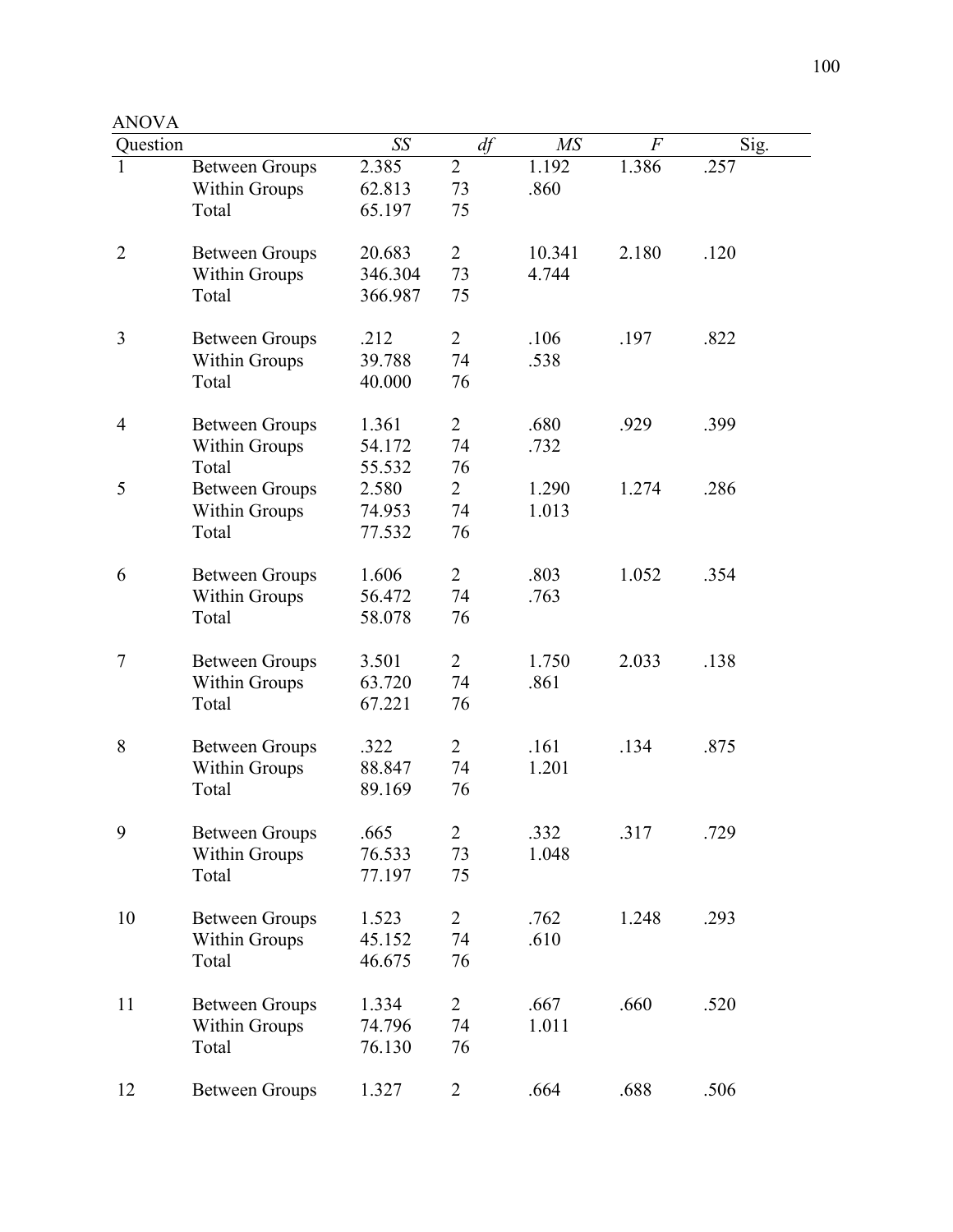|    | Within Groups<br>Total                        | 71.348<br>72.675 | 74<br>76             | .964          |       |      |
|----|-----------------------------------------------|------------------|----------------------|---------------|-------|------|
| 13 | <b>Between Groups</b>                         | .797             | $\overline{2}$       | .398          | .508  | .604 |
|    | <b>Within Groups</b><br>Total                 | 58.061<br>58.857 | 74<br>76             | .785          |       |      |
| 14 | <b>Between Groups</b><br>Within Groups        | .824<br>37.253   | $\overline{2}$<br>74 | .412<br>.503  | .819  | .445 |
|    | Total                                         | 38.078           | 76                   |               |       |      |
| 15 | <b>Between Groups</b><br><b>Within Groups</b> | .003<br>35.166   | $\overline{2}$<br>74 | .002<br>.475  | .003  | .997 |
|    | Total                                         | 35.169           | 76                   |               |       |      |
| 16 | <b>Between Groups</b>                         | .375<br>43.703   | $\overline{2}$<br>74 | .187<br>.591  | .317  | .729 |
|    | <b>Within Groups</b><br>Total                 | 44.078           | 76                   |               |       |      |
| 17 | <b>Between Groups</b><br>Within Groups        | 1.805<br>82.325  | $\overline{2}$<br>74 | .902<br>1.113 | .811  | .448 |
|    | Total                                         | 84.130           | 76                   |               |       |      |
| 18 | <b>Between Groups</b><br><b>Within Groups</b> | 1.110<br>50.137  | $\overline{2}$<br>74 | .555<br>.678  | .819  | .445 |
|    | Total                                         | 51.247           | 76                   |               |       |      |
| 19 | <b>Between Groups</b><br><b>Within Groups</b> | 1.355<br>60.723  | $\overline{2}$<br>74 | .678<br>.821  | .826  | .442 |
|    | Total                                         | 62.078           | 76                   |               |       |      |
| 20 | <b>Between Groups</b><br>Within Groups        | 1.269<br>51.406  | 2<br>74              | .635<br>.695  | .914  | .406 |
|    | Total                                         | 52.675           | 76                   |               |       |      |
| 21 | <b>Between Groups</b><br>Within Groups        | .341<br>54.465   | $\overline{2}$<br>74 | .170<br>.736  | .231  | .794 |
|    | Total                                         | 54.805           | 76                   |               |       |      |
| 22 | <b>Between Groups</b><br><b>Within Groups</b> | 2.191<br>60.328  | $\overline{2}$<br>74 | 1.096<br>.815 | 1.344 | .267 |
|    | Total                                         | 62.519           | 76                   |               |       |      |
| 23 | <b>Between Groups</b>                         | 2.210<br>62.145  | $\overline{2}$<br>73 | 1.105<br>.851 | 1.298 | .279 |
|    | <b>Within Groups</b><br>Total                 | 64.355           | 75                   |               |       |      |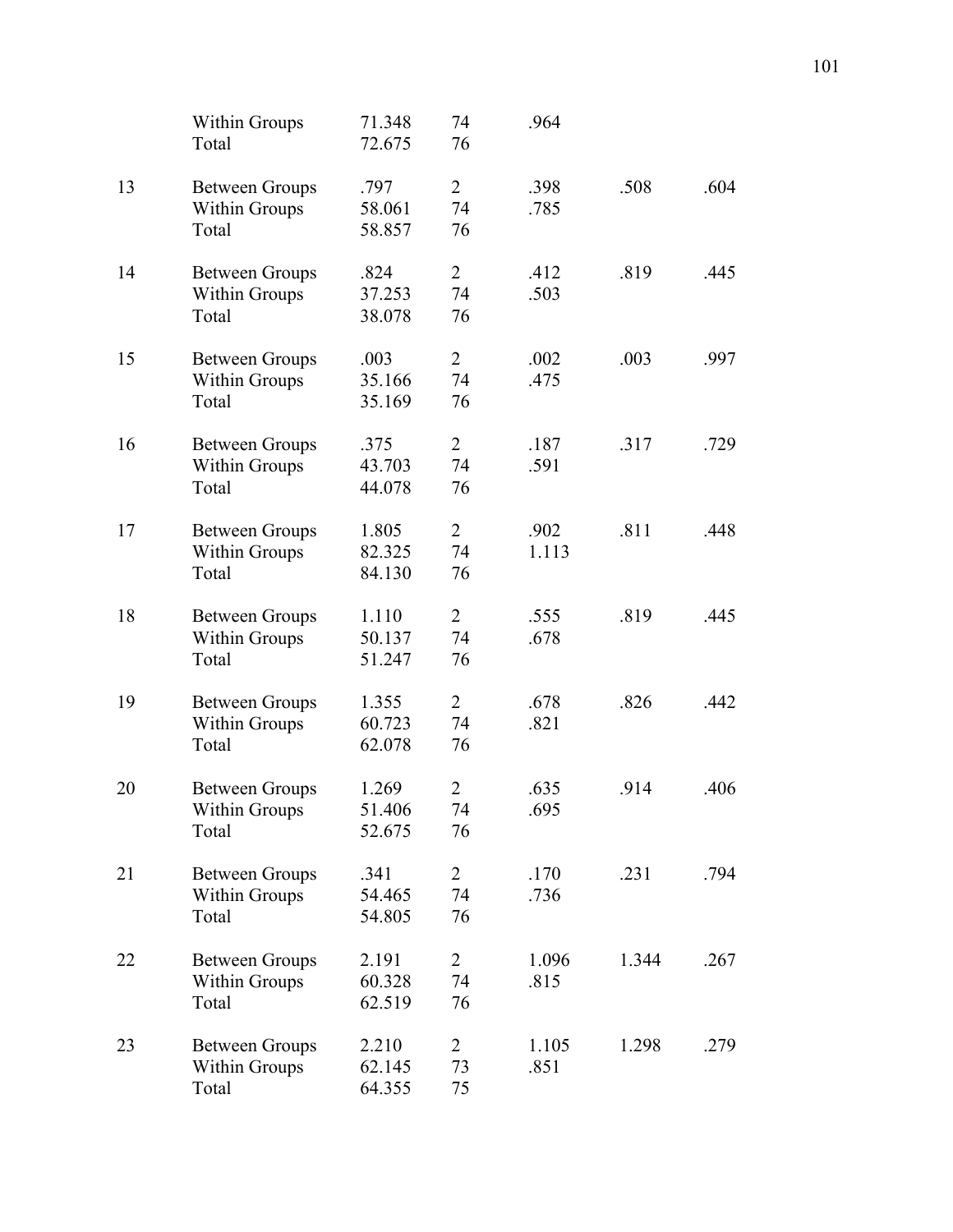| 24 | <b>Between Groups</b><br><b>Within Groups</b> | .019<br>77.929 | 2<br>74 | .010<br>1.053 | .009  | .991 |
|----|-----------------------------------------------|----------------|---------|---------------|-------|------|
|    | Total                                         | 77.948         | 76      |               |       |      |
| 25 | Between Groups                                | 1.453          | 2       | .726          | 1.027 | .363 |
|    | <b>Within Groups</b>                          | 52.340         | 74      | .707          |       |      |
|    | Total                                         | 53.792         | 76      |               |       |      |
| 26 | <b>Between Groups</b>                         | 4.820          | 2       | 2.410         | 2.723 | .072 |
|    | <b>Within Groups</b>                          | 65.491         | 74      | .885          |       |      |
|    | Total                                         | 70.312         | 76      |               |       |      |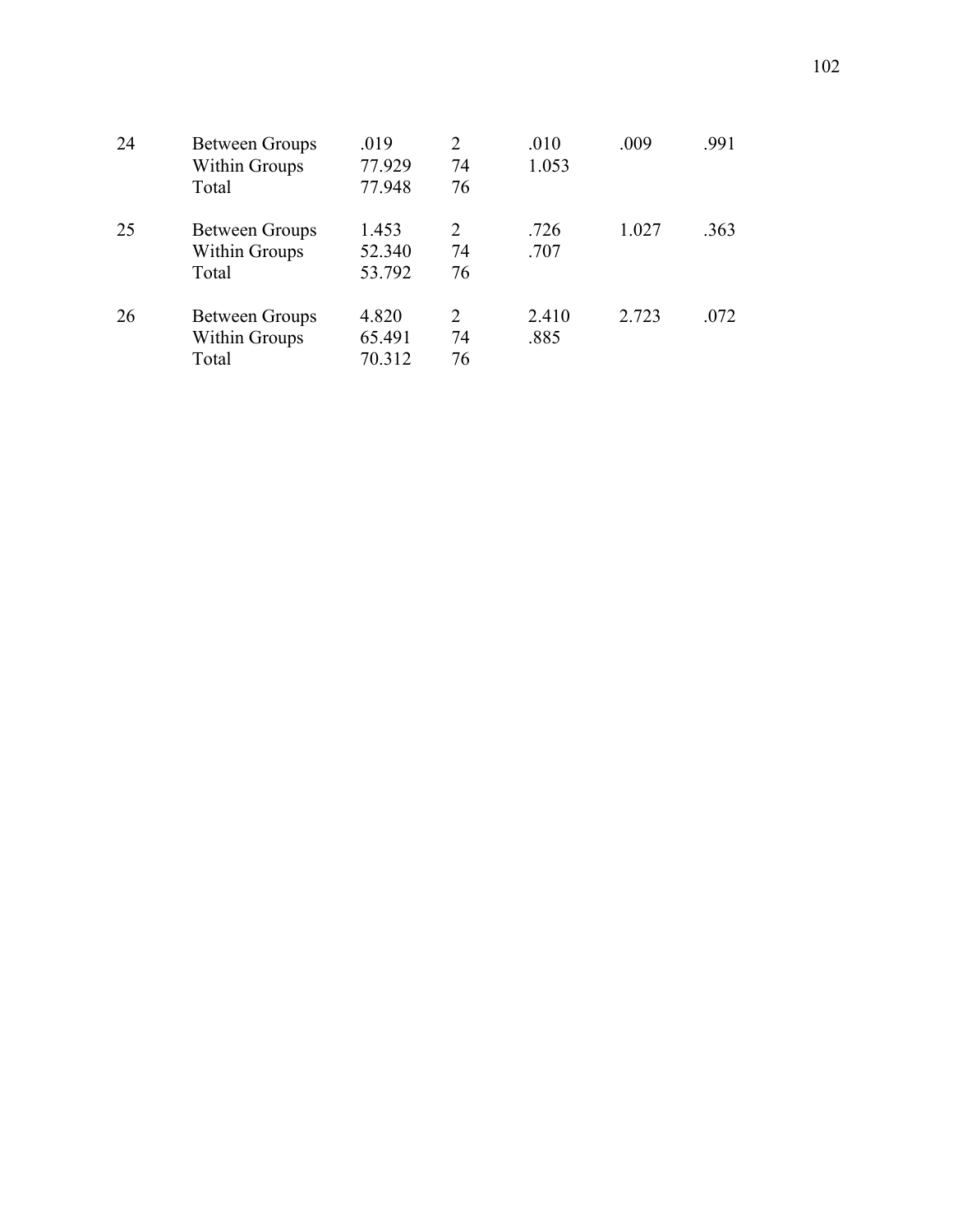## Appendix K

| Question       | <b>Institutional Control</b> | $\boldsymbol{N}$ | $\overline{M}$ | SD    | SE   |      | 95% CI for Mean |
|----------------|------------------------------|------------------|----------------|-------|------|------|-----------------|
|                |                              |                  |                |       |      | LL   | UL              |
| $\mathbf{1}$   | Private (Not for Profit)     | 27               | 2.26           | .944  | .182 | 1.89 | 2.63            |
|                | Public                       | 50               | 2.18           | .941  | .133 | 1.91 | 2.45            |
|                | Total                        | 77               | 2.21           | .937  | .107 | 2.00 | 2.42            |
| $\overline{2}$ | Private (Not for Profit)     | 25               | 3.28           | 2.283 | .457 | 2.34 | 4.22            |
|                | Public                       | 51               | 3.59           | 2.193 | .307 | 2.97 | 4.20            |
|                | Total                        | 76               | 3.49           | 2.212 | .254 | 2.98 | 3.99            |
| 3              | Private (Not for Profit)     | 27               | 3.96           | .940  | .181 | 3.59 | 4.33            |
|                | Public                       | 51               | 3.96           | .720  | .101 | 3.76 | 4.16            |
|                | Total                        | 78               | 3.96           | .797  | .090 | 3.78 | 4.14            |
| $\overline{4}$ | Private (Not for Profit)     | 27               | 2.04           | 1.018 | .196 | 1.63 | 2.44            |
|                | Public                       | 51               | 1.84           | .758  | .106 | 1.63 | 2.06            |
|                | Total                        | 78               | 1.91           | .856  | .097 | 1.72 | 2.10            |
| 5              | Private (Not for Profit)     | 27               | 2.48           | 1.014 | .195 | 2.08 | 2.88            |
|                | Public                       | 51               | 2.73           | 1.002 | .140 | 2.44 | 3.01            |
|                | Total                        | 78               | 2.64           | 1.006 | .114 | 2.41 | 2.87            |
| 6              | Private (Not for Profit)     | 27               | 3.52           | .849  | .163 | 3.18 | 3.85            |
|                | Public                       | 51               | 3.96           | .848  | .119 | 3.72 | 4.20            |
|                | Total                        | 78               | 3.81           | .869  | .098 | 3.61 | 4.00            |
| 7              | Private (Not for Profit)     | 27               | 2.56           | 1.121 | .216 | 2.11 | 3.00            |
|                | Public                       | 51               | 2.41           | .853  | .119 | 2.17 | 2.65            |
|                | Total                        | 78               | 2.46           | .949  | .107 | 2.25 | 2.68            |
| 8              | Private (Not for Profit)     | 27               | 2.04           | 1.160 | .223 | 1.58 | 2.50            |
|                | Public                       | 51               | 2.14           | 1.040 | .146 | 1.84 | 2.43            |
|                | Total                        | $78\,$           | 2.10           | 1.076 | .122 | 1.86 | 2.35            |
| 9              | Private (Not for Profit)     | 26               | 2.62           | 1.023 | .201 | 2.20 | 3.03            |
|                | Public                       | 51               | 2.86           | 1.000 | .140 | 2.58 | 3.14            |
|                | Total                        | 77               | 2.78           | 1.008 | .115 | 2.55 | 3.01            |
| 10             | Private (Not for Profit)     | 27               | 2.26           | .764  | .147 | 1.96 | 2.56            |
|                | Public                       | 51               | 2.16           | .809  | .113 | 1.93 | 2.38            |
|                | Total                        | 78               | 2.19           | .790  | .090 | 2.01 | 2.37            |

## ANOVA Institutional Control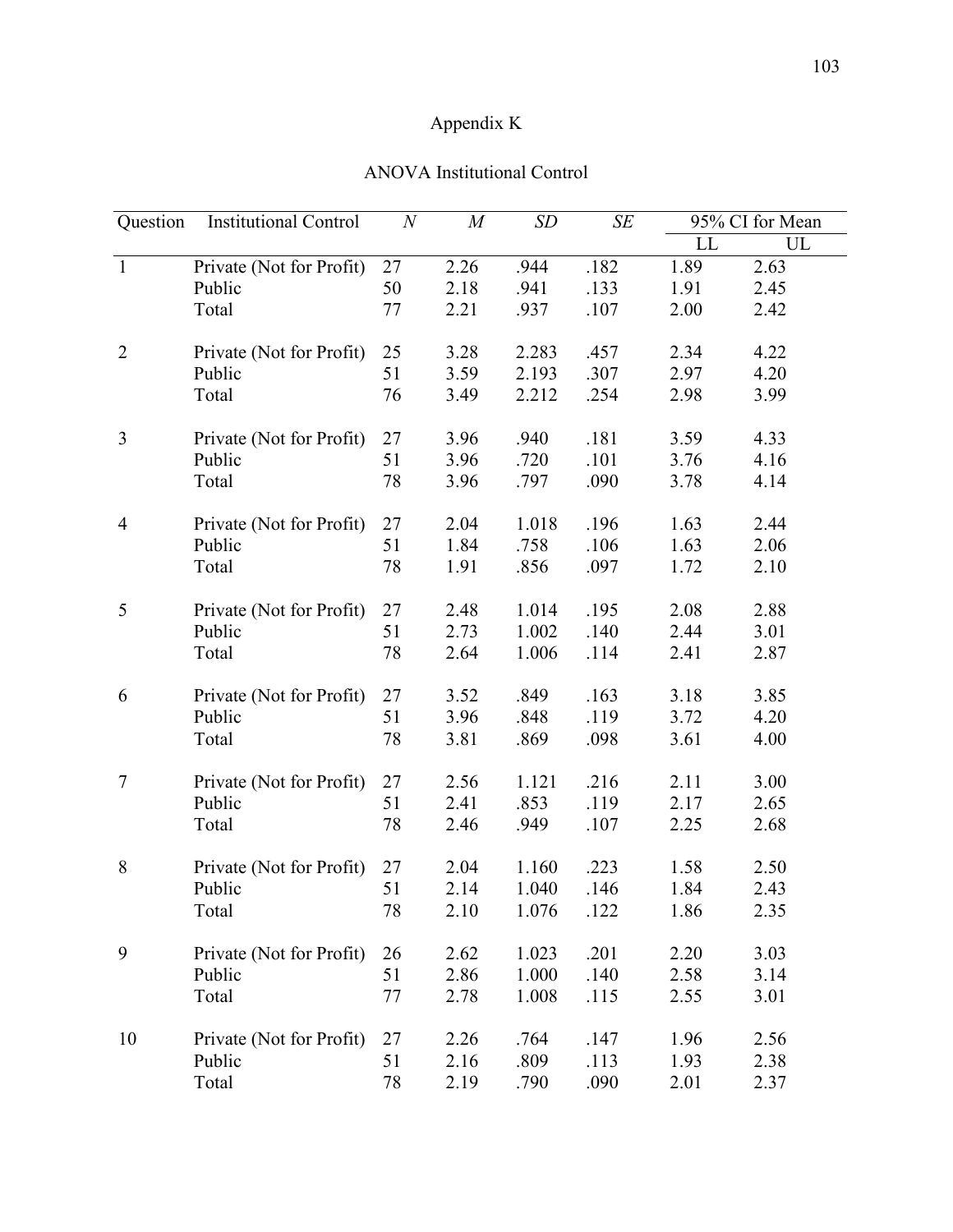| 11 | Private (Not for Profit) | 27 | 3.41 | 1.152 | .222 | 2.95 | 3.86 |
|----|--------------------------|----|------|-------|------|------|------|
|    | Public                   | 51 | 3.82 | .910  | .127 | 3.57 | 4.08 |
|    | Total                    | 78 | 3.68 | 1.013 | .115 | 3.45 | 3.91 |
| 12 | Private (Not for Profit) | 27 | 2.74 | 1.023 | .197 | 2.34 | 3.15 |
|    | Public                   | 51 | 3.22 | .923  | .129 | 2.96 | 3.48 |
|    | Total                    | 78 | 3.05 | .979  | .111 | 2.83 | 3.27 |
| 13 | Private (Not for Profit) | 27 | 2.41 | .971  | .187 | 2.02 | 2.79 |
|    | Public                   | 51 | 2.41 | .853  | .119 | 2.17 | 2.65 |
|    | Total                    | 78 | 2.41 | .889  | .101 | 2.21 | 2.61 |
| 14 | Private (Not for Profit) | 27 | 2.15 | .718  | .138 | 1.86 | 2.43 |
|    | Public                   | 51 | 2.47 | .703  | .098 | 2.27 | 2.67 |
|    | Total                    | 78 | 2.36 | .720  | .082 | 2.20 | 2.52 |
| 15 | Private (Not for Profit) | 27 | 2.30 | .669  | .129 | 2.03 | 2.56 |
|    | Public                   | 51 | 2.53 | .703  | .098 | 2.33 | 2.73 |
|    | Total                    | 78 | 2.45 | .696  | .079 | 2.29 | 2.61 |
| 16 | Private (Not for Profit) | 27 | 2.11 | .847  | .163 | 1.78 | 2.45 |
|    | Public                   | 51 | 2.22 | .730  | .102 | 2.01 | 2.42 |
|    | Total                    | 78 | 2.18 | .769  | .087 | 2.01 | 2.35 |
| 17 | Private (Not for Profit) | 27 | 2.44 | 1.188 | .229 | 1.97 | 2.91 |
|    | Public                   | 51 | 1.98 | .948  | .133 | 1.71 | 2.25 |
|    | Total                    | 78 | 2.14 | 1.053 | .119 | 1.90 | 2.38 |
| 18 | Private (Not for Profit) | 27 | 2.41 | .844  | .162 | 2.07 | 2.74 |
|    | Public                   | 51 | 2.53 | .833  | .117 | 2.30 | 2.76 |
|    | Total                    | 78 | 2.49 | .833  | .094 | 2.30 | 2.68 |
| 19 | Private (Not for Profit) | 27 | 1.96 | .898  | .173 | 1.61 | 2.32 |
|    | Public                   | 51 | 2.29 | .901  | .126 | 2.04 | 2.55 |
|    | Total                    | 78 | 2.18 | .908  | .103 | 1.97 | 2.38 |
| 20 | Private (Not for Profit) | 27 | 2.15 | .818  | .157 | 1.82 | 2.47 |
|    | Public                   | 51 | 2.24 | .839  | .117 | 2.00 | 2.47 |
|    | Total                    | 78 | 2.21 | .827  | .094 | 2.02 | 2.39 |
| 21 | Private (Not for Profit) | 27 | 1.89 | .892  | .172 | 1.54 | 2.24 |
|    | Public                   | 51 | 1.78 | .832  | .117 | 1.55 | 2.02 |
|    | Total                    | 78 | 1.82 | .849  | .096 | 1.63 | 2.01 |
| 22 | Private (Not for Profit) | 27 | 2.59 | 1.083 | .209 | 2.16 | 3.02 |
|    | Public                   | 51 | 2.73 | .802  | .112 | 2.50 | 2.95 |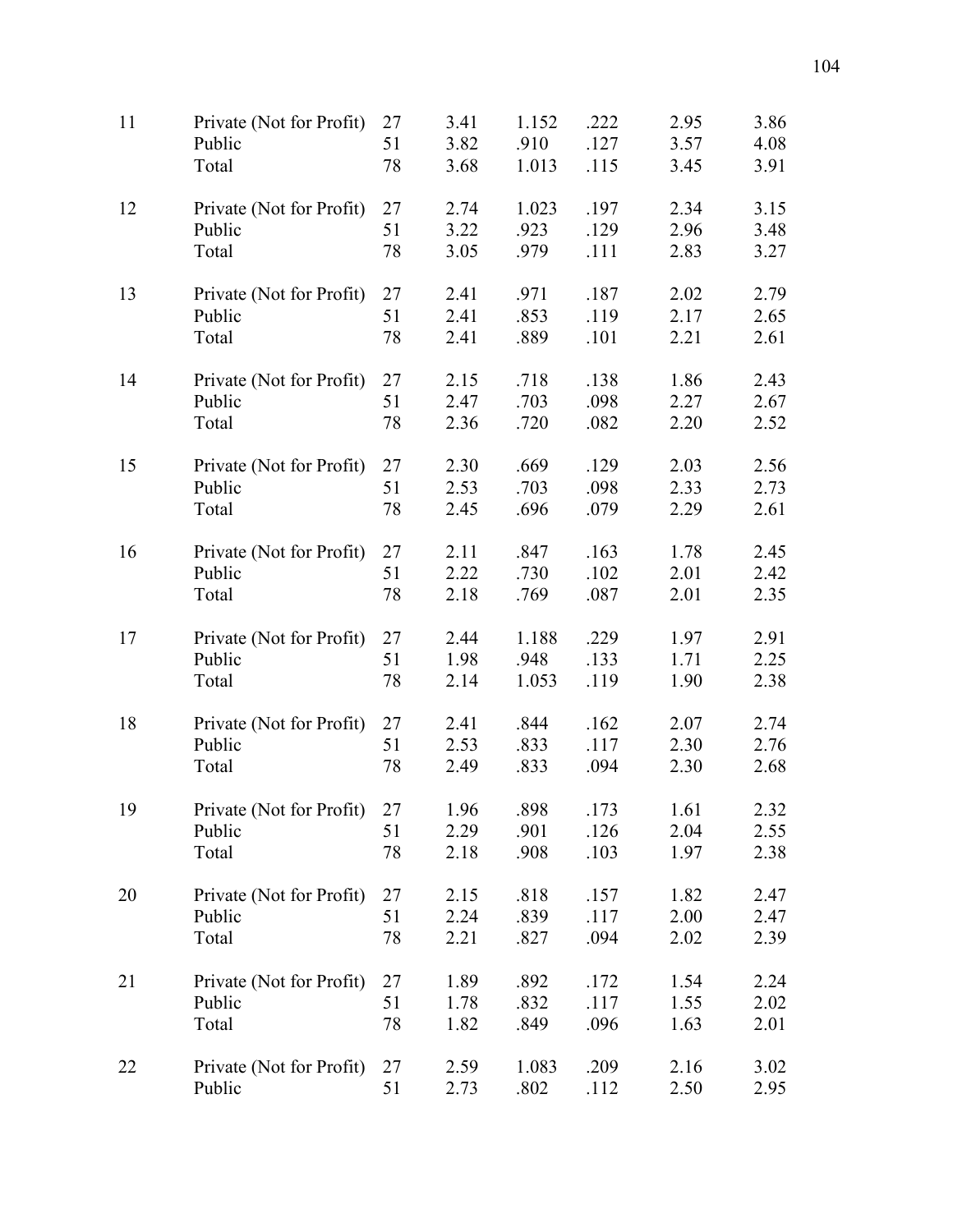|    | Total                    | 78 | 2.68 | .904  | .102 | 2.48 | 2.88 |
|----|--------------------------|----|------|-------|------|------|------|
| 23 | Private (Not for Profit) | 26 | 2.69 | 1.011 | .198 | 2.28 | 3.10 |
|    | Public                   | 51 | 3.02 | .860  | .120 | 2.78 | 3.26 |
|    | Total                    | 77 | 2.91 | .920  | .105 | 2.70 | 3.12 |
| 24 | Private (Not for Profit) | 27 | 2.85 | 1.027 | .198 | 2.45 | 3.26 |
|    | Public                   | 51 | 3.00 | 1.039 | .146 | 2.71 | 3.29 |
|    | Total                    | 78 | 2.95 | 1.031 | .117 | 2.72 | 3.18 |
| 25 | Private (Not for Profit) | 27 | 2.48 | .849  | .163 | 2.15 | 2.82 |
|    | Public                   | 51 | 2.90 | .806  | .113 | 2.68 | 3.13 |
|    | Total                    | 78 | 2.76 | .840  | .095 | 2.57 | 2.95 |
| 26 | Private (Not for Profit) | 27 | 2.89 | .974  | .187 | 2.50 | 3.27 |
|    | Public                   | 51 | 3.41 | .920  | .129 | 3.15 | 3.67 |
|    | Total                    | 78 | 3.23 | .966  | .109 | 3.01 | 3.45 |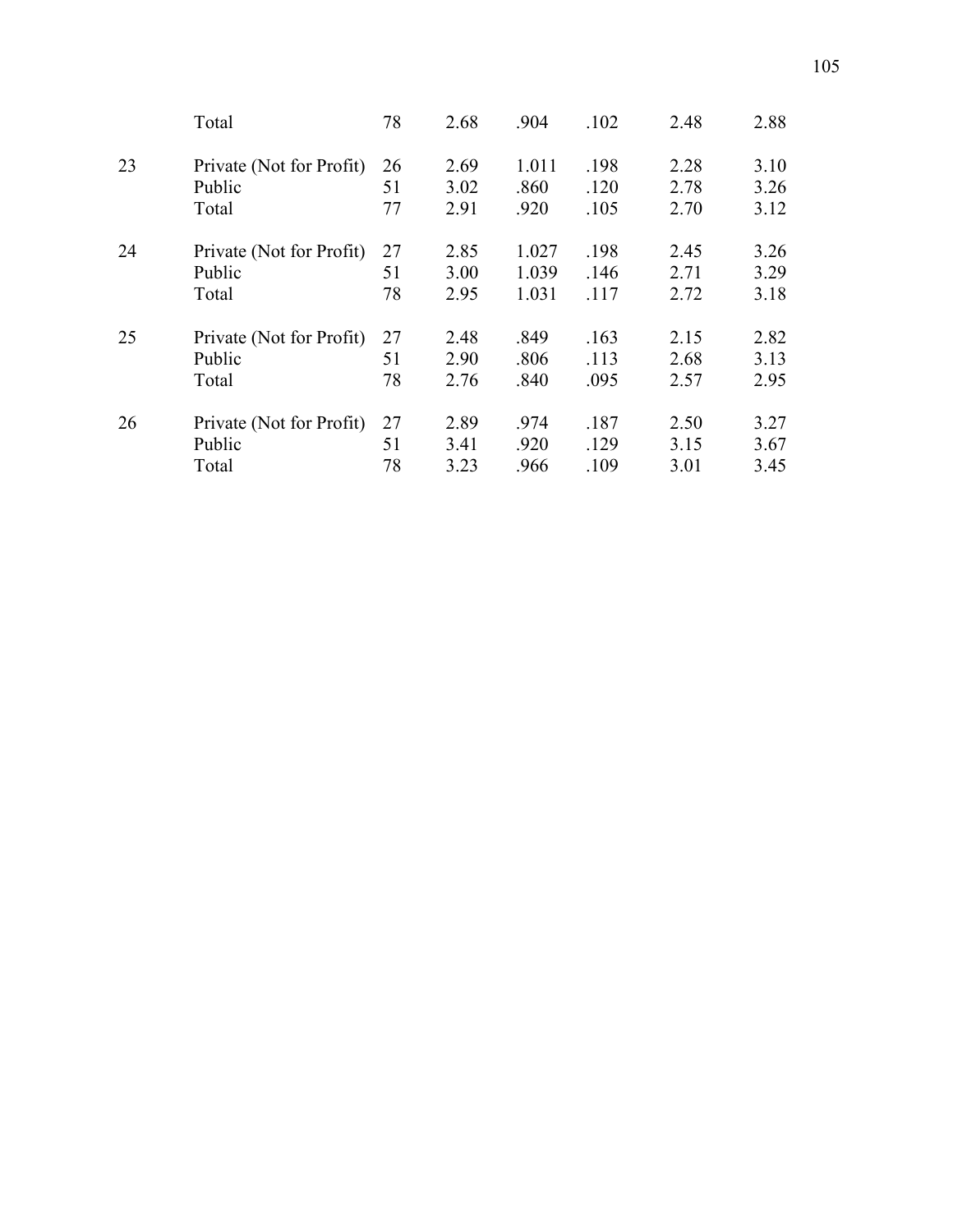| AIVVA<br>Question |                                               | SS               | df                 | MS             | $\overline{F}$ | Sig. |
|-------------------|-----------------------------------------------|------------------|--------------------|----------------|----------------|------|
| 1                 | <b>Between Groups</b><br><b>Within Groups</b> | .110<br>66.565   | 1<br>75            | .110<br>.888   | .124           | .726 |
|                   | Total                                         | 66.675           | 76                 |                |                |      |
| $\overline{2}$    | <b>Between Groups</b>                         | 1.594<br>365.393 | $\mathbf{1}$<br>74 | 1.594<br>4.938 | .323           | .572 |
|                   | Within Groups<br>Total                        | 366.987          | 75                 |                |                |      |
| 3                 | <b>Between Groups</b>                         | .000             | $\mathbf{1}$       | .000           | .000           | .991 |
|                   | Within Groups<br>Total                        | 48.885<br>48.885 | 76<br>77           | .643           |                |      |
| 4                 | <b>Between Groups</b>                         | .664<br>55.708   | $\mathbf{1}$<br>76 | .664<br>.733   | .906           | .344 |
|                   | <b>Within Groups</b><br>Total                 | 56.372           | 77                 |                |                |      |
| 5                 | <b>Between Groups</b>                         | 1.051            | $\mathbf{1}$       | 1.051          | 1.039          | .311 |
|                   | Within Groups<br>Total                        | 76.898<br>77.949 | 76<br>77           | 1.012          |                |      |
| 6                 | <b>Between Groups</b>                         | 3.453            | $\mathbf{1}$       | 3.453          | 4.801          | .032 |
|                   | Within Groups<br>Total                        | 54.662<br>58.115 | 76<br>77           | .719           |                |      |
| 7                 | <b>Between Groups</b>                         | .365             | $\mathbf{1}$       | .365           | .402           | .528 |
|                   | Within Groups<br>Total                        | 69.020<br>69.385 | 76<br>77           | .908           |                |      |
| 8                 | <b>Between Groups</b>                         | .177             | $\mathbf{1}$       | .177           | .151           | .698 |
|                   | Within Groups<br>Total                        | 89.002<br>89.179 | 76<br>77           | 1.171          |                |      |
| 9                 | <b>Between Groups</b>                         | 1.054            | 1                  | 1.054          | 1.037          | .312 |
|                   | <b>Within Groups</b><br>Total                 | 76.193<br>77.247 | 75<br>76           | 1.016          |                |      |
|                   |                                               |                  |                    |                |                |      |
| 10                | <b>Between Groups</b>                         | .185             | $\mathbf{1}$       | .185           | .294           | .590 |
|                   | Within Groups<br>Total                        | 47.930<br>48.115 | 76<br>77           | .631           |                |      |
| 11                | <b>Between Groups</b>                         | 3.057            | 1                  | 3.057          | 3.060          | .084 |
|                   | <b>Within Groups</b>                          | 75.930           | 76                 | .999           |                |      |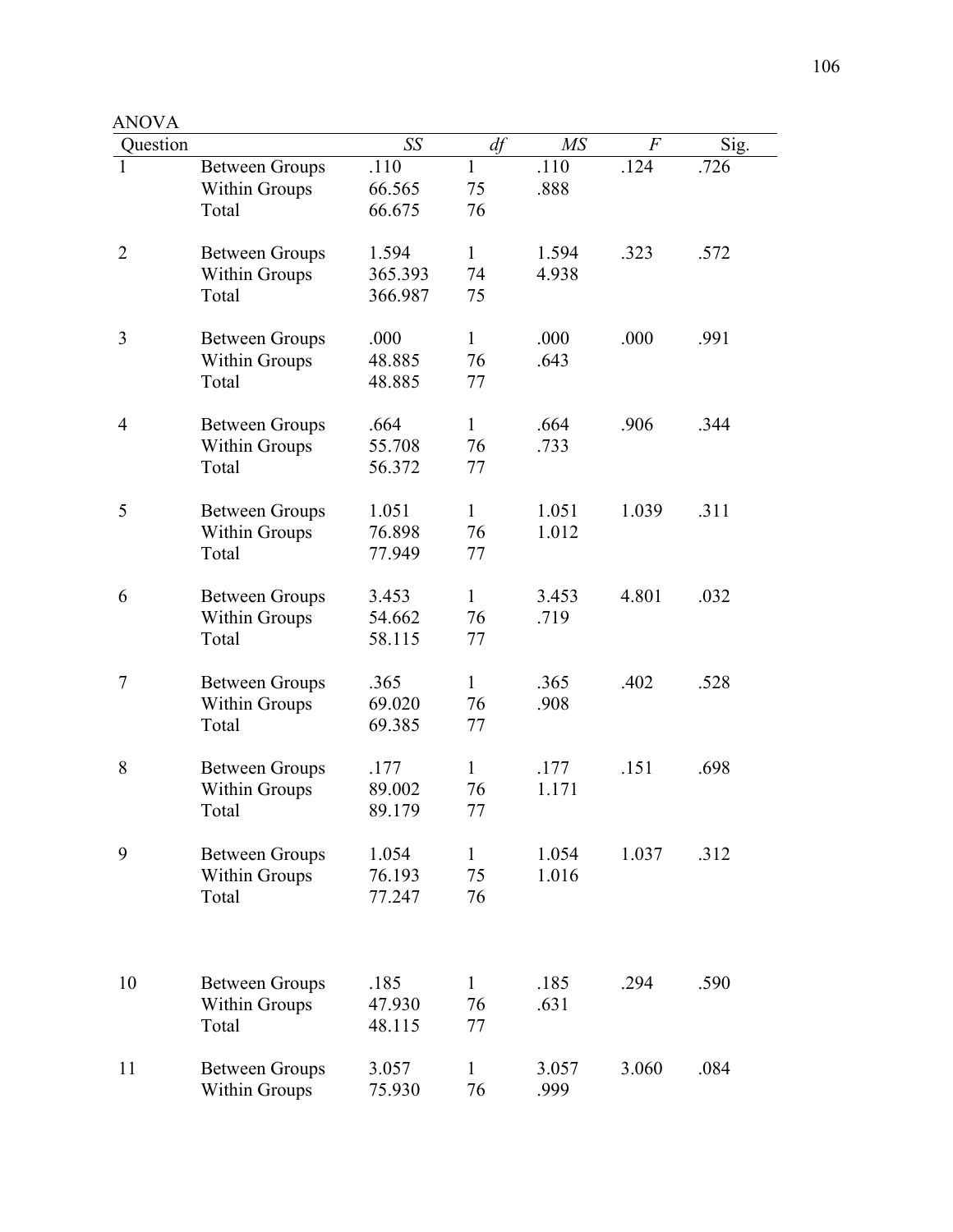|    | Total                                                  | 78.987                    | 77                       |                |       |      |
|----|--------------------------------------------------------|---------------------------|--------------------------|----------------|-------|------|
| 12 | <b>Between Groups</b><br>Within Groups<br>Total        | 3.982<br>69.813<br>73.795 | $\mathbf{1}$<br>76<br>77 | 3.982<br>.919  | 4.335 | .041 |
| 13 | <b>Between Groups</b><br>Within Groups<br>Total        | .000<br>60.871<br>60.872  | $\mathbf{1}$<br>76<br>77 | .000<br>.801   | .000  | .984 |
| 14 | <b>Between Groups</b><br><b>Within Groups</b><br>Total | 1.835<br>38.113<br>39.949 | $\mathbf{1}$<br>76<br>77 | 1.835<br>.501  | 3.660 | .060 |
| 15 | <b>Between Groups</b><br>Within Groups<br>Total        | .959<br>36.336<br>37.295  | $\mathbf{1}$<br>76<br>77 | .959<br>.478   | 2.007 | .161 |
| 16 | <b>Between Groups</b><br>Within Groups<br>Total        | .193<br>45.294<br>45.487  | $\mathbf{1}$<br>76<br>77 | .193<br>.596   | .324  | .571 |
| 17 | <b>Between Groups</b><br>Within Groups<br>Total        | 3.802<br>81.647<br>85.449 | $\mathbf{1}$<br>76<br>77 | 3.802<br>1.074 | 3.539 | .064 |
| 18 | <b>Between Groups</b><br><b>Within Groups</b><br>Total | .263<br>53.224<br>53.487  | $\mathbf{1}$<br>76<br>77 | .263<br>.700   | .375  | .542 |
| 19 | <b>Between Groups</b><br><b>Within Groups</b><br>Total | 1.936<br>61.551<br>63.487 | $\mathbf{1}$<br>76<br>77 | 1.936<br>.810  | 2.390 | .126 |
| 20 | <b>Between Groups</b><br>Within Groups<br>Total        | .134<br>52.584<br>52.718  | $\mathbf{1}$<br>76<br>77 | .134<br>.692   | .194  | .661 |
| 21 | <b>Between Groups</b><br>Within Groups<br>Total        | .193<br>55.294<br>55.487  | $\mathbf{1}$<br>76<br>77 | .193<br>.728   | .265  | .608 |
| 22 | <b>Between Groups</b><br><b>Within Groups</b><br>Total | .312<br>62.675<br>62.987  | $\mathbf{1}$<br>76<br>77 | .312<br>.825   | .378  | .540 |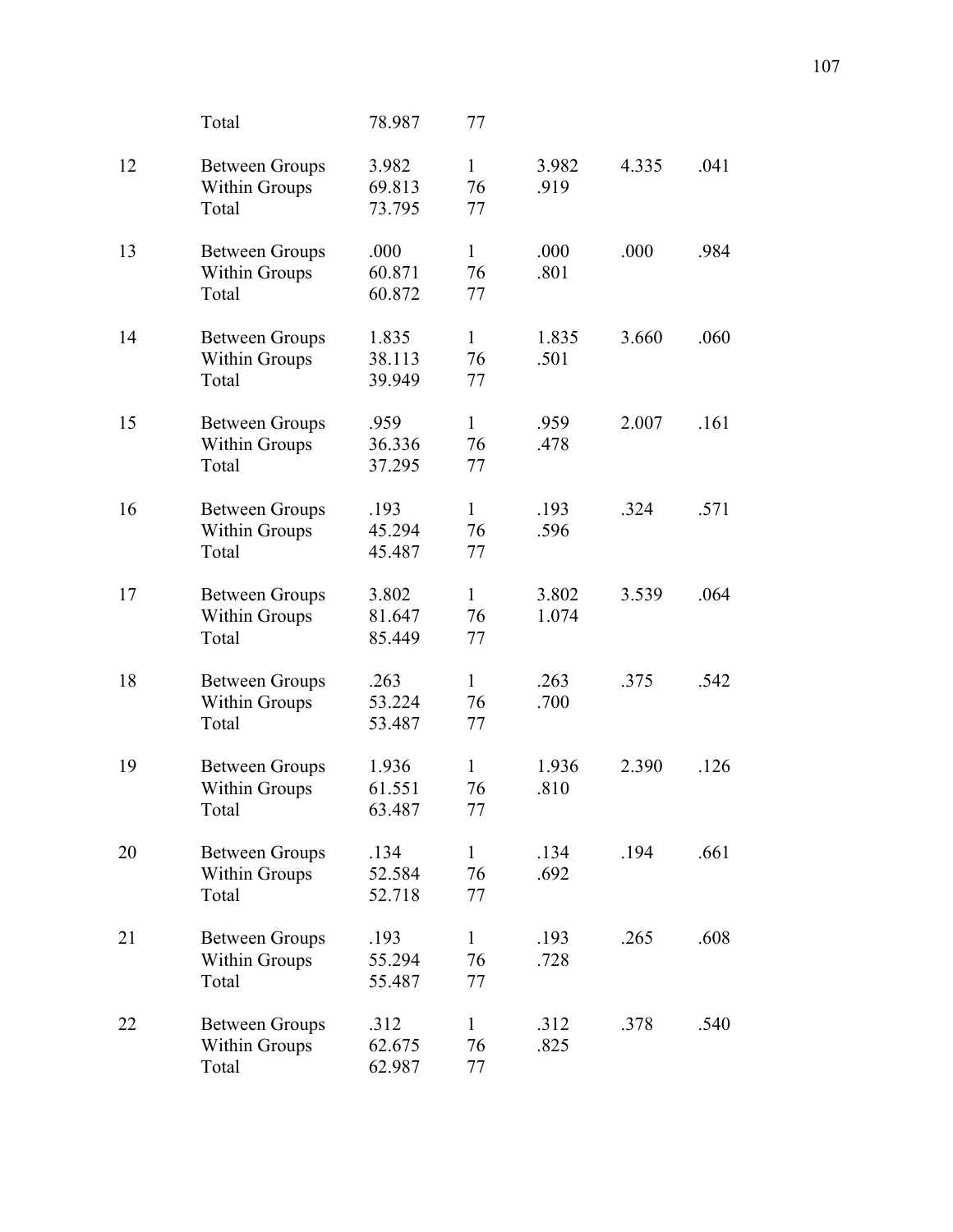| 23 | <b>Between Groups</b> | 1.845  |    | 1.845 | 2.213 | .141 |
|----|-----------------------|--------|----|-------|-------|------|
|    | <b>Within Groups</b>  | 62.519 | 75 | .834  |       |      |
|    | Total                 | 64.364 | 76 |       |       |      |
| 24 | <b>Between Groups</b> | .387   |    | .387  | .362  | .549 |
|    | <b>Within Groups</b>  | 81.407 | 76 | 1.071 |       |      |
|    | Total                 | 81.795 | 77 |       |       |      |
| 25 | <b>Between Groups</b> | 3.121  |    | 3.121 | 4.629 | .035 |
|    | <b>Within Groups</b>  | 51.251 | 76 | .674  |       |      |
|    | Total                 | 54.372 | 77 |       |       |      |
| 26 | <b>Between Groups</b> | 4.827  |    | 4.827 | 5.473 | .022 |
|    | <b>Within Groups</b>  | 67.020 | 76 | .882  |       |      |
|    | Total                 | 71.846 | 77 |       |       |      |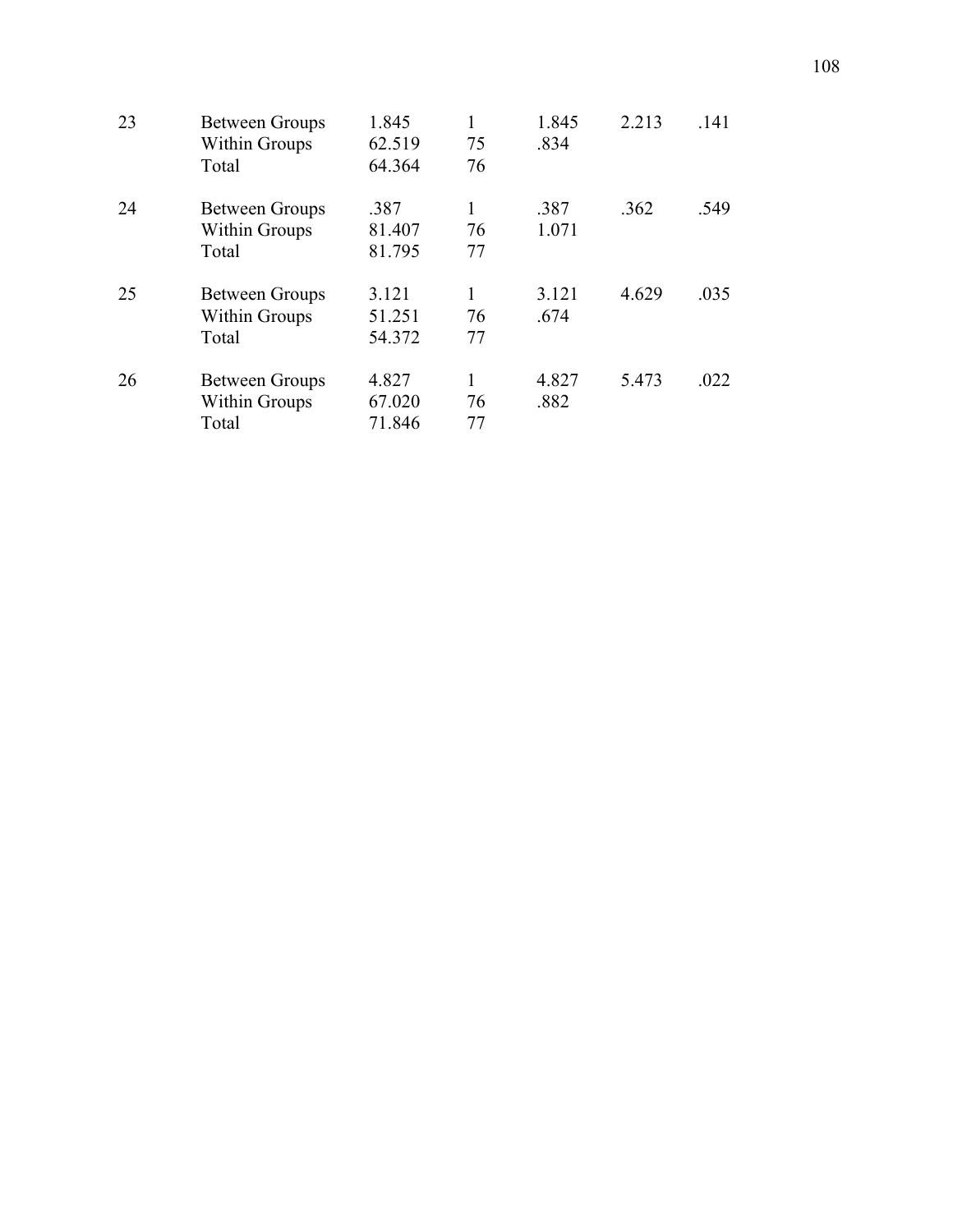## Appendix L

### ANOVA Marital Status

| Question       | <b>Marital Status</b> | $\boldsymbol{N}$ | M    | SD    | SE                   |          | 95% CI for Mean |
|----------------|-----------------------|------------------|------|-------|----------------------|----------|-----------------|
|                |                       |                  |      |       |                      | LL       | UL              |
| $\mathbf{1}$   | Married               | 66               | 2.24 | .962  | .118                 | 2.01     | 2.48            |
|                | Single                | 5                | 2.00 | 1.000 | .447                 | .76      | 3.24            |
|                | Divorced              | $\mathbf{1}$     | 2.00 |       |                      |          |                 |
|                | Separated             | 1                | 1.00 |       |                      |          |                 |
|                | Domestic Partnership  | 3                | 2.33 | .577  | .333                 | .90      | 3.77            |
|                | Total                 | 76               | 2.21 | .943  | .108                 | 2.00     | 2.43            |
| $\overline{2}$ | Married               | 66               | 3.56 | 2.206 | .272                 | 3.02     | 4.10            |
|                | Single                | 5                | 3.60 | 2.191 | .980                 | .88      | 6.32            |
|                | Divorced              | $\mathbf{1}$     | 5.00 |       |                      |          |                 |
|                | Separated             | $\mathbf{1}$     | .00  |       |                      |          |                 |
|                | Domestic Partnership  | $\overline{2}$   | 2.50 | 3.536 | 2.500                | $-29.27$ | 34.27           |
|                | Total                 | 75               | 3.51 | 2.220 | .256                 | 3.00     | 4.02            |
| 3              | Married               | 67               | 3.94 | .814  | .099                 | 3.74     | 4.14            |
|                | Single                | 5                | 4.20 | .837  | .374                 | 3.16     | 5.24            |
|                | Divorced              | $\mathbf{1}$     | 5.00 |       | $\ddot{\phantom{0}}$ |          |                 |
|                | Separated             | 1                | 4.00 |       |                      |          |                 |
|                | Domestic Partnership  | $\overline{3}$   | 3.67 | .577  | .333                 | 2.23     | 5.10            |
|                | Total                 | 77               | 3.96 | .802  | .091                 | 3.78     | 4.14            |
| $\overline{4}$ | Married               | 67               | 1.96 | .878  | .107                 | 1.74     | 2.17            |
|                | Single                | 5                | 1.60 | .548  | .245                 | .92      | 2.28            |
|                | Divorced              | $\mathbf{1}$     | 2.00 |       |                      |          |                 |
|                | Separated             | 1                | 1.00 |       |                      |          |                 |
|                | Domestic Partnership  | $\mathfrak{Z}$   | 2.00 | 1.000 | .577                 | $-48$    | 4.48            |
|                | Total                 | 77               | 1.92 | .855  | .097                 | 1.73     | 2.12            |
| 5              | Married               | 67               | 2.66 | 1.023 | .125                 | 2.41     | 2.91            |
|                | Single                | 5                | 2.00 | .707  | .316                 | 1.12     | 2.88            |
|                | Divorced              | $\mathbf{I}$     | 3.00 |       |                      |          | $\bullet$       |
|                | Separated             | 1                | 4.00 |       |                      |          |                 |
|                | Domestic Partnership  | 3                | 3.00 | 1.000 | .577                 | .52      | 5.48            |
|                | Total                 | 77               | 2.65 | 1.010 | .115                 | 2.42     | 2.88            |
| 6              | Married               | 67               | 3.87 | .851  | .104                 | 3.66     | 4.07            |
|                | Single                | 5                | 3.20 | 1.095 | .490                 | 1.84     | 4.56            |
|                | Divorced              | 1                | 3.00 |       |                      |          |                 |
|                | Separated             |                  | 3.00 |       |                      |          |                 |
|                |                       |                  |      |       |                      |          |                 |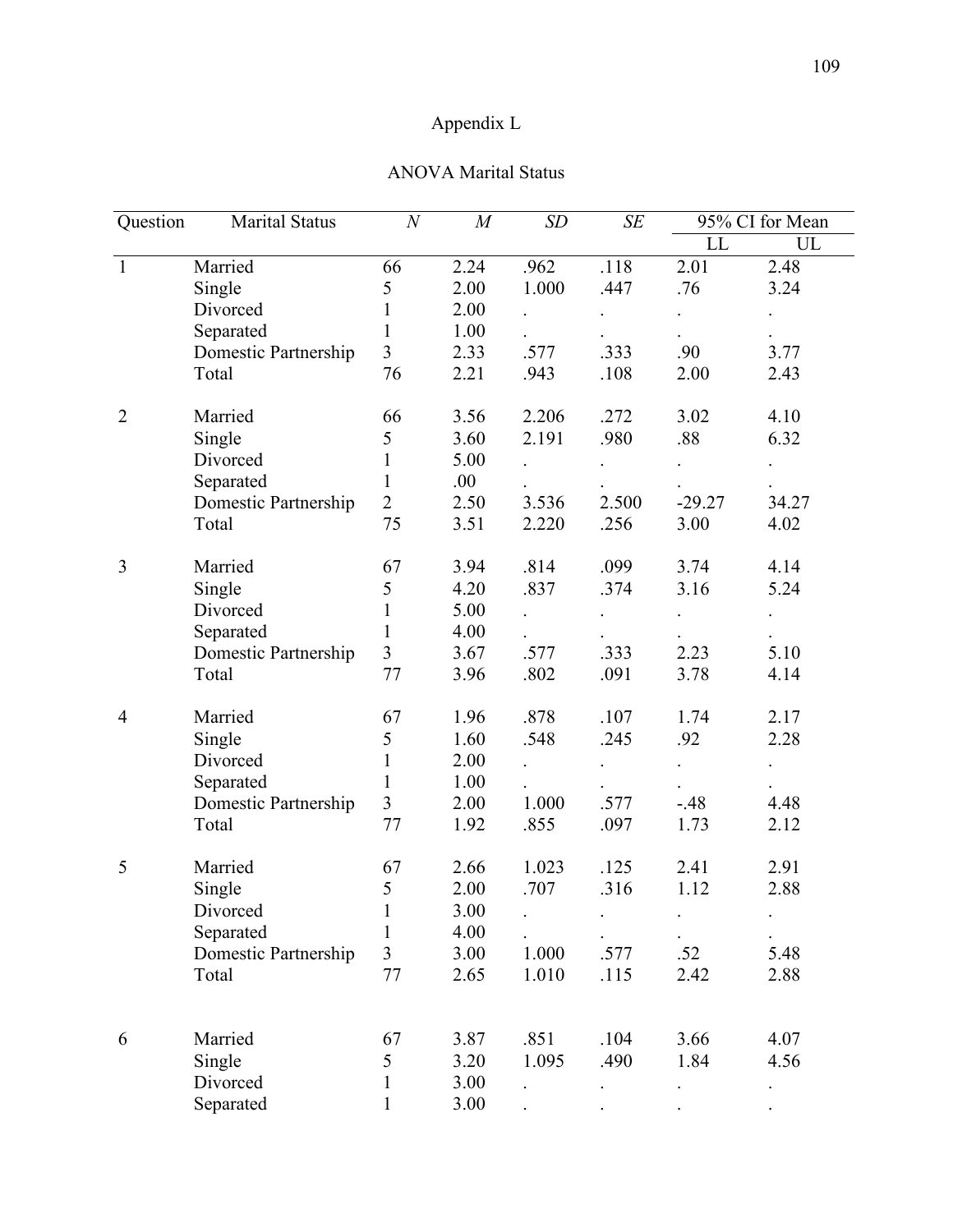|    | Domestic Partnership<br>Total | 3<br>77        | 4.00<br>3.81 | 1.000<br>.874 | .577<br>.100 | 1.52<br>3.61 | 6.48<br>4.00 |
|----|-------------------------------|----------------|--------------|---------------|--------------|--------------|--------------|
| 7  | Married                       | 67             | 2.49         | .943          | .115         | 2.26         | 2.72         |
|    | Single                        | 5              | 1.80         | .837          | .374         | .76          | 2.84         |
|    | Divorced                      | $\mathbf{1}$   | 3.00         |               |              |              |              |
|    | Separated                     | $\mathbf{1}$   | 2.00         |               |              |              |              |
|    | Domestic Partnership          | $\overline{3}$ | 3.33         | .577          | .333         | 1.90         | 4.77         |
|    | Total                         | 77             | 2.48         | .940          | .107         | 2.27         | 2.69         |
| 8  | Married                       | 67             | 2.15         | 1.077         | .132         | 1.89         | 2.41         |
|    | Single                        | 5              | 1.40         | .894          | .400         | .29          | 2.51         |
|    | Divorced                      | 1              | 2.00         |               |              |              |              |
|    | Separated                     | $\mathbf{1}$   | 2.00         |               |              |              |              |
|    | Domestic Partnership          | $\overline{3}$ | 2.67         | 1.528         | .882         | $-1.13$      | 6.46         |
|    | Total                         | 77             | 2.12         | 1.076         | .123         | 1.87         | 2.36         |
| 9  | Married                       | 66             | 2.77         | 1.020         | .126         | 2.52         | 3.02         |
|    | Single                        | 5              | 2.20         | .447          | .200         | 1.64         | 2.76         |
|    | Divorced                      | 1              | 3.00         |               |              |              |              |
|    | Separated                     | $\mathbf{1}$   | 3.00         |               |              |              |              |
|    | Domestic Partnership          | $\overline{3}$ | 4.00         | 1.000         | .577         | 1.52         | 6.48         |
|    | Total                         | 76             | 2.79         | 1.011         | .116         | 2.56         | 3.02         |
| 10 | Married                       | 67             | 2.24         | .780          | .095         | 2.05         | 2.43         |
|    | Single                        | 5              | 1.40         | .548          | .245         | .72          | 2.08         |
|    | Divorced                      | $\mathbf{1}$   | 3.00         |               |              |              |              |
|    | Separated                     | 1              | 2.00         |               |              |              |              |
|    | Domestic Partnership          | $\overline{3}$ | 2.67         | .577          | .333         | 1.23         | 4.10         |
|    | Total                         | 77             | 2.21         | .784          | .089         | 2.03         | 2.39         |
| 11 | Married                       | 67             | 3.70         | 1.045         | .128         | 3.45         | 3.96         |
|    | Single                        | 5 <sup>1</sup> | 3.20         | .837          | .374         | 2.16         | 4.24         |
|    | Divorced                      | 1              | 4.00         |               |              |              |              |
|    | Separated                     | 1              | 4.00         |               |              |              |              |
|    | Domestic Partnership          | $\overline{3}$ | 4.00         | 1.000         | .577         | 1.52         | 6.48         |
|    | Total                         | 77             | 3.69         | 1.016         | .116         | 3.46         | 3.92         |
| 12 | Married                       | 67             | 3.07         | .990          | .121         | 2.83         | 3.32         |
|    | Single                        | 5              | 2.80         | .837          | .374         | 1.76         | 3.84         |
|    | Divorced                      | 1              | 3.00         |               |              |              |              |
|    | Separated                     | 1              | 3.00         |               |              |              |              |
|    | Domestic Partnership          | $\overline{3}$ | 3.33         | 1.528         | .882         | $-46$        | 7.13         |
|    | Total                         | 77             | 3.06         | .978          | .111         | 2.84         | 3.29         |
| 13 | Married                       | 67             | 2.39         | .937          | .114         | 2.16         | 2.62         |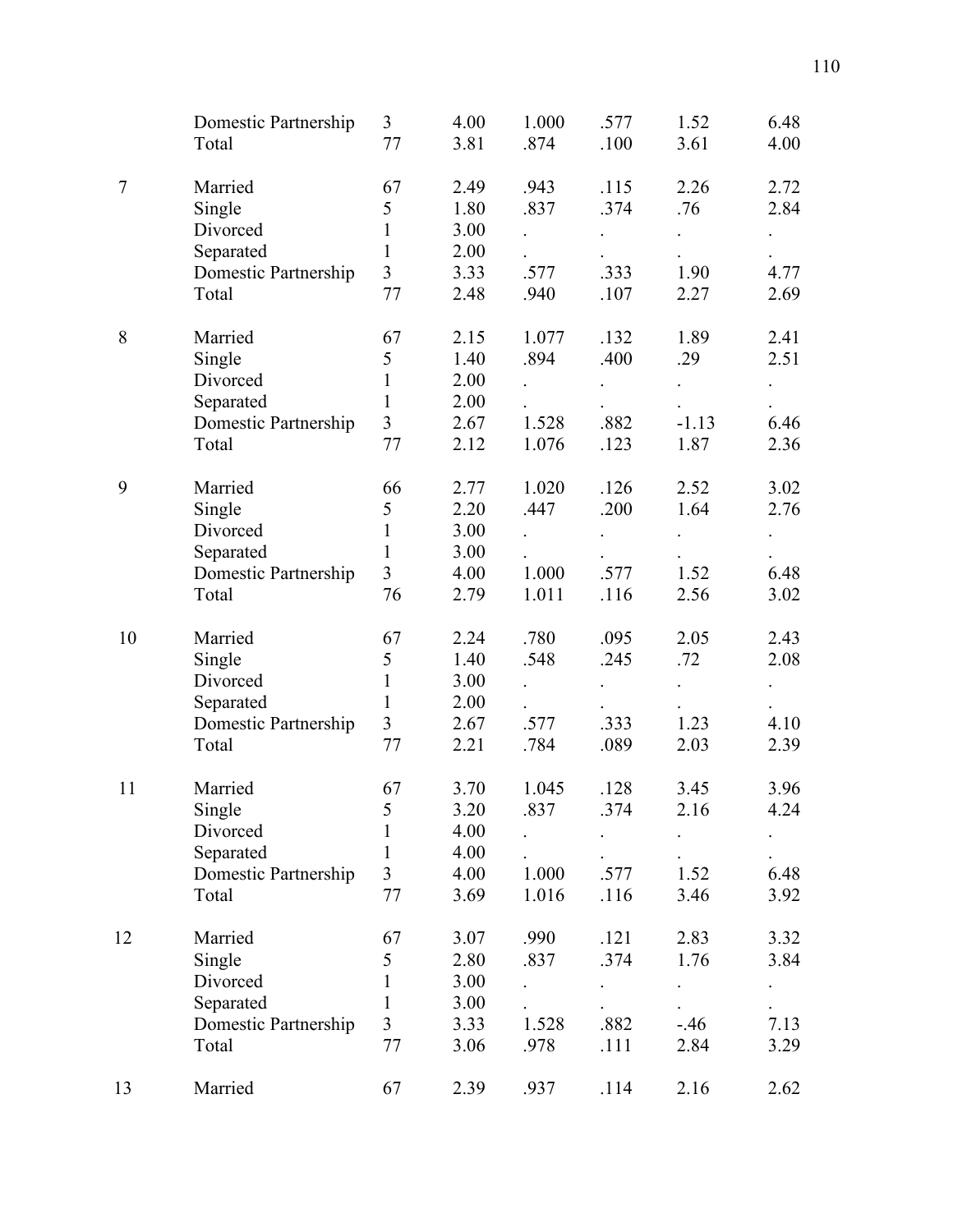|    | Single               | 5              | 2.40 | .548  | .245  | 1.72    | 3.08 |
|----|----------------------|----------------|------|-------|-------|---------|------|
|    | Divorced             | 1              | 2.00 |       |       |         |      |
|    | Separated            | 1              | 3.00 |       |       |         |      |
|    | Domestic Partnership | $\overline{3}$ | 3.00 | .000  | .000  | 3.00    | 3.00 |
|    | Total                | 77             | 2.42 | .894  | .102  | 2.21    | 2.62 |
| 14 | Married              | 67             | 2.36 | .732  | .089  | 2.18    | 2.54 |
|    | Single               | 5              | 2.40 | .894  | .400  | 1.29    | 3.51 |
|    | Divorced             | 1              | 2.00 |       |       |         |      |
|    | Separated            | $\mathbf{1}$   | 2.00 |       |       |         |      |
|    | Domestic Partnership | $\overline{3}$ | 2.67 | .577  | .333  | 1.23    | 4.10 |
|    | Total                | 77             | 2.36 | .724  | .082  | 2.20    | 2.53 |
| 15 | Married              | 67             | 2.46 | .703  | .086  | 2.29    | 2.63 |
|    | Single               | 5              | 2.20 | .837  | .374  | 1.16    | 3.24 |
|    | Divorced             | 1              | 2.00 |       |       |         |      |
|    | Separated            | $\mathbf{1}$   | 3.00 |       |       |         |      |
|    | Domestic Partnership | $\overline{3}$ | 2.67 | .577  | .333  | 1.23    | 4.10 |
|    | Total                | 77             | 2.45 | .699  | .080  | 2.30    | 2.61 |
| 16 | Married              | 67             | 2.21 | .808  | .099  | 2.01    | 2.41 |
|    | Single               | 5              | 2.20 | .447  | .200  | 1.64    | 2.76 |
|    | Divorced             | $\mathbf{1}$   | 2.00 |       |       |         |      |
|    | Separated            | $\mathbf{1}$   | 2.00 |       |       |         |      |
|    | Domestic Partnership | $\overline{3}$ | 2.00 | .000  | .000  | 2.00    | 2.00 |
|    | Total                | 77             | 2.19 | .762  | .087  | 2.02    | 2.37 |
| 17 | Married              | 67             | 2.22 | 1.071 | .131  | 1.96    | 2.49 |
|    | Single               | 5              | 1.40 | .894  | .400  | .29     | 2.51 |
|    | Divorced             | $\mathbf{1}$   | 3.00 |       |       |         |      |
|    | Separated            | $\mathbf{1}$   | 2.00 |       |       |         |      |
|    | Domestic Partnership | 3              | 1.67 | .577  | .333  | .23     | 3.10 |
|    | Total                | $77 \,$        | 2.16 | 1.052 | .120  | 1.92    | 2.39 |
| 18 | Married              | 67             | 2.49 | .877  | .107  | 2.28    | 2.71 |
|    | Single               | 5              | 2.40 | .548  | .245  | 1.72    | 3.08 |
|    | Divorced             | 1              | 3.00 |       |       |         |      |
|    | Separated            | 1              | 2.00 |       |       |         |      |
|    | Domestic Partnership | 3              | 2.67 | .577  | .333  | 1.23    | 4.10 |
|    | Total                | 77             | 2.49 | .837  | .095  | 2.30    | 2.68 |
| 19 | Married              | 67             | 2.19 | .857  | .105  | 1.98    | 2.40 |
|    | Single               | 5              | 1.80 | .837  | .374  | .76     | 2.84 |
|    | Divorced             | 1              | 3.00 |       |       |         |      |
|    | Separated            | 1              | 1.00 |       |       |         |      |
|    | Domestic Partnership | 3              | 3.00 | 1.732 | 1.000 | $-1.30$ | 7.30 |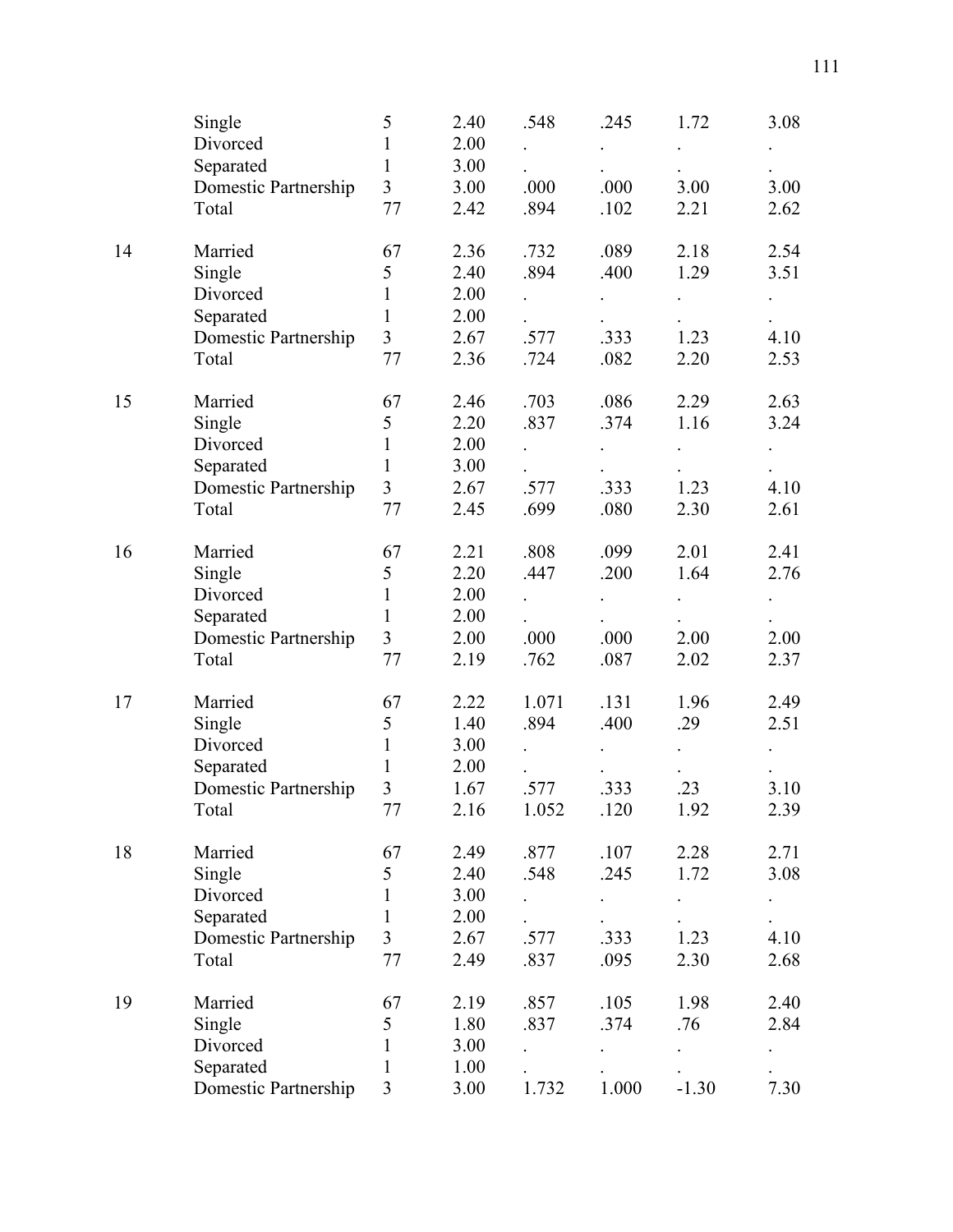|    | Total                | 77             | 2.19 | .904                 | .103 | 1.99                 | 2.40 |
|----|----------------------|----------------|------|----------------------|------|----------------------|------|
| 20 | Married              | 67             | 2.19 | .821                 | .100 | 1.99                 | 2.39 |
|    | Single               | 5              | 2.20 | 1.095                | .490 | .84                  | 3.56 |
|    | Divorced             | $\mathbf{1}$   | 2.00 | $\ddot{\phantom{0}}$ |      | $\ddot{\phantom{0}}$ |      |
|    | Separated            | $\mathbf{1}$   | 2.00 |                      |      |                      |      |
|    | Domestic Partnership | $\overline{3}$ | 3.00 | .000                 | .000 | 3.00                 | 3.00 |
|    | Total                | 77             | 2.22 | .821                 | .094 | 2.03                 | 2.41 |
|    |                      |                |      |                      |      |                      |      |
| 21 | Married              | 67             | 1.82 | .903                 | .110 | 1.60                 | 2.04 |
|    | Single               | 5              | 1.80 | .447                 | .200 | 1.24                 | 2.36 |
|    | Divorced             | $\mathbf{1}$   | 2.00 |                      |      |                      |      |
|    | Separated            | 1              | 2.00 |                      |      |                      |      |
|    | Domestic Partnership | 3              | 2.00 | .000                 | .000 | 2.00                 | 2.00 |
|    | Total                | 77             | 1.83 | .849                 | .097 | 1.64                 | 2.02 |
|    |                      |                |      |                      |      |                      |      |
| 22 | Married              | 67             | 2.69 | .925                 | .113 | 2.46                 | 2.91 |
|    | Single               | 5              | 2.60 | .894                 | .400 | 1.49                 | 3.71 |
|    | Divorced             | $\mathbf{1}$   | 2.00 |                      |      |                      |      |
|    | Separated            | $\mathbf{1}$   | 3.00 |                      |      |                      |      |
|    |                      | 3              | 3.00 | 1.000                | .577 | .52                  | 5.48 |
|    | Domestic Partnership | 77             |      |                      | .103 |                      |      |
|    | Total                |                | 2.69 | .907                 |      | 2.48                 | 2.89 |
| 23 | Married              | 66             | 2.91 | .907                 | .112 | 2.69                 | 3.13 |
|    | Single               | 5              | 2.40 | .894                 | .400 | 1.29                 | 3.51 |
|    | Divorced             | $\mathbf{1}$   | 3.00 |                      |      |                      |      |
|    | Separated            | $\mathbf{1}$   | 3.00 |                      |      |                      |      |
|    | Domestic Partnership | 3              | 4.00 | 1.000                | .577 | 1.52                 | 6.48 |
|    | Total                | 76             | 2.92 | .920                 | .106 | 2.71                 | 3.13 |
| 24 | Married              | 67             | 2.93 | 1.063                | .130 | 2.67                 | 3.18 |
|    | Single               | 5              | 2.80 | .447                 | .200 | 2.24                 | 3.36 |
|    | Divorced             | 1              | 3.00 |                      |      |                      |      |
|    | Separated            | 1              | 3.00 |                      |      |                      |      |
|    |                      | 3              | 4.00 | 1.000                | .577 | 1.52                 | 6.48 |
|    | Domestic Partnership | 77             |      |                      |      |                      |      |
|    | Total                |                | 2.96 | 1.032                | .118 | 2.73                 | 3.20 |
| 25 | Married              | 67             | 2.78 | .867                 | .106 | 2.56                 | 2.99 |
|    | Single               | 5              | 2.40 | .548                 | .245 | 1.72                 | 3.08 |
|    | Divorced             | 1              | 2.00 |                      |      |                      |      |
|    | Separated            | 1              | 3.00 |                      |      |                      |      |
|    | Domestic Partnership | 3              | 3.33 | .577                 | .333 | 1.90                 | 4.77 |
|    | Total                | 77             | 2.77 | .841                 | .096 | 2.58                 | 2.96 |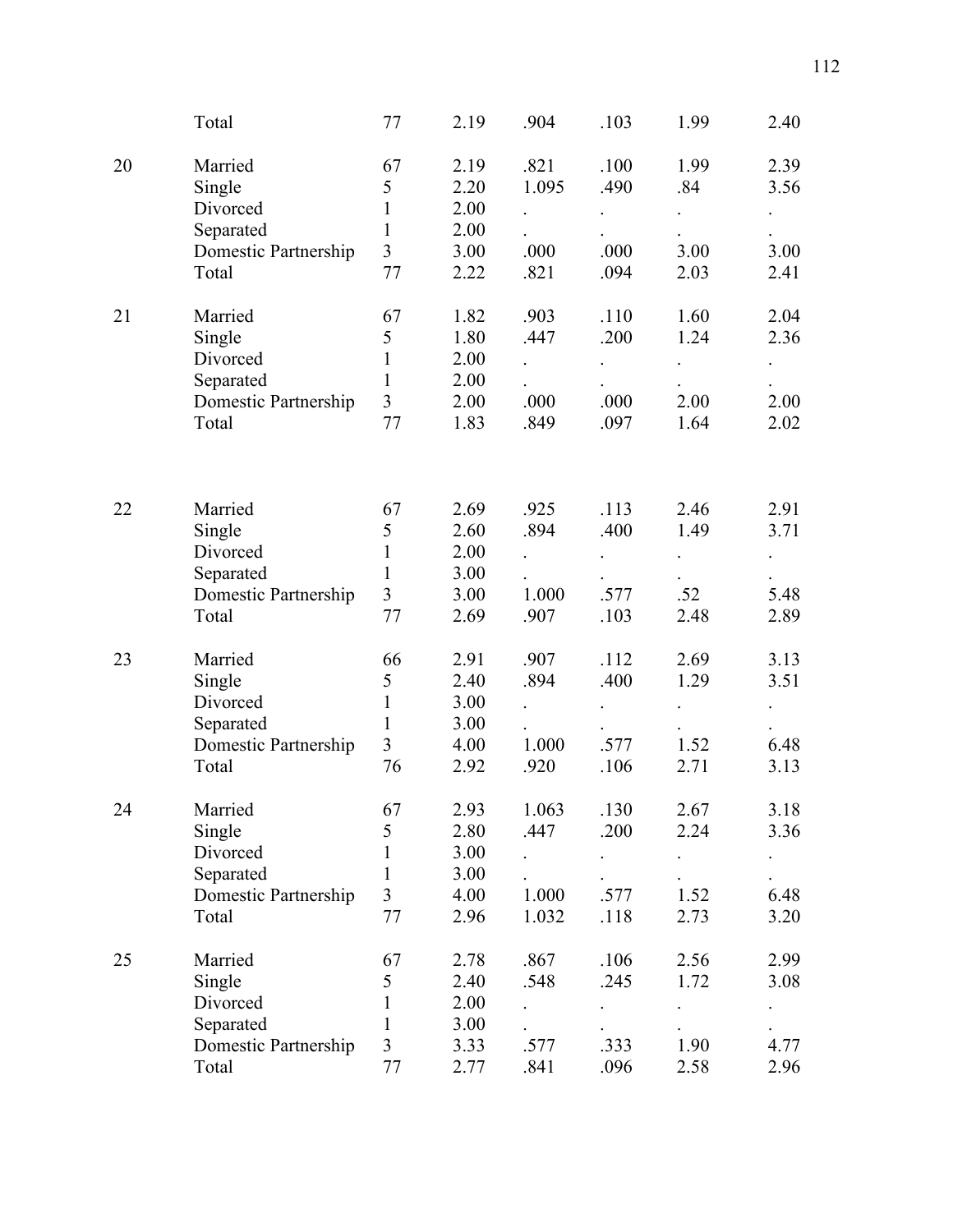| Married              | 67 | 3.31 | .972 | 119                      | 3.08                     | 3.55      |
|----------------------|----|------|------|--------------------------|--------------------------|-----------|
| Single               |    | 2.60 | .894 | .400                     | 1.49                     | 3.71      |
| Divorced             |    | 3.00 |      | $\overline{\phantom{a}}$ | $\overline{\phantom{a}}$ |           |
| Separated            |    | 3.00 |      |                          | $\sim$                   | $\bullet$ |
| Domestic Partnership |    | 2.67 | .155 | .667                     | $-.20$                   | 5.54      |
| Total                | 77 | 3.23 | .972 | 111                      | 3.01                     | 3.45      |
|                      |    |      |      |                          |                          |           |

| <b>ANOVA</b>   |                       |         |                |       |       |      |
|----------------|-----------------------|---------|----------------|-------|-------|------|
| Question       |                       | SS      | df             | MS    | $\,F$ | Sig. |
|                | <b>Between Groups</b> | 1.844   | $\overline{4}$ | .461  | .505  | .732 |
|                | <b>Within Groups</b>  | 64.788  | 71             | .913  |       |      |
|                | Total                 | 66.632  | 75             |       |       |      |
| $\overline{2}$ | <b>Between Groups</b> | 16.789  | $\overline{4}$ | 4.197 | .844  | .502 |
|                | Within Groups         | 347.958 | 70             | 4.971 |       |      |
|                | Total                 | 364.747 | 74             |       |       |      |
| 3              | <b>Between Groups</b> | 1.655   | $\overline{4}$ | .414  | .631  | .642 |
|                | Within Groups         | 47.228  | 72             | .656  |       |      |
|                | Total                 | 48.883  | 76             |       |       |      |
| $\overline{4}$ | <b>Between Groups</b> | 1.467   | $\overline{4}$ | .367  | .488  | .744 |
|                | Within Groups         | 54.066  | 72             | .751  |       |      |
|                | Total                 | 55.532  | 76             |       |       |      |
| 5              | <b>Between Groups</b> | 4.428   | $\overline{4}$ | 1.107 | 1.090 | .368 |
|                | Within Groups         | 73.104  | 72             | 1.015 |       |      |
|                | Total                 | 77.532  | 76             |       |       |      |
| 6              | <b>Between Groups</b> | 3.487   | $\overline{4}$ | .872  | 1.150 | .340 |
|                | Within Groups         | 54.591  | 72             | .758  |       |      |
|                | Total                 | 58.078  | 76             |       |       |      |
| 7              | <b>Between Groups</b> | 5.008   | $\overline{4}$ | 1.252 | 1.449 | .227 |
|                | Within Groups         | 62.213  | 72             | .864  |       |      |
|                | Total                 | 67.221  | 76             |       |       |      |
| 8              | <b>Between Groups</b> | 3.574   | $\overline{4}$ | .893  | .762  | .553 |
|                | Within Groups         | 84.374  | 72             | 1.172 |       |      |
|                | Total                 | 87.948  | 76             |       |       |      |
| 9              | <b>Between Groups</b> | 6.241   | $\overline{4}$ | 1.560 | 1.574 | .191 |
|                | Within Groups         | 70.391  | 71             | .991  |       |      |
|                | Total                 | 76.632  | 75             |       |       |      |
|                |                       |         |                |       |       |      |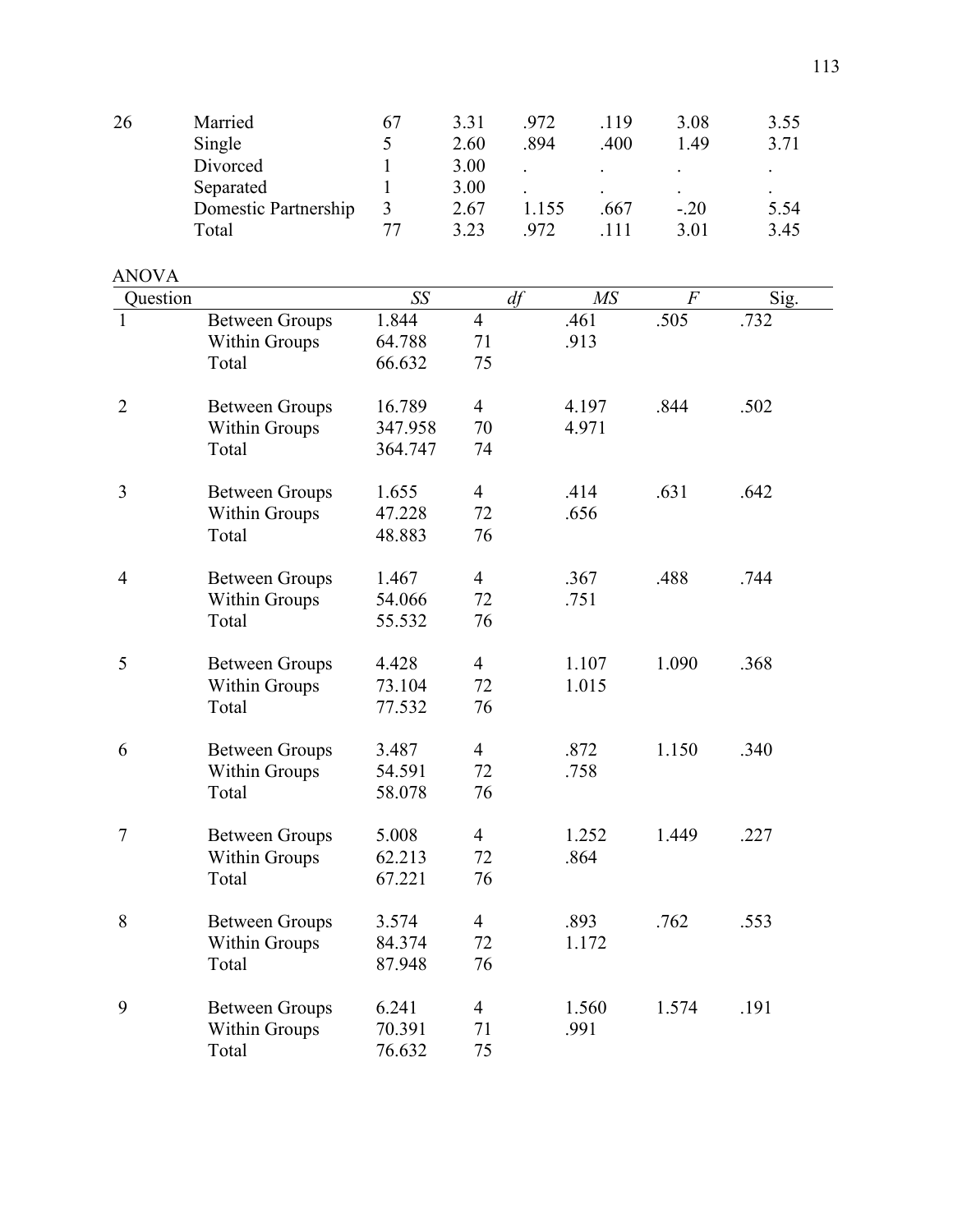| 10 | <b>Between Groups</b><br>Within Groups<br>Total | 4.630<br>42.046<br>46.675 | $\overline{4}$<br>72<br>76 | 1.157<br>.584  | 1.982 | .106 |
|----|-------------------------------------------------|---------------------------|----------------------------|----------------|-------|------|
| 11 | <b>Between Groups</b><br>Within Groups<br>Total | 1.690<br>76.830<br>78.519 | $\overline{4}$<br>72<br>76 | .422<br>1.067  | .396  | .811 |
| 12 | <b>Between Groups</b><br>Within Groups<br>Total | .582<br>72.094<br>72.675  | $\overline{4}$<br>72<br>76 | .145<br>1.001  | .145  | .965 |
| 13 | <b>Between Groups</b><br>Within Groups<br>Total | 1.591<br>59.110<br>60.701 | $\overline{4}$<br>72<br>76 | .398<br>.821   | .484  | .747 |
| 14 | <b>Between Groups</b><br>Within Groups<br>Total | .549<br>39.270<br>39.818  | $\overline{4}$<br>72<br>76 | .137<br>.545   | .251  | .908 |
| 15 | <b>Between Groups</b><br>Within Groups<br>Total | .968<br>36.123<br>37.091  | $\overline{4}$<br>72<br>76 | .242<br>.502   | .482  | .749 |
| 16 | <b>Between Groups</b><br>Within Groups<br>Total | .203<br>43.875<br>44.078  | $\overline{4}$<br>72<br>76 | .051<br>.609   | .083  | .987 |
| 17 | <b>Between Groups</b><br>Within Groups<br>Total | 4.621<br>79.508<br>84.130 | $\overline{4}$<br>72<br>76 | 1.155<br>1.104 | 1.046 | .390 |
| 18 | <b>Between Groups</b><br>Within Groups<br>Total | .634<br>52.613<br>53.247  | 4<br>72<br>76              | .158<br>.731   | .217  | .928 |
| 19 | <b>Between Groups</b><br>Within Groups<br>Total | 4.800<br>57.278<br>62.078 | $\overline{4}$<br>72<br>76 | 1.200<br>.796  | 1.509 | .209 |
| 20 | <b>Between Groups</b><br>Within Groups<br>Total | 1.969<br>49.278<br>51.247 | $\overline{4}$<br>72<br>76 | .492<br>.684   | .719  | .582 |
| 21 | <b>Between Groups</b>                           | .154                      | $\overline{4}$             | .039           | .051  | .995 |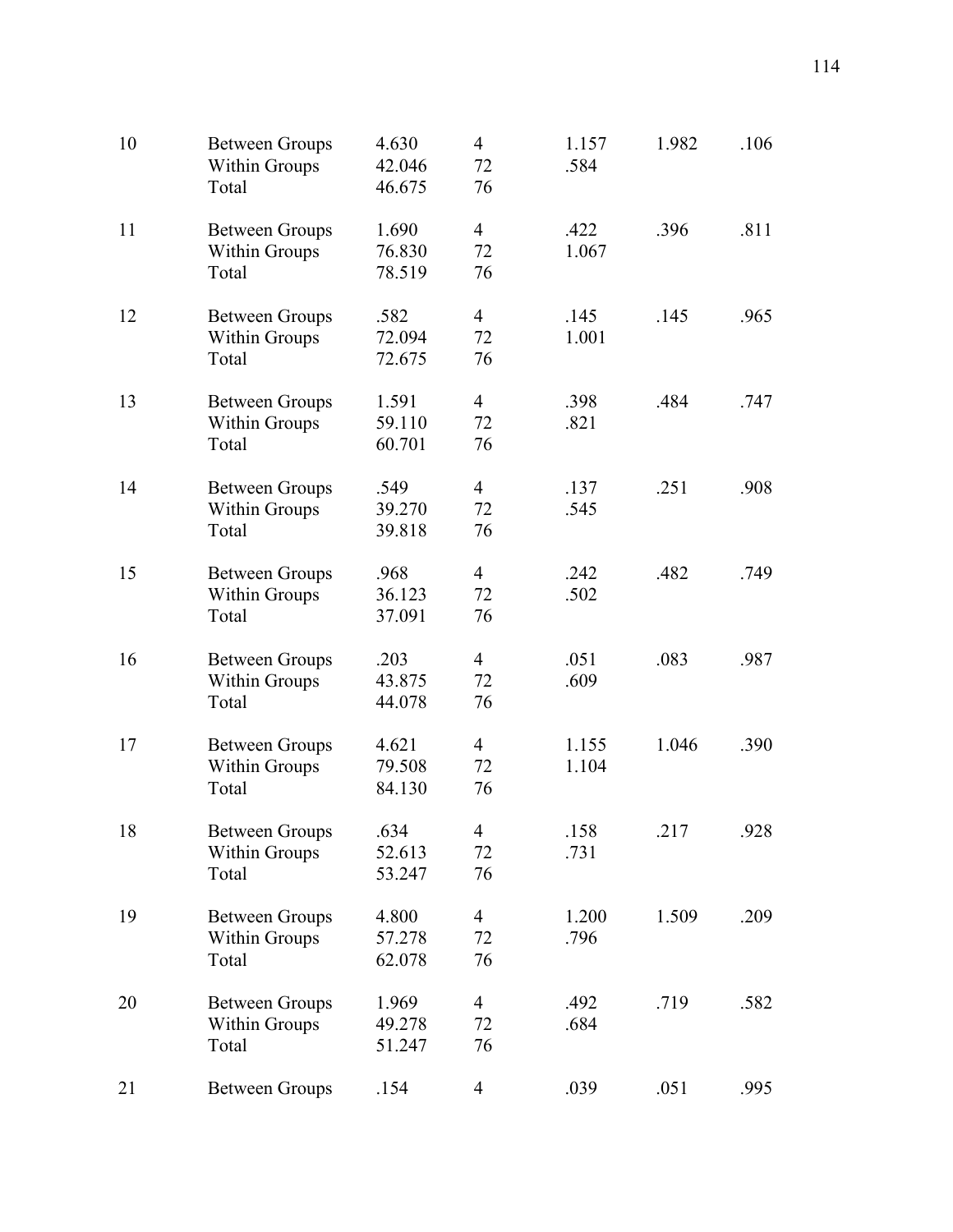|    | <b>Within Groups</b><br>Total | 54.651<br>54.805 | 72<br>76       | .759  |       |      |
|----|-------------------------------|------------------|----------------|-------|-------|------|
| 22 | <b>Between Groups</b>         | .902             | $\overline{4}$ | .225  | .263  | .901 |
|    | <b>Within Groups</b>          | 61.618           | 72             | .856  |       |      |
|    | Total                         | 62.519           | 76             |       |       |      |
| 23 | <b>Between Groups</b>         | 4.872            | $\overline{4}$ | 1.218 | 1.474 | .219 |
|    | <b>Within Groups</b>          | 58.655           | 71             | .826  |       |      |
|    | Total                         | 63.526           | 75             |       |       |      |
| 24 | <b>Between Groups</b>         | 3.456            | 4              | .864  | .804  | .527 |
|    | <b>Within Groups</b>          | 77.427           | 72             | 1.075 |       |      |
|    | Total                         | 80.883           | 76             |       |       |      |
| 25 | <b>Between Groups</b>         | 2.284            | $\overline{4}$ | .571  | .798  | .530 |
|    | <b>Within Groups</b>          | 51.508           | 72             | .715  |       |      |
|    | Total                         | 53.792           | 76             |       |       |      |
| 26 | <b>Between Groups</b>         | 3.508            | 4              | .877  | .925  | .455 |
|    | <b>Within Groups</b>          | 68.285           | 72             | .948  |       |      |
|    | Total                         | 71.792           | 76             |       |       |      |
|    |                               |                  |                |       |       |      |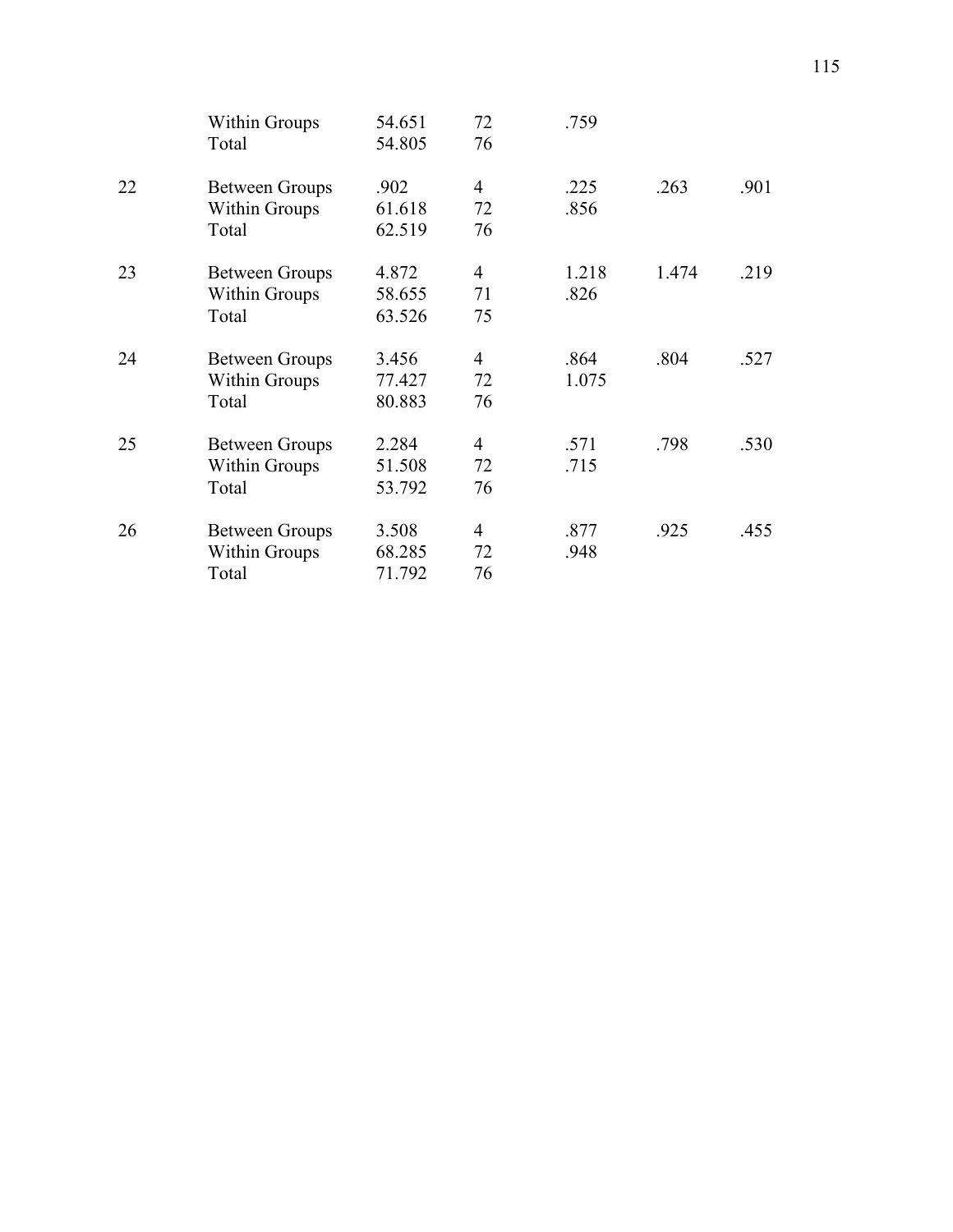## Appendix M

|  | <b>ANOVA</b> Institutional Size |
|--|---------------------------------|
|--|---------------------------------|

| Question       | <b>Institutional Size</b> | $\cal N$ | $\cal M$ | SD    | SE   |      | 95% CI for Mean |
|----------------|---------------------------|----------|----------|-------|------|------|-----------------|
|                |                           |          |          |       |      | LL   | UL              |
| $\mathbf{1}$   | ${}< 10,000$              | 19       | 2.63     | .831  | .191 | 2.23 | 3.03            |
|                | $10,000 - 19,999$         | 26       | 2.04     | .958  | .188 | 1.65 | 2.43            |
|                | $20,000 - 29,999$         | 18       | 2.00     | .840  | .198 | 1.58 | 2.42            |
|                | >30,000                   | 14       | 2.21     | 1.051 | .281 | 1.61 | 2.82            |
|                | Total                     | 77       | 2.21     | .937  | .107 | 2.00 | 2.42            |
| $\overline{2}$ | < 10,000                  | 18       | 2.89     | 2.349 | .554 | 1.72 | 4.06            |
|                | $10,000 - 19,999$         | 25       | 2.92     | 2.465 | .493 | 1.90 | 3.94            |
|                | $20,000 - 29,999$         | 18       | 4.17     | 1.724 | .406 | 3.31 | 5.02            |
|                | >30,000                   | 15       | 4.33     | 1.759 | .454 | 3.36 | 5.31            |
|                | Total                     | 76       | 3.49     | 2.212 | .254 | 2.98 | 3.99            |
| 3              | < 10,000                  | 19       | 4.00     | .745  | .171 | 3.64 | 4.36            |
|                | $10,000 - 19,999$         | 26       | 3.92     | .977  | .192 | 3.53 | 4.32            |
|                | $20,000 - 29,999$         | 18       | 3.83     | .618  | .146 | 3.53 | 4.14            |
|                | >30,000                   | 15       | 4.13     | .743  | .192 | 3.72 | 4.54            |
|                | Total                     | 78       | 3.96     | .797  | .090 | 3.78 | 4.14            |
| $\overline{4}$ | < 10,000                  | 19       | 2.37     | .955  | .219 | 1.91 | 2.83            |
|                | $10,000 - 19,999$         | 26       | 1.54     | .706  | .138 | 1.25 | 1.82            |
|                | $20,000 - 29,999$         | 18       | 2.00     | .767  | .181 | 1.62 | 2.38            |
|                | >30,000                   | 15       | 1.87     | .834  | .215 | 1.40 | 2.33            |
|                | Total                     | 78       | 1.91     | .856  | .097 | 1.72 | 2.10            |
| 5              | < 10,000                  | 19       | 2.68     | .820  | .188 | 2.29 | 3.08            |
|                | $10,000 - 19,999$         | 26       | 2.62     | 1.061 | .208 | 2.19 | 3.04            |
|                | $20,000 - 29,999$         | 18       | 2.50     | .924  | .218 | 2.04 | 2.96            |
|                | >30,000                   | 15       | 2.80     | 1.265 | .327 | 2.10 | 3.50            |
|                | Total                     | 78       | 2.64     | 1.006 | .114 | 2.41 | 2.87            |
| 6              | < 10,000                  | 19       | 3.89     | .809  | .186 | 3.50 | 4.28            |
|                | $10,000 - 19,999$         | 26       | 3.65     | .977  | .192 | 3.26 | 4.05            |
|                | $20,000 - 29,999$         | 18       | 3.67     | .767  | .181 | 3.29 | 4.05            |
|                | >30,000                   | 15       | 4.13     | .834  | .215 | 3.67 | 4.60            |
|                | Total                     | 78       | 3.81     | .869  | .098 | 3.61 | 4.00            |
| $\tau$         | < 10,000                  | 19       | 2.84     | 1.015 | .233 | 2.35 | 3.33            |
|                | $10,000 - 19,999$         | 26       | 2.19     | .981  | .192 | 1.80 | 2.59            |
|                | $20,000 - 29,999$         | 18       | 2.44     | .705  | .166 | 2.09 | 2.79            |
|                | >30,000                   | 15       | 2.47     | .990  | .256 | 1.92 | 3.02            |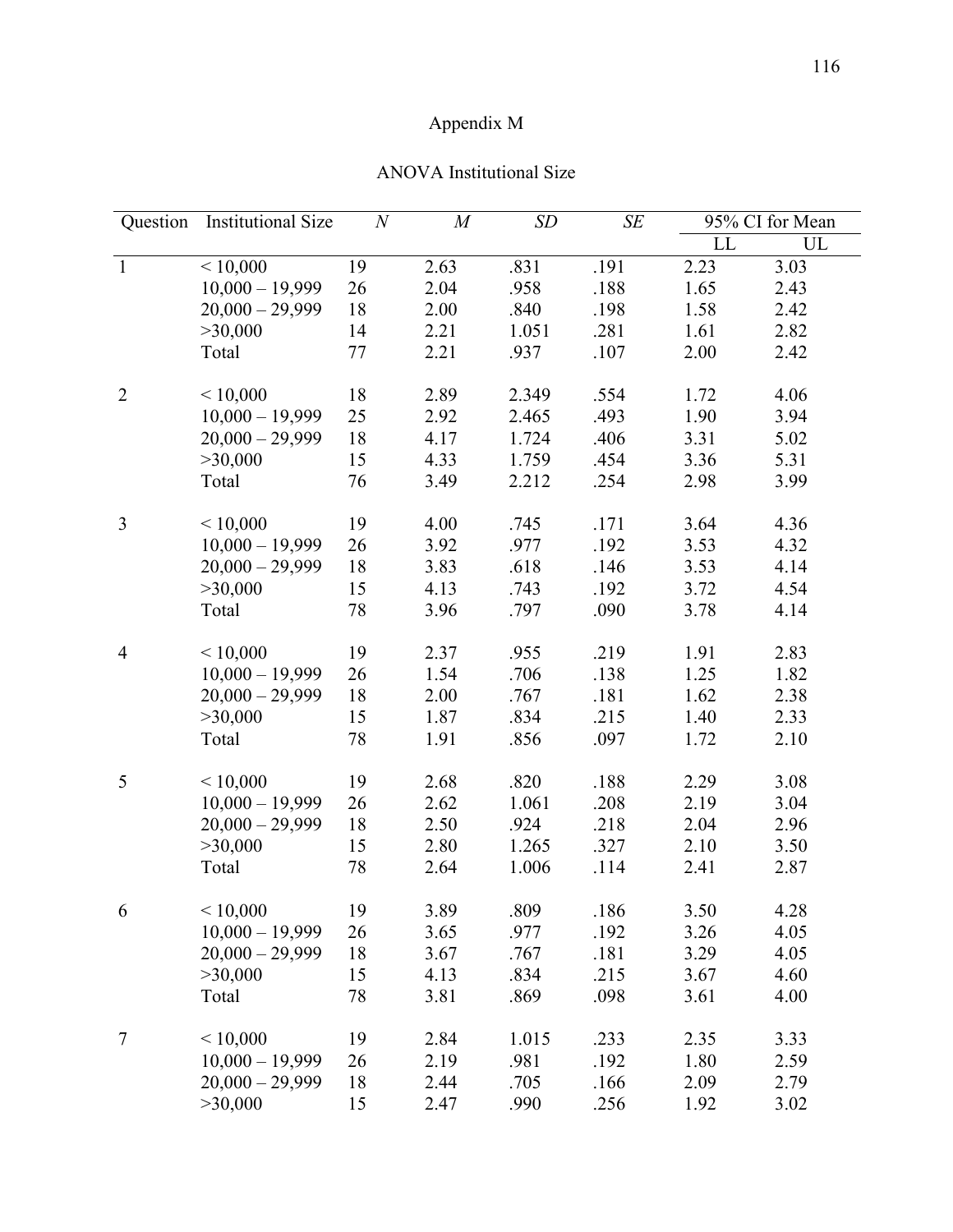|    | Total              | 78 | 2.46 | .949  | .107 | 2.25 | 2.68 |
|----|--------------------|----|------|-------|------|------|------|
| 8  | ${}< 10,000$       | 19 | 2.37 | 1.212 | .278 | 1.78 | 2.95 |
|    | $10,000 - 19,999$  | 26 | 2.00 | .894  | .175 | 1.64 | 2.36 |
|    | $20,000 - 29,999$  | 18 | 2.11 | 1.132 | .267 | 1.55 | 2.67 |
|    | >30,000            | 15 | 1.93 | 1.163 | .300 | 1.29 | 2.58 |
|    | Total              | 78 | 2.10 | 1.076 | .122 | 1.86 | 2.35 |
| 9  | < 10,000           | 19 | 2.58 | .692  | .159 | 2.25 | 2.91 |
|    | $10,000 - 19,999$  | 25 | 2.68 | 1.030 | .206 | 2.26 | 3.10 |
|    | $20,000 - 29,999$  | 18 | 2.89 | 1.132 | .267 | 2.33 | 3.45 |
|    | >30,000            | 15 | 3.07 | 1.163 | .300 | 2.42 | 3.71 |
|    | Total              | 77 | 2.78 | 1.008 | .115 | 2.55 | 3.01 |
| 10 | < 10,000           | 19 | 2.42 | .902  | .207 | 1.99 | 2.86 |
|    | $10,000 - 19,999$  | 26 | 2.19 | .849  | .167 | 1.85 | 2.54 |
|    | $20,000 - 29,999$  | 18 | 1.94 | .639  | .151 | 1.63 | 2.26 |
|    | >30,000            | 15 | 2.20 | .676  | .175 | 1.83 | 2.57 |
|    | Total              | 78 | 2.19 | .790  | .090 | 2.01 | 2.37 |
| 11 | < 10,000           | 19 | 3.32 | 1.003 | .230 | 2.83 | 3.80 |
|    | $10,000 - 19,999$  | 26 | 3.73 | 1.079 | .212 | 3.29 | 4.17 |
|    | $20,000 - 29,999$  | 18 | 3.67 | .907  | .214 | 3.22 | 4.12 |
|    | >30,000            | 15 | 4.07 | .961  | .248 | 3.53 | 4.60 |
|    | Total              | 78 | 3.68 | 1.013 | .115 | 3.45 | 3.91 |
| 12 | ${}_{\leq 10,000}$ | 19 | 2.84 | .958  | .220 | 2.38 | 3.30 |
|    | $10,000 - 19,999$  | 26 | 2.92 | 1.017 | .199 | 2.51 | 3.33 |
|    | $20,000 - 29,999$  | 18 | 3.22 | .808  | .191 | 2.82 | 3.62 |
|    | >30,000            | 15 | 3.33 | 1.113 | .287 | 2.72 | 3.95 |
|    | Total              | 78 | 3.05 | .979  | .111 | 2.83 | 3.27 |
|    |                    |    |      |       |      |      |      |
| 13 | ${}< 10,000$       | 19 | 2.42 | .692  | .159 | 2.09 | 2.75 |
|    | $10,000 - 19,999$  | 26 | 2.31 | .928  | .182 | 1.93 | 2.68 |
|    | $20,000 - 29,999$  | 18 | 2.50 | 1.098 | .259 | 1.95 | 3.05 |
|    | >30,000            | 15 | 2.47 | .834  | .215 | 2.00 | 2.93 |
|    | Total              | 78 | 2.41 | .889  | .101 | 2.21 | 2.61 |
| 14 | ${}_{\leq 10,000}$ | 19 | 2.00 | .471  | .108 | 1.77 | 2.23 |
|    | $10,000 - 19,999$  | 26 | 2.27 | .724  | .142 | 1.98 | 2.56 |
|    | $20,000 - 29,999$  | 18 | 2.50 | .707  | .167 | 2.15 | 2.85 |
|    | >30,000            | 15 | 2.80 | .775  | .200 | 2.37 | 3.23 |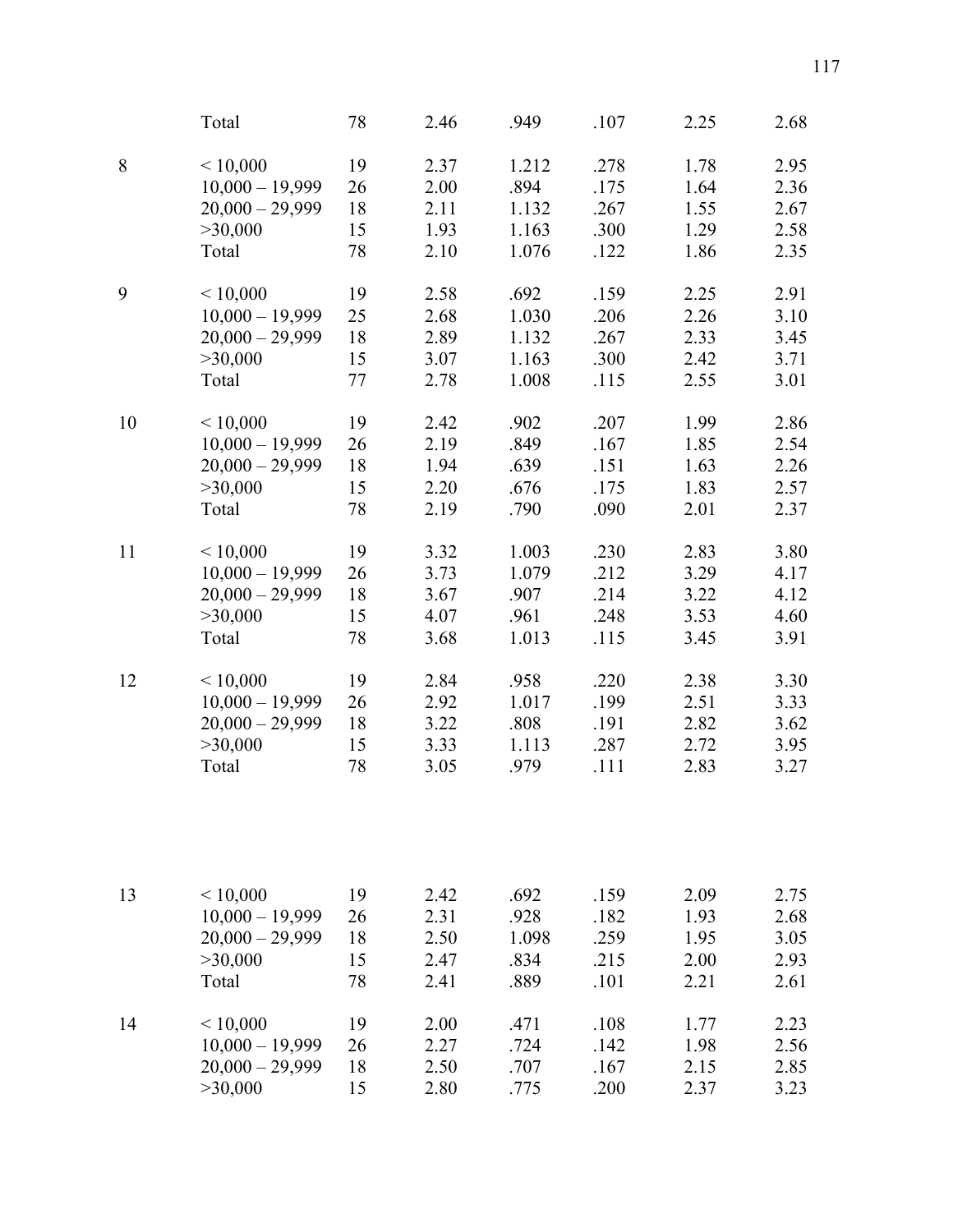|    | Total             | 78 | 2.36 | .720  | .082 | 2.20 | 2.52 |
|----|-------------------|----|------|-------|------|------|------|
| 15 | < 10,000          | 19 | 2.32 | .582  | .134 | 2.04 | 2.60 |
|    | $10,000 - 19,999$ | 26 | 2.27 | .667  | .131 | 2.00 | 2.54 |
|    | $20,000 - 29,999$ | 18 | 2.50 | .618  | .146 | 2.19 | 2.81 |
|    | >30,000           | 15 | 2.87 | .834  | .215 | 2.40 | 3.33 |
|    | Total             | 78 | 2.45 | .696  | .079 | 2.29 | 2.61 |
| 16 | < 10,000          | 19 | 2.11 | .567  | .130 | 1.83 | 2.38 |
|    | $10,000 - 19,999$ | 26 | 2.15 | .925  | .181 | 1.78 | 2.53 |
|    | $20,000 - 29,999$ | 18 | 2.28 | .826  | .195 | 1.87 | 2.69 |
|    | >30,000           | 15 | 2.20 | .676  | .175 | 1.83 | 2.57 |
|    | Total             | 78 | 2.18 | .769  | .087 | 2.01 | 2.35 |
| 17 | < 10,000          | 19 | 2.58 | 1.121 | .257 | 2.04 | 3.12 |
|    | $10,000 - 19,999$ | 26 | 2.08 | .977  | .192 | 1.68 | 2.47 |
|    | $20,000 - 29,999$ | 18 | 2.22 | 1.003 | .236 | 1.72 | 2.72 |
|    | >30,000           | 15 | 1.60 | .986  | .254 | 1.05 | 2.15 |
|    | Total             | 78 | 2.14 | 1.053 | .119 | 1.90 | 2.38 |
| 18 | < 10,000          | 19 | 2.47 | .772  | .177 | 2.10 | 2.85 |
|    | $10,000 - 19,999$ | 26 | 2.38 | .752  | .148 | 2.08 | 2.69 |
|    | $20,000 - 29,999$ | 18 | 2.67 | .907  | .214 | 2.22 | 3.12 |
|    | >30,000           | 15 | 2.47 | .990  | .256 | 1.92 | 3.02 |
|    | Total             | 78 | 2.49 | .833  | .094 | 2.30 | 2.68 |
|    |                   |    |      |       |      |      |      |
| 19 | < 10,000          | 19 | 2.37 | .895  | .205 | 1.94 | 2.80 |
|    | $10,000 - 19,999$ | 26 | 1.85 | .834  | .164 | 1.51 | 2.18 |
|    | $20,000 - 29,999$ | 18 | 2.11 | .758  | .179 | 1.73 | 2.49 |
|    | >30,000           | 15 | 2.60 | 1.056 | .273 | 2.02 | 3.18 |
|    | Total             | 78 | 2.18 | .908  | .103 | 1.97 | 2.38 |
| 20 | < 10,000          | 19 | 2.26 | .872  | .200 | 1.84 | 2.68 |
|    | $10,000 - 19,999$ | 26 | 2.08 | .845  | .166 | 1.74 | 2.42 |
|    | $20,000 - 29,999$ | 18 | 2.39 | .916  | .216 | 1.93 | 2.84 |
|    | >30,000           | 15 | 2.13 | .640  | .165 | 1.78 | 2.49 |
|    | Total             | 78 | 2.21 | .827  | .094 | 2.02 | 2.39 |
| 21 | ${}<$ 10,000      | 19 | 2.05 | .848  | .195 | 1.64 | 2.46 |
|    | $10,000 - 19,999$ | 26 | 1.65 | 1.056 | .207 | 1.23 | 2.08 |
|    | $20,000 - 29,999$ | 18 | 1.89 | .676  | .159 | 1.55 | 2.23 |
|    | >30,000           | 15 | 1.73 | .594  | .153 | 1.40 | 2.06 |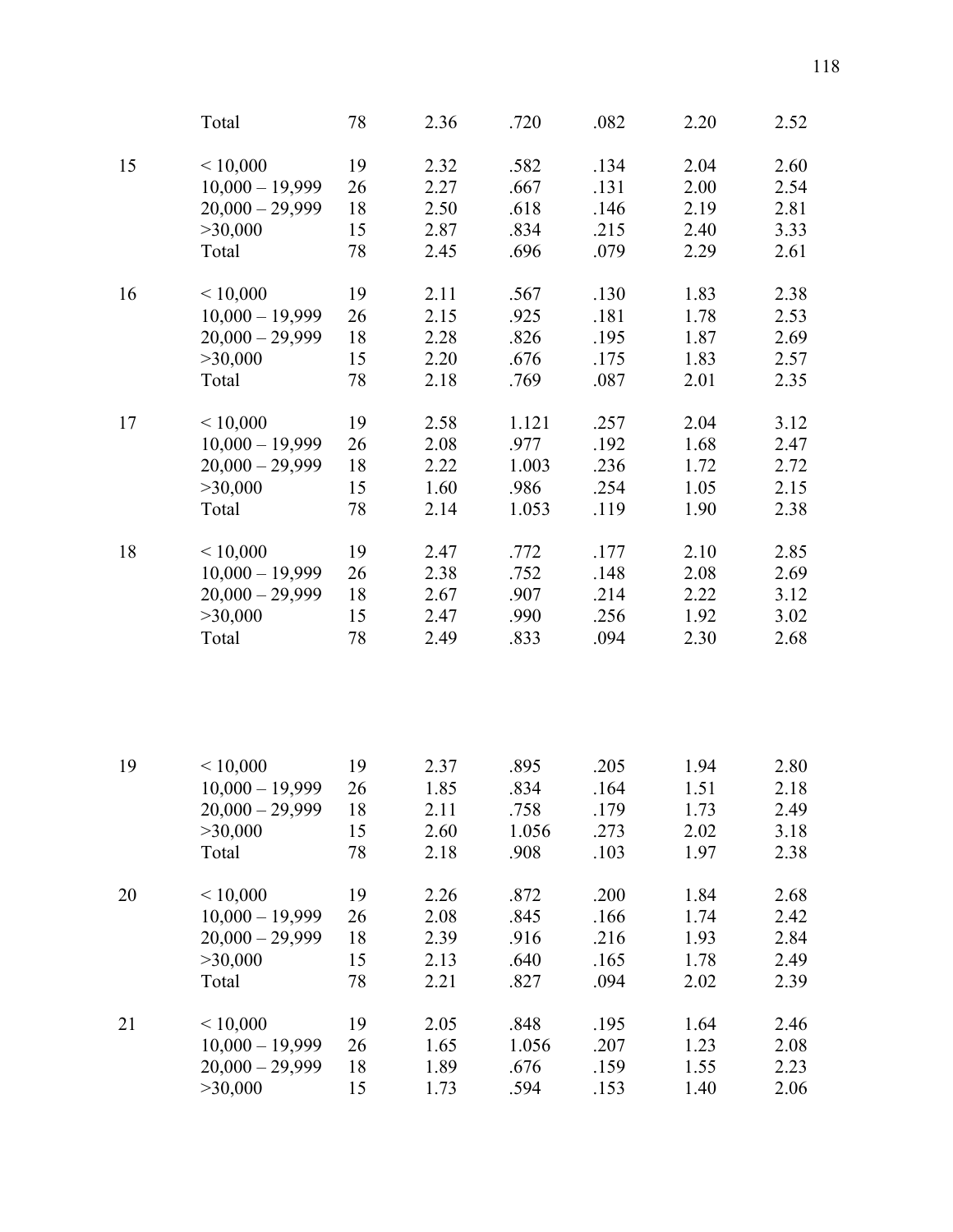|    | Total             | 78 | 1.82 | .849  | .096 | 1.63 | 2.01 |
|----|-------------------|----|------|-------|------|------|------|
| 22 | < 10,000          | 19 | 2.63 | .831  | .191 | 2.23 | 3.03 |
|    | $10,000 - 19,999$ | 26 | 2.38 | .983  | .193 | 1.99 | 2.78 |
|    | $20,000 - 29,999$ | 18 | 2.89 | .832  | .196 | 2.47 | 3.30 |
|    | >30,000           | 15 | 3.00 | .845  | .218 | 2.53 | 3.47 |
|    | Total             | 78 | 2.68 | .904  | .102 | 2.48 | 2.88 |
| 23 | < 10,000          | 19 | 2.58 | .769  | .176 | 2.21 | 2.95 |
|    | $10,000 - 19,999$ | 25 | 3.04 | .889  | .178 | 2.67 | 3.41 |
|    | $20,000 - 29,999$ | 18 | 2.89 | .832  | .196 | 2.47 | 3.30 |
|    | >30,000           | 15 | 3.13 | 1.187 | .307 | 2.48 | 3.79 |
|    | Total             | 77 | 2.91 | .920  | .105 | 2.70 | 3.12 |
| 24 | < 10,000          | 19 | 3.11 | .994  | .228 | 2.63 | 3.58 |
|    | $10,000 - 19,999$ | 26 | 2.69 | 1.050 | .206 | 2.27 | 3.12 |
|    | $20,000 - 29,999$ | 18 | 2.83 | .985  | .232 | 2.34 | 3.32 |
|    | >30,000           | 15 | 3.33 | 1.047 | .270 | 2.75 | 3.91 |
|    | Total             | 78 | 2.95 | 1.031 | .117 | 2.72 | 3.18 |
|    |                   |    |      |       |      |      |      |
|    |                   |    |      |       |      |      |      |

| 25 | ${}_{\leq 10,000}$ | 19 | 2.74 | .933  | .214 | 2.29 | 3.19 |
|----|--------------------|----|------|-------|------|------|------|
|    | $10,000 - 19,999$  | 26 | 2.58 | .857  | .168 | 2.23 | 2.92 |
|    | $20,000 - 29,999$  | 18 | 2.83 | .786  | .185 | 2.44 | 3.22 |
|    | >30,000            | 15 | 3.00 | .756  | .195 | 2.58 | 3.42 |
|    | Total              | 78 | 2.76 | .840  | .095 | 2.57 | 2.95 |
| 26 | ${}_{\leq 10,000}$ | 19 | 3.21 | 1.134 | .260 | 2.66 | 3.76 |
|    | $10,000 - 19,999$  | 26 | 2.96 | .871  | .171 | 2.61 | 3.31 |
|    | $20,000 - 29,999$  | 18 | 3.28 | .752  | .177 | 2.90 | 3.65 |
|    | >30,000            | 15 | 3.67 | 1.047 | .270 | 3.09 | 4.25 |
|    | Total              | 78 | 3.23 | .966  | .109 | 3.01 | 3.45 |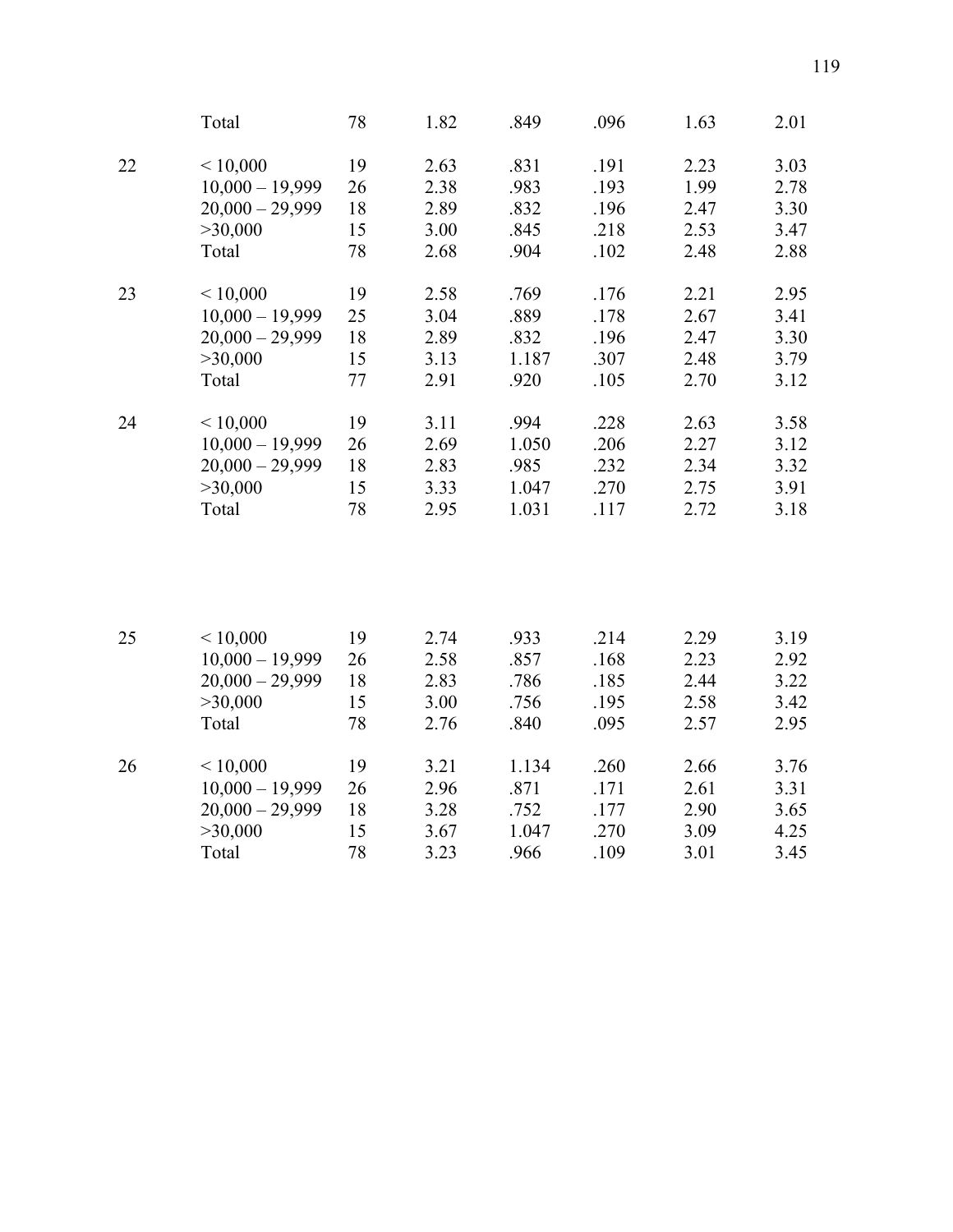| ANOV |  |
|------|--|
|------|--|

| Question       |                       | SS      | df             | MS     | $\cal F$ | Sig. |
|----------------|-----------------------|---------|----------------|--------|----------|------|
|                | <b>Between Groups</b> | 4.936   | 3              | 1.645  | 1.945    | .130 |
|                | <b>Within Groups</b>  | 61.740  | 73             | .846   |          |      |
|                | Total                 | 66.675  | 76             |        |          |      |
|                |                       |         |                |        |          |      |
| $\overline{2}$ | <b>Between Groups</b> | 33.536  | 3              | 11.179 | 2.414    | .074 |
|                | <b>Within Groups</b>  | 333.451 | 72             | 4.631  |          |      |
|                | Total                 | 366.987 | 75             |        |          |      |
|                |                       |         |                |        |          |      |
| 3              | <b>Between Groups</b> | .805    | 3              | .268   | .413     | .744 |
|                | Within Groups         | 48.079  | 74             | .650   |          |      |
|                | Total                 | 48.885  | 77             |        |          |      |
| $\overline{4}$ | <b>Between Groups</b> | 7.756   | 3              | 2.585  | 3.935    | .012 |
|                | Within Groups         | 48.616  | 74             | .657   |          |      |
|                | Total                 | 56.372  | 77             |        |          |      |
|                |                       |         |                |        |          |      |
| 5              | <b>Between Groups</b> | .790    | 3              | .263   | .252     | .859 |
|                | <b>Within Groups</b>  | 77.159  | 74             | 1.043  |          |      |
|                | Total                 | 77.949  | 77             |        |          |      |
|                |                       |         |                |        |          |      |
| 6              | <b>Between Groups</b> | 2.708   | $\overline{3}$ | .903   | 1.206    | .314 |
|                | <b>Within Groups</b>  | 55.407  | 74             | .749   |          |      |
|                | Total                 | 58.115  | 77             |        |          |      |
|                |                       |         |                |        |          |      |
| 7              | <b>Between Groups</b> | 4.642   | $\overline{3}$ | 1.547  | 1.769    | .161 |
|                | <b>Within Groups</b>  | 64.743  | 74             | .875   |          |      |
|                | Total                 | 69.385  | 77             |        |          |      |
|                |                       |         |                |        |          |      |
| 8              | <b>Between Groups</b> | 2.047   | 3              | .682   | .580     | .630 |
|                | <b>Within Groups</b>  | 87.132  | 74             | 1.177  |          |      |
|                | Total                 | 89.179  | 77             |        |          |      |
| 9              | <b>Between Groups</b> | 2.464   | 3              | .821   | .802     | .497 |
|                | <b>Within Groups</b>  | 74.783  | 73             | 1.024  |          |      |
|                | Total                 | 77.247  | 76             |        |          |      |
|                |                       |         |                |        |          |      |
|                |                       |         |                |        |          |      |
| 10             | <b>Between Groups</b> | 2.101   | 3              | .700   | 1.126    | .344 |
|                | <b>Within Groups</b>  | 46.014  | 74             | .622   |          |      |
|                | Total                 | 48.115  | 77             |        |          |      |
|                |                       |         |                |        |          |      |
| 11             | <b>Between Groups</b> | 4.833   | 3              | 1.611  | 1.608    | .195 |
|                | <b>Within Groups</b>  | 74.154  | 74             | 1.002  |          |      |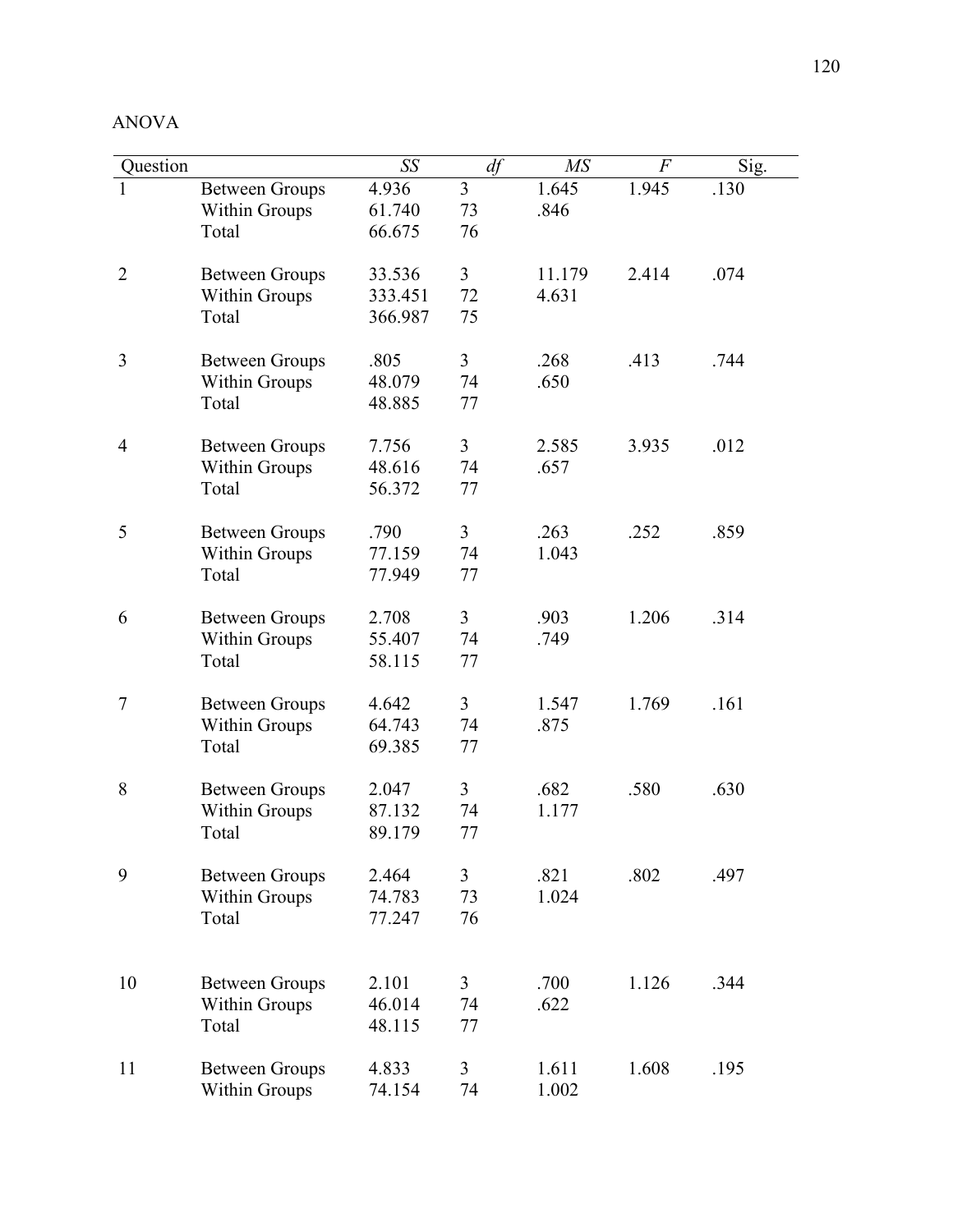|    | Total                                                  | 78.987                    | 77                         |                |       |      |
|----|--------------------------------------------------------|---------------------------|----------------------------|----------------|-------|------|
| 12 | <b>Between Groups</b><br><b>Within Groups</b><br>Total | 2.978<br>70.817<br>73.795 | $\overline{3}$<br>74<br>77 | .993<br>.957   | 1.037 | .381 |
| 13 | <b>Between Groups</b><br>Within Groups<br>Total        | .468<br>60.403<br>60.872  | 3<br>74<br>77              | .156<br>.816   | .191  | .902 |
| 14 | <b>Between Groups</b><br><b>Within Groups</b><br>Total | 5.933<br>34.015<br>39.949 | 3<br>74<br>77              | 1.978<br>.460  | 4.303 | .007 |
| 15 | <b>Between Groups</b><br>Within Groups<br>Total        | 3.841<br>33.454<br>37.295 | 3<br>74<br>77              | 1.280<br>.452  | 2.832 | .044 |
| 16 | <b>Between Groups</b><br>Within Groups<br>Total        | .302<br>45.185<br>45.487  | 3<br>74<br>77              | .101<br>.611   | .165  | .920 |
| 17 | <b>Between Groups</b><br><b>Within Groups</b><br>Total | 8.260<br>77.189<br>85.449 | 3<br>74<br>77              | 2.753<br>1.043 | 2.640 | .056 |
| 18 | <b>Between Groups</b><br><b>Within Groups</b><br>Total | .863<br>52.624<br>53.487  | 3<br>74<br>77              | .288<br>.711   | .405  | .750 |
| 19 | <b>Between Groups</b><br><b>Within Groups</b><br>Total | 6.304<br>57.183<br>63.487 | 3<br>74<br>77              | 2.101<br>.773  | 2.719 | .051 |
| 20 | <b>Between Groups</b><br><b>Within Groups</b><br>Total | 1.176<br>51.541<br>52.718 | 3<br>74<br>77              | .392<br>.697   | .563  | .641 |
| 21 | <b>Between Groups</b><br>Within Groups<br>Total        | 1.944<br>53.543<br>55.487 | 3<br>74<br>77              | .648<br>.724   | .896  | .448 |
| 22 | <b>Between Groups</b><br><b>Within Groups</b><br>Total | 4.635<br>58.353<br>62.987 | 3<br>74<br>77              | 1.545<br>.789  | 1.959 | .128 |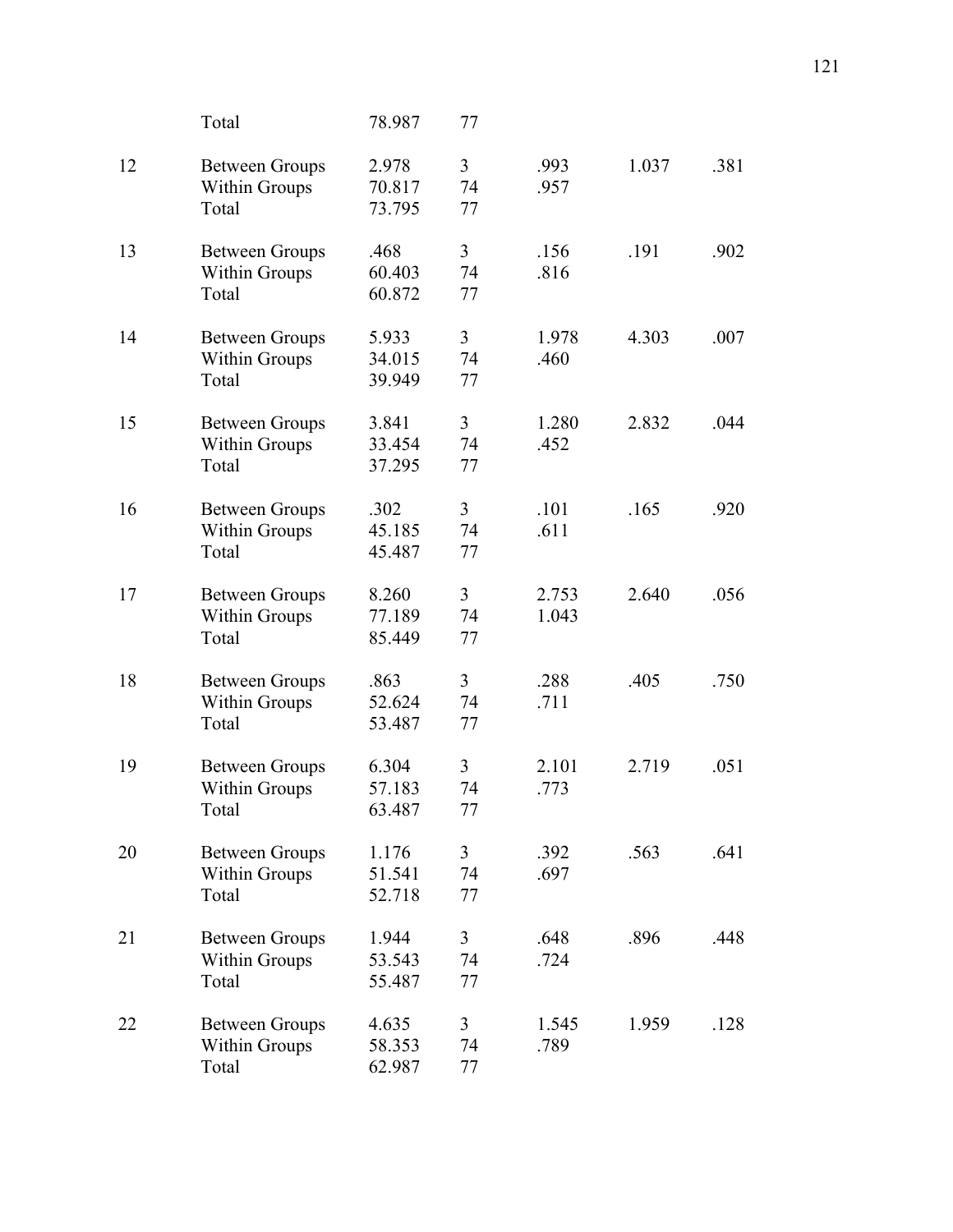| 23 | <b>Between Groups</b> | 3.261  | 3  | 1.087 | 1.299 | .281 |
|----|-----------------------|--------|----|-------|-------|------|
|    | <b>Within Groups</b>  | 61.103 | 73 | .837  |       |      |
|    | Total                 | 64.364 | 76 |       |       |      |
| 24 | <b>Between Groups</b> | 4.634  | 3  | 1.545 | 1.481 | .227 |
|    | <b>Within Groups</b>  | 77.161 | 74 | 1.043 |       |      |
|    | Total                 | 81.795 | 77 |       |       |      |
| 25 | <b>Between Groups</b> | 1.841  | 3  | .614  | .865  | .463 |
|    | <b>Within Groups</b>  | 52.530 | 74 | .710  |       |      |
|    | Total                 | 54.372 | 77 |       |       |      |
| 26 | <b>Between Groups</b> | 4.782  | 3  | 1.594 | 1.759 | .162 |
|    | <b>Within Groups</b>  | 67.064 | 74 | .906  |       |      |
|    | Total                 | 71.846 | 77 |       |       |      |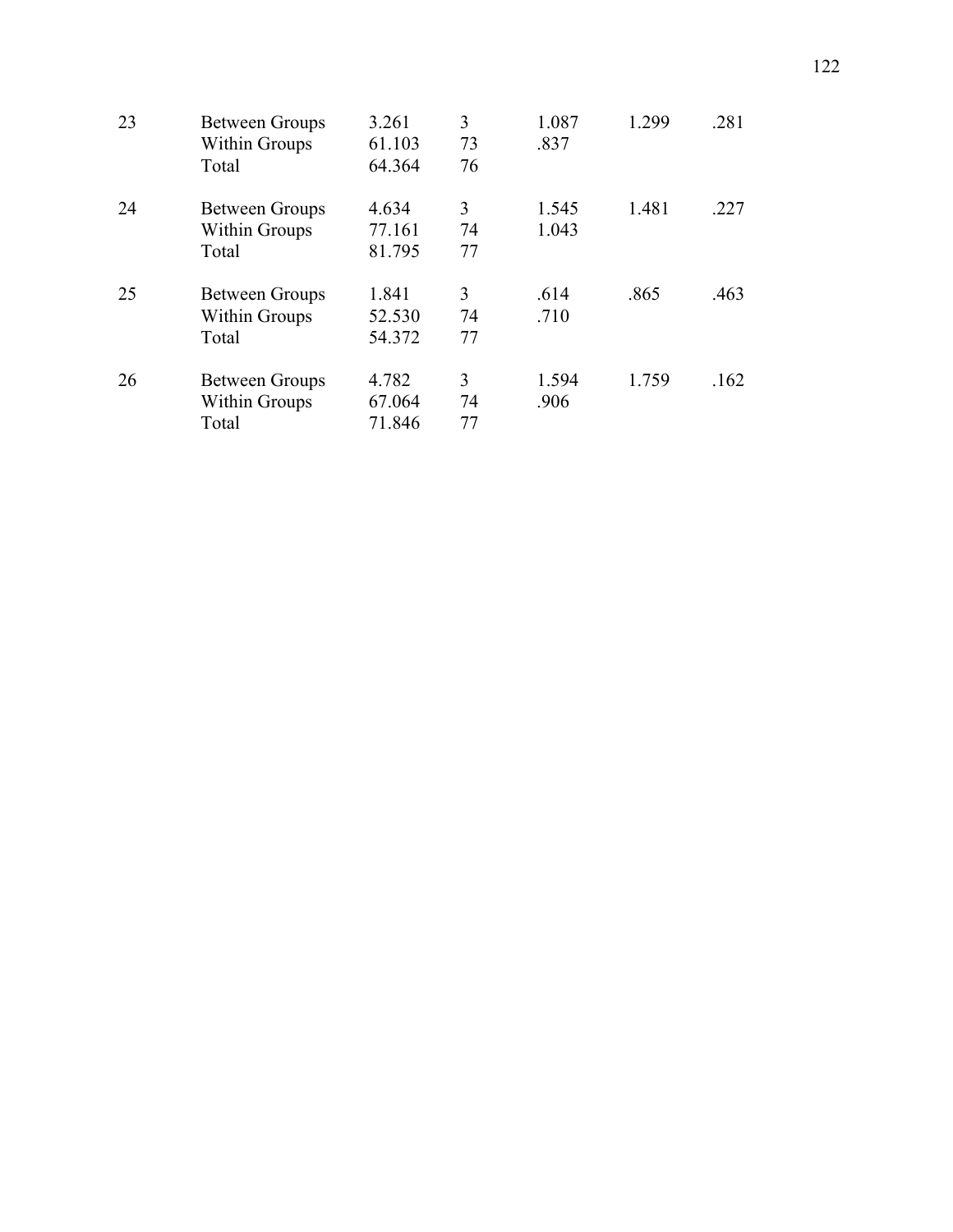# Appendix N

## *t*-Test Dependents

| Question       | Dependents    | N  | $\boldsymbol{M}$ | SD    | <b>SEM</b> |
|----------------|---------------|----|------------------|-------|------------|
|                | Dependents    | 34 | 2.47             | 1.022 | .175       |
|                | No Dependents | 42 | 2.00             | .826  | .128       |
| $\overline{2}$ | Dependents    | 35 | 2.91             | 2.406 | .407       |
|                | No Dependents | 40 | 4.03             | 1.928 | .305       |
| 3              | Dependents    | 35 | 3.89             | .796  | .135       |
|                | No Dependents | 42 | 4.02             | .811  | .125       |
| 4              | Dependents    | 35 | 2.11             | .932  | .158       |
|                | No Dependents | 42 | 1.76             | .759  | .117       |
| 5              | Dependents    | 35 | 2.71             | .957  | .162       |
|                | No Dependents | 42 | 2.60             | 1.061 | .164       |
| 6              | Dependents    | 35 | 3.74             | .817  | .138       |
|                | No Dependents | 42 | 3.86             | .926  | .143       |
| 7              | Dependents    | 35 | 2.69             | 1.022 | .173       |
|                | No Dependents | 42 | 2.31             | .841  | .130       |
| 8              | Dependents    | 35 | 2.26             | 1.146 | .194       |
|                | No Dependents | 42 | 2.00             | 1.012 | .156       |
| 9              | Dependents    | 35 | 2.77             | 1.031 | .174       |
|                | No Dependents | 41 | 2.80             | 1.005 | .157       |
| 10             | Dependents    | 35 | 2.34             | .765  | .129       |
|                | No Dependents | 42 | 2.10             | .790  | .122       |
| 11             | Dependents    | 35 | 3.66             | .998  | .169       |
|                | No Dependents | 42 | 3.71             | 1.043 | .161       |
| 12             | Dependents    | 35 | 3.14             | 1.033 | .175       |
|                | No Dependents | 42 | 3.00             | .937  | .145       |
| 13             | Dependents    | 35 | 2.57             | 1.008 | .170       |
|                | No Dependents | 42 | 2.29             | .774  | .119       |
| 14             | Dependents    | 35 | 2.54             | .780  | .132       |
|                | No Dependents | 42 | 2.21             | .645  | .100       |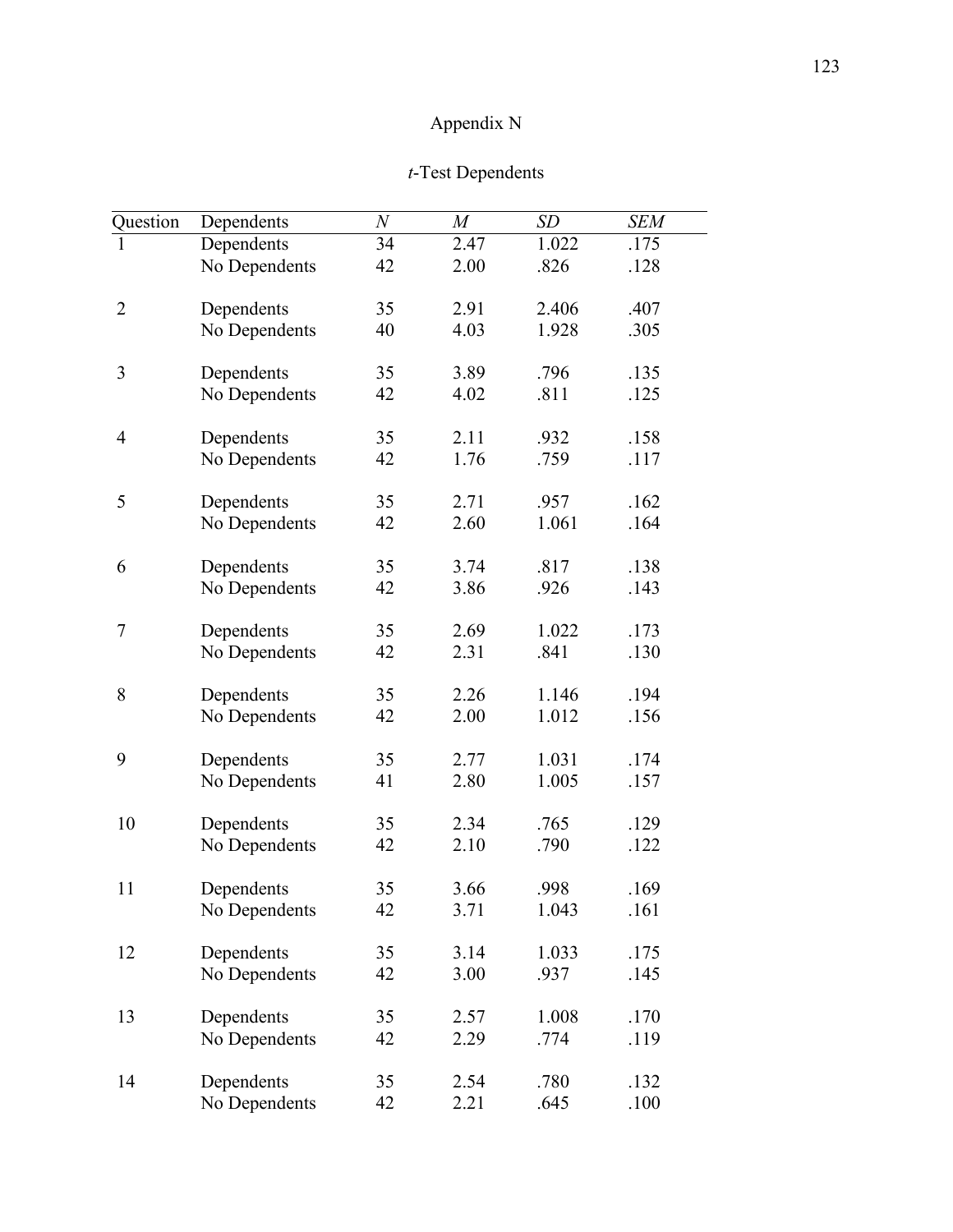| 15 | Dependents    | 35 | 2.51 | .658  | .111 |
|----|---------------|----|------|-------|------|
|    | No Dependents | 42 | 2.40 | .734  | .113 |
| 16 | Dependents    | 35 | 2.31 | .867  | .147 |
|    | No Dependents | 42 | 2.10 | .656  | .101 |
| 17 | Dependents    | 35 | 2.43 | .979  | .165 |
|    | No Dependents | 42 | 1.93 | 1.068 | .165 |
| 18 | Dependents    | 35 | 2.46 | .919  | .155 |
|    | No Dependents | 42 | 2.52 | .773  | .119 |
| 19 | Dependents    | 35 | 2.26 | .886  | .150 |
|    | No Dependents | 42 | 2.14 | .926  | .143 |
| 20 | Dependents    | 35 | 2.26 | .852  | .144 |
|    | No Dependents | 42 | 2.19 | .804  | .124 |
| 21 | Dependents    | 35 | 2.03 | .891  | .151 |
|    | No Dependents | 42 | 1.67 | .786  | .121 |
| 22 | Dependents    | 35 | 2.71 | 1.100 | .186 |
|    | No Dependents | 42 | 2.67 | .721  | .111 |
| 23 | Dependents    | 34 | 2.91 | .965  | .166 |
|    | No Dependents | 42 | 2.93 | .894  | .138 |
| 24 | Dependents    | 35 | 2.97 | 1.124 | .190 |
|    | No Dependents | 42 | 2.95 | .962  | .148 |
| 25 | Dependents    | 35 | 2.71 | .957  | .162 |
|    | No Dependents | 42 | 2.81 | .740  | .114 |
| 26 | Dependents    | 35 | 3.17 | 1.014 | .171 |
|    | No Dependents | 42 | 3.29 | .944  | .146 |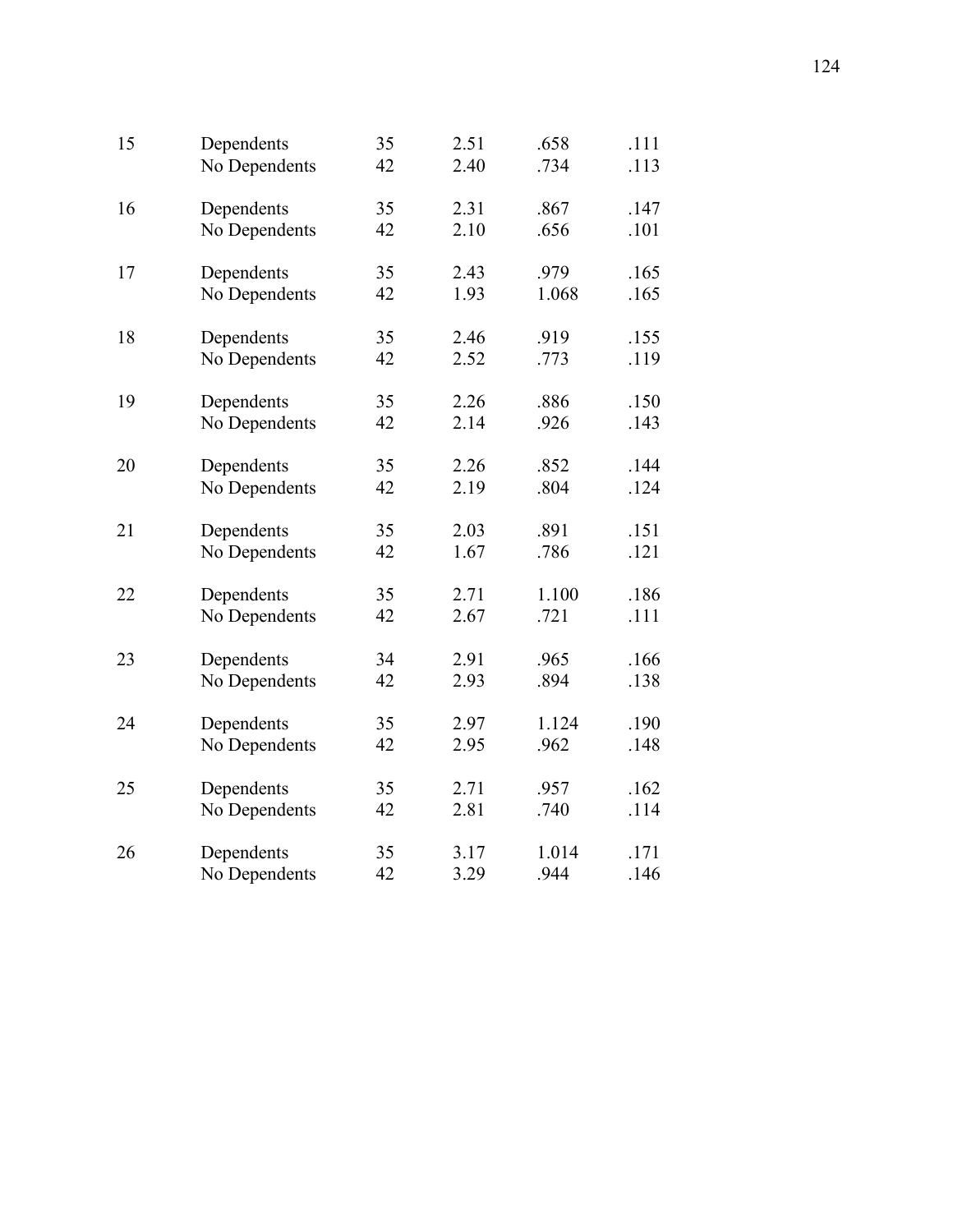# Appendix O

## Frequency Tables

|         | <b>Question 1</b> |           |         |               |            |  |  |  |
|---------|-------------------|-----------|---------|---------------|------------|--|--|--|
|         |                   | Frequency | Percent | Valid Percent | Cumulative |  |  |  |
|         |                   |           |         |               | Percent    |  |  |  |
|         | Never             | 26        | 28.9    | 31.0          | 31.0       |  |  |  |
|         | Almost Never      | 23        | 25.6    | 27.4          | 58.3       |  |  |  |
| Valid   | Sometimes         | 29        | 32.2    | 34.5          | 92.9       |  |  |  |
|         | Fairly Often      | 6         | 6.7     | 7.1           | 100.0      |  |  |  |
|         | Total             | 84        | 93.3    | 100.0         |            |  |  |  |
| Missing | System            | 6         | 6.7     |               |            |  |  |  |
|         | Total             | 90        | 100.0   |               |            |  |  |  |

|         |                     |                | <b>Question 2</b> |               |            |  |  |  |
|---------|---------------------|----------------|-------------------|---------------|------------|--|--|--|
|         |                     | Frequency      | Percent           | Valid Percent | Cumulative |  |  |  |
|         |                     |                |                   |               | Percent    |  |  |  |
|         | Never               | 23             | 25.6              | 28.0          | 28.0       |  |  |  |
|         | <b>Almost Never</b> | $\mathbf{1}$   | 1.1               | 1.2           | 29.3       |  |  |  |
| Valid   | Sometimes           | 1              | 1.1               | 1.2           | 30.5       |  |  |  |
|         | Fairly Often        | $\overline{4}$ | 4.4               | 4.9           | 35.4       |  |  |  |
|         | Often               | 53             | 58.9              | 64.6          | 100.0      |  |  |  |
|         | Total               | 82             | 91.1              | 100.0         |            |  |  |  |
| Missing | System              | 8              | 8.9               |               |            |  |  |  |
|         | Total               | 90             | 100.0             |               |            |  |  |  |
|         |                     |                | <b>Question 3</b> |               |            |  |  |  |
|         |                     | Frequency      | Percent           | Valid Percent | Cumulative |  |  |  |
|         |                     |                |                   |               | Percent    |  |  |  |
|         | Never               | $\mathbf{1}$   | 1.1               | 1.2           | 1.2        |  |  |  |
|         | <b>Almost Never</b> | 1              | 1.1               | 1.2           | 2.4        |  |  |  |
| Valid   | Sometimes           | 19             | 21.1              | 22.9          | 25.3       |  |  |  |
|         | Fairly Often        | 41             | 45.6              | 49.4          | 74.7       |  |  |  |
|         | Often               | 21             | 23.3              | 25.3          | 100.0      |  |  |  |
|         | Total               | 83             | 92.2              | 100.0         |            |  |  |  |
| Missing | System              | $\overline{7}$ | 7.8               |               |            |  |  |  |
|         | Total               | 90             | 100.0             |               |            |  |  |  |
|         | <b>Question 4</b>   |                |                   |               |            |  |  |  |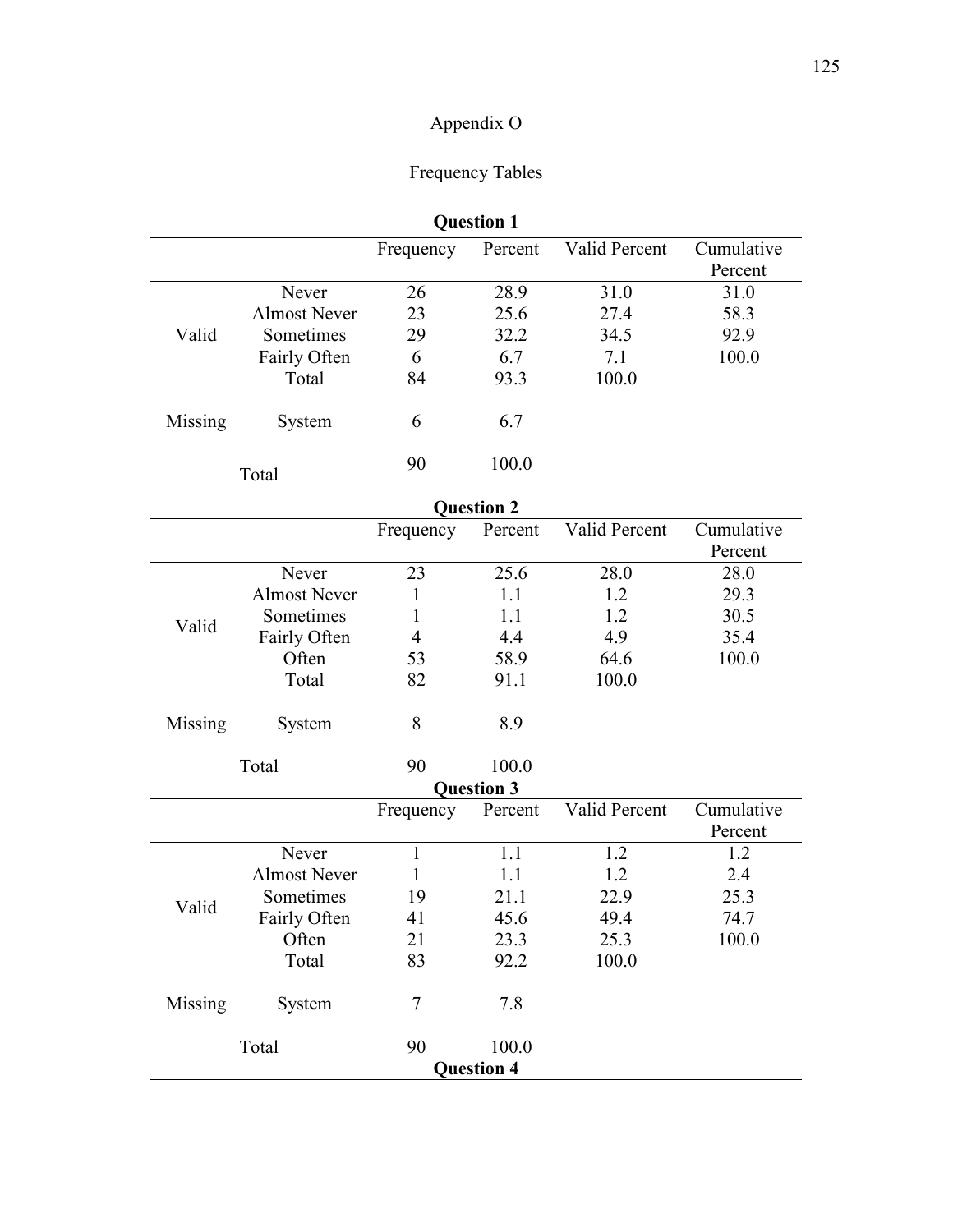|         |                     | Frequency      | Percent           | Valid Percent | Cumulative |
|---------|---------------------|----------------|-------------------|---------------|------------|
|         |                     |                |                   |               | Percent    |
|         | Never               | 1              | 1.1               | 1.2           | 1.2        |
|         | <b>Almost Never</b> | 27             | 30.0              | 32.5          | 33.7       |
| Valid   | Sometimes           | 34             | 37.8              | 41.0          | 74.7       |
|         | Fairly Often        | 19             | 21.1              | 22.9          | 97.6       |
|         | Often               | $\overline{2}$ | 2.2               | 2.4           | 100.0      |
|         | Total               | 83             | 92.2              | 100.0         |            |
|         |                     |                |                   |               |            |
| Missing | System              | $\overline{7}$ | 7.8               |               |            |
|         |                     |                |                   |               |            |
|         | Total               | 90             | 100.0             |               |            |
|         |                     |                | Question 5        |               |            |
|         |                     | Frequency      | Percent           | Valid Percent | Cumulative |
|         |                     |                |                   |               | Percent    |
|         | Never               | 10             | 11.1              | 12.2          | 12.2       |
|         | <b>Almost Never</b> | 27             | 30.0              | 32.9          | 45.1       |
| Valid   | Sometimes           | 28             | 31.1              | 34.1          | 79.3       |
|         | Fairly Often        | 14             | 15.6              | 17.1          | 96.3       |
|         | Often               | $\overline{3}$ | 3.3               | 3.7           | 100.0      |
|         | Total               | 82             | 91.1              | 100.0         |            |
|         |                     |                |                   |               |            |
| Missing | System              | 8              | 8.9               |               |            |
|         |                     |                |                   |               |            |
|         | Total               | 90             | 100.0             |               |            |
|         |                     |                | <b>Question 6</b> |               |            |
|         |                     | Frequency      | Percent           | Valid Percent | Cumulative |
|         |                     |                |                   |               | Percent    |
|         | <b>Almost Never</b> | $\overline{4}$ | 4.4               | 4.9           | 4.9        |
|         | Sometimes           | 27             | 30.0              | 32.9          | 37.8       |
| Valid   | Fairly Often        | 31             | 34.4              | 37.8          | 75.6       |
|         | Often               | 20             | 22.2              | 24.4          | 100.0      |
|         | Total               | 82             | 91.1              | 100.0         |            |
|         |                     |                |                   |               |            |
| Missing | System              | 8              | 8.9               |               |            |
|         |                     |                |                   |               |            |
|         | Total               | 90             | 100.0             |               |            |
|         |                     |                |                   |               |            |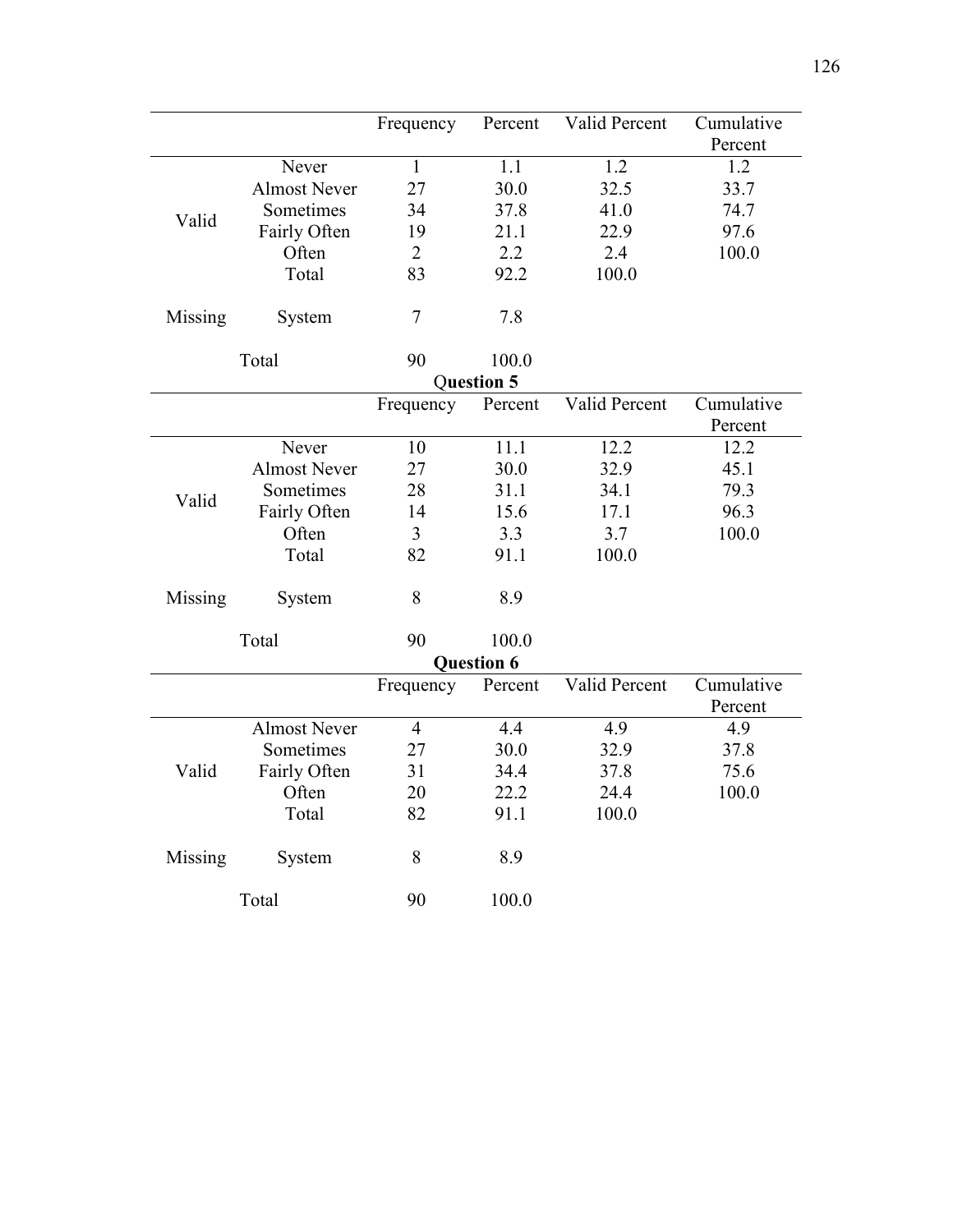| <b>Question 7</b> |                     |                |                   |               |            |  |
|-------------------|---------------------|----------------|-------------------|---------------|------------|--|
|                   |                     | Frequency      | Percent           | Valid Percent | Cumulative |  |
|                   |                     |                |                   |               | Percent    |  |
|                   | Never               | 15             | 16.7              | 18.3          | 18.3       |  |
|                   | <b>Almost Never</b> | 23             | 25.6              | 28.0          | 46.3       |  |
| Valid             | Sometimes           | 35             | 38.9              | 42.7          | 89.0       |  |
|                   | Fairly Often        | 8              | 8.9               | 9.8           | 98.8       |  |
|                   | Often               | 1              | 1.1               | 1.2           | 100.0      |  |
|                   | Total               | 82             | 91.1              | 100.0         |            |  |
| Missing           | System              | 8              | 8.9               |               |            |  |
|                   | Total               | 90             | 100.0             |               |            |  |
|                   |                     |                | <b>Question 8</b> |               |            |  |
|                   |                     | Frequency      | Percent           | Valid Percent | Cumulative |  |
|                   |                     |                |                   |               | Percent    |  |
|                   | Never               | 32             | 35.6              | 39.0          | 39.0       |  |
|                   | <b>Almost Never</b> | 18             | 20.0              | 22.0          | 61.0       |  |
| Valid             | Sometimes           | 23             | 25.6              | 28.0          | 89.0       |  |
|                   | Fairly Often        | $\overline{7}$ | 7.8               | 8.5           | 97.6       |  |
|                   | Often               | $\overline{2}$ | 2.2               | 2.4           | 100.0      |  |
|                   | Total               | 82             | 91.1              | 100.0         |            |  |
| Missing           | System              | 8              | 8.9               |               |            |  |
|                   | Total               | 90             | 100.0             |               |            |  |

| <b>Question 9</b> |                     |                |                    |               |            |  |  |
|-------------------|---------------------|----------------|--------------------|---------------|------------|--|--|
|                   |                     | Frequency      | Percent            | Valid Percent | Cumulative |  |  |
|                   |                     |                |                    |               | Percent    |  |  |
|                   | Never               | $\overline{7}$ | 7.8                | 8.8           | 8.8        |  |  |
|                   | <b>Almost Never</b> | 24             | 26.7               | 30.0          | 38.8       |  |  |
| Valid             | Sometimes           | 35             | 38.9               | 43.8          | 82.5       |  |  |
|                   | Fairly Often        | 8              | 8.9                | 10.0          | 92.5       |  |  |
|                   | Often               | 6              | 6.7                | 7.5           | 100.0      |  |  |
|                   | Total               | 80             | 88.9               | 100.0         |            |  |  |
| Missing           | System              | 10             | 11.1               |               |            |  |  |
|                   | Total               | 90             | 100.0              |               |            |  |  |
|                   |                     |                | <b>Question 10</b> |               |            |  |  |
|                   |                     | Frequency      | Percent            | Valid Percent | Cumulative |  |  |
|                   |                     |                |                    |               | Percent    |  |  |
| Valid             | Never               | 15             | 16.7               | 18.5          | 18.5       |  |  |
|                   | <b>Almost Never</b> | 37             | 41.1               | 45.7          | 64.2       |  |  |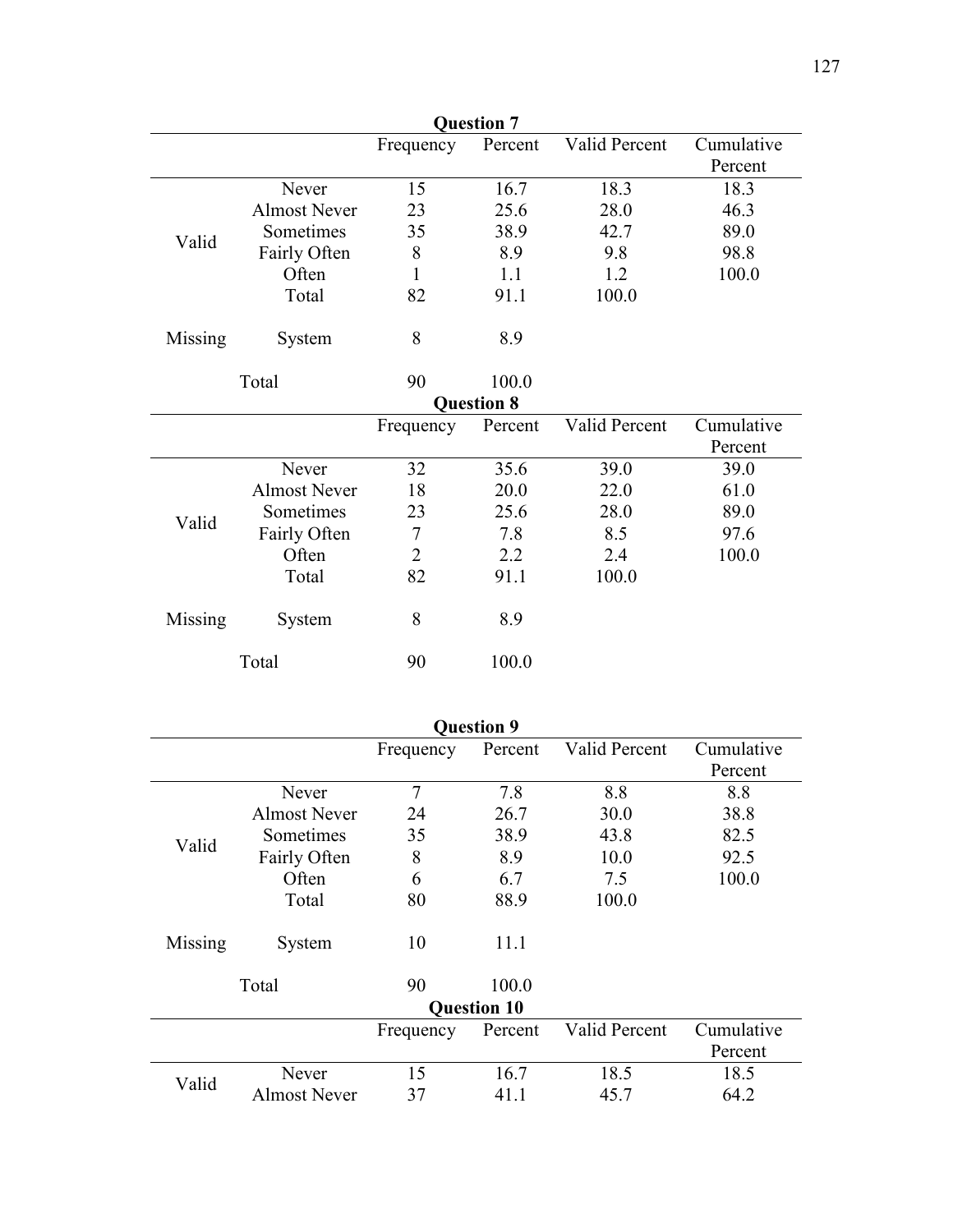|         | Sometimes<br>Fairly Often<br>Total | 26<br>3<br>81 | 28.9<br>3.3<br>90.0 | 32.1<br>3.7<br>100.0 | 96.3<br>100.0 |
|---------|------------------------------------|---------------|---------------------|----------------------|---------------|
| Missing | System                             | 9             | 10.0                |                      |               |
|         | Total                              | 90            | 100.0               |                      |               |

| <b>Question 11</b> |                     |                |                    |               |            |  |  |
|--------------------|---------------------|----------------|--------------------|---------------|------------|--|--|
|                    |                     | Frequency      | Percent            | Valid Percent | Cumulative |  |  |
|                    |                     |                |                    |               | Percent    |  |  |
|                    | Never               | $\overline{2}$ | 2.2                | 2.5           | 2.5        |  |  |
|                    | <b>Almost Never</b> | 8              | 8.9                | 9.9           | 12.3       |  |  |
| Valid              | Sometimes           | 23             | 25.6               | 28.4          | 40.7       |  |  |
|                    | Fairly Often        | 29             | 32.2               | 35.8          | 76.5       |  |  |
|                    | Often               | 19             | 21.1               | 23.5          | 100.0      |  |  |
|                    | Total               | 81             | 90.0               | 100.0         |            |  |  |
| Missing            | System              | 9              | 10.0               |               |            |  |  |
|                    | Total               | 90             | 100.0              |               |            |  |  |
|                    |                     |                | <b>Question 12</b> |               |            |  |  |
|                    |                     | Frequency      | Percent            | Valid Percent | Cumulative |  |  |
|                    |                     |                |                    |               | Percent    |  |  |
|                    | Never               | $\overline{2}$ | 2.2                | 2.5           | 2.5        |  |  |
|                    | <b>Almost Never</b> | 21             | 23.3               | 26.3          | 28.8       |  |  |
|                    | Sometimes           | 36             | 40.0               | 45.0          | 73.8       |  |  |
| Valid              | Fairly Often        | 13             | 14.4               | 16.3          | 90.0       |  |  |
|                    | Often               | 8              | 8.9                | 10.0          | 100.0      |  |  |
|                    | Total               | 80             | 88.9               | 100.0         |            |  |  |
| Missing            | System              | 10             | 11.1               |               |            |  |  |
|                    |                     |                |                    |               |            |  |  |

| Total | 90 | 100.0 |
|-------|----|-------|
|       |    |       |

| <b>Question 13</b> |                     |           |         |               |            |  |  |
|--------------------|---------------------|-----------|---------|---------------|------------|--|--|
|                    |                     | Frequency | Percent | Valid Percent | Cumulative |  |  |
|                    |                     |           |         |               | Percent    |  |  |
|                    | Never               | b         | 6.7     | 7.5           | 7.5        |  |  |
|                    | <b>Almost Never</b> | 47        | 52.2    | 58.8          | 66.3       |  |  |
|                    | Sometimes           | 20        | 22.2    | 25.0          | 91.3       |  |  |
| Valid              | Fairly Often        | 3         | 3.3     | 3.8           | 95.0       |  |  |
|                    | Often               | 4         | 4.4     | 5.0           | 100.0      |  |  |
|                    | Total               | 80        | 88.9    | 100.0         |            |  |  |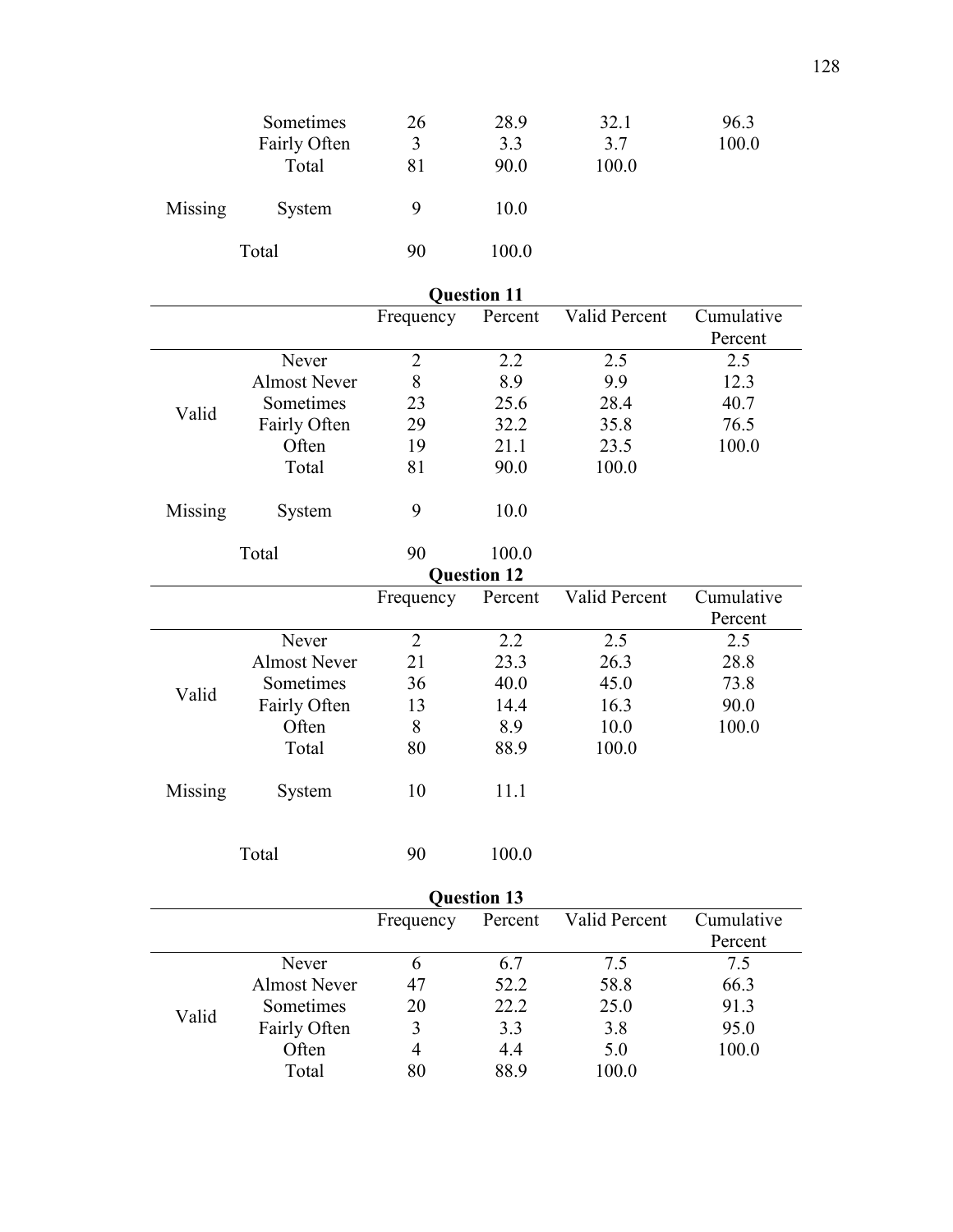|         | Total               | 90        | 100.0              |               |            |
|---------|---------------------|-----------|--------------------|---------------|------------|
|         |                     |           | <b>Question 14</b> |               |            |
|         |                     | Frequency | Percent            | Valid Percent | Cumulative |
|         |                     |           |                    |               | Percent    |
|         | Never               | 7         | 7.8                | 8.8           | 8.8        |
|         | <b>Almost Never</b> | 40        | 44.4               | 50.0          | 58.8       |
| Valid   | Sometimes           | 31        | 34.4               | 38.8          | 97.5       |
|         | Fairly Often        |           | 1.1                | 1.3           | 98.8       |
|         | Often               |           | 1.1                | 1.3           | 100.0      |
|         | Total               | 80        | 88.9               | 100.0         |            |
| Missing | System              | 10        | 11.1               |               |            |
| Total   |                     | 90        | 100.0              |               |            |

Missing System 10 11.1

|         | <b>Question 15</b>  |                |                    |               |                       |  |  |  |
|---------|---------------------|----------------|--------------------|---------------|-----------------------|--|--|--|
|         |                     | Frequency      | Percent            | Valid Percent | Cumulative<br>Percent |  |  |  |
|         | Never               | $\overline{4}$ | 4.4                | 5.0           | 5.0                   |  |  |  |
|         | <b>Almost Never</b> | 40             | 44.4               | 50.0          | 55.0                  |  |  |  |
| Valid   | Sometimes           | 33             | 36.7               | 41.3          | 96.3                  |  |  |  |
|         | Fairly Often        | $\overline{2}$ | 2.2                | 2.5           | 98.8                  |  |  |  |
|         | Often               | 1              | 1.1                | 1.3           | 100.0                 |  |  |  |
|         | Total               | 80             | 88.9               | 100.0         |                       |  |  |  |
| Missing | System              | 10             | 11.1               |               |                       |  |  |  |
|         | Total               | 90             | 100.0              |               |                       |  |  |  |
|         |                     |                | <b>Question 16</b> |               |                       |  |  |  |
|         |                     | Frequency      | Percent            | Valid Percent | Cumulative            |  |  |  |
|         |                     |                |                    |               | Percent               |  |  |  |
|         | Never               | 11             | 12.2               | 13.8          | 13.8                  |  |  |  |
|         | <b>Almost Never</b> | 47             | 52.2               | 58.8          | 72.5                  |  |  |  |
| Valid   | Sometimes           | 18             | 20.0               | 22.5          | 95.0                  |  |  |  |
|         | Fairly Often        | 3              | 3.3                | 3.8           | 98.8                  |  |  |  |
|         | Often               | 1              | 1.1                | 1.3           | 100.0                 |  |  |  |
|         | Total               | 80             | 88.9               | 100.0         |                       |  |  |  |
| Missing | System              | 10             | 11.1               |               |                       |  |  |  |
|         | Total               | 90             | 100.0              |               |                       |  |  |  |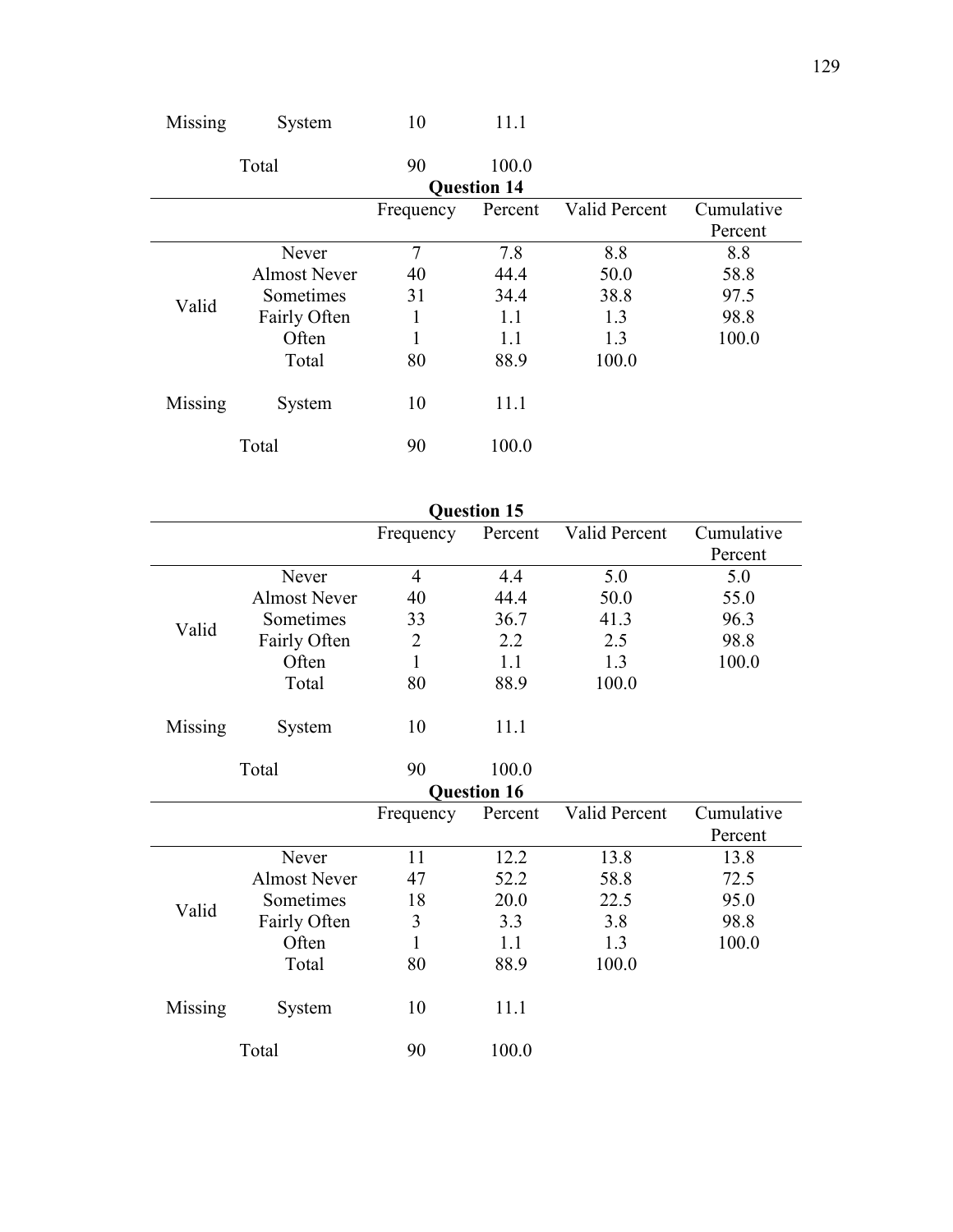| <b>Question 17</b> |                     |                |                    |               |            |  |  |
|--------------------|---------------------|----------------|--------------------|---------------|------------|--|--|
|                    |                     | Frequency      | Percent            | Valid Percent | Cumulative |  |  |
|                    |                     |                |                    |               | Percent    |  |  |
|                    | Never               | 27             | 30.0               | 33.8          | 33.8       |  |  |
|                    | <b>Almost Never</b> | 25             | 27.8               | 31.3          | 65.0       |  |  |
| Valid              | Sometimes           | 20             | 22.2               | 25.0          | 90.0       |  |  |
|                    | Fairly Often        | 6              | 6.7                | 7.5           | 97.5       |  |  |
|                    | Often               | 2              | 2.2                | 2.5           | 100.0      |  |  |
|                    | Total               | 80             | 88.9               | 100.0         |            |  |  |
| Missing            | System              | 10             | 11.1               |               |            |  |  |
|                    | Total               | 90             | 100.0              |               |            |  |  |
|                    |                     |                | <b>Question 18</b> |               |            |  |  |
|                    |                     | Frequency      | Percent            | Valid Percent | Cumulative |  |  |
|                    |                     |                |                    |               | Percent    |  |  |
|                    | Never               | 8              | 8.9                | 10.0          | 10.0       |  |  |
|                    | <b>Almost Never</b> | 32             | 35.6               | 40.0          | 50.0       |  |  |
| Valid              | Sometimes           | 35             | 38.9               | 43.8          | 93.8       |  |  |
|                    | Fairly Often        | $\mathfrak{Z}$ | 3.3                | 3.8           | 97.5       |  |  |
|                    | Often               | $\overline{2}$ | 2.2                | 2.5           | 100.0      |  |  |
|                    | Total               | 80             | 88.9               | 100.0         |            |  |  |
| Missing            | System              | 10             | 11.1               |               |            |  |  |
|                    | Total               | 90             | 100.0              |               |            |  |  |

|         | <b>Question 19</b>  |           |                    |               |            |  |  |
|---------|---------------------|-----------|--------------------|---------------|------------|--|--|
|         |                     | Frequency | Percent            | Valid Percent | Cumulative |  |  |
|         |                     |           |                    |               | Percent    |  |  |
|         | Never               | 19        | 21.1               | 23.8          | 23.8       |  |  |
|         | <b>Almost Never</b> | 33        | 36.7               | 41.3          | 65.0       |  |  |
| Valid   | Sometimes           | 23        | 25.6               | 28.8          | 93.8       |  |  |
|         | Fairly Often        | 4         | 4.4                | 5.0           | 98.8       |  |  |
|         | Often               | 1         | 1.1                | 1.3           | 100.0      |  |  |
|         | Total               | 80        | 88.9               | 100.0         |            |  |  |
| Missing | System              | 10        | 11.1               |               |            |  |  |
|         | Total               | 90        | 100.0              |               |            |  |  |
|         |                     |           | <b>Question 20</b> |               |            |  |  |
|         |                     | Frequency | Percent            | Valid Percent | Cumulative |  |  |
|         |                     |           |                    |               | Percent    |  |  |
| Valid   | Never               | 18        | 20.0               | 22.5          | 22.5       |  |  |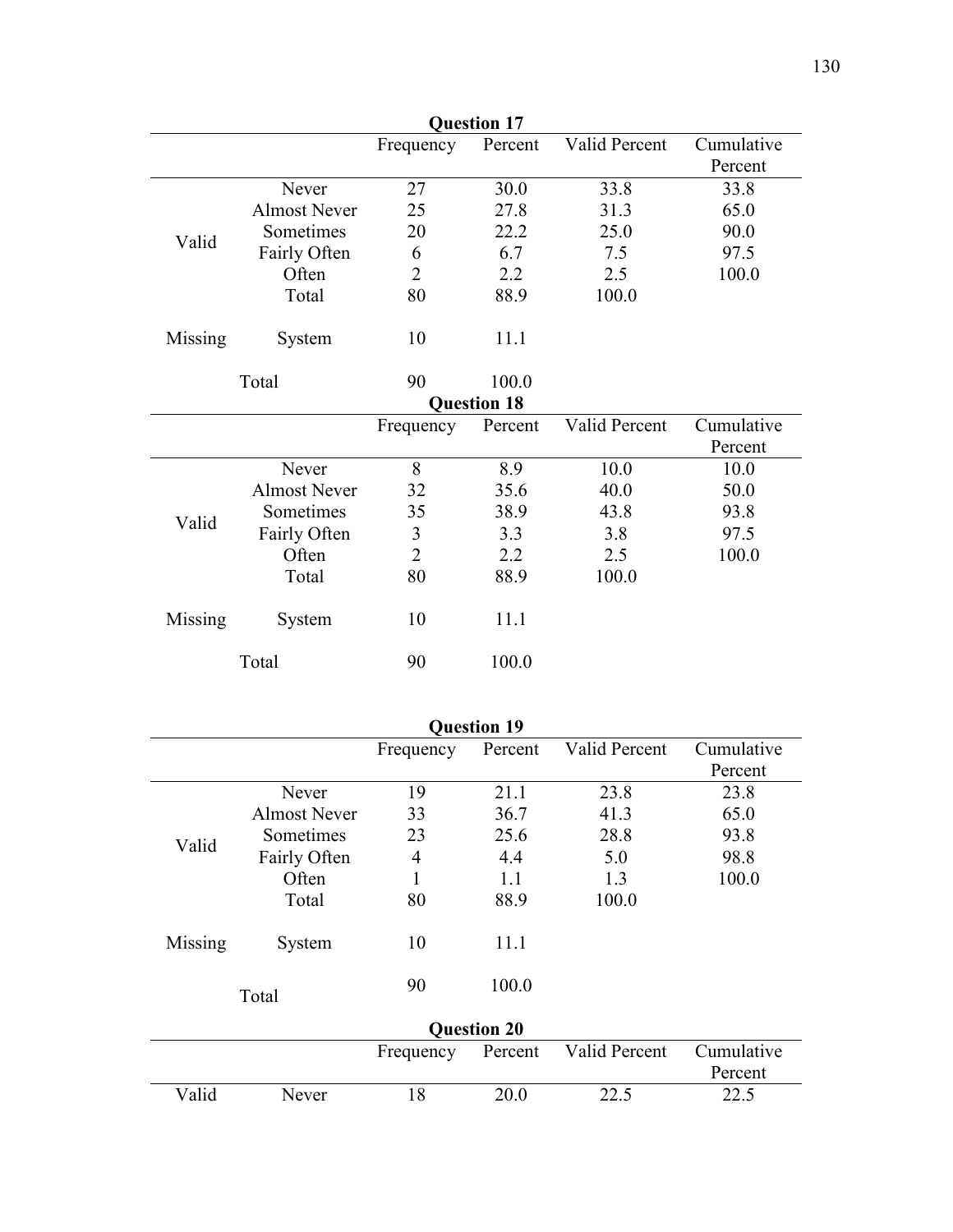|         | <b>Almost Never</b><br>Sometimes<br>Fairly Often<br>Total | 32<br>27<br>3<br>80 | 35.6<br>30.0<br>3.3<br>88.9 | 40.0<br>33.8<br>3.8<br>100.0 | 62.5<br>96.3<br>100.0 |
|---------|-----------------------------------------------------------|---------------------|-----------------------------|------------------------------|-----------------------|
| Missing | System                                                    | 10                  | 11.1                        |                              |                       |
|         | Total                                                     | 90                  | 100.0                       |                              |                       |

| <b>Question 21</b> |                     |                |                    |               |            |  |  |
|--------------------|---------------------|----------------|--------------------|---------------|------------|--|--|
|                    |                     | Frequency      | Percent            | Valid Percent | Cumulative |  |  |
|                    |                     |                |                    |               | Percent    |  |  |
|                    | Never               | 31             | 34.4               | 39.2          | 39.2       |  |  |
|                    | <b>Almost Never</b> | 35             | 38.9               | 44.3          | 83.5       |  |  |
|                    | Sometimes           | 10             | 11.1               | 12.7          | 96.2       |  |  |
| Valid              | Fairly Often        | $\overline{2}$ | 2.2                | 2.5           | 98.7       |  |  |
|                    | Often               | $\mathbf{1}$   | 1.1                | 1.3           | 100.0      |  |  |
|                    | Total               | 79             | 87.8               | 100.0         |            |  |  |
|                    |                     |                |                    |               |            |  |  |
| Missing            | System              | 11             | 12.2               |               |            |  |  |
|                    |                     |                |                    |               |            |  |  |
|                    | Total               | 90             | 100.0              |               |            |  |  |
|                    |                     |                | <b>Question 22</b> |               |            |  |  |
|                    |                     | Frequency      | Percent            | Valid Percent | Cumulative |  |  |
|                    |                     |                |                    |               | Percent    |  |  |
|                    | Never               | $\overline{4}$ | 4.4                | 5.1           | 5.1        |  |  |
|                    | <b>Almost Never</b> | 32             | 35.6               | 40.5          | 45.6       |  |  |
| Valid              | Sometimes           | 32             | 35.6               | 40.5          | 86.1       |  |  |
|                    | Fairly Often        | 7              | 7.8                | 8.9           | 94.9       |  |  |
|                    | Often               | $\overline{4}$ | 4.4                | 5.1           | 100.0      |  |  |
|                    | Total               | 79             | 87.8               | 100.0         |            |  |  |
|                    |                     |                |                    |               |            |  |  |
| Missing            | System              | 11             | 12.2               |               |            |  |  |
|                    |                     |                |                    |               |            |  |  |
| Total              |                     | 90             | 100.0              |               |            |  |  |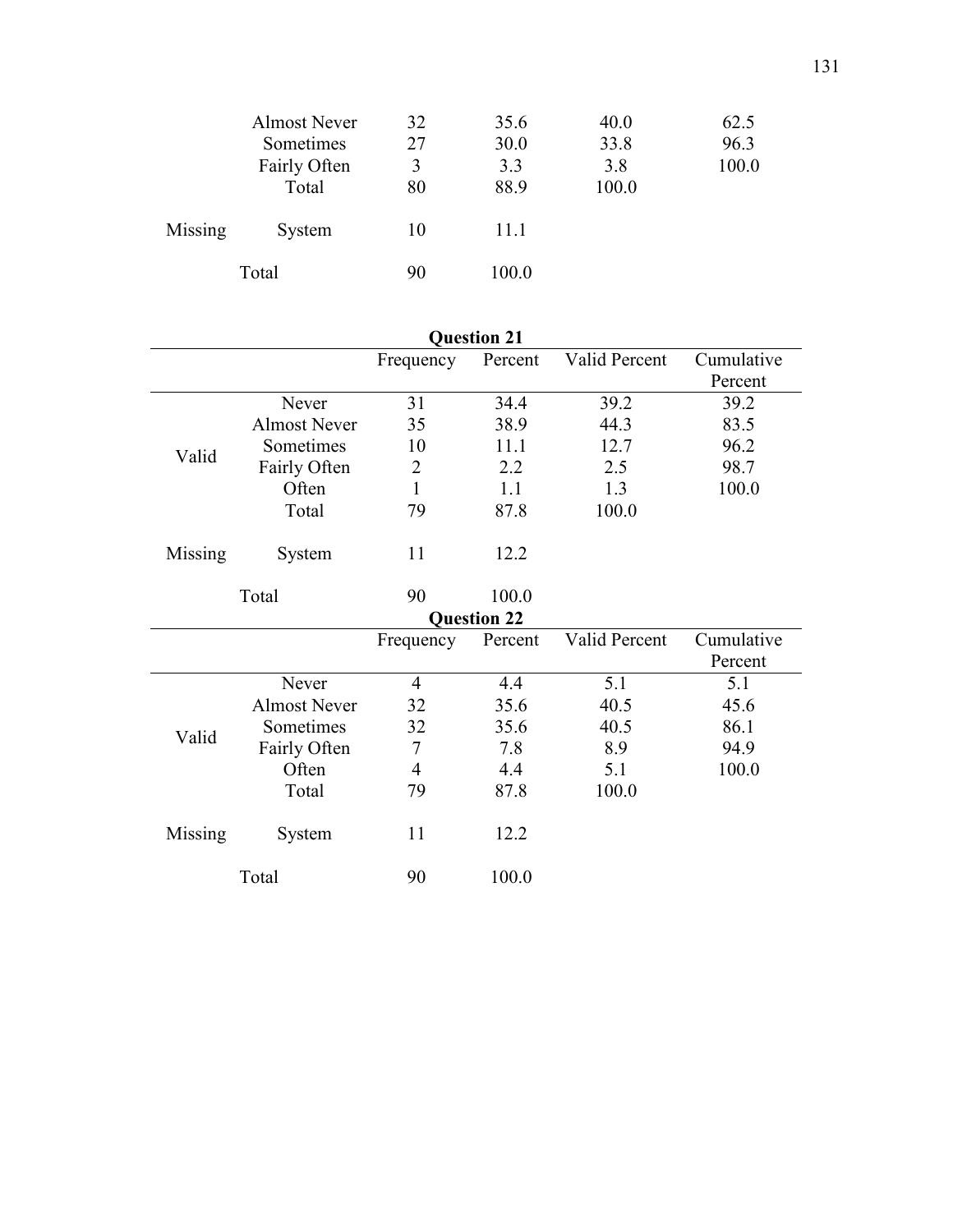| <b>Question 23</b> |                                                     |                |                    |               |            |  |  |  |
|--------------------|-----------------------------------------------------|----------------|--------------------|---------------|------------|--|--|--|
|                    | Valid Percent<br>Cumulative<br>Percent<br>Frequency |                |                    |               |            |  |  |  |
|                    |                                                     |                |                    |               | Percent    |  |  |  |
|                    | Never                                               | $\overline{4}$ | 4.4                | 5.2           | 5.2        |  |  |  |
|                    | <b>Almost Never</b>                                 | 18             | 20.0               | 23.4          | 28.6       |  |  |  |
| Valid              | Sometimes                                           | 42             | 46.7               | 54.5          | 83.1       |  |  |  |
|                    | Fairly Often                                        | 7              | 7.8                | 9.1           | 92.2       |  |  |  |
|                    | Often                                               | 6              | 6.7                | 7.8           | 100.0      |  |  |  |
|                    | Total                                               | 77             | 85.6               | 100.0         |            |  |  |  |
| Missing            | System                                              | 13             | 14.4               |               |            |  |  |  |
|                    | Total                                               | 90             | 100.0              |               |            |  |  |  |
|                    |                                                     |                | <b>Question 24</b> |               |            |  |  |  |
|                    |                                                     | Frequency      | Percent            | Valid Percent | Cumulative |  |  |  |
|                    |                                                     |                |                    |               | Percent    |  |  |  |
|                    | Never                                               | 6              | 6.7                | 7.7           | 7.7        |  |  |  |
|                    | <b>Almost Never</b>                                 | 17             | 18.9               | 21.8          | 29.5       |  |  |  |
| Valid              | Sometimes                                           | 38             | 42.2               | 48.7          | 78.2       |  |  |  |
|                    | Fairly Often                                        | 9              | 10.0               | 11.5          | 89.7       |  |  |  |
|                    | Often                                               | 8              | 8.9                | 10.3          | 100.0      |  |  |  |
|                    | Total                                               | 78             | 86.7               | 100.0         |            |  |  |  |
| Missing            | System                                              | 12             | 13.3               |               |            |  |  |  |
|                    | Total                                               | 90             | 100.0              |               |            |  |  |  |

| <b>Question 25</b> |                     |           |         |               |                       |  |  |  |  |
|--------------------|---------------------|-----------|---------|---------------|-----------------------|--|--|--|--|
|                    |                     | Frequency | Percent | Valid Percent | Cumulative            |  |  |  |  |
|                    |                     |           |         |               | Percent               |  |  |  |  |
| Valid              | Never               | 3         | 3.3     | 3.8           | 3.8                   |  |  |  |  |
|                    | <b>Almost Never</b> | 27        | 30.0    | 34.6          | 38.5                  |  |  |  |  |
|                    | Sometimes           | 37        | 41.1    | 47.4          | 85.9                  |  |  |  |  |
|                    | Fairly Often        | 8         | 8.9     | 10.3          | 96.2                  |  |  |  |  |
|                    | Often               | 3         | 3.3     | 3.8           | 100.0                 |  |  |  |  |
|                    | Total               | 78        | 86.7    | 100.0         |                       |  |  |  |  |
| Missing            | System              | 12        | 13.3    |               |                       |  |  |  |  |
| Total              |                     | 90        | 100.0   |               |                       |  |  |  |  |
| <b>Question 26</b> |                     |           |         |               |                       |  |  |  |  |
|                    |                     | Frequency | Percent | Valid Percent | Cumulative<br>Percent |  |  |  |  |
|                    | Never               | 3         | 3.3     | 3.8           | 3.8                   |  |  |  |  |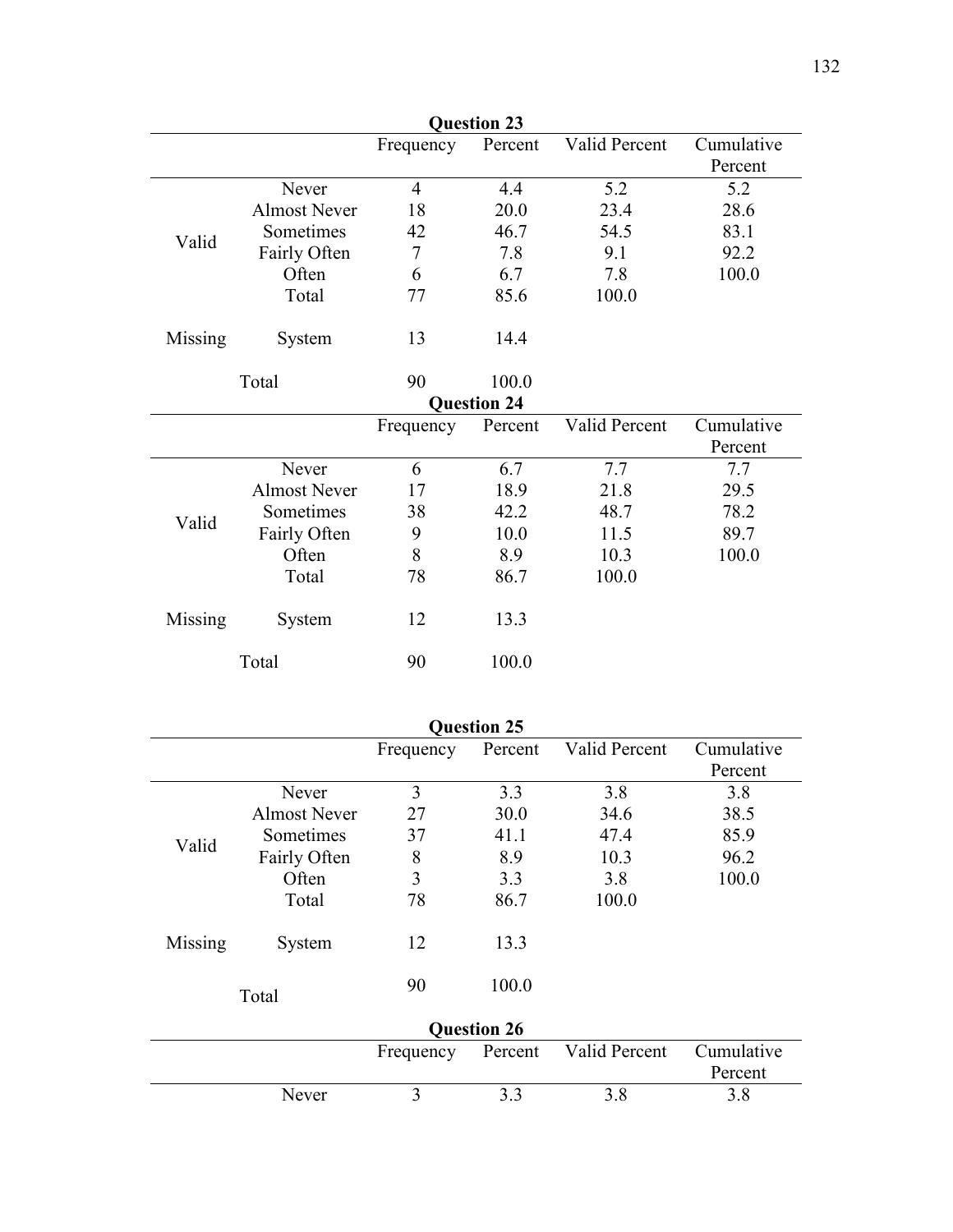|         | <b>Almost Never</b> | 12 | 13.3  | 15.4  | 19.2  |
|---------|---------------------|----|-------|-------|-------|
|         | Sometimes           | 35 | 38.9  | 44.9  | 64.1  |
|         | Fairly Often        | 20 | 22.2  | 25.6  | 89.7  |
|         | Often               | 8  | 8.9   | 10.3  | 100.0 |
|         | Total               | 78 | 86.7  | 100.0 |       |
| Missing | System              | 12 | 13.3  |       |       |
| Total   |                     | 90 | 100.0 |       |       |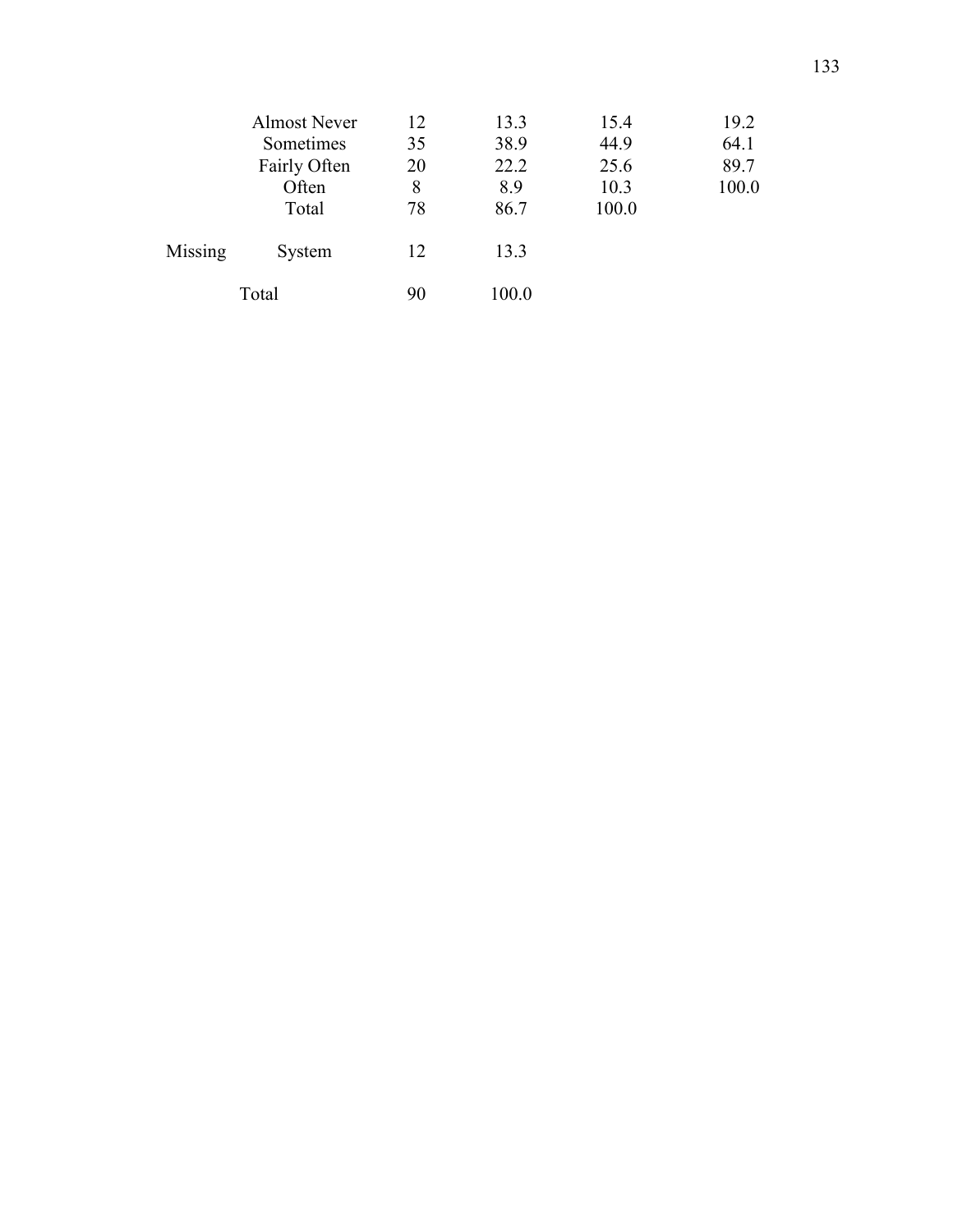### Appendix P

### Self Reported Coping Strategies

Exercise regularly, attend church services regularly, have confidants I can talk to if signficant issues are weighing on me.

Working around the house. Talking with my daughter.

Exercise, cocktails

jog, walk, golf, go to dinner with friends

I do not have a lot of coping mechanisms, I have life habits that create an ability to cope -- diet, exercise, strong personal relationships and continuous self improvement/learning endeavors all combine to dramatically reduce stress of the type contemplated by most of these questions.

Exercise primarily; having a drink or two now and then; spending time with friends; catching a movie; doing work around the house

Work around the house. Skype with our daughter

Exercise: tennis, skiing. Sailing vacations [recommended]. Wine.

Exercise, walking the campus, spending time with family

Exercise, family, friends a full life outside of work and a great deal of faith. This is what I do, not who I am. A job is a means to an end and does not define me.

Exercise, Reading, Keeping up with Grandkids, Eating Out, Working in Yard, Working on Family History though rarely

Try to protect downtime and not attend too many after-hours work-related activities. Like to spend time with my family, read good fiction, cook, watch favorite TV shows/movies, light exercise, prayer/read the Bible and/or religious materials. Try to eat very healthy, take vitamins, bioidentical hormones - really try to protect health without going overboard. Can't get away with as much as I could when I was younger - drink very little now, and can't eat the heavy food that I used to - try to keep a balanced schedule and get my rest.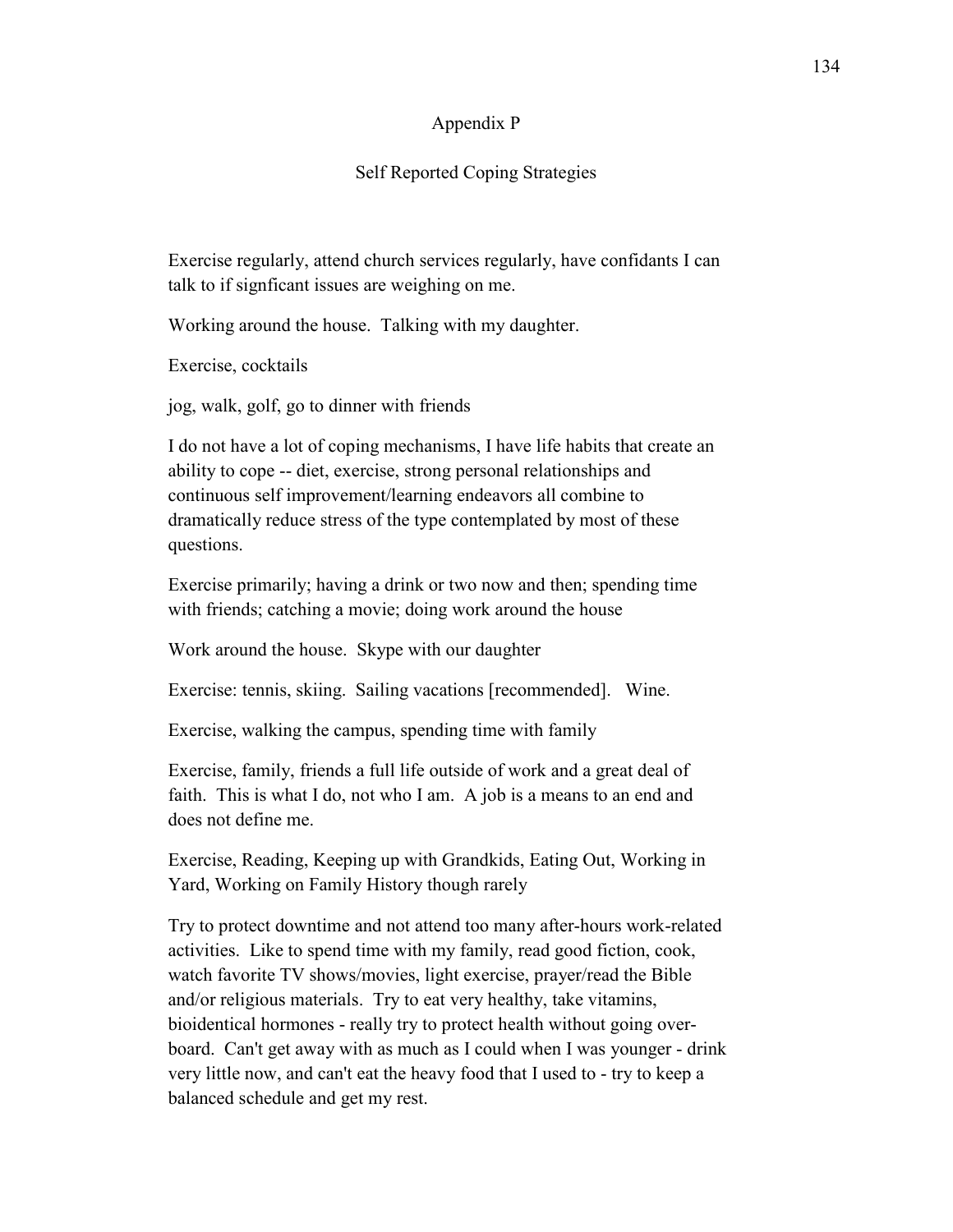religious involvement, exercise, hobby's - gardening and singing, social activities with friends and family.

## Exercise

Exeercise and engage in outside activities in the community, fan of university athletic programs, do some traveling

## Exercise

talking to trusted friends about the source of stress, exercise, putting work aside and reading a good book/going to the movies/going to a musical performance

exercise, yoga, meditation, reflection, talking with friends, short vacations, occasional fun activities

Humor, I have a wicked sense of humor and it keeps me in perspective, especially when things are going astray from the plan and we need to adjust in order to move forward. I also have a team who are as committed as I am to working through the issues with a strategic long term focus.

meditation, religious services, time with friends and family, exercise, watching sports

Exercise, time with my children, teaching classes, talking with friends and family

Massive quantities of exercise Nice meal and quality time at home

exercise and re-prioritizing of key assignments

Exercising, Losing Weight, and a positive attitude with gratitude are the mechism I have used to keep the job in perspective.

exercise

Workout

junk food, taking a walk, personal reading, discussing with spouse, morale building with associates

## exercise, prayer

Try to keep a balanced schedule and not attend too many after-hours work-related events (have two teenage kids so have things to attend lots of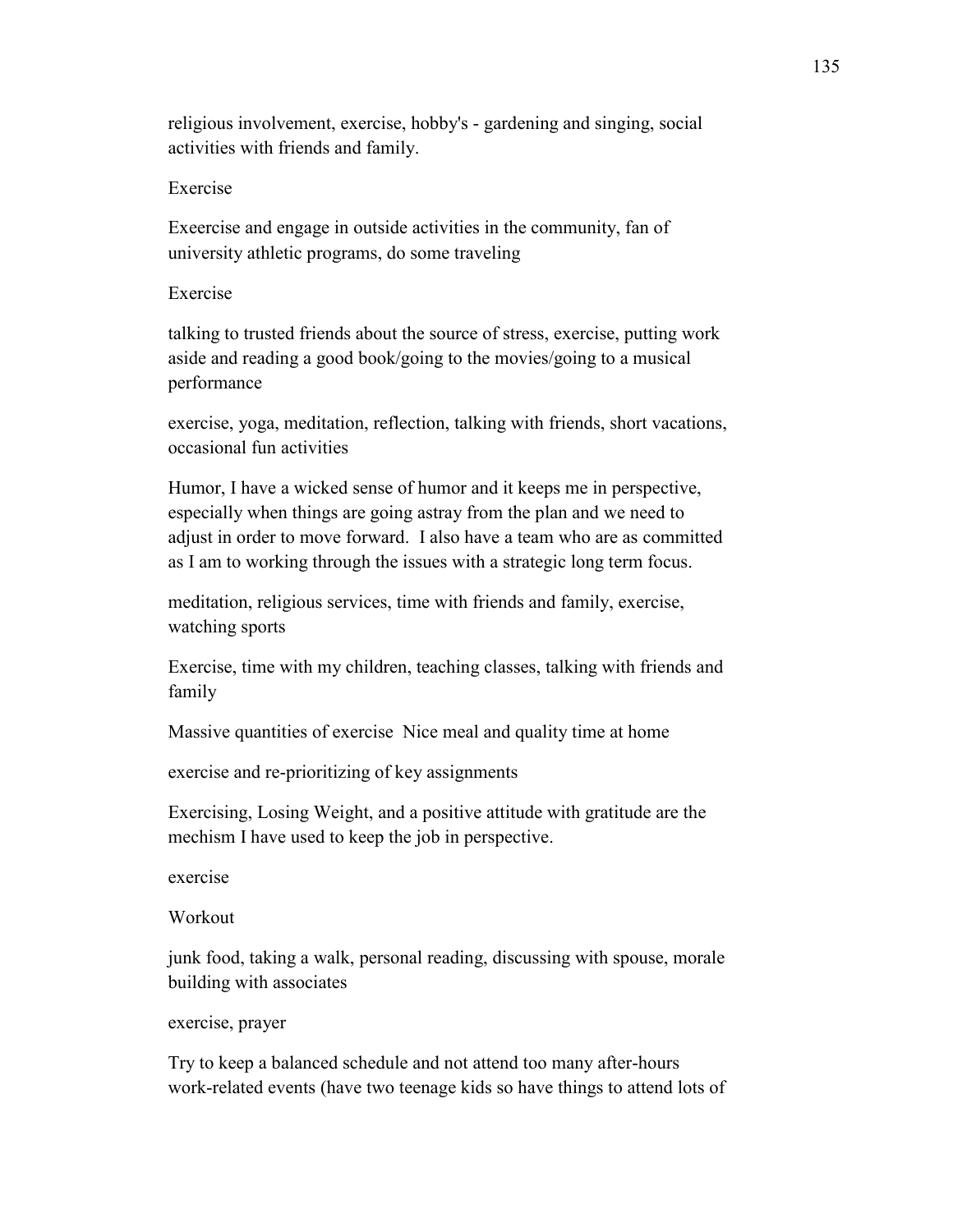things for them right now). Try to protect down-time with things I like to do - read good fiction, cook, light exercise, watch favorite TV shows/light-hearted movies, prayer/read the Bible/related materials, talk things over with my husband. Eat healthy (lean protein, vegetables, vitamins - minimal processed food or high-carb foods), minimal alcohol, take bioidentical hormones. Can't get away with what I did when I was younger - a lot less alcohol, more rest, and try to keep a positive attitude.

Being with family and friends. Breaking things down to one step at a time. Trying to see things as an opportunity rather than a problem. Playing with my pets. Listening to music. Understanding the importance of humor.

Exercise

Exercise Good diet Frequent laughter Ensuring that I do some small thing for someone(s) each day Enjoy my pet Westies

exercise religious beliefs family activities vacation/travel

exercise, entertainment, reading

I try to prioritize things and understand that there is no way to get everything completed. I try to get the things completed that are most important to the strategic goals. When I am feeling large pressures, I talk to others on the team who help me place things in perspective. With a lot of communication with those around you, it's amazing how pressures seem lifted.

Exercise.

Running, cycling, gardening, being with friends, listening to music, yoga

Exercise

Attending sporting events. Attending threatre events.

Exercise, time spent with family

Yoga, swimming, running

exercise, socializing with friends, discussing issues with colleagues and with my direct reports.

A strong spiritual regimen including daily mass (I am a preacticing Catholic), meeting with my spiritual advisor and daily prayer. Physically I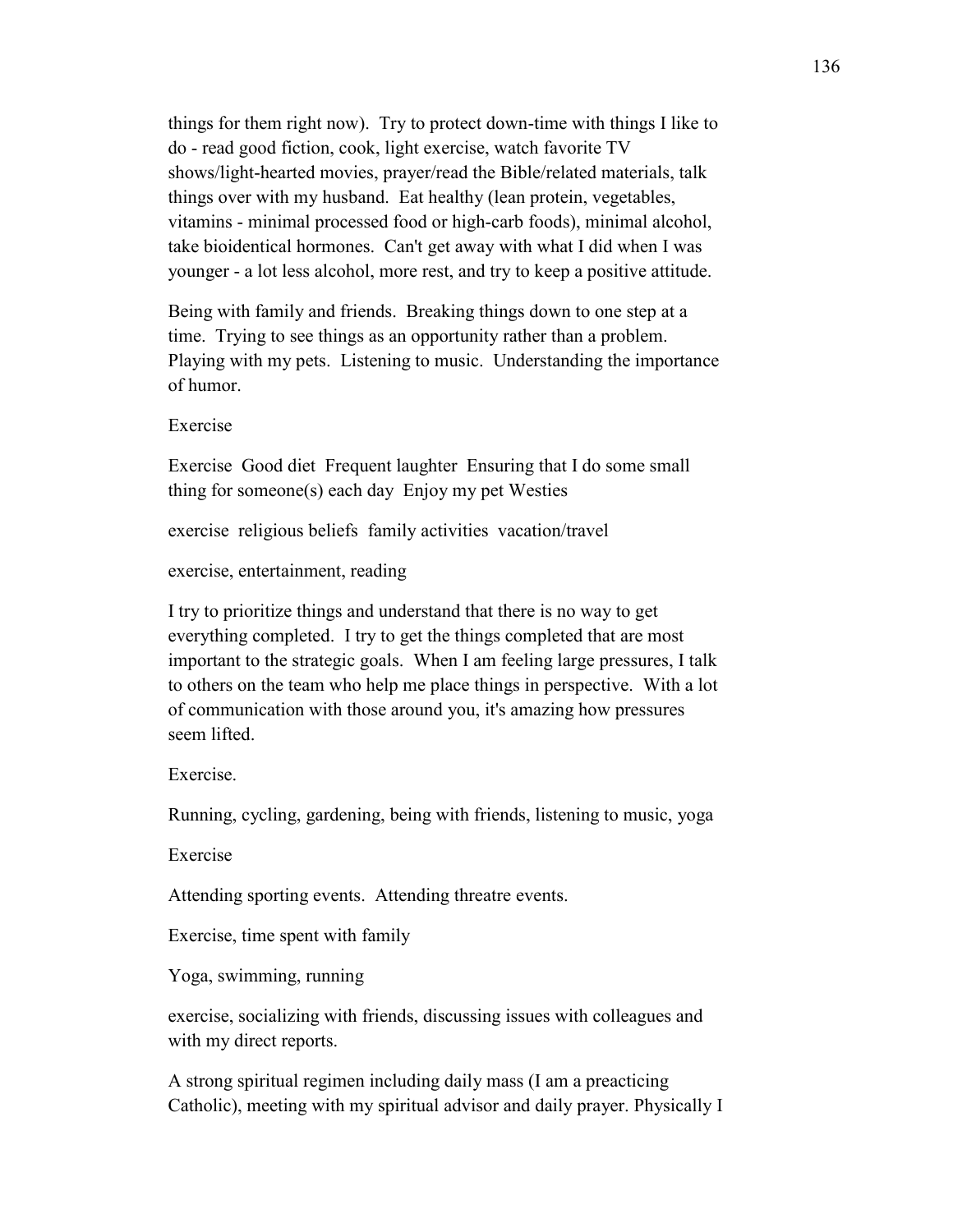exercise every day (running 3 miles) and mentally I try to read a book a week.

Exercise and Religious Services Ensuring that "To Do" lists are updated

Exercise and outside interests aRE A GREAT HELP!

exercise and family time

Exercise, time away, friends not associated with work, family time

Exercise when I have time, take half hour of quite time in the evening often with a glass of wine or scotch, try to take one day on teh weekend to recreate with family.

Religious services, running/other exercise, food, occasional glass of wine.

walking, golf, music, movies,

Religious meditation/prayer & exercise. Good quality food cooked at home.

Exercisek stretching and deep breathing

working with the horses, working in the yard, doing housework, thinking the issue through.

Reading, physical work, rest

Worship and prayer; the support of my spouse and friends; yoga; water exercise; being outside and moving more; eating healthier food; drinking more water

exercise, talking with my spouse

exercise, activity with family and friends, ue of coach

Exercise

alcohol & exercise

Exercise

Reading, watching TV, going out with friends who are not University employees

eat lunch alone and read theology texts regular worship, prayer member